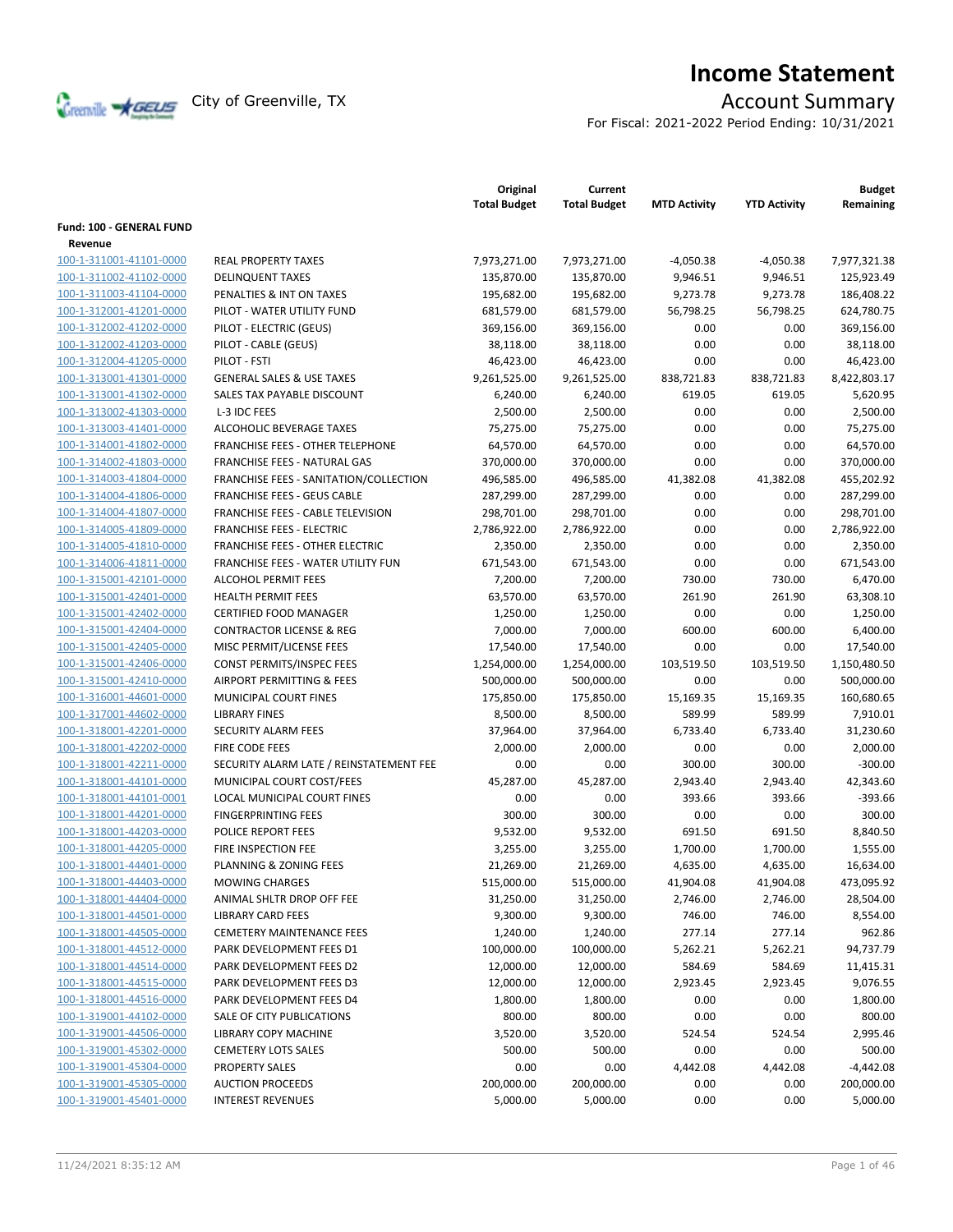|                                                    |                                                         | Original<br><b>Total Budget</b> | Current<br><b>Total Budget</b> | <b>MTD Activity</b> | <b>YTD Activity</b> | <b>Budget</b><br>Remaining |
|----------------------------------------------------|---------------------------------------------------------|---------------------------------|--------------------------------|---------------------|---------------------|----------------------------|
| 100-1-319001-45501-0000                            | <b>LIBRARY MTG ROOM RENTAL</b>                          | 750.00                          | 750.00                         | 0.00                | 0.00                | 750.00                     |
| 100-1-319001-45503-0000                            | <b>PAVILION RENTALS</b>                                 | 9,900.00                        | 9,900.00                       | 954.28              | 954.28              | 8,945.72                   |
| 100-1-319001-45601-0000                            | MISCELLANEOUS REVENUES                                  | 67,000.00                       | 67,000.00                      | 21.25               | 21.25               | 66,978.75                  |
| 100-1-319001-45604-0000                            | OTHER REVENUE / OVER/SHORT                              | 0.00                            | 0.00                           | 286.59              | 286.59              | $-286.59$                  |
| 100-1-322001-43002-0000                            | ANIMAL SHELTER CONTRIB                                  | 100,000.00                      | 100,000.00                     | 0.00                | 0.00                | 100,000.00                 |
| 100-1-322001-43003-0000                            | HUNT CO CONTRIB - FIRE                                  | 28,800.00                       | 28,800.00                      | 2,400.00            | 2,400.00            | 26,400.00                  |
| 100-1-322001-43004-0000                            | HUNT CO MEM HOSP REIM                                   | 22,400.00                       | 22,400.00                      | 10,562.42           | 10,562.42           | 11,837.58                  |
| 100-1-323001-46008-0000                            | <b>XFR - TOURISM FUND</b>                               | 98,000.00                       | 98,000.00                      | 8,166.67            | 8,166.67            | 89,833.33                  |
| 100-1-324001-46506-0000                            | CA - RECREATION FUND                                    | 342.00                          | 342.00                         | 28.50               | 28.50               | 313.50                     |
| 100-1-324001-46509-0000                            | <b>CA - VENUE MGMT FUND</b>                             | 5,259.00                        | 5,259.00                       | 438.25              | 438.25              | 4,820.75                   |
| 100-1-324001-46537-0000                            | CA - MAIL MACHINE LEASE                                 | 0.00                            | 0.00                           | 269.28              | 269.28              | $-269.28$                  |
| 100-1-324001-46614-0000                            | CA - SANITATION FUND COLLECTION                         | 49,054.00                       | 49,054.00                      | 4,087.83            | 4,087.83            | 44,966.17                  |
| 100-1-324001-46650-0000                            | CA - UTILITY FUND TO GENERAL GOVERNME                   | 294,215.00                      | 294,215.00                     | 24,517.92           | 24,517.92           | 269,697.08                 |
| 100-1-324001-46651-0000                            | CA - UTILITY FUND TO PUBLIC WORKS                       | 170,599.00                      | 170,599.00                     | 14,216.58           | 14,216.58           | 156,382.42                 |
| 100-1-324001-46801-0000                            | <b>CA - SPENCE FUND</b>                                 | 600.00                          | 600.00                         | 50.00               | 50.00               | 550.00                     |
| 100-1-324009-46901-0000                            | CA - ELECTRIC UTILITY                                   | 279,377.00                      | 279,377.00                     | 23,281.41           | 23,281.41           | 256,095.59                 |
| 100-1-324009-46906-0000                            | <b>CA - CABLE UTILITY</b>                               | 39,242.00                       | 39,242.00                      | 3,270.17            | 3,270.17            | 35,971.83                  |
| 100-1-443200-52004-0000                            | <b>MICROCHIP</b>                                        | 0.00                            | 0.00                           | 30.00               | 30.00               | $-30.00$                   |
|                                                    | <b>Revenue Total:</b>                                   | 27,976,074.00                   | 27,976,074.00                  | 1,242,950.16        | 1,242,950.16        | 26,733,123.84              |
| Expense                                            |                                                         |                                 |                                |                     |                     |                            |
| 100-1-411000-52001-0000                            | <b>OFFICE SUPPLIES</b>                                  | 150.00                          | 150.00                         | 0.00                | 0.00                | 150.00                     |
| 100-1-411000-52005-0000                            | PRINTED MATERIALS                                       | 96.00                           | 96.00                          | 0.00                | 0.00                | 96.00                      |
| 100-1-411000-52103-0000                            | <b>MEETING SUPPLIES</b>                                 | 3,331.10                        | 3,331.10                       | 21.64               | 21.64               | 3,309.46                   |
| 100-1-411000-54001-0000<br>100-1-411000-54101-0000 | <b>TELEPHONE CHARGES</b>                                | 3,648.00                        | 3,648.00                       | 0.00                | 0.00                | 3,648.00                   |
| 100-1-411000-54201-0000                            | PROFESSIONAL SERVICES<br>MEMBERSHIPS & SUBSCRIPTIONS    | 22,000.00<br>7,125.00           | 22,000.00<br>7,125.00          | 0.00<br>0.00        | 0.00<br>0.00        | 22,000.00<br>7,125.00      |
| 100-1-411000-54204-0000                            | <b>PUBLIC RELATIONS</b>                                 | 2,500.00                        | 2,500.00                       | 0.00                | 0.00                | 2,500.00                   |
| 100-1-411000-54213-0000                            | PLAQUES AND AWARDS                                      | 1,200.00                        | 1,200.00                       | 0.00                | 0.00                | 1,200.00                   |
| 100-1-411000-54214-0000                            | <b>TRAVEL &amp; TRAINING</b>                            | 17,650.00                       | 17,650.00                      | 543.11              | 543.11              | 17,106.89                  |
| 100-1-411000-54300-0000                            | <b>TRAVEL TO CAPITAL</b>                                | 2,500.00                        | 2,500.00                       | 0.00                | 0.00                | 2,500.00                   |
| 100-1-411400-51001-0000                            | <b>REGULAR SALARIES</b>                                 | 160,873.00                      | 160,873.00                     | 11,910.40           | 11,910.40           | 148,962.60                 |
| 100-1-411400-51021-0000                            | LONGEVITY                                               | 1,860.00                        | 1,860.00                       | 0.00                | 0.00                | 1,860.00                   |
| 100-1-411400-51116-0000                            | CAR ALLOWANCE                                           | 4,200.00                        | 4,200.00                       | 323.08              | 323.08              | 3,876.92                   |
| 100-1-411400-51117-0000                            | <b>CELL PHONE ALLOWANCE</b>                             | 2,130.00                        | 2,130.00                       | 163.84              | 163.84              | 1,966.16                   |
| 100-1-411400-51201-0000                            | <b>FICA</b>                                             | 10,711.00                       | 10,711.00                      | 727.47              | 727.47              | 9,983.53                   |
| 100-1-411400-51202-0000                            | MEDICARE                                                | 2,505.00                        | 2,505.00                       | 170.13              | 170.13              | 2,334.87                   |
| 100-1-411400-51203-0000                            | <b>HEALTH INSURANCE</b>                                 | 24,859.42                       | 24,859.42                      | 2,071.62            | 2,071.62            | 22,787.80                  |
| 100-1-411400-51204-0000                            | <b>WORKERS COMPENSATION</b>                             | 342.00                          | 342.00                         | 28.40               | 28.40               | 313.60                     |
| 100-1-411400-51205-0000                            | STATE UNEMPLOYMENT                                      | 383.00                          | 383.00                         | 0.00                | 0.00                | 383.00                     |
| 100-1-411400-51301-0000                            | TMRS                                                    | 20,299.00                       | 20,299.00                      | 1,438.09            | 1,438.09            | 18,860.91                  |
| 100-1-411400-52001-0000                            | <b>OFFICE SUPPLIES</b>                                  | 325.00                          | 325.00                         | 0.00                | 0.00                | 325.00                     |
| 100-1-411400-52002-0000                            | POSTAGE / FREIGHT                                       | 100.00                          | 100.00                         | 12.83               | 12.83               | 87.17                      |
| 100-1-411400-52005-0000                            | PRINTED MATERIALS                                       | 2,090.00                        | 2,090.00                       | 0.00                | 0.00                | 2,090.00                   |
| 100-1-411400-54001-0000                            | <b>TELEPHONE CHARGES</b>                                | 1,104.24                        | 1,104.24                       | 40.23               | 40.23               | 1,064.01                   |
| 100-1-411400-54101-0000                            | PROFESSIONAL SERVICES                                   | 1,195.00                        | 1,195.00                       | 395.00              | 395.00              | 800.00                     |
| 100-1-411400-54201-0000<br>100-1-411400-54206-0000 | MEMBERSHIPS & SUBSCRIPTIONS                             | 250.00                          | 250.00                         | 150.00              | 150.00              | 100.00                     |
| 100-1-411400-54214-0000                            | <b>ELECTION EXPENSE</b><br><b>TRAVEL &amp; TRAINING</b> | 104,000.00<br>4,430.00          | 104,000.00<br>4,430.00         | 0.00<br>378.44      | 0.00<br>378.44      | 104,000.00<br>4,051.56     |
| 100-1-412100-51001-0000                            | <b>REGULAR SALARIES</b>                                 | 191,306.00                      | 191,306.00                     | 11,558.56           | 11,558.56           | 179,747.44                 |
| 100-1-412100-51020-0000                            | <b>OVERTIME</b>                                         | 7,210.00                        | 7,210.00                       | 0.00                | 0.00                | 7,210.00                   |
| 100-1-412100-51021-0000                            | LONGEVITY                                               | 6,172.00                        | 6,172.00                       | 0.00                | 0.00                | 6,172.00                   |
| 100-1-412100-51101-0000                            | <b>CERTIFICATION PAY</b>                                | 3,600.00                        | 3,600.00                       | 138.46              | 138.46              | 3,461.54                   |
| 100-1-412100-51201-0000                            | <b>FICA</b>                                             | 12,914.00                       | 12,914.00                      | 658.99              | 658.99              | 12,255.01                  |
| 100-1-412100-51202-0000                            | MEDICARE                                                | 3,020.00                        | 3,020.00                       | 154.12              | 154.12              | 2,865.88                   |
| 100-1-412100-51203-0000                            | <b>HEALTH INSURANCE</b>                                 | 49,718.00                       | 49,718.00                      | 4,143.17            | 4,143.17            | 45,574.83                  |
| 100-1-412100-51204-0000                            | <b>WORKERS COMPENSATION</b>                             | 412.00                          | 412.00                         | 34.00               | 34.00               | 378.00                     |
| 100-1-412100-51205-0000                            | STATE UNEMPLOYMENT                                      | 1,149.00                        | 1,149.00                       | 0.00                | 0.00                | 1,149.00                   |
| 100-1-412100-51301-0000                            | <b>TMRS</b>                                             | 23,015.00                       | 23,015.00                      | 1,356.85            | 1,356.85            | 21,658.15                  |
| 100-1-412100-52001-0000                            | OFFICE SUPPLIES                                         | 1,100.00                        | 1,100.00                       | 0.00                | 0.00                | 1,100.00                   |
|                                                    |                                                         |                                 |                                |                     |                     |                            |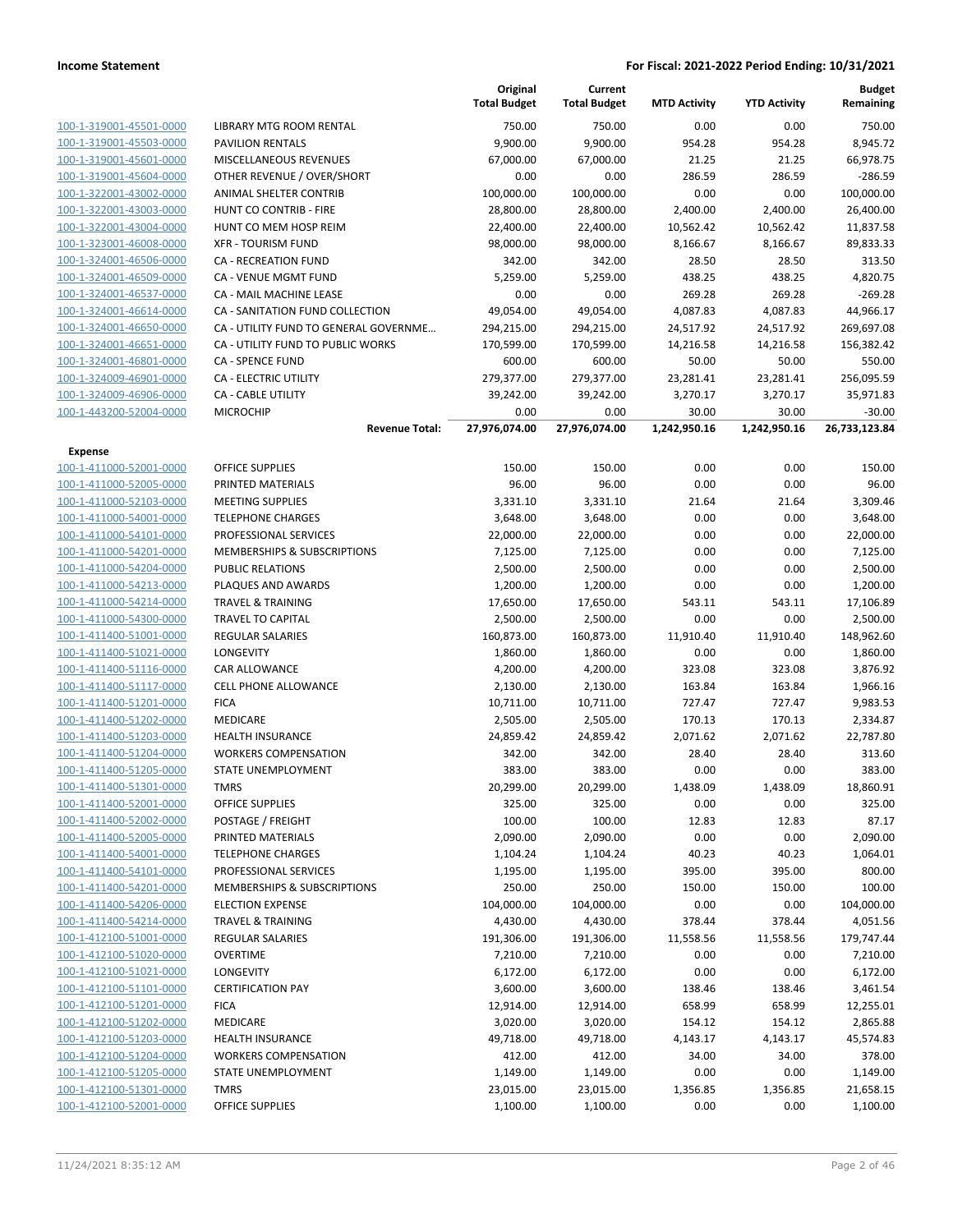|                                                    |                                                        | Original<br><b>Total Budget</b> | Current<br><b>Total Budget</b> | <b>MTD Activity</b> | <b>YTD Activity</b> | <b>Budget</b><br>Remaining |
|----------------------------------------------------|--------------------------------------------------------|---------------------------------|--------------------------------|---------------------|---------------------|----------------------------|
| 100-1-412100-52002-0000                            | POSTAGE / FREIGHT                                      | 2,750.00                        | 2,750.00                       | 135.46              | 135.46              | 2,614.54                   |
| 100-1-412100-52005-0000                            | PRINTED MATERIALS                                      | 1,500.00                        | 1,500.00                       | 0.00                | 0.00                | 1,500.00                   |
| 100-1-412100-52102-0000                            | <b>BOOKS / REF SUPPLIES</b>                            | 250.00                          | 250.00                         | 0.00                | 0.00                | 250.00                     |
| 100-1-412100-52110-0000                            | <b>TICKET WRITER SUPPLIES</b>                          | 9,500.00                        | 9,500.00                       | 0.00                | 0.00                | 9,500.00                   |
| 100-1-412100-53201-0000                            | <b>FURNITURE &amp; OFFICE EQUIPMENT</b>                | 1,715.00                        | 1,715.00                       | 1,323.89            | 1,323.89            | 391.11                     |
| 100-1-412100-54001-0000                            | <b>TELEPHONE CHARGES</b>                               | 4,959.00                        | 4,959.00                       | 200.16              | 200.16              | 4,758.84                   |
| 100-1-412100-54101-0000                            | PROFESSIONAL SERVICES                                  | 29,000.00                       | 29,000.00                      | 75.00               | 75.00               | 28,925.00                  |
| 100-1-412100-54201-0000                            | MEMBERSHIPS & SUBSCRIPTIONS                            | 635.00                          | 635.00                         | 0.00                | 0.00                | 635.00                     |
| 100-1-412100-54207-0000                            | <b>COURT COSTS, JURY, WIT FEES</b>                     | 360.00                          | 360.00                         | 0.00                | 0.00                | 360.00                     |
| 100-1-412100-54214-0000                            | <b>TRAVEL &amp; TRAINING</b>                           | 7,280.00                        | 7,280.00                       | 973.80              | 973.80              | 6,306.20                   |
| 100-1-413200-51001-0000                            | REGULAR SALARIES                                       | 265,815.00                      | 265,815.00                     | 19,900.36           | 19,900.36           | 245,914.64                 |
| 100-1-413200-51020-0000                            | <b>OVERTIME</b>                                        | 146.00                          | 146.00                         | 0.00                | 0.00                | 146.00                     |
| 100-1-413200-51021-0000                            | LONGEVITY                                              | 1,050.00                        | 1,050.00                       | 0.00                | 0.00                | 1,050.00                   |
| 100-1-413200-51116-0000                            | CAR ALLOWANCE                                          | 7,200.00                        | 7,200.00                       | 553.84              | 553.84              | 6,646.16                   |
| 100-1-413200-51117-0000                            | CELL PHONE ALLOWANCE                                   | 1,170.00                        | 1,170.00                       | 90.00               | 90.00               | 1,080.00                   |
| 100-1-413200-51201-0000                            | <b>FICA</b>                                            | 22,650.00                       | 22,650.00                      | 262.89              | 262.89              | 22,387.11                  |
| 100-1-413200-51202-0000                            | <b>MEDICARE</b>                                        | 3,993.00                        | 3,993.00                       | 277.75              | 277.75              | 3,715.25                   |
| 100-1-413200-51203-0000                            | <b>HEALTH INSURANCE</b>                                | 31,074.00                       | 31,074.00                      | 2,589.50            | 2,589.50            | 28,484.50                  |
| 100-1-413200-51204-0000                            | <b>WORKERS COMPENSATION</b>                            | 545.00                          | 545.00                         | 45.00               | 45.00               | 500.00                     |
| 100-1-413200-51205-0000                            | STATE UNEMPLOYMENT                                     | 479.00                          | 479.00                         | 0.00                | 0.00                | 479.00                     |
| 100-1-413200-51301-0000                            | <b>TMRS</b>                                            | 32,357.00                       | 32,357.00                      | 2,383.12            | 2,383.12            | 29,973.88                  |
| 100-1-413200-51303-0000                            | SUP 457 COMP PLAN                                      | 22,230.00                       | 22,230.00                      | 1,695.24            | 1,695.24            | 20,534.76                  |
| 100-1-413200-52001-0000                            | <b>OFFICE SUPPLIES</b>                                 | 575.00                          | 575.00                         | 111.75              | 111.75              | 463.25                     |
| 100-1-413200-52002-0000                            | POSTAGE / FREIGHT                                      | 40.00                           | 40.00                          | 0.00                | 0.00                | 40.00                      |
| 100-1-413200-52103-0000                            | <b>MEETING SUPPLIES</b>                                | 4,700.00                        | 4,700.00                       | 0.00                | 0.00                | 4,700.00                   |
| 100-1-413200-54001-0000                            | <b>TELEPHONE CHARGES</b>                               | 4,300.00                        | 4,300.00                       | 228.22              | 228.22              | 4,071.78                   |
| 100-1-413200-54201-0000                            | MEMBERSHIPS & SUBSCRIPTIONS                            | 3,400.00                        | 3,400.00                       | 0.00                | 0.00                | 3,400.00                   |
| 100-1-413200-54205-0000                            | <b>BUSINESS MEALS</b>                                  | 600.00                          | 600.00                         | 0.00                | 0.00                | 600.00                     |
| 100-1-413200-54212-0000                            | <b>PRINTING</b>                                        | 100.00                          | 100.00                         | 0.00                | 0.00                | 100.00                     |
| 100-1-413200-54214-0000                            | <b>TRAVEL &amp; TRAINING</b>                           | 5,000.00                        | 5,000.00                       | 65.60               | 65.60               | 4,934.40                   |
| 100-1-413200-54300-0000                            | <b>TRAVEL TO CAPITAL</b>                               | 2,500.00                        | 2,500.00                       | 0.00                | 0.00                | 2,500.00                   |
| 100-1-415100-51001-0000                            | <b>REGULAR SALARIES</b>                                | 309,857.00                      | 309,857.00                     | 23,856.91           | 23,856.91           | 286,000.09                 |
| 100-1-415100-51020-0000                            | <b>OVERTIME</b>                                        | 3,404.00                        | 3,404.00                       | 0.00                | 0.00                | 3,404.00                   |
| 100-1-415100-51021-0000                            | LONGEVITY                                              | 4,282.00                        | 4,282.00                       | 0.00                | 0.00                | 4,282.00                   |
| 100-1-415100-51116-0000                            | CAR ALLOWANCE                                          | 4,200.00                        | 4,200.00                       | 484.62              | 484.62              | 3,715.38                   |
| 100-1-415100-51117-0000                            | <b>CELL PHONE ALLOWANCE</b>                            | 2,130.00                        | 2,130.00                       | 208.84              | 208.84              | 1,921.16                   |
| 100-1-415100-51201-0000                            | <b>FICA</b>                                            | 20,080.00                       | 20,080.00                      | 1,564.91            | 1,564.91            | 18,515.09                  |
| 100-1-415100-51202-0000<br>100-1-415100-51203-0000 | MEDICARE                                               | 4,696.00                        | 4,696.00                       | 365.99              | 365.99              | 4,330.01                   |
| 100-1-415100-51204-0000                            | <b>HEALTH INSURANCE</b><br><b>WORKERS COMPENSATION</b> | 68,363.00<br>641.00             | 68,363.00<br>641.00            | 5,696.92<br>52.92   | 5,696.92<br>52.92   | 62,666.08<br>588.08        |
| 100-1-415100-51205-0000                            | <b>STATE UNEMPLOYMENT</b>                              | 1,054.00                        | 1,054.00                       | 149.30              | 149.30              | 904.70                     |
| 100-1-415100-51301-0000                            | <b>TMRS</b>                                            | 38,055.00                       | 38,055.00                      | 3,115.01            | 3,115.01            | 34,939.99                  |
| 100-1-415100-52001-0000                            | <b>OFFICE SUPPLIES</b>                                 | 1,700.00                        | 1,700.00                       | 0.00                | 0.00                | 1,700.00                   |
| 100-1-415100-52002-0000                            | POSTAGE / FREIGHT                                      | 4,000.00                        | 4,000.00                       | 370.86              | 370.86              | 3,629.14                   |
| 100-1-415100-52005-0000                            | PRINTED MATERIALS                                      | 150.00                          | 150.00                         | 0.00                | 0.00                | 150.00                     |
| 100-1-415100-54001-0000                            | <b>TELEPHONE CHARGES</b>                               | 3,326.00                        | 3,326.00                       | 168.20              | 168.20              | 3,157.80                   |
| 100-1-415100-54110-0000                            | <b>AUDIT</b>                                           | 80,000.00                       | 80,000.00                      | 0.00                | 0.00                | 80,000.00                  |
| 100-1-415100-54201-0000                            | MEMBERSHIPS & SUBSCRIPTIONS                            | 1,940.00                        | 1,940.00                       | 0.00                | 0.00                | 1,940.00                   |
| 100-1-415100-54211-0000                            | ADVERTISING                                            | 35,000.00                       | 35,000.00                      | 191.00              | 191.00              | 34,809.00                  |
| 100-1-415100-54214-0000                            | <b>TRAVEL &amp; TRAINING</b>                           | 1,625.00                        | 1,625.00                       | 0.00                | 0.00                | 1,625.00                   |
| 100-1-415150-54401-0000                            | APPRAISER                                              | 313,963.18                      | 313,963.18                     | 0.00                | 0.00                | 313,963.18                 |
| 100-1-415150-54402-0000                            | <b>COLLECTOR</b>                                       | 16,100.00                       | 16,100.00                      | 0.00                | 0.00                | 16,100.00                  |
| 100-1-415300-54106-0000                            | <b>ATTORNEY FEES</b>                                   | 200,000.00                      | 200,000.00                     | 18,840.00           | 18,840.00           | 181,160.00                 |
| 100-1-415500-51001-0000                            | <b>REGULAR SALARIES</b>                                | 194,747.00                      | 194,747.00                     | 14,623.12           | 14,623.12           | 180,123.88                 |
| 100-1-415500-51020-0000                            | <b>OVERTIME</b>                                        | 0.00                            | 0.00                           | 646.37              | 646.37              | $-646.37$                  |
| 100-1-415500-51021-0000                            | <b>LONGEVITY</b>                                       | 4,422.00                        | 4,422.00                       | 0.00                | 0.00                | 4,422.00                   |
| 100-1-415500-51116-0000                            | CAR ALLOWANCE                                          | 4,200.00                        | 4,200.00                       | 323.08              | 323.08              | 3,876.92                   |
| 100-1-415500-51117-0000                            | <b>CELL PHONE ALLOWANCE</b>                            | 1,170.00                        | 1,170.00                       | 90.00               | 90.00               | 1,080.00                   |
| 100-1-415500-51201-0000                            | <b>FICA</b>                                            | 12,681.00                       | 12,681.00                      | 881.31              | 881.31              | 11,799.69                  |
|                                                    |                                                        |                                 |                                |                     |                     |                            |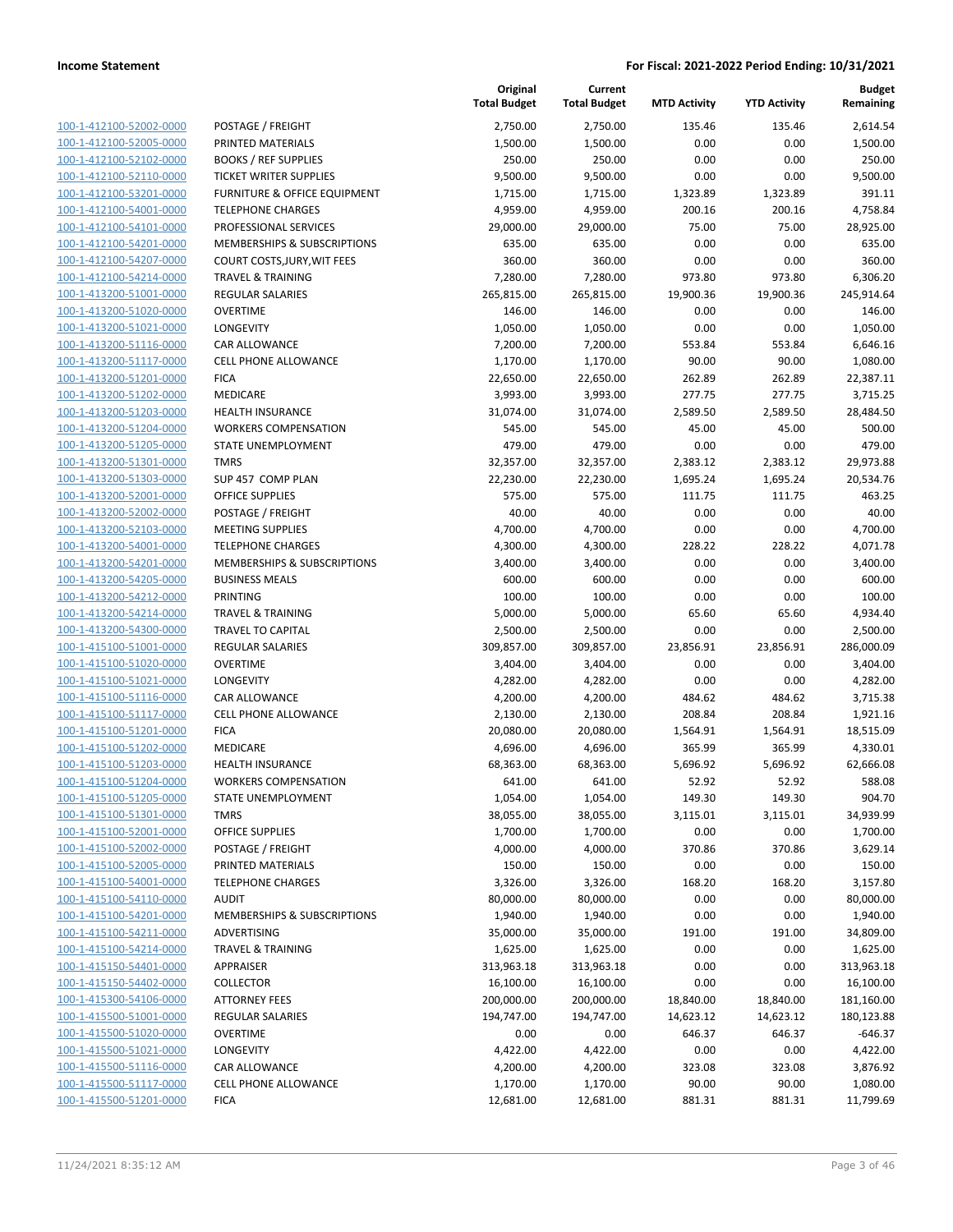| 100-1-415500-51202-0000        |
|--------------------------------|
| 100-1-415500-51203-0000        |
| 100-1-415500-51204-0000        |
| <u>100-1-415500-51205-0000</u> |
| 100-1-415500-51301-0000        |
| 100-1-415500-52001-0000        |
| 100-1-415500-52002-0000        |
|                                |
| 100-1-415500-52303-0000        |
| <u>100-1-415500-54001-0000</u> |
| 100-1-415500-54102-0000        |
| 100-1-415500-54103-0000        |
| 100-1-415500-54107-0000        |
| 100-1-415500-54118-0000        |
| <u>100-1-415500-54119-0000</u> |
| 100-1-415500-54201-0000        |
| 100-1-415500-54213-0000        |
| 100-1-415500-54214-0000        |
|                                |
| <u>100-1-421100-51001-0000</u> |
| <u>100-1-421100-51020-0000</u> |
| 100-1-421100-51021-0000        |
| 100-1-421100-51101-0000        |
| 100-1-421100-51115-0000        |
| 100-1-421100-51117-0000        |
| <u>100-1-421100-51201-0000</u> |
| 100-1-421100-51202-0000        |
| 100-1-421100-51203-0000        |
| 100-1-421100-51204-0000        |
| 100-1-421100-51205-0000        |
| <u>100-1-421100-51301-0000</u> |
|                                |
| 100-1-421100-52001-0000        |
| 100-1-421100-52002-0000        |
| 100-1-421100-52004-0000        |
| 100-1-421100-52005-0000        |
| <u>100-1-421100-52102-0000</u> |
| 100-1-421100-52103-0000        |
| 100-1-421100-52104-0000        |
| 100-1-421100-52201-0000        |
| 100-1-421100-52203-0000        |
| <u>100-1-421100-52302-0000</u> |
| 100-1-421100-52305-0000        |
| 100-1-421100-53202-0000        |
| <u>100-1-421100-53205-0000</u> |
|                                |
| 100-1-421100-54001-0000        |
| <u>100-1-421100-54002-0000</u> |
| <u>100-1-421100-54201-0000</u> |
| 100-1-421100-54205-0000        |
| 100-1-421100-54212-0000        |
| 100-1-421100-54213-0000        |
| <u>100-1-421100-54214-0000</u> |
| <u>100-1-421210-51001-0000</u> |
| 100-1-421210-51020-0000        |
| 100-1-421210-51021-0000        |
| 100-1-421210-51101-0000        |
|                                |
| <u>100-1-421210-51115-0000</u> |
| <u>100-1-421210-51117-0000</u> |
| <u>100-1-421210-51201-0000</u> |
| 100-1-421210-51202-0000        |
| <u>100-1-421210-51203-0000</u> |
| <u>100-1-421210-51204-0000</u> |
|                                |

|                                                    |                                     | Original<br><b>Total Budget</b> | Current<br><b>Total Budget</b> | <b>MTD Activity</b> | <b>YTD Activity</b> | <b>Budget</b><br>Remaining |
|----------------------------------------------------|-------------------------------------|---------------------------------|--------------------------------|---------------------|---------------------|----------------------------|
| 100-1-415500-51202-0000                            | MEDICARE                            | 2,966.00                        | 2,966.00                       | 206.11              | 206.11              | 2,759.89                   |
| 100-1-415500-51203-0000                            | <b>HEALTH INSURANCE</b>             | 37,289.00                       | 37,289.00                      | 3,107.42            | 3,107.42            | 34,181.58                  |
| 100-1-415500-51204-0000                            | <b>WORKERS COMPENSATION</b>         | 405.00                          | 405.00                         | 33.42               | 33.42               | 371.58                     |
| 100-1-415500-51205-0000                            | STATE UNEMPLOYMENT                  | 575.00                          | 575.00                         | 0.00                | 0.00                | 575.00                     |
| 100-1-415500-51301-0000                            | <b>TMRS</b>                         | 24,033.00                       | 24,033.00                      | 1,819.18            | 1,819.18            | 22,213.82                  |
| 100-1-415500-52001-0000                            | OFFICE SUPPLIES                     | 5,000.00                        | 5,000.00                       | 2,625.00            | 2,625.00            | 2,375.00                   |
| 100-1-415500-52002-0000                            | POSTAGE / FREIGHT                   | 1,500.00                        | 1,500.00                       | 52.68               | 52.68               | 1,447.32                   |
| 100-1-415500-52303-0000                            | <b>TRAINING SUPPLIES</b>            | 750.00                          | 750.00                         | 0.00                | 0.00                | 750.00                     |
| 100-1-415500-54001-0000                            | <b>TELEPHONE CHARGES</b>            | 2,675.00                        | 2,675.00                       | 148.20              | 148.20              | 2,526.80                   |
| 100-1-415500-54102-0000                            | <b>MVR CHECKS</b>                   | 500.00                          | 500.00                         | 0.00                | 0.00                | 500.00                     |
| 100-1-415500-54103-0000                            | POLICE EXAM MATERIALS               | 25,312.00                       | 25,312.00                      | 0.00                | 0.00                | 25,312.00                  |
| 100-1-415500-54107-0000                            | <b>MEDICAL</b>                      | 8,000.00                        | 8,000.00                       | 0.00                | 0.00                | 8,000.00                   |
| 100-1-415500-54118-0000                            | <b>MEDICAL - POLICE</b>             | 2,500.00                        | 2,500.00                       | 0.00                | 0.00                | 2,500.00                   |
| 100-1-415500-54119-0000                            | <b>MEDICAL - FIRE</b>               | 2,500.00                        | 2,500.00                       | 0.00                | 0.00                | 2,500.00                   |
| 100-1-415500-54201-0000                            | MEMBERSHIPS & SUBSCRIPTIONS         | 4,000.00                        | 4,000.00                       | 0.00                | 0.00                | 4,000.00                   |
| 100-1-415500-54213-0000                            | PLAQUES AND AWARDS                  | 128,000.00                      | 128,000.00                     | 2,164.50            | 2,164.50            | 125,835.50                 |
| 100-1-415500-54214-0000                            | <b>TRAVEL &amp; TRAINING</b>        | 3,000.00                        | 3,000.00                       | 0.00                | 0.00                | 3,000.00                   |
| 100-1-421100-51001-0000                            | <b>REGULAR SALARIES</b>             | 443,625.00                      | 443,625.00                     | 32,911.76           | 32,911.76           | 410,713.24                 |
| 100-1-421100-51020-0000                            | <b>OVERTIME</b>                     | 17,853.00                       | 17,853.00                      | 3,571.34            | 3,571.34            | 14,281.66                  |
| 100-1-421100-51021-0000                            | LONGEVITY                           | 9,898.00                        | 9,898.00                       | 258.46              | 258.46              | 9,639.54                   |
| 100-1-421100-51101-0000                            | <b>CERTIFICATION PAY</b>            | 5,400.00                        | 5,400.00                       | 415.38              | 415.38              | 4,984.62                   |
| 100-1-421100-51115-0000                            | <b>CLOTHING ALLOWANCE</b>           | 841.00                          | 841.00                         | 927.72              | 927.72              | $-86.72$                   |
| 100-1-421100-51117-0000                            | <b>CELL PHONE ALLOWANCE</b>         | 2,130.00                        | 2,130.00                       | 223.84              | 223.84              | 1,906.16                   |
| 100-1-421100-51201-0000                            | <b>FICA</b>                         | 29,796.00                       | 29,796.00                      | 2,354.84            | 2,354.84            | 27,441.16                  |
| 100-1-421100-51202-0000                            | MEDICARE<br><b>HEALTH INSURANCE</b> | 6,969.00                        | 6,969.00                       | 550.73              | 550.73              | 6,418.27                   |
| 100-1-421100-51203-0000<br>100-1-421100-51204-0000 | <b>WORKERS COMPENSATION</b>         | 62,149.00<br>7,798.00           | 62,149.00<br>7,798.00          | 5,179.08<br>644.17  | 5,179.08<br>644.17  | 56,969.92<br>7,153.83      |
| 100-1-421100-51205-0000                            | STATE UNEMPLOYMENT                  | 958.00                          | 958.00                         | 0.00                | 0.00                | 958.00                     |
| 100-1-421100-51301-0000                            | <b>TMRS</b>                         | 56,469.00                       | 56,469.00                      | 4,443.79            | 4,443.79            | 52,025.21                  |
| 100-1-421100-52001-0000                            | <b>OFFICE SUPPLIES</b>              | 1,000.00                        | 1,000.00                       | 0.00                | 0.00                | 1,000.00                   |
| 100-1-421100-52002-0000                            | POSTAGE / FREIGHT                   | 300.00                          | 300.00                         | 0.00                | 0.00                | 300.00                     |
| 100-1-421100-52004-0000                            | <b>COMPUTER SUPPLIES</b>            | 600.00                          | 600.00                         | 0.00                | 0.00                | 600.00                     |
| 100-1-421100-52005-0000                            | PRINTED MATERIALS                   | 300.00                          | 300.00                         | 0.00                | 0.00                | 300.00                     |
| 100-1-421100-52102-0000                            | <b>BOOKS / REF SUPPLIES</b>         | 450.00                          | 450.00                         | 0.00                | 0.00                | 450.00                     |
| 100-1-421100-52103-0000                            | <b>MEETING SUPPLIES</b>             | 2,300.00                        | 2,300.00                       | 0.00                | 0.00                | 2,300.00                   |
| 100-1-421100-52104-0000                            | <b>WEARING APPAREL</b>              | 470.00                          | 470.00                         | 0.00                | 0.00                | 470.00                     |
| 100-1-421100-52201-0000                            | MINOR TOOLS & EQUIPMENT             | 4,503.00                        | 4,503.00                       | 0.00                | 0.00                | 4,503.00                   |
| 100-1-421100-52203-0000                            | <b>MOTOR VEHICLE FUEL</b>           | 2,703.00                        | 2,703.00                       | 308.31              | 308.31              | 2,394.69                   |
| 100-1-421100-52302-0000                            | <b>MEDICAL SUPPLIES</b>             | 300.00                          | 300.00                         | 0.00                | 0.00                | 300.00                     |
| 100-1-421100-52305-0000                            | PUBLIC EDUCATION                    | 17,400.00                       | 17,400.00                      | 12.99               | 12.99               | 17,387.01                  |
| 100-1-421100-53202-0000                            | MACHINE, TOOLS & IMPLMNTS           | 150.00                          | 150.00                         | 0.00                | 0.00                | 150.00                     |
| 100-1-421100-53205-0000                            | <b>MOTOR VEHICLES</b>               | 1,750.00                        | 1,750.00                       | 0.00                | 0.00                | 1,750.00                   |
| 100-1-421100-54001-0000                            | <b>TELEPHONE CHARGES</b>            | 4,000.00                        | 4,000.00                       | 176.20              | 176.20              | 3,823.80                   |
| 100-1-421100-54002-0000                            | UTILITY CHARGES                     | 65,248.00                       | 65,248.00                      | 5,623.60            | 5,623.60            | 59,624.40                  |
| 100-1-421100-54201-0000                            | MEMBERSHIPS & SUBSCRIPTIONS         | 4,979.00                        | 4,979.00                       | 0.00                | 0.00                | 4,979.00                   |
| 100-1-421100-54205-0000                            | <b>BUSINESS MEALS</b>               | 150.00                          | 150.00                         | 0.00                | 0.00                | 150.00                     |
| 100-1-421100-54212-0000                            | PRINTING                            | 172.00                          | 172.00                         | 0.00                | 0.00                | 172.00                     |
| 100-1-421100-54213-0000                            | PLAQUES AND AWARDS                  | 1,700.00                        | 1,700.00                       | 0.00                | 0.00                | 1,700.00                   |
| 100-1-421100-54214-0000                            | <b>TRAVEL &amp; TRAINING</b>        | 11,690.00                       | 11,690.00                      | 0.00                | 0.00                | 11,690.00                  |
| 100-1-421210-51001-0000                            | REGULAR SALARIES                    | 910,641.00                      | 910,641.00                     | 52,797.91           | 52,797.91           | 857,843.09                 |
| 100-1-421210-51020-0000                            | <b>OVERTIME</b>                     | 49,998.00                       | 49,998.00                      | 4,186.65            | 4,186.65            | 45,811.35                  |
| 100-1-421210-51021-0000                            | LONGEVITY                           | 16,128.00                       | 16,128.00                      | 175.38              | 175.38              | 15,952.62                  |
| 100-1-421210-51101-0000                            | <b>CERTIFICATION PAY</b>            | 17,040.00                       | 17,040.00                      | 1,061.52            | 1,061.52            | 15,978.48                  |
| 100-1-421210-51115-0000                            | <b>CLOTHING ALLOWANCE</b>           | 8,646.00                        | 8,646.00                       | 2,473.92            | 2,473.92            | 6,172.08                   |
| 100-1-421210-51117-0000                            | CELL PHONE ALLOWANCE                | 6,600.00                        | 6,600.00                       | 387.68              | 387.68              | 6,212.32                   |
| 100-1-421210-51201-0000                            | <b>FICA</b>                         | 62,561.00                       | 62,561.00                      | 3,611.88            | 3,611.88            | 58,949.12                  |
| 100-1-421210-51202-0000                            | MEDICARE                            | 14,631.00                       | 14,631.00                      | 844.72              | 844.72              | 13,786.28                  |
| 100-1-421210-51203-0000                            | <b>HEALTH INSURANCE</b>             | 149,157.00                      | 149,157.00                     | 12,429.75           | 12,429.75           | 136,727.25                 |
| 100-1-421210-51204-0000                            | <b>WORKERS COMPENSATION</b>         | 18,953.00                       | 18,953.00                      | 1,565.75            | 1,565.75            | 17,387.25                  |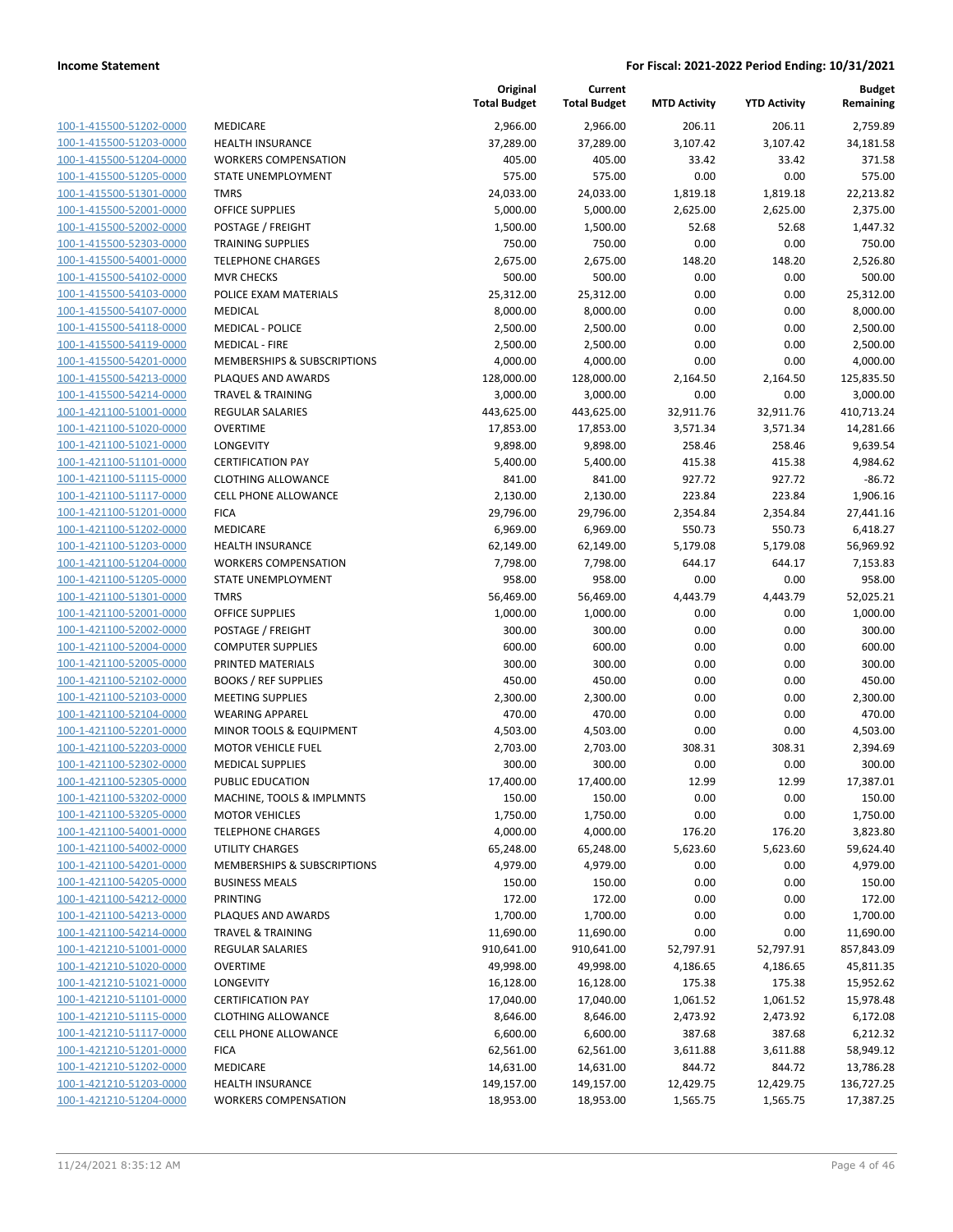100-1-421210-51205-0000 100-1-421210-51301-0000 100-1-421210-52001-0000 100-1-421210-52002-0000 100-1-421210-52004-0000 100-1-421210-52005-0000 100-1-421210-52102-0000 100-1-421210-52201-0000 100-1-421210-52203-0000 100-1-421210-53203-0000 100-1-421210-53205-0000 100-1-421210-54001-0000 100-1-421210-54201-0000 100-1-421210-54208-0000 100-1-421210-54214-0000 100-1-421230-51001-0000 100-1-421230-51020-0000 100-1-421230-51021-0000 100-1-421230-51101-0000 100-1-421230-51102-0000 100-1-421230-51115-0000 100-1-421230-51117-0000 100-1-421230-51201-0000 100-1-421230-51202-0000 100-1-421230-51203-0000 100-1-421230-51204-0000 100-1-421230-51205-0000 100-1-421230-51301-0000 100-1-421230-51401-0000 100-1-421230-52001-0000 100-1-421230-52002-0000 100-1-421230-52004-0000 100-1-421230-52005-0000 100-1-421230-52006-0000 100-1-421230-52007-0000 100-1-421230-52008-0000 100-1-421230-52009-0000 100-1-421230-52102-0000 BOOKS / REF SUPPLIES 80.00 80.00 0.00 0.00 80.00 100-1-421230-52104-0000 100-1-421230-52105-0000 100-1-421230-52108-0000 100-1-421230-52108-0001 100-1-421230-52109-0000 100-1-421230-52111-0000 100-1-421230-52201-0000 100-1-421230-52202-0000 100-1-421230-52203-0000 100-1-421230-52303-0000 TRAINING SUPPLIES 520.00 520.00 0.00 0.00 520.00 100-1-421230-52309-0000 100-1-421230-53202-0000 100-1-421230-53205-0000 100-1-421230-54001-0000 100-1-421230-54108-0000 100-1-421230-54108-0001 100-1-421230-54201-0000 100-1-421230-54202-0000 100-1-421230-54214-0000 100-1-421230-54215-0000 100-1-421240-51001-0000

|                                       | Original<br><b>Total Budget</b> | Current<br><b>Total Budget</b> | <b>MTD Activity</b> | <b>YTD Activity</b> | <b>Budget</b><br>Remaining |
|---------------------------------------|---------------------------------|--------------------------------|---------------------|---------------------|----------------------------|
| STATE UNEMPLOYMENT                    | 2,299.00                        | 2,299.00                       | 0.00                | 0.00                | 2,299.00                   |
| <b>TMRS</b>                           | 122,699.00                      | 122,699.00                     | 7,085.64            | 7,085.64            | 115,613.36                 |
| OFFICE SUPPLIES                       | 1,060.00                        | 1,060.00                       | 0.00                | 0.00                | 1,060.00                   |
| POSTAGE / FREIGHT                     | 150.00                          | 150.00                         | 7.69                | 7.69                | 142.31                     |
| <b>COMPUTER SUPPLIES</b>              | 1,350.00                        | 1,350.00                       | 0.00                | 0.00                | 1,350.00                   |
| PRINTED MATERIALS                     | 50.00                           | 50.00                          | 0.00                | 0.00                | 50.00                      |
| <b>BOOKS / REF SUPPLIES</b>           | 120.00                          | 120.00                         | 0.00                | 0.00                | 120.00                     |
| MINOR TOOLS & EQUIPMENT               | 840.00                          | 840.00                         | 0.00                | 0.00                | 840.00                     |
| <b>MOTOR VEHICLE FUEL</b>             | 6,936.00                        | 6,936.00                       | 1,333.40            | 1,333.40            | 5,602.60                   |
| <b>INSTRUMENTS &amp; APPARATUS</b>    | 300.00                          | 300.00                         | 0.00                | 0.00                | 300.00                     |
| <b>MOTOR VEHICLES</b>                 | 1,750.00                        | 1,750.00                       | 0.00                | 0.00                | 1,750.00                   |
| <b>TELEPHONE CHARGES</b>              | 7,500.00                        | 7,500.00                       | 420.22              | 420.22              | 7,079.78                   |
| MEMBERSHIPS & SUBSCRIPTIONS           | 10,198.00                       | 10,198.00                      | 0.00                | 0.00                | 10,198.00                  |
| <b>LABORATORY WORK</b>                | 9,900.00                        | 9,900.00                       | 0.00                | 0.00                | 9,900.00                   |
| <b>TRAVEL &amp; TRAINING</b>          | 11,100.00                       | 11,100.00                      | 0.00                | 0.00                | 11,100.00                  |
| <b>REGULAR SALARIES</b>               | 3,277,104.00                    | 3,277,104.00                   | 227,255.51          | 227,255.51          | 3,049,848.49               |
| <b>OVERTIME</b>                       | 220,593.00                      | 220,593.00                     | 38,077.46           | 38,077.46           | 182,515.54                 |
| LONGEVITY                             | 29,688.00                       | 29,688.00                      | 70.16               | 70.16               | 29,617.84                  |
| <b>CERTIFICATION PAY</b>              | 71,280.00                       | 71,280.00                      | 3,599.94            | 3,599.94            | 67,680.06                  |
| <b>BILINGUAL PAY</b>                  | 1,800.00                        | 1,800.00                       | 138.48              | 138.48              | 1,661.52                   |
| <b>CLOTHING ALLOWANCE</b>             | 5,291.00                        | 5,291.00                       | 660.36              | 660.36              | 4,630.64                   |
| CELL PHONE ALLOWANCE                  | 2,520.00                        | 2,520.00                       | 477.68              | 477.68              | 2,042.32                   |
| <b>FICA</b>                           | 223,713.00                      | 223,713.00                     | 15,981.60           | 15,981.60           | 207,731.40                 |
| MEDICARE                              | 52,320.00                       | 52,320.00                      | 3,737.63            | 3,737.63            | 48,582.37                  |
| <b>HEALTH INSURANCE</b>               | 559,337.00                      | 559,337.00                     | 46,611.43           | 46,611.43           | 512,725.57                 |
| <b>WORKERS COMPENSATION</b>           | 70,491.00                       | 70,491.00                      | 5,826.08            | 5,826.08            | 64,664.92                  |
| STATE UNEMPLOYMENT                    | 8,527.00                        | 8,527.00                       | 291.94              | 291.94              | 8,235.06                   |
| <b>TMRS</b>                           | 423,972.00                      | 423,972.00                     | 31,352.49           | 31,352.49           | 392,619.51                 |
| <b>CONTRA - SALARIES</b>              | $-150,000.00$                   | $-150,000.00$                  | 0.00                | 0.00                | $-150,000.00$              |
| OFFICE SUPPLIES (PATROL)              | 600.00                          | 600.00                         | 0.00                | 0.00                | 600.00                     |
| POSTAGE / FREIGHT (PATROL)            | 390.00                          | 390.00                         | 0.00                | 0.00                | 390.00                     |
| <b>COMPUTER SUPPLIES (PATROL)</b>     | 400.00                          | 400.00                         | 0.00                | 0.00                | 400.00                     |
| PRINTED MATERIALS (PATROL)            | 524.00                          | 524.00                         | 0.00                | 0.00                | 524.00                     |
| OFFICE SUPPLIES (OPERATIONS)          | 1,110.00                        | 1,110.00                       | 0.00                | 0.00                | 1,110.00                   |
| POSTAGE/FRIEGHT (OPERATIONS)          | 50.00                           | 50.00                          | 0.00                | 0.00                | 50.00                      |
| <b>COMPUTER SUPPLIES (OPERATIONS)</b> | 1,420.00                        | 1,420.00                       | 0.00                | 0.00                | 1,420.00                   |
| PRINTED MATERIALS (OPERATIONS)        | 2,245.00                        | 2,245.00                       | 0.00                | 0.00                | 2,245.00                   |
| <b>BOOKS / REF SUPPLIES</b>           | 80.00                           | 80.00                          | 0.00                | 0.00                | 80.00                      |
| <b>WEARING APPAREL (PATROL)</b>       | 57,232.00                       | 57,232.00                      | 150.00              | 150.00              | 57,082.00                  |
| <b>WEARING APPAREL (OPERATIONS)</b>   | 6,400.00                        | 6,400.00                       | 0.00                | 0.00                | 6,400.00                   |
| MENAGERIE SUPPLIES (OPERATIONS)       | 1,495.00                        | 1,495.00                       | 60.00               | 60.00               | 1,435.00                   |
| MENAGERIE SUPPLIES (PATROL)           | 1,275.00                        | 1,275.00                       | 0.00                | 0.00                | 1,275.00                   |
| <b>SUPPORT OF PRISONERS</b>           | 2,635.00                        | 2,635.00                       | 82.00               | 82.00               | 2,553.00                   |
| <b>AMMUNITION</b>                     | 18,450.00                       | 18,450.00                      | 0.00                | 0.00                | 18,450.00                  |
| MINOR TOOLS & EQUIPMENT (PATROL)      | 10,410.00                       | 10,410.00                      | 0.00                | 0.00                | 10,410.00                  |
| MINOR TOOLS AND EQUIPMENT (OPERATION  | 8,785.00                        | 8,785.00                       | 0.00                | 0.00                | 8,785.00                   |
| <b>MOTOR VEHICLE FUEL</b>             | 78,291.00                       | 78,291.00                      | 6,713.20            | 6,713.20            | 71,577.80                  |
| <b>TRAINING SUPPLIES</b>              | 520.00                          | 520.00                         | 0.00                | 0.00                | 520.00                     |
| <b>BODY ARMOR</b>                     | 20,400.00                       | 20,400.00                      | 0.00                | 0.00                | 20,400.00                  |
| MACHINE, TOOLS & IMPLMNTS             | 1,500.00                        | 1,500.00                       | 0.00                | 0.00                | 1,500.00                   |
| <b>MOTOR VEHICLES</b>                 | 20,000.00                       | 20,000.00                      | 2,763.82            | 2,763.82            | 17,236.18                  |
| <b>TELEPHONE CHARGES</b>              | 20,000.00                       | 20,000.00                      | 940.29              | 940.29              | 19,059.71                  |
| <b>VETERINARY SERVICES</b>            | 700.00                          | 700.00                         | 0.00                | 0.00                | 700.00                     |
| <b>VETERINARY SERVICES</b>            | 1,000.00                        | 1,000.00                       | 0.00                | 0.00                | 1,000.00                   |
| MEMBERSHIPS & SUBSCRIPTIONS (PATROL)  | 535.00                          | 535.00                         | 0.00                | 0.00                | 535.00                     |
| MEMBERSHIPS & SUBSCRIPTIONS (OPERATIO | 4,112.00                        | 4,112.00                       | 0.00                | 0.00                | 4,112.00                   |
| <b>TRAVEL &amp; TRAINING</b>          | 12,900.00                       | 12,900.00                      | 0.00                | 0.00                | 12,900.00                  |
| TRAVEL & TRAINING (OPERATIONS)        | 16,000.00                       | 16,000.00                      | 0.00                | 0.00                | 16,000.00                  |
| <b>REGULAR SALARIES</b>               | 878,596.00                      | 878,596.00                     | 59,391.49           | 59,391.49           | 819,204.51                 |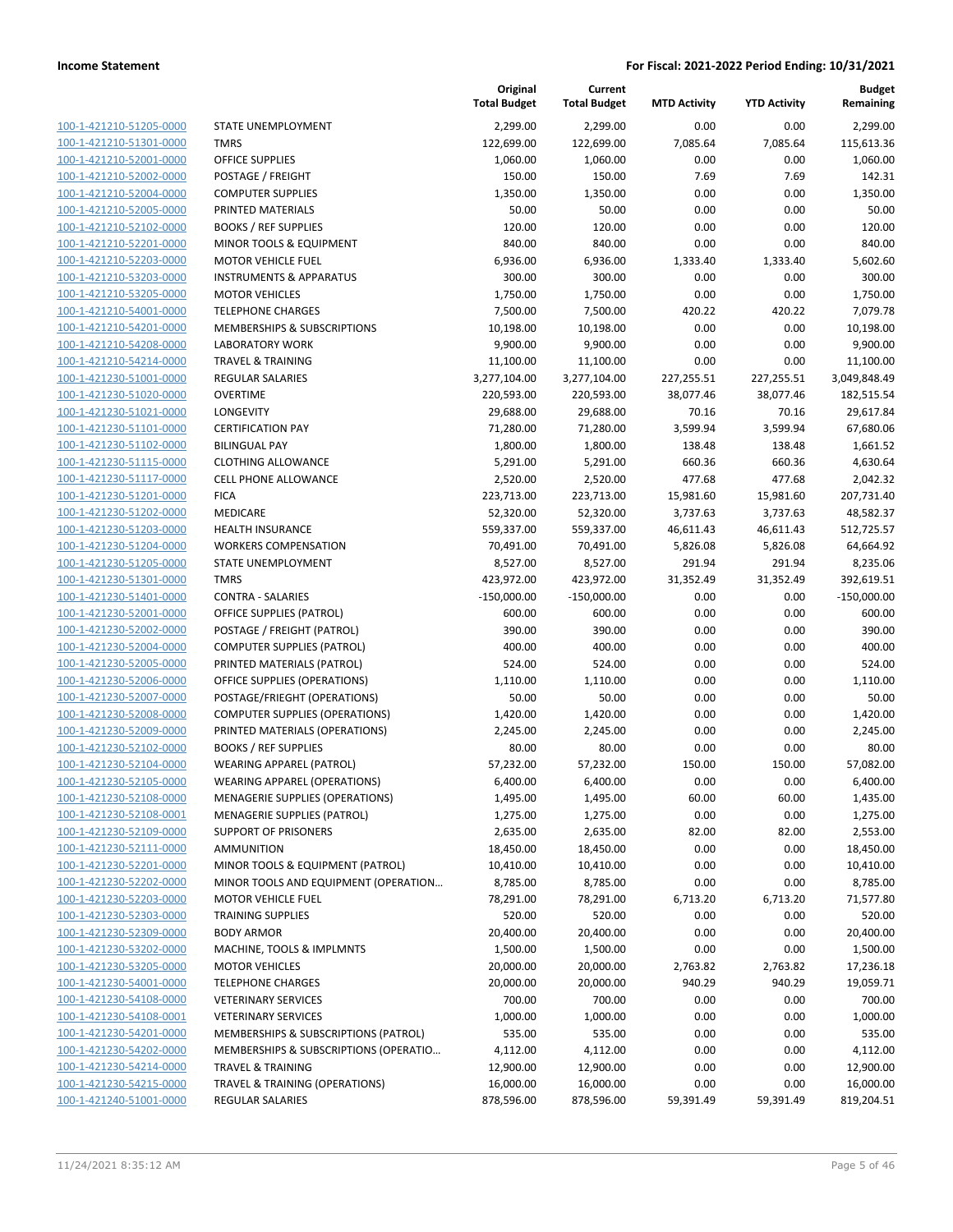| 100-1-421240-51020-0000        |
|--------------------------------|
| 100-1-421240-51021-0000        |
| 100-1-421240-51101-0000        |
| 100-1-421240-51102-0000        |
| <u>100-1-421240-51115-0000</u> |
| 100-1-421240-51117-0000        |
| 100-1-421240-51201-0000        |
| 100-1-421240-51202-0000        |
| 100-1-421240-51203-0000        |
| <u>100-1-421240-51204-0000</u> |
| 100-1-421240-51205-0000        |
| 100-1-421240-51301-0000        |
| 100-1-421240-51302-0000        |
| 100-1-421240-52001-0000        |
| <u>100-1-421240-52002-0000</u> |
| 100-1-421240-52004-0000        |
| 100-1-421240-52005-0000        |
| 100-1-421240-52102-0000        |
|                                |
| 100-1-421240-52104-0000        |
| <u>100-1-421240-52201-0000</u> |
| 100-1-421240-52203-0000        |
| 100-1-421240-52303-0000        |
| 100-1-421240-53202-0000        |
| 100-1-421240-53205-0000        |
| <u>100-1-421240-53207-0000</u> |
| 100-1-421240-54001-0000        |
| 100-1-421240-54101-0000        |
| 100-1-421240-54201-0000        |
| 100-1-421240-54212-0000        |
| <u>100-1-421240-54214-0000</u> |
| 100-1-421240-55231-0000        |
| 100-1-421240-55232-0000        |
| 100-1-421600-52104-0000        |
| 100-1-421600-52111-0000        |
| 100-1-421600-52201-0000        |
| 100-1-421600-52206-0000        |
| 100-1-421600-52304-0000        |
| 100-1-421600-53202-0000        |
| 100-1-421600-54201-0000        |
|                                |
| 100-1-421600-54214-0000        |
| 100-1-422100-51001-0000        |
| <u>100-1-422100-51020-0000</u> |
| 100-1-422100-51021-0000        |
| <u>100-1-422100-51101-0000</u> |
| <u>100-1-422100-51116-0000</u> |
| 100-1-422100-51117-0000        |
| <u>100-1-422100-51201-0000</u> |
| 100-1-422100-51202-0000        |
| <u>100-1-422100-51203-0000</u> |
| <u>100-1-422100-51204-0000</u> |
| 100-1-422100-51205-0000        |
| 100-1-422100-51301-0000        |
| 100-1-422100-51302-0000        |
| <u>100-1-422100-52001-0000</u> |
| <u>100-1-422100-52002-0000</u> |
| <u>100-1-422100-52005-0000</u> |
| <u>100-1-422100-52101-0000</u> |
| 100-1-422100-52102-0000        |
| 100-1-422100-52103-0000        |
|                                |

|                         |                              | Original<br><b>Total Budget</b> | Current<br><b>Total Budget</b> | <b>MTD Activity</b> | <b>YTD Activity</b> | <b>Budget</b><br>Remaining |
|-------------------------|------------------------------|---------------------------------|--------------------------------|---------------------|---------------------|----------------------------|
| 100-1-421240-51020-0000 | <b>OVERTIME</b>              | 51,349.00                       | 51,349.00                      | 6,658.96            | 6,658.96            | 44,690.04                  |
| 100-1-421240-51021-0000 | LONGEVITY                    | 12,621.00                       | 12,621.00                      | 212.30              | 212.30              | 12,408.70                  |
| 100-1-421240-51101-0000 | <b>CERTIFICATION PAY</b>     | 15,600.00                       | 15,600.00                      | 1,107.70            | 1,107.70            | 14,492.30                  |
| 100-1-421240-51102-0000 | <b>BILINGUAL PAY</b>         | 1,500.00                        | 1,500.00                       | 46.16               | 46.16               | 1,453.84                   |
| 100-1-421240-51115-0000 | <b>CLOTHING ALLOWANCE</b>    | 120.00                          | 120.00                         | 9.24                | 9.24                | 110.76                     |
| 100-1-421240-51117-0000 | <b>CELL PHONE ALLOWANCE</b>  | 960.00                          | 960.00                         | 73.84               | 73.84               | 886.16                     |
| 100-1-421240-51201-0000 | <b>FICA</b>                  | 24,233.00                       | 24,233.00                      | 2,374.89            | 2,374.89            | 21,858.11                  |
| 100-1-421240-51202-0000 | MEDICARE                     | 13,938.00                       | 13,938.00                      | 914.76              | 914.76              | 13,023.24                  |
| 100-1-421240-51203-0000 | <b>HEALTH INSURANCE</b>      | 229,950.00                      | 229,950.00                     | 19,162.50           | 19,162.50           | 210,787.50                 |
| 100-1-421240-51204-0000 | <b>WORKERS COMPENSATION</b>  | 4,420.00                        | 4,420.00                       | 365.17              | 365.17              | 4,054.83                   |
| 100-1-421240-51205-0000 | STATE UNEMPLOYMENT           | 3,641.00                        | 3,641.00                       | 175.70              | 175.70              | 3,465.30                   |
| 100-1-421240-51301-0000 | <b>TMRS</b>                  | 39,122.00                       | 39,122.00                      | 4,717.94            | 4,717.94            | 34,404.06                  |
| 100-1-421240-51302-0000 | <b>FR&amp;R RETIREMENT</b>   | 126,736.00                      | 126,736.00                     | 5,479.01            | 5,479.01            | 121,256.99                 |
| 100-1-421240-52001-0000 | <b>OFFICE SUPPLIES</b>       | 2,247.00                        | 2,247.00                       | 116.08              | 116.08              | 2,130.92                   |
| 100-1-421240-52002-0000 | POSTAGE / FREIGHT            | 2,200.00                        | 2,200.00                       | 324.46              | 324.46              | 1,875.54                   |
| 100-1-421240-52004-0000 | <b>COMPUTER SUPPLIES</b>     | 500.00                          | 500.00                         | 0.00                | 0.00                | 500.00                     |
| 100-1-421240-52005-0000 | PRINTED MATERIALS            | 750.00                          | 750.00                         | 0.00                | 0.00                | 750.00                     |
| 100-1-421240-52102-0000 | <b>REFERENCE SUPPLIES</b>    | 600.00                          | 600.00                         | 0.00                | 0.00                | 600.00                     |
| 100-1-421240-52104-0000 | <b>WEARING APPAREL</b>       | 1,800.00                        | 1,800.00                       | 0.00                | 0.00                | 1,800.00                   |
| 100-1-421240-52201-0000 | MINOR TOOLS & EQUIPMENT      | 2,200.00                        | 2,200.00                       | 0.00                | 0.00                | 2,200.00                   |
| 100-1-421240-52203-0000 | <b>MOTOR VEHICLE FUEL</b>    | 864.00                          | 864.00                         | 111.14              | 111.14              | 752.86                     |
| 100-1-421240-52303-0000 | <b>TRAINING SUPPLIES</b>     | 970.00                          | 970.00                         | 0.00                | 0.00                | 970.00                     |
| 100-1-421240-53202-0000 | MACHINE, TOOLS & IMPLMNTS    | 194.00                          | 194.00                         | 0.00                | 0.00                | 194.00                     |
| 100-1-421240-53205-0000 | <b>MOTOR VEHICLES</b>        | 840.00                          | 840.00                         | 6.00                | 6.00                | 834.00                     |
| 100-1-421240-53207-0000 | RADIO/COMMUNICATIONS         | 3,892.00                        | 3,892.00                       | 0.00                | 0.00                | 3,892.00                   |
| 100-1-421240-54001-0000 | <b>TELEPHONE CHARGES</b>     | 12,000.00                       | 12,000.00                      | 745.54              | 745.54              | 11,254.46                  |
| 100-1-421240-54101-0000 | PROFESSIONAL SERVICES        | 3,400.00                        | 3,400.00                       | 250.00              | 250.00              | 3,150.00                   |
| 100-1-421240-54201-0000 | MEMBERSHIPS & SUBSCRIPTIONS  | 3,192.00                        | 3,192.00                       | 0.00                | 0.00                | 3,192.00                   |
| 100-1-421240-54212-0000 | PRINTING                     | 485.00                          | 485.00                         | 0.00                | 0.00                | 485.00                     |
| 100-1-421240-54214-0000 | <b>TRAVEL &amp; TRAINING</b> | 27,060.00                       | 27,060.00                      | 24.10               | 24.10               | 27,035.90                  |
| 100-1-421240-55231-0000 | LESS LETHAL PROGRAM          | 21,740.18                       | 21,740.18                      | 0.00                | 0.00                | 21,740.18                  |
| 100-1-421240-55232-0000 | <b>FIREARMS PROGRAM</b>      | 24,875.00                       | 24,875.00                      | 0.00                | 0.00                | 24,875.00                  |
| 100-1-421600-52104-0000 | <b>WEARING APPAREL</b>       | 3,800.00                        | 3,800.00                       | 0.00                | 0.00                | 3,800.00                   |
| 100-1-421600-52111-0000 | AMMUNITION                   | 8,500.00                        | 8,500.00                       | 0.00                | 0.00                | 8,500.00                   |
| 100-1-421600-52201-0000 | MINOR TOOLS & EQUIPMENT      | 6,450.00                        | 6,450.00                       | 0.00                | 0.00                | 6,450.00                   |
| 100-1-421600-52206-0000 | SPECIAL OPS EQUIPMENT        | 6,560.00                        | 6,560.00                       | 0.00                | 0.00                | 6,560.00                   |
| 100-1-421600-52304-0000 | <b>DRONE PROGRAM</b>         | 3,052.00                        | 3,052.00                       | 0.00                | 0.00                | 3,052.00                   |
| 100-1-421600-53202-0000 | MACHINE, TOOLS & IMPLMNTS    | 200.00                          | 200.00                         | 0.00                | 0.00                | 200.00                     |
| 100-1-421600-54201-0000 | MEMBERSHIPS & SUBSCRIPTIONS  | 440.00                          | 440.00                         | 0.00                | 0.00                | 440.00                     |
| 100-1-421600-54214-0000 | <b>TRAVEL &amp; TRAINING</b> | 12,700.00                       | 12,700.00                      | 1,260.68            | 1,260.68            | 11,439.32                  |
| 100-1-422100-51001-0000 | <b>REGULAR SALARIES</b>      | 312,705.00                      | 312,705.00                     | 23,527.44           | 23,527.44           | 289,177.56                 |
| 100-1-422100-51020-0000 | <b>OVERTIME</b>              | 5,576.00                        | 5,576.00                       | 579.96              | 579.96              | 4,996.04                   |
| 100-1-422100-51021-0000 | LONGEVITY                    | 4,792.00                        | 4,792.00                       | 138.46              | 138.46              | 4,653.54                   |
| 100-1-422100-51101-0000 | <b>CERTIFICATION PAY</b>     | 5,400.00                        | 5,400.00                       | 369.24              | 369.24              | 5,030.76                   |
| 100-1-422100-51116-0000 | CAR ALLOWANCE                | 7,800.00                        | 7,800.00                       | 600.00              | 600.00              | 7,200.00                   |
| 100-1-422100-51117-0000 | CELL PHONE ALLOWANCE         | 1,950.00                        | 1,950.00                       | 150.00              | 150.00              | 1,800.00                   |
| 100-1-422100-51201-0000 | <b>FICA</b>                  | 8,468.00                        | 8,468.00                       | 248.98              | 248.98              | 8,219.02                   |
| 100-1-422100-51202-0000 | MEDICARE                     | 4,904.00                        | 4,904.00                       | 358.48              | 358.48              | 4,545.52                   |
| 100-1-422100-51203-0000 | HEALTH INSURANCE             | 37,289.00                       | 37,289.00                      | 3,107.42            | 3,107.42            | 34,181.58                  |
| 100-1-422100-51204-0000 | <b>WORKERS COMPENSATION</b>  | 6,361.00                        | 6,361.00                       | 525.50              | 525.50              | 5,835.50                   |
| 100-1-422100-51205-0000 | STATE UNEMPLOYMENT           | 575.00                          | 575.00                         | 0.00                | 0.00                | 575.00                     |
| 100-1-422100-51301-0000 | <b>TMRS</b>                  | 6,626.00                        | 6,626.00                       | 527.01              | 527.01              | 6,098.99                   |
| 100-1-422100-51302-0000 | FR&R RETIREMENT              | 60,029.00                       | 60,029.00                      | 4,435.08            | 4,435.08            | 55,593.92                  |
| 100-1-422100-52001-0000 | OFFICE SUPPLIES              | 1,948.00                        | 1,948.00                       | 0.00                | 0.00                | 1,948.00                   |
| 100-1-422100-52002-0000 | POSTAGE / FREIGHT            | 300.00                          | 300.00                         | 0.00                | 0.00                | 300.00                     |
| 100-1-422100-52005-0000 | PRINTED MATERIALS            | 500.00                          | 500.00                         | 0.00                | 0.00                | 500.00                     |
| 100-1-422100-52101-0000 | <b>JANITORIAL SUPPLIES</b>   | 1,450.00                        | 1,450.00                       | 0.00                | 0.00                | 1,450.00                   |
| 100-1-422100-52102-0000 | <b>REFERENCE SUPPLIES</b>    | 3,000.00                        | 3,000.00                       | 0.00                | 0.00                | 3,000.00                   |
| 100-1-422100-52103-0000 | <b>MEETING SUPPLIES</b>      | 2,100.00                        | 2,100.00                       | 0.00                | 0.00                | 2,100.00                   |
|                         |                              |                                 |                                |                     |                     |                            |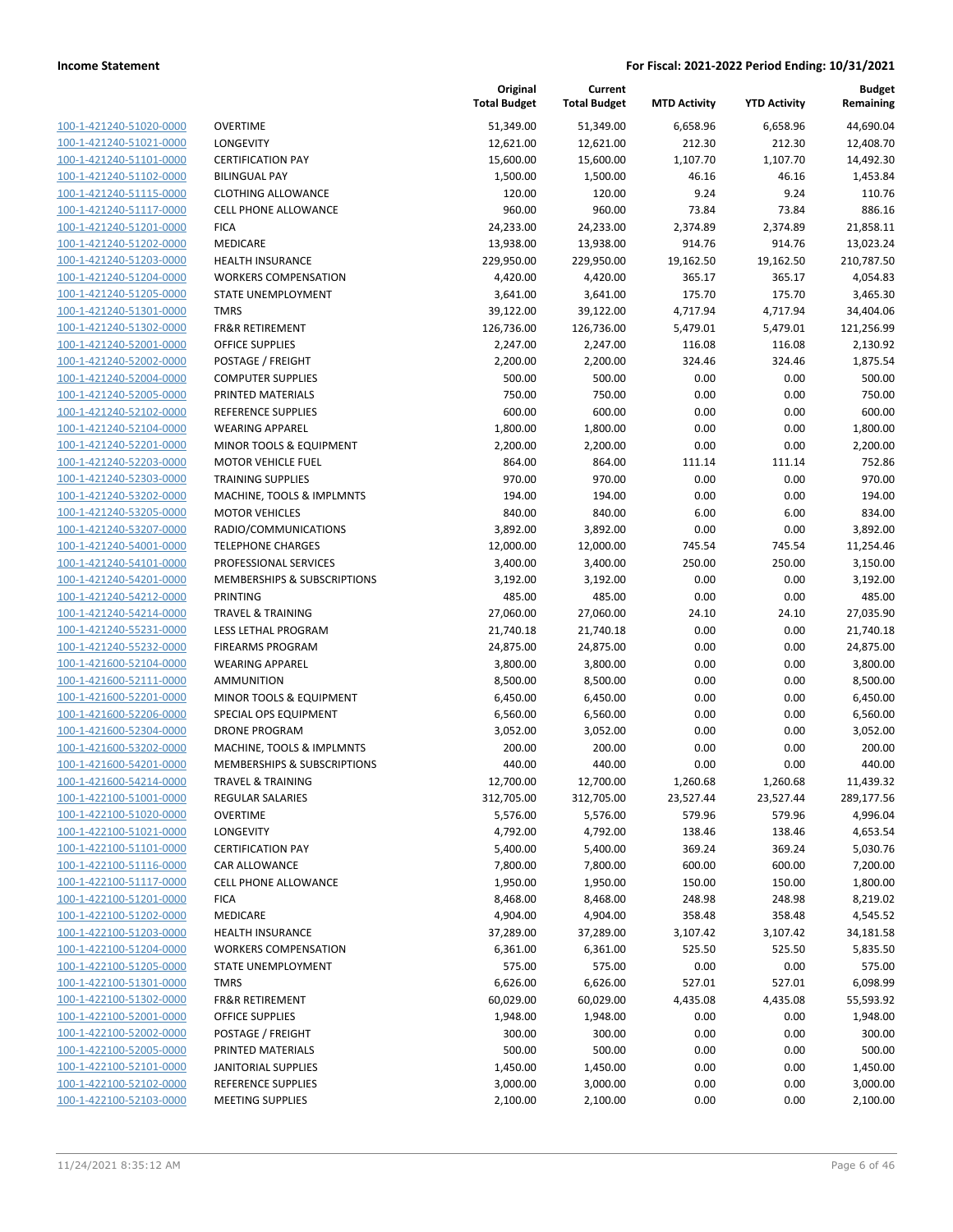| 100-1-422100-52104-0000        | WEA              |
|--------------------------------|------------------|
| 100-1-422100-53207-0000        | <b>RADI</b>      |
| 100-1-422100-54001-0000        | TELEI            |
| 100-1-422100-54002-0000        | UTILI            |
|                                |                  |
| 100-1-422100-54101-0000        | <b>PROF</b>      |
| 100-1-422100-54201-0000        | <b>MEN</b>       |
| 100-1-422100-54214-0000        | <b>TRAV</b>      |
| 100-1-422100-54217-0000        | <b>AWA</b>       |
| 100-1-422200-51001-0000        | REGL             |
| 100-1-422200-51020-0000        | <b>OVEF</b>      |
| 100-1-422200-51021-0000        | <b>LONO</b>      |
| 100-1-422200-51101-0000        | <b>CERT</b>      |
| 100-1-422200-51102-0000        | <b>BILIN</b>     |
| 100-1-422200-51117-0000        | <b>CELL</b>      |
| 100-1-422200-51202-0000        | MED              |
|                                |                  |
| 100-1-422200-51203-0000        | HEAL             |
| 100-1-422200-51204-0000        | <b>WOR</b>       |
| 100-1-422200-51205-0000        | <b>STAT</b>      |
| 100-1-422200-51302-0000        | FR&F             |
| 100-1-422200-51401-0000        | CON <sup>-</sup> |
| 100-1-422200-52001-0000        | OFFI             |
| 100-1-422200-52101-0000        | <b>JANI</b>      |
| 100-1-422200-52102-0000        | <b>REFE</b>      |
| 100-1-422200-52103-0000        | MEE <sup>-</sup> |
| 100-1-422200-52104-0000        | <b>WEA</b>       |
| 100-1-422200-52107-0000        | BOT/             |
| 100-1-422200-52201-0000        | <b>MINO</b>      |
| 100-1-422200-52203-0000        | MOT              |
|                                |                  |
| 100-1-422200-52205-0000        | <b>FIRST</b>     |
| 100-1-422200-52207-0000        | <b>BUNI</b>      |
| 100-1-422200-52208-0000        | <b>RESC</b>      |
| 100-1-422200-52304-0001        | <b>DROI</b>      |
| 100-1-422200-52306-0000        | <b>HAZN</b>      |
| 100-1-422200-53202-0000        | MAC              |
| 100-1-422200-53205-0000        | MOT              |
| 100-1-422200-53208-0000        | FIRE             |
| 100-1-422200-53213-0000        | <b>SCBA</b>      |
| 100-1-422200-54001-0000        | <b>TELEI</b>     |
| 100-1-422200-54002-0000        | UTILI            |
| 100-1-422200-54109-0000        | <b>INSPI</b>     |
| 100-1-422200-54214-0000        | <b>TRAV</b>      |
| 100-1-422200-55201-0000        | EQUI             |
| 100-1-422200-55203-0000        | <b>FURN</b>      |
|                                | RADI             |
| 100-1-422200-55207-0000        |                  |
| 100-1-422300-51001-0000        | REGL             |
| 100-1-422300-51020-0000        | <b>OVEF</b>      |
| 100-1-422300-51021-0000        | <b>LON</b>       |
| 100-1-422300-51101-0000        | CERT             |
| 100-1-422300-51117-0000        | <b>CELL</b>      |
| <u>100-1-422300-51202-0000</u> | MED              |
| 100-1-422300-51203-0000        | HEAL             |
| 100-1-422300-51204-0000        | WOR              |
| 100-1-422300-51205-0000        | <b>STAT</b>      |
| 100-1-422300-51302-0000        | FR&F             |
| <u>100-1-422300-52002-0000</u> | POST             |
| <u>100-1-422300-52005-0000</u> | <b>PRIN</b>      |
| 100-1-422300-52104-0000        | WEA              |
| 100-1-422300-52201-0000        | MIN(             |
|                                |                  |
| 100-1-422300-52203-0000        | мот              |

|                                        | <b>Total Budget</b>   |
|----------------------------------------|-----------------------|
| VEARING APPAREL                        | 1,445.00              |
| ADIO/COMMUNICATIONS                    | 9,500.00              |
| <b>ELEPHONE CHARGES</b>                | 3,300.00              |
| <b>TILITY CHARGES</b>                  | 4,121.00              |
| ROFESSIONAL SERVICES                   | 7,500.00              |
| <b>IEMBERSHIPS &amp; SUBSCRIPTIONS</b> | 6,071.70              |
| RAVEL & TRAINING                       | 4,700.00              |
| <b>WARDS PROGRAM</b>                   | 1,500.00              |
| <b>EGULAR SALARIES</b>                 | 3,559,065.00          |
| <b>VERTIME</b>                         | 432,141.00            |
| ONGEVITY                               | 49,252.00             |
| <b>ERTIFICATION PAY</b>                | 113,160.00            |
| <b>ILINGUAL PAY</b>                    | 1,200.00              |
| ELL PHONE ALLOWANCE                    | 1,560.00              |
| <b>IEDICARE</b>                        | 60,267.00             |
| <b>EALTH INSURANCE</b>                 | 596,626.00            |
| <b>VORKERS COMPENSATION</b>            | 91,806.00             |
| TATE UNEMPLOYMENT                      | 9,197.00              |
| R&R RETIREMENT                         | 885,309.00            |
| ONTRA - SALARIES                       | 0.00                  |
| <b>FFICE SUPPLIES</b>                  | 1,714.00              |
| <b>ANITORIAL SUPPLIES</b>              | 6,000.00              |
| EFERENCE SUPPLIES                      | 500.00                |
| <b>IEETING SUPPLIES</b>                | 750.00                |
| <b>VEARING APPAREL</b>                 | 22,425.00             |
| OTANICAL SUPPLIES                      | 1,000.00              |
| <b>IINOR TOOLS &amp; EQUIPMENT</b>     | 13,200.00             |
| 1OTOR VEHICLE FUEL                     | 28,650.00             |
| IRST RESPONDER SUPPLIES<br>UNKER GEAR  | 23,640.00             |
| <b>ESCUE EQUIPMENT</b>                 | 47,150.00<br>5,300.00 |
| RONE MAINTENANCE                       | 2,724.00              |
| <b>AZMAT SUPPLIES</b>                  | 11,650.00             |
| 1ACHINE, TOOLS & IMPLMNTS              | 1,900.00              |
| <b>1OTOR VEHICLES</b>                  | 42,000.00             |
| IRE HOSE/NOZZLES                       | 13,900.00             |
| <b>CBA MAINTENANCE</b>                 | 2,000.00              |
| <b>ELEPHONE CHARGES</b>                | 9,954.00              |
| <b>TILITY CHARGES</b>                  | 54,150.00             |
| <b>NSPECTIONS/TESTING</b>              | 10,690.00             |
| RAVEL & TRAINING                       | 20,600.00             |
| QUIPMENT PURCHASES                     | 2,000.00              |
| URNITURE/OFFICE EQUIP                  | 3,000.00              |
| ADIO COMMUNICATION EQUIP               | 4,000.00              |
| <b>EGULAR SALARIES</b>                 | 218,211.00            |
| <b>VERTIME</b>                         | 29,215.00             |
| ONGEVITY                               | 2,018.00              |
| <b>ERTIFICATION PAY</b>                | 5,040.00              |
| <b>ELL PHONE ALLOWANCE</b>             | 1,560.00              |
| <b>IEDICARE</b>                        | 3,713.00              |
| <b>EALTH INSURANCE</b>                 | 24,859.00             |
| <b>VORKERS COMPENSATION</b>            | 5,655.00              |
| TATE UNEMPLOYMENT                      | 383.00                |
| R&R RETIREMENT                         | 54,537.00             |
| OSTAGE / FREIGHT                       | 300.00                |
| RINTED MATERIALS                       | 480.00                |
| <b>VEARING APPAREL</b>                 | 1,604.00              |
| 1INOR TOOLS & EQUIPMENT                | 2,960.00              |
| 1OTOR VEHICLE FUEL                     | 1,000.00              |

|                                                    |                                                | Original              | Current                |                     |                     | <b>Budget</b>          |
|----------------------------------------------------|------------------------------------------------|-----------------------|------------------------|---------------------|---------------------|------------------------|
|                                                    |                                                | <b>Total Budget</b>   | <b>Total Budget</b>    | <b>MTD Activity</b> | <b>YTD Activity</b> | Remaining              |
| 100-1-422100-52104-0000                            | <b>WEARING APPAREL</b>                         | 1,445.00              | 1,445.00               | 0.00                | 0.00                | 1,445.00               |
| 100-1-422100-53207-0000                            | RADIO/COMMUNICATIONS                           | 9,500.00              | 9,500.00               | 0.00                | 0.00                | 9,500.00               |
| 100-1-422100-54001-0000                            | <b>TELEPHONE CHARGES</b>                       | 3,300.00              | 3,300.00               | 164.20              | 164.20              | 3,135.80               |
| 100-1-422100-54002-0000                            | <b>UTILITY CHARGES</b>                         | 4,121.00              | 4,121.00               | 269.00              | 269.00              | 3,852.00               |
| 100-1-422100-54101-0000                            | PROFESSIONAL SERVICES                          | 7,500.00              | 7,500.00               | 0.00                | 0.00                | 7,500.00               |
| 100-1-422100-54201-0000                            | <b>MEMBERSHIPS &amp; SUBSCRIPTIONS</b>         | 6,071.70              | 6,071.70               | 3,825.00            | 3,825.00            | 2,246.70               |
| 100-1-422100-54214-0000                            | <b>TRAVEL &amp; TRAINING</b>                   | 4,700.00              | 4,700.00               | 0.00                | 0.00                | 4,700.00               |
| 100-1-422100-54217-0000                            | <b>AWARDS PROGRAM</b>                          | 1,500.00              | 1,500.00               | 0.00                | 0.00                | 1,500.00               |
| 100-1-422200-51001-0000                            | <b>REGULAR SALARIES</b>                        | 3,559,065.00          | 3,559,065.00           | 273,074.80          | 273,074.80          | 3,285,990.20           |
| 100-1-422200-51020-0000                            | OVERTIME                                       | 432,141.00            | 432,141.00             | 102,946.22          | 102,946.22          | 329,194.78             |
| 100-1-422200-51021-0000                            | <b>LONGEVITY</b>                               | 49,252.00             | 49,252.00              | 77.54               | 77.54               | 49,174.46              |
| 100-1-422200-51101-0000                            | <b>CERTIFICATION PAY</b>                       | 113,160.00            | 113,160.00             | 5,243.20            | 5,243.20            | 107,916.80             |
| 100-1-422200-51102-0000                            | <b>BILINGUAL PAY</b>                           | 1,200.00              | 1,200.00               | 92.32               | 92.32               | 1,107.68               |
| 100-1-422200-51117-0000                            | <b>CELL PHONE ALLOWANCE</b>                    | 1,560.00              | 1,560.00               | 120.00              | 120.00              | 1,440.00               |
| 100-1-422200-51202-0000                            | MEDICARE                                       | 60,267.00             | 60,267.00              | 5,266.35            | 5,266.35            | 55,000.65              |
| 100-1-422200-51203-0000                            | <b>HEALTH INSURANCE</b>                        | 596,626.00            | 596,626.00             | 49,718.84           | 49,718.84           | 546,907.16             |
| 100-1-422200-51204-0000                            | <b>WORKERS COMPENSATION</b>                    | 91,806.00             | 91,806.00              | 7,588.09            | 7,588.09            | 84,217.91              |
| 100-1-422200-51205-0000                            | <b>STATE UNEMPLOYMENT</b>                      | 9,197.00              | 9,197.00               | 35.72               | 35.72               | 9,161.28               |
| 100-1-422200-51302-0000                            | <b>FR&amp;R RETIREMENT</b>                     | 885,309.00            | 885,309.00             | 70,519.11           | 70,519.11           | 814,789.89             |
| 100-1-422200-51401-0000                            | <b>CONTRA - SALARIES</b>                       | 0.00                  | 0.00                   | $-1,113.25$         | $-1,113.25$         | 1,113.25               |
| 100-1-422200-52001-0000                            | OFFICE SUPPLIES                                | 1,714.00              | 1,714.00               | 0.00                | 0.00                | 1,714.00               |
| 100-1-422200-52101-0000                            | <b>JANITORIAL SUPPLIES</b>                     | 6,000.00              | 6,000.00               | 340.45              | 340.45              | 5,659.55               |
| 100-1-422200-52102-0000                            | REFERENCE SUPPLIES                             | 500.00                | 500.00                 | 0.00                | 0.00                | 500.00                 |
| 100-1-422200-52103-0000                            | <b>MEETING SUPPLIES</b>                        | 750.00                | 750.00                 | 0.00                | 0.00                | 750.00                 |
| 100-1-422200-52104-0000                            | <b>WEARING APPAREL</b>                         | 22,425.00             | 22,425.00              | 0.00                | 0.00                | 22,425.00              |
| 100-1-422200-52107-0000                            | <b>BOTANICAL SUPPLIES</b>                      | 1,000.00              | 1,000.00               | 0.00                | 0.00                | 1,000.00               |
| 100-1-422200-52201-0000                            | MINOR TOOLS & EQUIPMENT                        | 13,200.00             | 13,200.00              | 0.00                | 0.00                | 13,200.00              |
| 100-1-422200-52203-0000                            | <b>MOTOR VEHICLE FUEL</b>                      | 28,650.00             | 28,650.00              | 3,010.10            | 3,010.10            | 25,639.90              |
| 100-1-422200-52205-0000<br>100-1-422200-52207-0000 | FIRST RESPONDER SUPPLIES<br><b>BUNKER GEAR</b> | 23,640.00             | 23,640.00<br>47,150.00 | 0.00<br>0.00        | 0.00<br>0.00        | 23,640.00<br>47,150.00 |
| 100-1-422200-52208-0000                            | <b>RESCUE EQUIPMENT</b>                        | 47,150.00<br>5,300.00 | 5,300.00               | 0.00                | 0.00                | 5,300.00               |
| 100-1-422200-52304-0001                            | <b>DRONE MAINTENANCE</b>                       | 2,724.00              | 2,724.00               | 0.00                | 0.00                | 2,724.00               |
| 100-1-422200-52306-0000                            | <b>HAZMAT SUPPLIES</b>                         | 11,650.00             | 11,650.00              | 0.00                | 0.00                | 11,650.00              |
| 100-1-422200-53202-0000                            | MACHINE, TOOLS & IMPLMNTS                      | 1,900.00              | 1,900.00               | 0.00                | 0.00                | 1,900.00               |
| 100-1-422200-53205-0000                            | <b>MOTOR VEHICLES</b>                          | 42,000.00             | 42,000.00              | 250.40              | 250.40              | 41,749.60              |
| 100-1-422200-53208-0000                            | FIRE HOSE/NOZZLES                              | 13,900.00             | 13,900.00              | 0.00                | 0.00                | 13,900.00              |
| 100-1-422200-53213-0000                            | <b>SCBA MAINTENANCE</b>                        | 2,000.00              | 2,000.00               | 0.00                | 0.00                | 2,000.00               |
| 100-1-422200-54001-0000                            | <b>TELEPHONE CHARGES</b>                       | 9,954.00              | 9,954.00               | 674.24              | 674.24              | 9,279.76               |
| 100-1-422200-54002-0000                            | <b>UTILITY CHARGES</b>                         | 54,150.00             | 54,150.00              | 3,875.86            | 3,875.86            | 50,274.14              |
| 100-1-422200-54109-0000                            | INSPECTIONS/TESTING                            | 10,690.00             | 10,690.00              | 0.00                | 0.00                | 10,690.00              |
| 100-1-422200-54214-0000                            | TRAVEL & TRAINING                              | 20,600.00             | 20,600.00              | $-375.00$           | $-375.00$           | 20,975.00              |
| 100-1-422200-55201-0000                            | <b>EQUIPMENT PURCHASES</b>                     | 2,000.00              | 2,000.00               | 0.00                | 0.00                | 2,000.00               |
| 100-1-422200-55203-0000                            | <b>FURNITURE/OFFICE EQUIP</b>                  | 3,000.00              | 3,000.00               | 0.00                | 0.00                | 3,000.00               |
| 100-1-422200-55207-0000                            | RADIO COMMUNICATION EQUIP                      | 4,000.00              | 4,000.00               | 0.00                | 0.00                | 4,000.00               |
| 100-1-422300-51001-0000                            | <b>REGULAR SALARIES</b>                        | 218,211.00            | 218,211.00             | 8,552.40            | 8,552.40            | 209,658.60             |
| 100-1-422300-51020-0000                            | <b>OVERTIME</b>                                | 29,215.00             | 29,215.00              | 0.00                | 0.00                | 29,215.00              |
| 100-1-422300-51021-0000                            | LONGEVITY                                      | 2,018.00              | 2,018.00               | 0.00                | 0.00                | 2,018.00               |
| 100-1-422300-51101-0000                            | <b>CERTIFICATION PAY</b>                       | 5,040.00              | 5,040.00               | 147.70              | 147.70              | 4,892.30               |
| 100-1-422300-51117-0000                            | <b>CELL PHONE ALLOWANCE</b>                    | 1,560.00              | 1,560.00               | 60.00               | 60.00               | 1,500.00               |
| 100-1-422300-51202-0000                            | MEDICARE                                       | 3,713.00              | 3,713.00               | 125.59              | 125.59              | 3,587.41               |
| 100-1-422300-51203-0000                            | <b>HEALTH INSURANCE</b>                        | 24,859.00             | 24,859.00              | 2,071.58            | 2,071.58            | 22,787.42              |
| 100-1-422300-51204-0000                            | <b>WORKERS COMPENSATION</b>                    | 5,655.00              | 5,655.00               | 469.08              | 469.08              | 5,185.92               |
| 100-1-422300-51205-0000                            | <b>STATE UNEMPLOYMENT</b>                      | 383.00                | 383.00                 | 0.00                | 0.00                | 383.00                 |
| 100-1-422300-51302-0000                            | <b>FR&amp;R RETIREMENT</b>                     | 54,537.00             | 54,537.00              | 1,865.90            | 1,865.90            | 52,671.10              |
| 100-1-422300-52002-0000                            | POSTAGE / FREIGHT                              | 300.00                | 300.00                 | 0.00                | 0.00                | 300.00                 |
| 100-1-422300-52005-0000                            | PRINTED MATERIALS                              | 480.00                | 480.00                 | 0.00                | 0.00                | 480.00                 |
| 100-1-422300-52104-0000                            | <b>WEARING APPAREL</b>                         | 1,604.00              | 1,604.00               | 0.00                | 0.00                | 1,604.00               |
| 100-1-422300-52201-0000                            | <b>MINOR TOOLS &amp; EQUIPMENT</b>             | 2,960.00              | 2,960.00               | 0.00                | 0.00                | 2,960.00               |
| 100-1-422300-52203-0000                            | <b>MOTOR VEHICLE FUEL</b>                      | 1,000.00              | 1,000.00               | 273.15              | 273.15              | 726.85                 |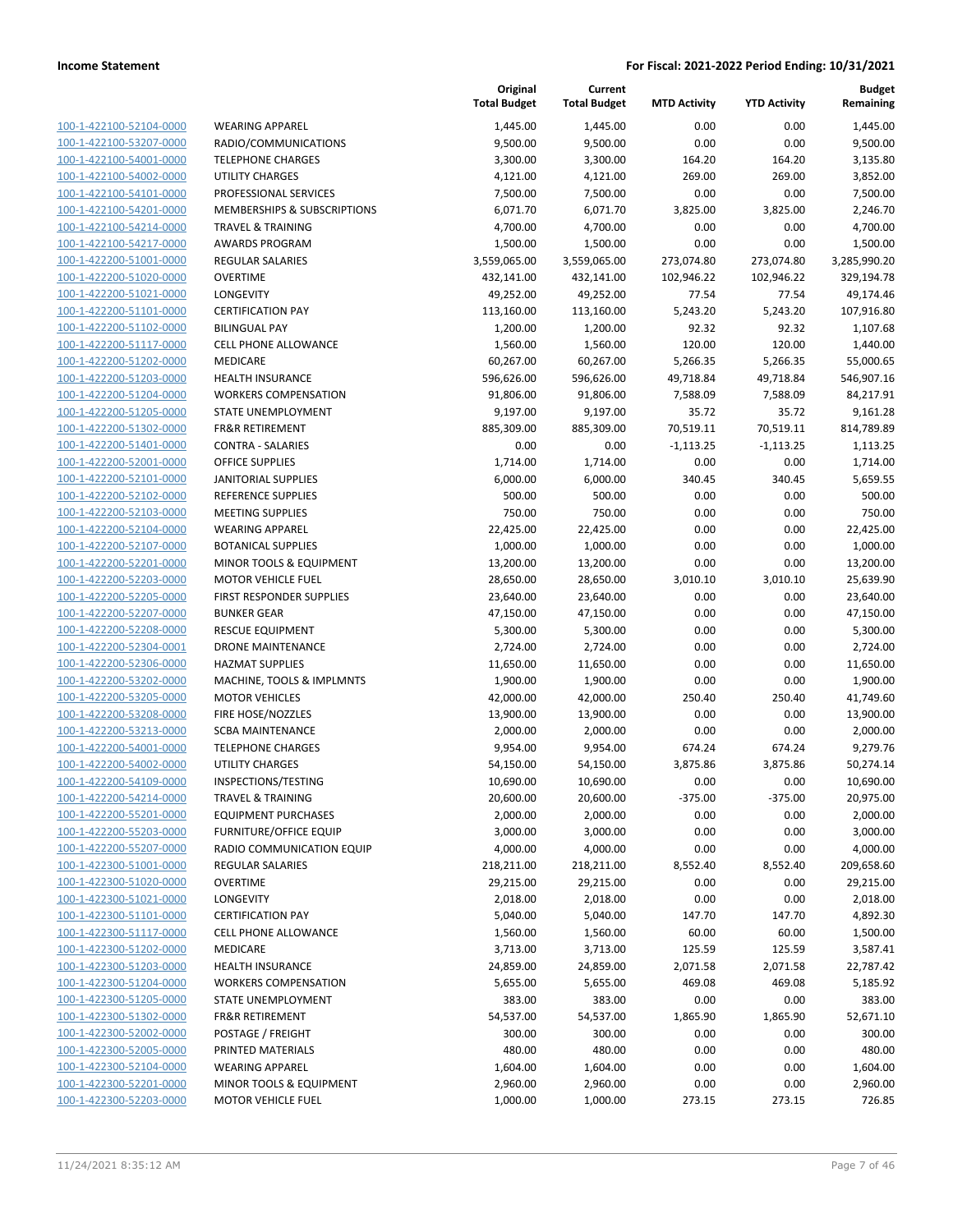| 100-1-422300-52304-0000        |
|--------------------------------|
| 100-1-422300-53205-0000        |
| 100-1-422300-54001-0000        |
| 100-1-422300-54201-0000        |
| 100-1-422300-54208-0000        |
| 100-1-422300-54210-0000        |
| 100-1-422300-54214-0000        |
| 100-1-422300-54217-0000        |
| 100-1-422400-53204-0000        |
| 100-1-422400-53209-0000        |
| 100-1-422400-54001-0000        |
| 100-1-422400-54201-0000        |
| 100-1-422400-54214-0000        |
| 100-1-431100-51001-0000        |
| 100-1-431100-51021-0000        |
| 100-1-431100-51116-0000        |
| 100-1-431100-51117-0000        |
| 100-1-431100-51201-0000        |
| 100-1-431100-51202-0000        |
| 100-1-431100-51203-0000        |
| 100-1-431100-51204-0000        |
| 100-1-431100-51205-0000        |
| 100-1-431100-51301-0000        |
| 100-1-431100-52001-0000        |
| 100-1-431100-52002-0000        |
| 100-1-431100-52103-0000        |
| 100-1-431100-52203-0000        |
| 100-1-431100-53201-0000        |
| 100-1-431100-53205-0000        |
| 100-1-431100-53207-0000        |
| 100-1-431100-54001-0000        |
| 100-1-431100-54002-0000        |
| 100-1-431100-54101-0000        |
| 100-1-431100-54201-0000        |
| 100-1-431100-54214-0000        |
| 100-1-431200-51001-0000        |
| 100-1-431200-51020-0000        |
| 100-1-431200-51021-0000        |
| 100-1-431200-51117-0000        |
| 100-1-431200-51201-0000        |
| 100-1-431200-51202-0000        |
| 100-1-431200-51203-0000        |
| <u>100-1-431200-51204-0000</u> |
| <u>100-1-431200-51205-0000</u> |
| 100-1-431200-51301-0000        |
| 100-1-431200-51401-0000        |
| 100-1-431200-52001-0000        |
| <u>100-1-431200-52002-0000</u> |
| 100-1-431200-52103-0000        |
| <u>100-1-431200-52104-0000</u> |
| <u>100-1-431200-52106-0000</u> |
| 100-1-431200-52107-0000        |
| <u>100-1-431200-52201-0000</u> |
| 100-1-431200-52203-0000        |
| <u>100-1-431200-52302-0000</u> |
| <u>100-1-431200-52303-0000</u> |
| 100-1-431200-53201-0000        |
| <u>100-1-431200-53202-0000</u> |
| <u>100-1-431200-53205-0000</u> |
|                                |

|                         |                              | Original<br><b>Total Budget</b> | Current<br><b>Total Budget</b> | <b>MTD Activity</b> | <b>YTD Activity</b> | <b>Budget</b><br>Remaining |
|-------------------------|------------------------------|---------------------------------|--------------------------------|---------------------|---------------------|----------------------------|
| 100-1-422300-52304-0000 | FIRE PREVENTION SUPPLIES     | 9,160.00                        | 9,160.00                       | 0.00                | 0.00                | 9,160.00                   |
| 100-1-422300-53205-0000 | <b>MOTOR VEHICLES</b>        | 200.00                          | 200.00                         | 0.00                | 0.00                | 200.00                     |
| 100-1-422300-54001-0000 | <b>TELEPHONE CHARGES</b>     | 450.00                          | 450.00                         | 36.24               | 36.24               | 413.76                     |
| 100-1-422300-54201-0000 | MEMBERSHIPS & SUBSCRIPTIONS  | 1,902.00                        | 1,902.00                       | 0.00                | 0.00                | 1,902.00                   |
| 100-1-422300-54208-0000 | <b>LABORATORY WORK</b>       | 750.00                          | 750.00                         | 0.00                | 0.00                | 750.00                     |
| 100-1-422300-54210-0000 | PHOTO PROCESSING             | 50.00                           | 50.00                          | 0.00                | 0.00                | 50.00                      |
| 100-1-422300-54214-0000 | <b>TRAVEL &amp; TRAINING</b> | 9,800.00                        | 9,800.00                       | 0.00                | 0.00                | 9,800.00                   |
| 100-1-422300-54217-0000 | <b>AWARDS PROGRAM</b>        | 500.00                          | 500.00                         | 0.00                | 0.00                | 500.00                     |
| 100-1-422400-53204-0000 | <b>SIREN MAINTENANCE</b>     | 1,000.00                        | 1,000.00                       | 0.00                | 0.00                | 1,000.00                   |
| 100-1-422400-53209-0000 | HARDWARE/SOFTWARE            | 12,500.00                       | 12,500.00                      | 0.00                | 0.00                | 12,500.00                  |
| 100-1-422400-54001-0000 | <b>TELEPHONE CHARGES</b>     | 1,500.00                        | 1,500.00                       | 168.24              | 168.24              | 1,331.76                   |
| 100-1-422400-54201-0000 | MEMBERSHIPS & SUBSCRIPTIONS  | 3,150.00                        | 3,150.00                       | 0.00                | 0.00                | 3,150.00                   |
| 100-1-422400-54214-0000 | <b>TRAVEL &amp; TRAINING</b> | 1,500.00                        | 1,500.00                       | 0.00                | 0.00                | 1,500.00                   |
| 100-1-431100-51001-0000 | REGULAR SALARIES             | 145,476.00                      | 145,476.00                     | 10,896.00           | 10,896.00           | 134,580.00                 |
| 100-1-431100-51021-0000 | LONGEVITY                    | 528.00                          | 528.00                         | 0.00                | 0.00                | 528.00                     |
| 100-1-431100-51116-0000 | CAR ALLOWANCE                | 4,200.00                        | 4,200.00                       | 323.08              | 323.08              | 3,876.92                   |
| 100-1-431100-51117-0000 | <b>CELL PHONE ALLOWANCE</b>  | 1,170.00                        | 1,170.00                       | 90.00               | 90.00               | 1,080.00                   |
| 100-1-431100-51201-0000 | <b>FICA</b>                  | 13,637.00                       | 13,637.00                      | 671.46              | 671.46              | 12,965.54                  |
| 100-1-431100-51202-0000 | MEDICARE                     | 2,195.00                        | 2,195.00                       | 157.03              | 157.03              | 2,037.97                   |
| 100-1-431100-51203-0000 | <b>HEALTH INSURANCE</b>      | 24,859.00                       | 24,859.00                      | 2,071.58            | 2,071.58            | 22,787.42                  |
| 100-1-431100-51204-0000 | <b>WORKERS COMPENSATION</b>  | 300.00                          | 300.00                         | 24.75               | 24.75               | 275.25                     |
| 100-1-431100-51205-0000 | STATE UNEMPLOYMENT           | 383.00                          | 383.00                         | 0.00                | 0.00                | 383.00                     |
| 100-1-431100-51301-0000 | <b>TMRS</b>                  | 17,786.00                       | 17,786.00                      | 1,311.86            | 1,311.86            | 16,474.14                  |
| 100-1-431100-52001-0000 | <b>OFFICE SUPPLIES</b>       | 600.00                          | 600.00                         | 0.00                | 0.00                | 600.00                     |
| 100-1-431100-52002-0000 | POSTAGE / FREIGHT            | 100.00                          | 100.00                         | 1.58                | 1.58                | 98.42                      |
| 100-1-431100-52103-0000 | <b>MEETING SUPPLIES</b>      | 720.00                          | 720.00                         | 0.00                | 0.00                | 720.00                     |
| 100-1-431100-52203-0000 | <b>MOTOR VEHICLE FUEL</b>    | 200.00                          | 200.00                         | 0.00                | 0.00                | 200.00                     |
| 100-1-431100-53201-0000 | FURNITURE & OFFICE EQUIPMENT | 950.00                          | 950.00                         | 0.00                | 0.00                | 950.00                     |
| 100-1-431100-53205-0000 | <b>MOTOR VEHICLES</b>        | 300.00                          | 300.00                         | 0.00                | 0.00                | 300.00                     |
| 100-1-431100-53207-0000 | RADIO/COMMUNICATIONS         | 3,000.00                        | 3,000.00                       | 0.00                | 0.00                | 3,000.00                   |
| 100-1-431100-54001-0000 | <b>TELEPHONE CHARGES</b>     | 3,300.00                        | 3,300.00                       | 140.20              | 140.20              | 3,159.80                   |
| 100-1-431100-54002-0000 | <b>UTILITY CHARGES</b>       | 850.00                          | 850.00                         | 0.00                | 0.00                | 850.00                     |
| 100-1-431100-54101-0000 | PROFESSIONAL SERVICES        | 800.00                          | 800.00                         | 4,900.00            | 4,900.00            | $-4,100.00$                |
| 100-1-431100-54201-0000 | MEMBERSHIPS & SUBSCRIPTIONS  | 1,300.00                        | 1,300.00                       | 0.00                | 0.00                | 1,300.00                   |
| 100-1-431100-54214-0000 | <b>TRAVEL &amp; TRAINING</b> | 4,500.00                        | 4,500.00                       | 0.00                | 0.00                | 4,500.00                   |
| 100-1-431200-51001-0000 | REGULAR SALARIES             | 412,929.00                      | 412,929.00                     | 30,427.46           | 30,427.46           | 382,501.54                 |
| 100-1-431200-51020-0000 | <b>OVERTIME</b>              | 16,046.00                       | 16,046.00                      | 2,370.36            | 2,370.36            | 13,675.64                  |
| 100-1-431200-51021-0000 | LONGEVITY                    | 4,572.00                        | 4,572.00                       | 0.00                | 0.00                | 4,572.00                   |
| 100-1-431200-51117-0000 | <b>CELL PHONE ALLOWANCE</b>  | 1,560.00                        | 1,560.00                       | 120.00              | 120.00              | 1,440.00                   |
| 100-1-431200-51201-0000 | <b>FICA</b>                  | 26,977.00                       | 26,977.00                      | 1,877.85            | 1,877.85            | 25,099.15                  |
| 100-1-431200-51202-0000 | MEDICARE                     | 6,309.00                        | 6,309.00                       | 439.17              | 439.17              | 5,869.83                   |
| 100-1-431200-51203-0000 | <b>HEALTH INSURANCE</b>      | 136,727.00                      | 136,727.00                     | 11,393.92           | 11,393.92           | 125,333.08                 |
| 100-1-431200-51204-0000 | <b>WORKERS COMPENSATION</b>  | 17,154.00                       | 17,154.00                      | 1,416.58            | 1,416.58            | 15,737.42                  |
| 100-1-431200-51205-0000 | STATE UNEMPLOYMENT           | 2,108.00                        | 2,108.00                       | 214.58              | 214.58              | 1,893.42                   |
| 100-1-431200-51301-0000 | <b>TMRS</b>                  | 51,125.00                       | 51,125.00                      | 3,818.47            | 3,818.47            | 47,306.53                  |
| 100-1-431200-51401-0000 | <b>CONTRA - SALARIES</b>     | 0.00                            | 0.00                           | $-2,317.23$         | $-2,317.23$         | 2,317.23                   |
| 100-1-431200-52001-0000 | OFFICE SUPPLIES              | 600.00                          | 600.00                         | 0.00                | 0.00                | 600.00                     |
| 100-1-431200-52002-0000 | POSTAGE / FREIGHT            | 20.00                           | 20.00                          | 0.00                | 0.00                | 20.00                      |
| 100-1-431200-52103-0000 | MEETING SUPPLIES             | 914.63                          | 914.63                         | 0.00                | 0.00                | 914.63                     |
| 100-1-431200-52104-0000 | <b>WEARING APPAREL</b>       | 9,166.50                        | 9,166.50                       | 0.00                | 0.00                | 9,166.50                   |
| 100-1-431200-52106-0000 | <b>CHEMICAL SUPPLIES</b>     | 4,499.98                        | 4,499.98                       | 0.00                | 0.00                | 4,499.98                   |
| 100-1-431200-52107-0000 | <b>BOTANICAL SUPPLIES</b>    | 1,347.00                        | 1,347.00                       | 0.00                | 0.00                | 1,347.00                   |
| 100-1-431200-52201-0000 | MINOR TOOLS & EQUIPMENT      | 10,000.00                       | 10,000.00                      | 0.00                | 0.00                | 10,000.00                  |
| 100-1-431200-52203-0000 | <b>MOTOR VEHICLE FUEL</b>    | 33,964.00                       | 33,964.00                      | 3,203.52            | 3,203.52            | 30,760.48                  |
| 100-1-431200-52302-0000 | <b>MEDICAL SUPPLIES</b>      | 150.00                          | 150.00                         | 0.00                | 0.00                | 150.00                     |
| 100-1-431200-52303-0000 | <b>TRAINING SUPPLIES</b>     | 460.96                          | 460.96                         | 0.00                | 0.00                | 460.96                     |
| 100-1-431200-53201-0000 | FURNITURE & OFFICE EQUIPMENT | 1,025.00                        | 1,025.00                       | 0.00                | 0.00                | 1,025.00                   |
| 100-1-431200-53202-0000 | MACHINE, TOOLS & IMPLMNTS    | 4,713.27                        | 4,713.27                       | 0.00                | 0.00                | 4,713.27                   |
| 100-1-431200-53205-0000 | <b>MOTOR VEHICLES</b>        | 25,000.00                       | 25,000.00                      | 2,330.68            | 2,330.68            | 22,669.32                  |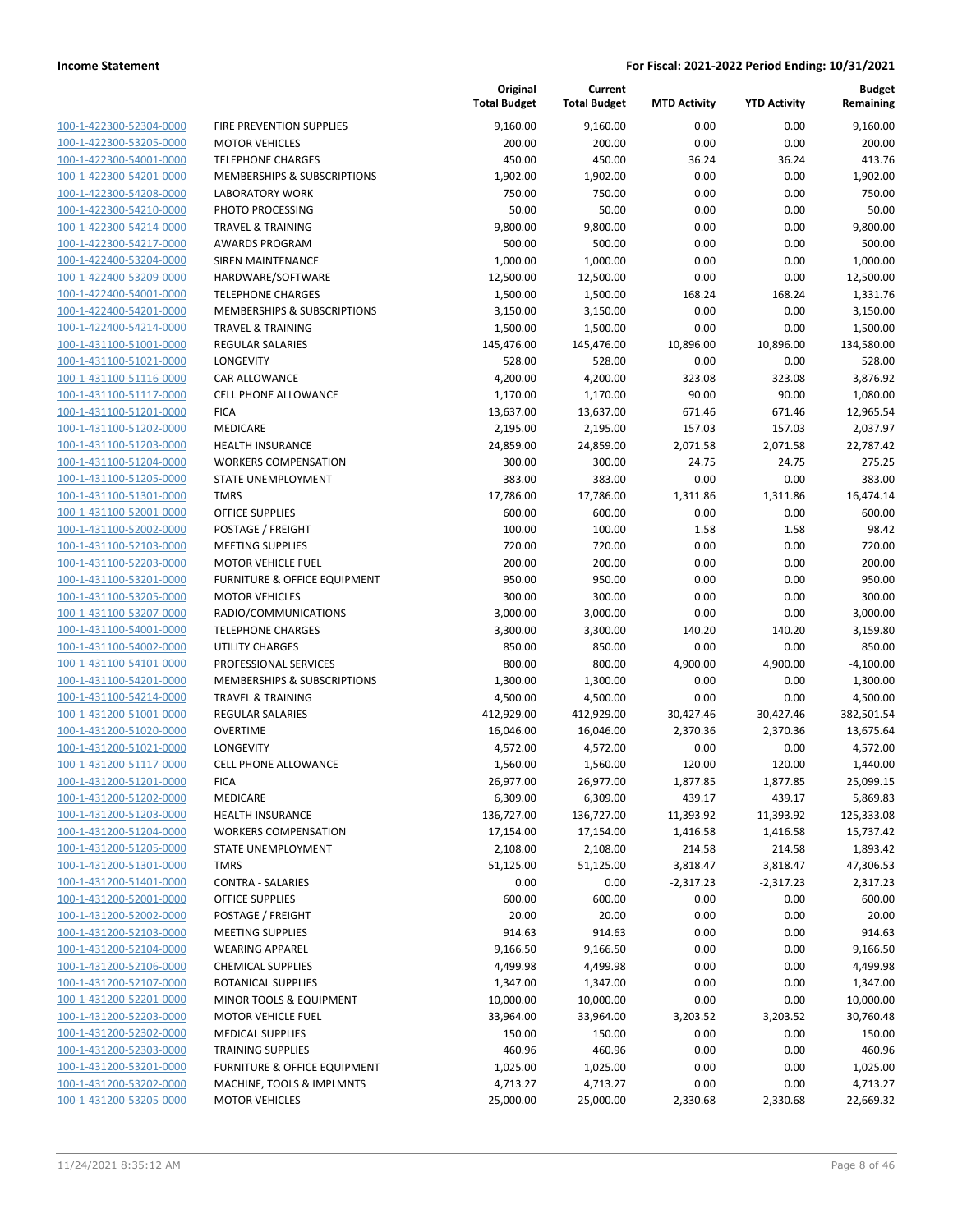|                                                    |                                                | Original<br><b>Total Budget</b> | Current<br><b>Total Budget</b> | <b>MTD Activity</b> | <b>YTD Activity</b> | <b>Budget</b><br>Remaining |
|----------------------------------------------------|------------------------------------------------|---------------------------------|--------------------------------|---------------------|---------------------|----------------------------|
| 100-1-431200-53207-0000                            | RADIO/COMMUNICATIONS                           | 3,210.00                        | 3,210.00                       | 0.00                | 0.00                | 3,210.00                   |
| 100-1-431200-53301-0000                            | SIDEWALKS, CURBS, & GUTTERS                    | 20,014.80                       | 20,014.80                      | 0.00                | 0.00                | 20,014.80                  |
| 100-1-431200-53303-0000                            | MAINT - STREET /ALLEY/APRN/RNWY                | 500,000.00                      | 500,000.00                     | 1,371.49            | 1,371.49            | 498,628.51                 |
| 100-1-431200-53305-0000                            | <b>BRIDGES &amp; CULVERTS</b>                  | 8,000.00                        | 8,000.00                       | 0.00                | 0.00                | 8,000.00                   |
| 100-1-431200-53308-0000                            | <b>STORM SEWERS</b>                            | 12,510.00                       | 12,510.00                      | 0.00                | 0.00                | 12,510.00                  |
| 100-1-431200-54001-0000                            | <b>TELEPHONE CHARGES</b>                       | 1,500.00                        | 1,500.00                       | 96.24               | 96.24               | 1,403.76                   |
| 100-1-431200-54002-0000                            | <b>UTILITY CHARGES</b>                         | 6,576.00                        | 6,576.00                       | 589.66              | 589.66              | 5,986.34                   |
| 100-1-431200-54201-0000                            | MEMBERSHIPS & SUBSCRIPTIONS                    | 2,503.00                        | 2,503.00                       | 0.00                | 0.00                | 2,503.00                   |
| 100-1-431200-54214-0000                            | <b>TRAVEL &amp; TRAINING</b>                   | 1,450.00                        | 1,450.00                       | 0.00                | 0.00                | 1,450.00                   |
| 100-1-431200-55207-0000                            | RADIO COMMUNICATION EQUIP                      | 2,637.50                        | 2,637.50                       | 0.00                | 0.00                | 2,637.50                   |
| 100-1-431600-51001-0000                            | REGULAR SALARIES                               | 79,364.00                       | 79,364.00                      | 3,724.56            | 3,724.56            | 75,639.44                  |
| 100-1-431600-51020-0000                            | <b>OVERTIME</b>                                | 8,721.00                        | 8,721.00                       | 64.06               | 64.06               | 8,656.94                   |
| 100-1-431600-51021-0000                            | LONGEVITY                                      | 2,706.00                        | 2,706.00                       | 0.00                | 0.00                | 2,706.00                   |
| 100-1-431600-51101-0000                            | <b>CERTIFICATION PAY</b>                       | 600.00                          | 600.00                         | 46.16               | 46.16               | 553.84                     |
| 100-1-431600-51201-0000                            | <b>FICA</b>                                    | 5,666.00                        | 5,666.00                       | 222.49              | 222.49              | 5,443.51                   |
| 100-1-431600-51202-0000                            | MEDICARE                                       | 1,325.00                        | 1,325.00                       | 52.03               | 52.03               | 1,272.97                   |
| 100-1-431600-51203-0000                            | <b>HEALTH INSURANCE</b>                        | 24,859.00                       | 24,859.00                      | 2,071.58            | 2,071.58            | 22,787.42                  |
| 100-1-431600-51204-0000                            | <b>WORKERS COMPENSATION</b>                    | 3,603.00                        | 3,603.00                       | 297.75              | 297.75              | 3,305.25                   |
| 100-1-431600-51205-0000                            | STATE UNEMPLOYMENT                             | 383.00                          | 383.00                         | 0.00                | 0.00                | 383.00                     |
| 100-1-431600-51301-0000                            | <b>TMRS</b>                                    | 10,739.00                       | 10,739.00                      | 444.83              | 444.83              | 10,294.17                  |
| 100-1-431600-52001-0000                            | <b>OFFICE SUPPLIES</b>                         | 600.00                          | 600.00                         | 0.00                | 0.00                | 600.00                     |
| 100-1-431600-52002-0000                            | POSTAGE / FREIGHT                              | 40.00                           | 40.00                          | 0.00                | 0.00                | 40.00                      |
| 100-1-431600-52104-0000                            | <b>WEARING APPAREL</b>                         | 3,900.40                        | 3,900.40                       | 0.00                | 0.00                | 3,900.40                   |
| 100-1-431600-52106-0000                            | <b>CHEMICAL SUPPLIES</b>                       | 1,073.41                        | 1,073.41                       | 0.00                | 0.00                | 1,073.41                   |
| 100-1-431600-52201-0000                            | MINOR TOOLS & EQUIPMENT                        | 7,495.82                        | 7,495.82                       | 0.00                | 0.00                | 7,495.82                   |
| 100-1-431600-52203-0000                            | <b>MOTOR VEHICLE FUEL</b>                      | 3,450.00                        | 3,450.00                       | 214.64              | 214.64              | 3,235.36                   |
| 100-1-431600-53202-0000                            | MACHINE, TOOLS & IMPLMNTS                      | 5,561.31                        | 5,561.31                       | 0.00                | 0.00                | 5,561.31                   |
| 100-1-431600-53205-0000                            | <b>MOTOR VEHICLES</b>                          | 2,000.00                        | 2,000.00                       | 61.25               | 61.25               | 1,938.75                   |
| 100-1-431600-53207-0000                            | RADIO/COMMUNICATIONS                           | 1,245.00                        | 1,245.00                       | 0.00                | 0.00                | 1,245.00                   |
| 100-1-431600-53303-0000                            | MAINT - STREET /ALLEY/APRN/RNWY                | 35,000.00                       | 35,000.00                      | 0.00                | 0.00                | 35,000.00                  |
| 100-1-431600-54001-0000                            | <b>TELEPHONE CHARGES</b>                       | 1,300.00                        | 1,300.00                       | 64.23               | 64.23               | 1,235.77                   |
| 100-1-431600-54002-0000                            | <b>UTILITY CHARGES</b>                         | 308,750.00                      | 303,750.00                     | 24,389.95           | 24,389.95           | 279,360.05                 |
| 100-1-431600-54214-0000                            | <b>TRAVEL &amp; TRAINING</b>                   | 787.00                          | 787.00                         | 75.00               | 75.00               | 712.00                     |
| 100-1-431700-51001-0000                            | REGULAR SALARIES                               | 177,401.00                      | 177,401.00                     | 8,920.18            | 8,920.18            | 168,480.82                 |
| 100-1-431700-51020-0000                            | <b>OVERTIME</b>                                | 702.00                          | 702.00                         | 0.00                | 0.00                | 702.00                     |
| 100-1-431700-51021-0000                            | LONGEVITY                                      | 2,340.00                        | 2,340.00                       | 0.00                | 0.00                | 2,340.00                   |
| 100-1-431700-51117-0000                            | <b>CELL PHONE ALLOWANCE</b>                    | 780.00                          | 780.00                         | 51.00               | 51.00               | 729.00                     |
| 100-1-431700-51201-0000                            | <b>FICA</b>                                    | 11,236.00                       | 11,236.00                      | 525.82              | 525.82              | 10,710.18                  |
| 100-1-431700-51202-0000                            | MEDICARE                                       | 2,628.00                        | 2,628.00                       | 122.97              | 122.97              | 2,505.03                   |
| 100-1-431700-51203-0000                            | <b>HEALTH INSURANCE</b>                        | 37,289.00                       | 37,289.00                      | 3,107.42            | 3,107.42            | 34,181.58                  |
| 100-1-431700-51204-0000                            | <b>WORKERS COMPENSATION</b>                    | 813.00                          | 813.00                         | 67.33               | 67.33               | 745.67                     |
| 100-1-431700-51205-0000                            | STATE UNEMPLOYMENT                             | 575.00                          | 575.00                         | 0.00                | 0.00                | 575.00                     |
| 100-1-431700-51301-0000                            | <b>TMRS</b>                                    | 21,294.00                       | 21,294.00                      | 1,040.65            | 1,040.65            | 20,253.35                  |
| 100-1-431700-52001-0000                            | <b>OFFICE SUPPLIES</b>                         | 2,263.00                        | 2,263.00                       | 0.00                | 0.00                | 2,263.00                   |
| 100-1-431700-52002-0000                            | POSTAGE / FREIGHT                              | 300.00<br>1,868.00              | 300.00                         | 0.00                | 0.00                | 300.00                     |
| 100-1-431700-52104-0000                            | <b>WEARING APPAREL</b>                         |                                 | 1,868.00                       | 0.00                | 0.00                | 1,868.00                   |
| 100-1-431700-52201-0000                            | MINOR TOOLS & EQUIPMENT                        | 1,633.15                        | 1,633.15                       | 0.00                | 0.00                | 1,633.15                   |
| 100-1-431700-52203-0000<br>100-1-431700-52303-0000 | <b>MOTOR VEHICLE FUEL</b>                      | 3,450.00                        | 3,450.00                       | 274.21              | 274.21              | 3,175.79                   |
|                                                    | <b>TRAINING SUPPLIES</b>                       | 536.95                          | 536.95                         | 0.00                | 0.00                | 536.95                     |
| 100-1-431700-53201-0000                            | FURNITURE & OFFICE EQUIPMENT                   | 4,680.00                        | 4,680.00                       | 0.00                | 0.00                | 4,680.00                   |
| 100-1-431700-53205-0000                            | <b>MOTOR VEHICLES</b>                          | 1,000.00                        | 1,000.00                       | 136.84              | 136.84              | 863.16                     |
| 100-1-431700-53207-0000                            | RADIO/COMMUNICATIONS                           | 380.00                          | 380.00                         | 0.00                | 0.00                | 380.00                     |
| 100-1-431700-54001-0000                            | <b>TELEPHONE CHARGES</b>                       | 4,200.00                        | 4,200.00                       | 92.24               | 92.24               | 4,107.76                   |
| 100-1-431700-54002-0000                            | <b>UTILITY CHARGES</b>                         | 900.00                          | 900.00                         | 0.00                | 0.00                | 900.00                     |
| 100-1-431700-54201-0000                            | MEMBERSHIPS & SUBSCRIPTIONS<br><b>PRINTING</b> | 810.00                          | 810.00                         | 0.00                | 0.00                | 810.00                     |
| 100-1-431700-54212-0000                            |                                                | 425.00                          | 425.00                         | 0.00                | 0.00                | 425.00                     |
| 100-1-431700-54214-0000                            | <b>TRAVEL &amp; TRAINING</b>                   | 2,550.00                        | 2,550.00                       | 0.00                | 0.00                | 2,550.00                   |
| 100-1-431700-54410-0000<br>100-1-441100-51001-0000 | PERMITS/FEES                                   | 400.00                          | 400.00                         | 0.00                | 0.00                | 400.00                     |
|                                                    | REGULAR SALARIES                               | 170,847.00                      | 170,847.00                     | 10,790.00           | 10,790.00           | 160,057.00                 |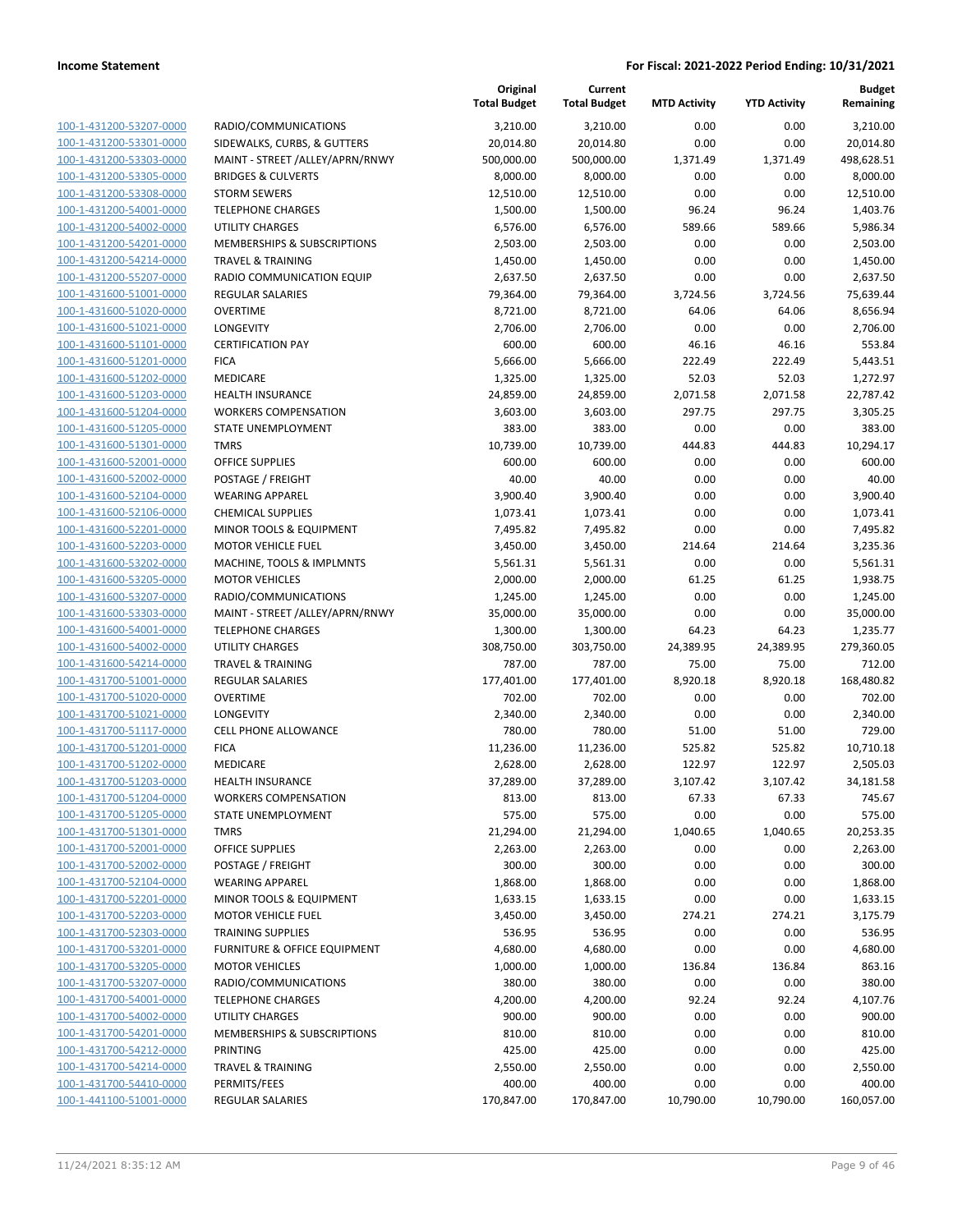| 100-1-441100-51020-0000        |
|--------------------------------|
| 100-1-441100-51021-0000        |
| 100-1-441100-51102-0000        |
| 100-1-441100-51117-0000        |
| 100-1-441100-51201-0000        |
| 100-1-441100-51202-0000        |
| 100-1-441100-51203-0000        |
| 100-1-441100-51204-0000        |
| 100-1-441100-51205-0000        |
| 100-1-441100-51301-0000        |
| 100-1-441100-52001-0000        |
| 100-1-441100-52002-0000        |
| <u>100-1-441100-52005-0000</u> |
| 100-1-441100-54001-0000        |
| 100-1-441100-54002-0000        |
| 100-1-441100-54101-0000        |
| 100-1-441100-54214-0000        |
| 100-1-441200-51001-0000        |
| 100-1-441200-51021-0000        |
| 100-1-441200-51101-0000        |
| 100-1-441200-51117-0000        |
| 100-1-441200-51201-0000        |
| 100-1-441200-51202-0000        |
| 100-1-441200-51203-0000        |
| 100-1-441200-51204-0000        |
| 100-1-441200-51205-0000        |
| 100-1-441200-51301-0000        |
| <u>100-1-441200-52104-0000</u> |
| 100-1-441200-54201-0000        |
| 100-1-441200-54214-0000        |
| 100-1-441300-51001-0000        |
| 100-1-441300-51021-0000        |
| <u>100-1-441300-51101-0000</u> |
| 100-1-441300-51116-0000        |
| 100-1-441300-51117-0000        |
| 100-1-441300-51201-0000        |
| 100-1-441300-51202-0000        |
| 100-1-441300-51203-0000        |
| 100-1-441300-51204-0000        |
| 100-1-441300-51205-0000        |
| 100-1-441300-51301-0000        |
| <u>100-1-441300-52002-0000</u> |
| <u>100-1-441300-52005-0000</u> |
| <u>100-1-441300-52104-0000</u> |
| 100-1-441300-52201-0000        |
| 100-1-441300-52203-0000        |
| 100-1-441300-53205-0000        |
| <u>100-1-441300-54001-0000</u> |
| <u>100-1-441300-54002-0000</u> |
| <u>100-1-441300-54120-0000</u> |
| 100-1-441300-54201-0000        |
| 100-1-441300-54214-0000        |
| <u>100-1-441300-54410-0000</u> |
| <u>100-1-442200-53205-0000</u> |
| <u>100-1-443200-51001-0000</u> |
| <u>100-1-443200-51020-0000</u> |
| 100-1-443200-51021-0000        |
| <u>100-1-443200-51102-0000</u> |
| <u>100-1-443200-51117-0000</u> |
|                                |

|                         |                              | Original<br><b>Total Budget</b> | Current<br><b>Total Budget</b> | <b>MTD Activity</b> | <b>YTD Activity</b> | <b>Budget</b><br>Remaining |
|-------------------------|------------------------------|---------------------------------|--------------------------------|---------------------|---------------------|----------------------------|
| 100-1-441100-51020-0000 | <b>OVERTIME</b>              | 1,565.00                        | 1,565.00                       | 0.00                | 0.00                | 1,565.00                   |
| 100-1-441100-51021-0000 | LONGEVITY                    | 1,416.00                        | 1,416.00                       | 0.00                | 0.00                | 1,416.00                   |
| 100-1-441100-51102-0000 | <b>BILINGUAL PAY</b>         | 600.00                          | 600.00                         | 46.16               | 46.16               | 553.84                     |
| 100-1-441100-51117-0000 | CELL PHONE ALLOWANCE         | 960.00                          | 960.00                         | 73.84               | 73.84               | 886.16                     |
| 100-1-441100-51201-0000 | <b>FICA</b>                  | 10,874.00                       | 10,874.00                      | 646.40              | 646.40              | 10,227.60                  |
| 100-1-441100-51202-0000 | MEDICARE                     | 2,543.00                        | 2,543.00                       | 151.18              | 151.18              | 2,391.82                   |
| 100-1-441100-51203-0000 | <b>HEALTH INSURANCE</b>      | 49,719.00                       | 49,719.00                      | 4,143.25            | 4,143.25            | 45,575.75                  |
| 100-1-441100-51204-0000 | <b>WORKERS COMPENSATION</b>  | 609.00                          | 609.00                         | 50.33               | 50.33               | 558.67                     |
| 100-1-441100-51205-0000 | STATE UNEMPLOYMENT           | 766.00                          | 766.00                         | 0.00                | 0.00                | 766.00                     |
| 100-1-441100-51301-0000 | <b>TMRS</b>                  | 20,608.00                       | 20,608.00                      | 1,265.56            | 1,265.56            | 19,342.44                  |
| 100-1-441100-52001-0000 | <b>OFFICE SUPPLIES</b>       | 5,163.84                        | 5,163.84                       | 0.00                | 0.00                | 5,163.84                   |
| 100-1-441100-52002-0000 | POSTAGE / FREIGHT            | 1,000.00                        | 1,000.00                       | 10.29               | 10.29               | 989.71                     |
| 100-1-441100-52005-0000 | PRINTED MATERIALS            | 810.44                          | 810.44                         | 0.00                | 0.00                | 810.44                     |
| 100-1-441100-54001-0000 | <b>TELEPHONE CHARGES</b>     | 2,872.00                        | 2,872.00                       | 84.19               | 84.19               | 2,787.81                   |
| 100-1-441100-54002-0000 | <b>UTILITY CHARGES</b>       | 1,000.00                        | 1,000.00                       | 0.00                | 0.00                | 1,000.00                   |
| 100-1-441100-54101-0000 | PROFESSIONAL SERVICES        | 135,000.00                      | 135,000.00                     | 0.00                | 0.00                | 135,000.00                 |
| 100-1-441100-54214-0000 | <b>TRAVEL &amp; TRAINING</b> | 1,000.00                        | 1,000.00                       | 0.00                | 0.00                | 1,000.00                   |
| 100-1-441200-51001-0000 | REGULAR SALARIES             | 58,400.00                       | 58,400.00                      | 4,385.60            | 4,385.60            | 54,014.40                  |
| 100-1-441200-51021-0000 | <b>LONGEVITY</b>             | 510.00                          | 510.00                         | 0.00                | 0.00                | 510.00                     |
| 100-1-441200-51101-0000 | <b>CERTIFICATION PAY</b>     | 1,200.00                        | 1,200.00                       | 0.00                | 0.00                | 1,200.00                   |
| 100-1-441200-51117-0000 | <b>CELL PHONE ALLOWANCE</b>  | 432.00                          | 432.00                         | 0.00                | 0.00                | 432.00                     |
| 100-1-441200-51201-0000 | <b>FICA</b>                  | 3,754.00                        | 3,754.00                       | 247.78              | 247.78              | 3,506.22                   |
| 100-1-441200-51202-0000 | MEDICARE                     | 878.00                          | 878.00                         | 57.95               | 57.95               | 820.05                     |
| 100-1-441200-51203-0000 | <b>HEALTH INSURANCE</b>      | 12,430.00                       | 12,430.00                      | 1,035.83            | 1,035.83            | 11,394.17                  |
| 100-1-441200-51204-0000 | <b>WORKERS COMPENSATION</b>  | 272.00                          | 272.00                         | 22.42               | 22.42               | 249.58                     |
| 100-1-441200-51205-0000 | STATE UNEMPLOYMENT           | 192.00                          | 192.00                         | 0.00                | 0.00                | 192.00                     |
| 100-1-441200-51301-0000 | <b>TMRS</b>                  | 7,114.00                        | 7,114.00                       | 508.73              | 508.73              | 6,605.27                   |
| 100-1-441200-52104-0000 | <b>WEARING APPAREL</b>       | 500.04                          | 500.04                         | 0.00                | 0.00                | 500.04                     |
| 100-1-441200-54201-0000 | MEMBERSHIPS & SUBSCRIPTIONS  | 250.00                          | 250.00                         | 0.00                | 0.00                | 250.00                     |
| 100-1-441200-54214-0000 | <b>TRAVEL &amp; TRAINING</b> | 1,000.00                        | 1,000.00                       | 0.00                | 0.00                | 1,000.00                   |
| 100-1-441300-51001-0000 | <b>REGULAR SALARIES</b>      | 339,437.00                      | 339,437.00                     | 26,694.32           | 26,694.32           | 312,742.68                 |
| 100-1-441300-51021-0000 | LONGEVITY                    | 3,480.00                        | 3,480.00                       | 0.00                | 0.00                | 3,480.00                   |
| 100-1-441300-51101-0000 | <b>CERTIFICATION PAY</b>     | 2,400.00                        | 2,400.00                       | 184.62              | 184.62              | 2,215.38                   |
| 100-1-441300-51116-0000 | CAR ALLOWANCE                | 4,200.00                        | 4,200.00                       | 323.08              | 323.08              | 3,876.92                   |
| 100-1-441300-51117-0000 | CELL PHONE ALLOWANCE         | 3,132.00                        | 3,132.00                       | 253.84              | 253.84              | 2,878.16                   |
| 100-1-441300-51201-0000 | <b>FICA</b>                  | 21,864.00                       | 21,864.00                      | 1,657.13            | 1,657.13            | 20,206.87                  |
| 100-1-441300-51202-0000 | <b>MEDICARE</b>              | 5,113.00                        | 5,113.00                       | 387.56              | 387.56              | 4,725.44                   |
| 100-1-441300-51203-0000 | <b>HEALTH INSURANCE</b>      | 74,578.00                       | 74,578.00                      | 6,214.83            | 6,214.83            | 68,363.17                  |
| 100-1-441300-51204-0000 | <b>WORKERS COMPENSATION</b>  | 1,624.00                        | 1,624.00                       | 134.08              | 134.08              | 1,489.92                   |
| 100-1-441300-51205-0000 | STATE UNEMPLOYMENT           | 1,150.00                        | 1,150.00                       | 135.22              | 135.22              | 1,014.78                   |
| 100-1-441300-51301-0000 | TMRS                         | 41,436.00                       | 41,436.00                      | 3,184.90            | 3,184.90            | 38,251.10                  |
| 100-1-441300-52002-0000 | POSTAGE / FREIGHT            | 5,000.00                        | 5,000.00                       | 395.54              | 395.54              | 4,604.46                   |
| 100-1-441300-52005-0000 | PRINTED MATERIALS            | 1,490.40                        | 1,490.40                       | 0.00                | 0.00                | 1,490.40                   |
| 100-1-441300-52104-0000 | <b>WEARING APPAREL</b>       | 2,400.00                        | 2,400.00                       | 0.00                | 0.00                | 2,400.00                   |
| 100-1-441300-52201-0000 | MINOR TOOLS & EQUIPMENT      | 500.00                          | 500.00                         | 0.00                | 0.00                | 500.00                     |
| 100-1-441300-52203-0000 | <b>MOTOR VEHICLE FUEL</b>    | 4,239.00                        | 4,239.00                       | 418.99              | 418.99              | 3,820.01                   |
| 100-1-441300-53205-0000 | <b>MOTOR VEHICLES</b>        | 1,500.00                        | 1,500.00                       | 132.60              | 132.60              | 1,367.40                   |
| 100-1-441300-54001-0000 | <b>TELEPHONE CHARGES</b>     | 5,800.00                        | 5,800.00                       | 188.20              | 188.20              | 5,611.80                   |
| 100-1-441300-54002-0000 | UTILITY CHARGES              | 925.00                          | 925.00                         | 0.00                | 0.00                | 925.00                     |
| 100-1-441300-54120-0000 | <b>TITLE SEARCHES</b>        | 5,000.00                        | 5,000.00                       | 0.00                | 0.00                | 5,000.00                   |
| 100-1-441300-54201-0000 | MEMBERSHIPS & SUBSCRIPTIONS  | 750.00                          | 750.00                         | 0.00                | 0.00                | 750.00                     |
| 100-1-441300-54214-0000 | <b>TRAVEL &amp; TRAINING</b> | 4,000.00                        | 4,000.00                       | 78.00               | 78.00               | 3,922.00                   |
| 100-1-441300-54410-0000 | PERMITS/FEES                 | 35,000.00                       | 35,000.00                      | 0.00                | 0.00                | 35,000.00                  |
| 100-1-442200-53205-0000 | <b>MOTOR VEHICLES</b>        | 3,000.00                        | 3,000.00                       | 69.60               | 69.60               | 2,930.40                   |
| 100-1-443200-51001-0000 | REGULAR SALARIES             | 218,138.00                      | 218,138.00                     | 17,049.53           | 17,049.53           | 201,088.47                 |
| 100-1-443200-51020-0000 | <b>OVERTIME</b>              | 8,019.00                        | 8,019.00                       | 825.00              | 825.00              | 7,194.00                   |
| 100-1-443200-51021-0000 | LONGEVITY                    | 6,556.00                        | 6,556.00                       | 0.00                | 0.00                | 6,556.00                   |
| 100-1-443200-51102-0000 | <b>BILINGUAL PAY</b>         | 600.00                          | 600.00                         | 46.16               | 46.16               | 553.84                     |
| 100-1-443200-51117-0000 | <b>CELL PHONE ALLOWANCE</b>  | 1,170.00                        | 1,170.00                       | 90.00               | 90.00               | 1,080.00                   |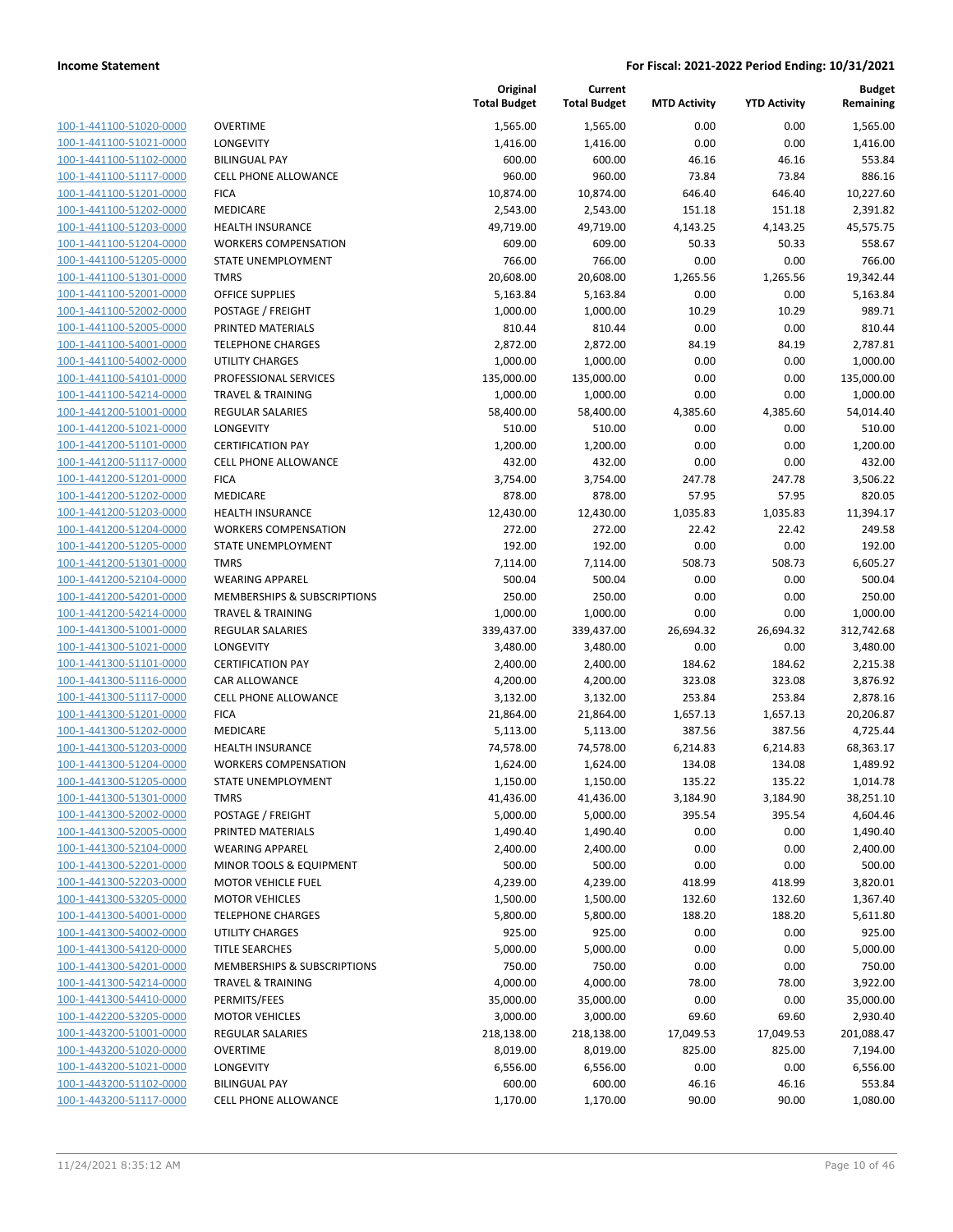| 100-1-443200-51201-0000        |
|--------------------------------|
| 100-1-443200-51202-0000        |
| 100-1-443200-51203-0000        |
| 100-1-443200-51204-0000        |
| 100-1-443200-51205-0000        |
| 100-1-443200-51301-0000        |
| 100-1-443200-52001-0000        |
| 100-1-443200-52002-0000        |
| 100-1-443200-52003-0000        |
| 100-1-443200-52101-0000        |
| 100-1-443200-52104-0000        |
| 100-1-443200-52106-0000        |
| 100-1-443200-52108-0000        |
| 100-1-443200-52201-0000        |
| 100-1-443200-52203-0000        |
| <u>100-1-443200-53202-0000</u> |
| 100-1-443200-53205-0000        |
| 100-1-443200-54001-0000        |
| 100-1-443200-54002-0000        |
| 100-1-443200-54107-0000        |
| <u>100-1-443200-54108-0000</u> |
| 100-1-443200-54214-0000        |
| 100-1-451100-45310-0000        |
| 100-1-451100-51001-0000        |
| 100-1-451100-51020-0000        |
|                                |
| 100-1-451100-51021-0000        |
| 100-1-451100-51101-0000        |
| 100-1-451100-51102-0000        |
| 100-1-451100-51116-0000        |
| 100-1-451100-51117-0000        |
| <u>100-1-451100-51201-0000</u> |
| 100-1-451100-51202-0000        |
| 100-1-451100-51203-0000        |
| 100-1-451100-51204-0000        |
| 100-1-451100-51205-0000        |
| <u>100-1-451100-51301-0000</u> |
| 100-1-451100-52001-0000        |
| 100-1-451100-52002-0000        |
| 100-1-451100-52101-0000        |
| 100-1-451100-52104-0000        |
| 100-1-451100-52106-0000        |
| <u>100-1-451100-52107-0000</u> |
| 100-1-451100-52201-0000        |
| 100-1-451100-52203-0000        |
| <u>100-1-451100-52401-0000</u> |
| 100-1-451100-53202-0000        |
| <u>100-1-451100-53205-0000</u> |
| 100-1-451100-53402-0000        |
| 100-1-451100-53707-0000        |
| 100-1-451100-53708-0000        |
| <u>100-1-451100-53710-0000</u> |
| <u>100-1-451100-54001-0000</u> |
| 100-1-451100-54002-0000        |
| 100-1-451100-54101-0000        |
| <u>100-1-451100-54201-0000</u> |
| <u>100-1-451100-54211-0000</u> |
| <u>100-1-451100-54212-0000</u> |
| 100-1-451100-54214-0000        |
| 100-1-451100-54301-0000        |
|                                |

|                                                    |                                          | Original<br><b>Total Budget</b> | Current<br><b>Total Budget</b> | <b>MTD Activity</b> | <b>YTD Activity</b> | <b>Budget</b><br>Remaining |
|----------------------------------------------------|------------------------------------------|---------------------------------|--------------------------------|---------------------|---------------------|----------------------------|
| 100-1-443200-51201-0000                            | <b>FICA</b>                              | 14,538.00                       | 14,538.00                      | 994.77              | 994.77              | 13,543.23                  |
| 100-1-443200-51202-0000                            | MEDICARE                                 | 3,400.00                        | 3,400.00                       | 232.65              | 232.65              | 3,167.35                   |
| 100-1-443200-51203-0000                            | HEALTH INSURANCE                         | 74,578.00                       | 74,578.00                      | 6,214.83            | 6,214.83            | 68,363.17                  |
| 100-1-443200-51204-0000                            | <b>WORKERS COMPENSATION</b>              | 6,582.00                        | 6,582.00                       | 543.67              | 543.67              | 6,038.33                   |
| 100-1-443200-51205-0000                            | STATE UNEMPLOYMENT                       | 1,150.00                        | 1,150.00                       | 0.00                | 0.00                | 1,150.00                   |
| 100-1-443200-51301-0000                            | <b>TMRS</b>                              | 27,552.00                       | 27,552.00                      | 2,089.23            | 2,089.23            | 25,462.77                  |
| 100-1-443200-52001-0000                            | OFFICE SUPPLIES                          | 3,578.00                        | 3,578.00                       | 0.00                | 0.00                | 3,578.00                   |
| 100-1-443200-52002-0000                            | POSTAGE / FREIGHT                        | 50.00                           | 50.00                          | 0.00                | 0.00                | 50.00                      |
| 100-1-443200-52003-0000                            | <b>MICROCHIP EXPENSE</b>                 | 0.00                            | 5,000.00                       | 0.00                | 0.00                | 5,000.00                   |
| 100-1-443200-52101-0000                            | <b>JANITORIAL SUPPLIES</b>               | 2,400.00                        | 2,400.00                       | 179.52              | 179.52              | 2,220.48                   |
| 100-1-443200-52104-0000                            | <b>WEARING APPAREL</b>                   | 1,800.00                        | 1,800.00                       | 0.00                | 0.00                | 1,800.00                   |
| 100-1-443200-52106-0000                            | <b>CHEMICAL SUPPLIES</b>                 | 12,000.00                       | 12,000.00                      | 0.00                | 0.00                | 12,000.00                  |
| 100-1-443200-52108-0000                            | <b>MENAGERIE SUPPLIES</b>                | 7,500.00                        | 7,500.00                       | 0.00                | 0.00                | 7,500.00                   |
| 100-1-443200-52201-0000                            | MINOR TOOLS & EQUIPMENT                  | 1,400.00                        | 1,400.00                       | 0.00                | 0.00                | 1,400.00                   |
| 100-1-443200-52203-0000                            | <b>MOTOR VEHICLE FUEL</b>                | 4,200.00                        | 4,200.00                       | 551.00              | 551.00              | 3,649.00                   |
| 100-1-443200-53202-0000                            | MACHINE, TOOLS & IMPLMNTS                | 3,500.00                        | 3,500.00                       | 0.00                | 0.00                | 3,500.00                   |
| 100-1-443200-53205-0000                            | <b>MOTOR VEHICLES</b>                    | 1,500.00                        | 1,500.00                       | 34.80               | 34.80               | 1,465.20                   |
| 100-1-443200-54001-0000                            | <b>TELEPHONE CHARGES</b>                 | 2,000.00                        | 2,000.00                       | 160.20              | 160.20              | 1,839.80                   |
| 100-1-443200-54002-0000                            | <b>UTILITY CHARGES</b>                   | 26,000.00                       | 26,000.00                      | 2,666.65            | 2,666.65            | 23,333.35                  |
| 100-1-443200-54107-0000                            | MEDICAL                                  | 12,000.00                       | 7,000.00                       | 0.00                | 0.00                | 7,000.00                   |
| 100-1-443200-54108-0000                            | <b>VETERINARY SERVICES</b>               | 7,300.00                        | 7,300.00                       | $-1,597.00$         | $-1,597.00$         | 8,897.00                   |
| 100-1-443200-54214-0000                            | <b>TRAVEL &amp; TRAINING</b>             | 1,350.00                        | 1,350.00                       | 0.00                | 0.00                | 1,350.00                   |
| 100-1-451100-45310-0000                            | REECY DAVIS SUPPLIES                     | 12,413.96                       | 12,413.96                      | 184.89              | 184.89              | 12,229.07                  |
| 100-1-451100-51001-0000                            | REGULAR SALARIES                         | 793,971.00                      | 793,971.00                     | 40,965.79           | 40,965.79           | 753,005.21                 |
| 100-1-451100-51020-0000                            | <b>OVERTIME</b>                          | 25,787.00                       | 25,787.00                      | 1,265.90            | 1,265.90            | 24,521.10                  |
| 100-1-451100-51021-0000                            | LONGEVITY                                | 4,530.00                        | 4,530.00                       | 0.00                | 0.00                | 4,530.00                   |
| 100-1-451100-51101-0000                            | <b>CERTIFICATION PAY</b>                 | 3,000.00                        | 3,000.00                       | 138.48              | 138.48              | 2,861.52                   |
| 100-1-451100-51102-0000                            | <b>BILINGUAL PAY</b>                     | 1,200.00                        | 1,200.00                       | 46.16               | 46.16               | 1,153.84                   |
| 100-1-451100-51116-0000                            | CAR ALLOWANCE                            | 4,200.00                        | 4,200.00                       | 323.08              | 323.08              | 3,876.92                   |
| 100-1-451100-51117-0000                            | <b>CELL PHONE ALLOWANCE</b>              | 7,800.00                        | 7,800.00                       | 510.00              | 510.00              | 7,290.00                   |
| 100-1-451100-51201-0000                            | <b>FICA</b>                              | 52,110.00                       | 52,110.00                      | 2,606.99            | 2,606.99            | 49,503.01                  |
| 100-1-451100-51202-0000                            | MEDICARE                                 | 12,187.00                       | 12,187.00                      | 609.70              | 609.70              | 11,577.30                  |
| 100-1-451100-51203-0000                            | <b>HEALTH INSURANCE</b>                  | 236,164.00                      | 236,164.00                     | 19,680.33           | 19,680.33           | 216,483.67                 |
| 100-1-451100-51204-0000                            | <b>WORKERS COMPENSATION</b>              | 12,046.00                       | 12,046.00                      | 994.83              | 994.83              | 11,051.17                  |
| 100-1-451100-51205-0000                            | STATE UNEMPLOYMENT                       | 3,545.00                        | 3,545.00                       | 156.41              | 156.41              | 3,388.59                   |
| 100-1-451100-51301-0000                            | <b>TMRS</b>                              | 98,757.00                       | 98,757.00                      | 5,016.95            | 5,016.95            | 93,740.05                  |
| 100-1-451100-52001-0000                            | <b>OFFICE SUPPLIES</b>                   | 660.00                          | 660.00                         | 0.00                | 0.00                | 660.00                     |
| 100-1-451100-52002-0000                            | POSTAGE / FREIGHT                        | 250.00                          | 250.00                         | 0.00                | 0.00                | 250.00                     |
| 100-1-451100-52101-0000                            | <b>JANITORIAL SUPPLIES</b>               | 7,133.50                        | 7,133.50                       | 451.56              | 451.56              | 6,681.94                   |
| 100-1-451100-52104-0000                            | <b>WEARING APPAREL</b>                   | 8,162.02                        | 8,162.02                       | 0.00                | 0.00                | 8,162.02                   |
| 100-1-451100-52106-0000                            | SPLASH PAD SUPPLIES                      | 9,071.00                        | 9,071.00                       | 0.00                | 0.00                | 9,071.00                   |
| 100-1-451100-52107-0000                            | <b>BOTANICAL SUPPLIES</b>                | 12,590.00                       | 12,590.00                      | 0.00                | 0.00                | 12,590.00                  |
| 100-1-451100-52201-0000                            | <b>REPAIR &amp; MAINTENANCE</b>          | 14,560.00                       | 14,560.00                      | 0.00                | 0.00                | 14,560.00                  |
| 100-1-451100-52203-0000                            | <b>MOTOR VEHICLE FUEL</b>                | 19,656.00                       | 19,656.00                      | 2,167.57            | 2,167.57            | 17,488.43                  |
| 100-1-451100-52401-0000                            | SENIOR RECREATIONAL PROGRAMS             | 0.00                            | 5,000.00                       | 0.00                | 0.00                | 5,000.00                   |
| 100-1-451100-53202-0000                            | MACHINE, TOOLS & IMPLMNTS                | 22,937.58                       | 22,937.58                      | 21.25               | 21.25               | 22,916.33                  |
| 100-1-451100-53205-0000                            | <b>MOTOR VEHICLES</b>                    | 5,000.00                        | 5,000.00                       | 313.95              | 313.95              | 4,686.05                   |
| 100-1-451100-53402-0000                            | <b>BUILDING MAINTENANCE</b>              | 1,800.00                        | 1,800.00                       | 0.00                | 0.00                | 1,800.00                   |
| 100-1-451100-53707-0000<br>100-1-451100-53708-0000 | <b>MAINT - GROUNDS</b>                   | 27,200.00                       | 27,200.00                      | 1,001.50            | 1,001.50            | 26,198.50                  |
|                                                    | <b>ATHLETIC FIELDS</b>                   | 19,000.00                       | 19,000.00                      | 3,156.26            | 3,156.26            | 15,843.74                  |
| 100-1-451100-53710-0000                            | PARK IMPROVEMENTS                        | 276,330.00                      | 276,330.00                     | 0.00                | 0.00                | 276,330.00                 |
| 100-1-451100-54001-0000                            | <b>TELEPHONE CHARGES</b>                 | 6,350.00                        | 6,350.00                       | 288.17              | 288.17              | 6,061.83                   |
| 100-1-451100-54002-0000<br>100-1-451100-54101-0000 | UTILITY CHARGES<br>PROFESSIONAL SERVICES | 130,000.00                      | 130,000.00                     | 10,784.27           | 10,784.27           | 119,215.73                 |
| 100-1-451100-54201-0000                            | MEMBERSHIPS & SUBSCRIPTIONS              | 12,000.00<br>2,665.40           | 12,000.00                      | 0.00<br>900.00      | 0.00<br>900.00      | 12,000.00<br>1,765.40      |
|                                                    | ADVERTISING                              |                                 | 2,665.40                       |                     |                     |                            |
| 100-1-451100-54211-0000                            | PRINTING                                 | 5,750.00<br>200.00              | 5,750.00<br>200.00             | 0.00                | 0.00                | 5,750.00                   |
| 100-1-451100-54212-0000<br>100-1-451100-54214-0000 | <b>TRAVEL &amp; TRAINING</b>             |                                 |                                | 0.00<br>0.00        | 0.00<br>0.00        | 200.00<br>2,230.58         |
| 100-1-451100-54301-0000                            | <b>SPECIAL EVENTS</b>                    | 2,230.58<br>64,900.00           | 2,230.58<br>64,900.00          |                     | 17,937.93           | 46,962.07                  |
|                                                    |                                          |                                 |                                | 17,937.93           |                     |                            |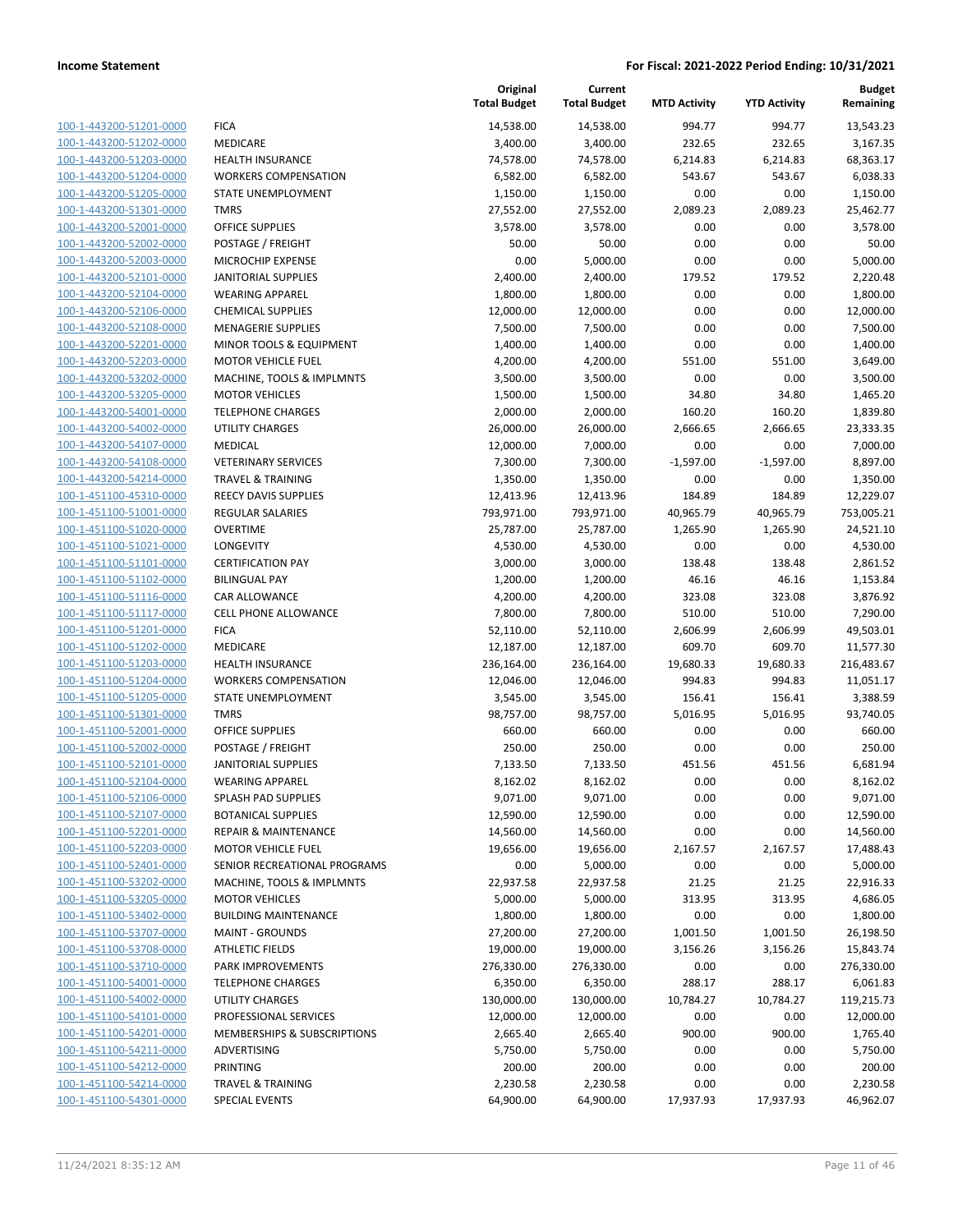|                                                    |                                                       | Original<br><b>Total Budget</b> | Current<br><b>Total Budget</b> | <b>MTD Activity</b> | <b>YTD Activity</b> | Budget<br>Remaining |
|----------------------------------------------------|-------------------------------------------------------|---------------------------------|--------------------------------|---------------------|---------------------|---------------------|
| 100-1-451100-54409-0000                            | <b>CEMETERY MAINTENANCE</b>                           | 162,000.00                      | 162,000.00                     | 18,324.80           | 18,324.80           | 143,675.20          |
| 100-1-455100-51001-0000                            | <b>REGULAR SALARIES</b>                               | 339,835.00                      | 339,835.00                     | 24,294.46           | 24,294.46           | 315,540.54          |
| 100-1-455100-51021-0000                            | LONGEVITY                                             | 4,500.00                        | 4,500.00                       | 0.00                | 0.00                | 4,500.00            |
| 100-1-455100-51102-0000                            | <b>BILINGUAL PAY</b>                                  | 600.00                          | 600.00                         | 46.16               | 46.16               | 553.84              |
| 100-1-455100-51116-0000                            | <b>CAR ALLOWANCE</b>                                  | 4,200.00                        | 4,200.00                       | 323.08              | 323.08              | 3,876.92            |
| 100-1-455100-51117-0000                            | <b>CELL PHONE ALLOWANCE</b>                           | 1,170.00                        | 1,170.00                       | 90.00               | 90.00               | 1,080.00            |
| 100-1-455100-51201-0000                            | <b>FICA</b>                                           | 21,719.00                       | 21,719.00                      | 1,498.21            | 1,498.21            | 20,220.79           |
| 100-1-455100-51202-0000                            | <b>MEDICARE</b>                                       | 5,079.00                        | 5,079.00                       | 350.39              | 350.39              | 4,728.61            |
| 100-1-455100-51203-0000                            | <b>HEALTH INSURANCE</b>                               | 49,719.00                       | 49,719.00                      | 4,143.25            | 4,143.25            | 45,575.75           |
| 100-1-455100-51204-0000                            | <b>WORKERS COMPENSATION</b>                           | 848.00                          | 848.00                         | 70.00               | 70.00               | 778.00              |
| 100-1-455100-51205-0000                            | STATE UNEMPLOYMENT                                    | 2,280.00                        | 2,280.00                       | 49.95               | 49.95               | 2,230.05            |
| 100-1-455100-51301-0000                            | <b>TMRS</b>                                           | 33,683.00                       | 33,683.00                      | 2,363.08            | 2,363.08            | 31,319.92           |
| 100-1-455100-52001-0000                            | OFFICE SUPPLIES                                       | 2,500.00                        | 2,500.00                       | 57.95               | 57.95               | 2,442.05            |
| 100-1-455100-52002-0000                            | POSTAGE / FREIGHT                                     | 40.00                           | 40.00                          | 0.00                | 0.00                | 40.00               |
| 100-1-455100-52004-0000                            | <b>COMPUTER SUPPLIES</b>                              | 75.00                           | 75.00                          | 0.00                | 0.00                | 75.00               |
| 100-1-455100-52005-0000                            | PRINTED MATERIALS                                     | 72.00                           | 72.00                          | 0.00                | 0.00                | 72.00               |
| 100-1-455100-52115-0000                            | <b>CATALOGING SUPPLIES</b>                            | 1,600.00                        | 1,600.00                       | 0.00                | 0.00                | 1,600.00            |
| 100-1-455100-52201-0000                            | MINOR TOOLS & EQUIPMENT                               | 75.00                           | 75.00                          | 0.00                | 0.00                | 75.00               |
| 100-1-455100-52402-0000                            | <b>BASIC PROGRAM EXPENSE</b>                          | 4,500.00                        | 4,500.00                       | 887.04              | 887.04              | 3,612.96            |
| 100-1-455100-53201-0000                            | <b>FURNITURE &amp; OFFICE EQUIPMENT</b>               | 669.00                          | 669.00                         | 0.00                | 0.00                | 669.00              |
| 100-1-455100-54001-0000                            | <b>TELEPHONE CHARGES</b>                              | 4,706.00                        | 4,706.00                       | 392.22              | 392.22              | 4,313.78            |
| 100-1-455100-54002-0000                            | <b>UTILITY CHARGES</b>                                | 27,800.00                       | 27,800.00                      | 2,840.61            | 2,840.61            | 24,959.39           |
| 100-1-455100-54201-0000                            | <b>MEMBERSHIPS &amp; SUBSCRIPTIONS</b>                | 19,145.00                       | 19,145.00                      | 8,619.00            | 8,619.00            | 10,526.00           |
| 100-1-455100-54202-0000                            | <b>LIBRARY PERIODICALS</b>                            | 650.00                          | 650.00                         | 0.00                | 0.00                | 650.00              |
| 100-1-455100-54211-0000                            | ADVERTISING                                           | 1,900.00                        | 1,900.00                       | 900.00              | 900.00              | 1,000.00            |
| 100-1-455100-54214-0000                            | <b>TRAVEL &amp; TRAINING</b>                          | 1,554.00                        | 1,554.00                       | 0.00                | 0.00                | 1,554.00            |
| 100-1-455100-55203-0000                            | FURNITURE/OFFICE EQUIP                                | 2,750.00                        | 2,750.00                       | 0.00                | 0.00                | 2,750.00            |
| 100-1-455100-55211-0000                            | <b>BOOKS</b>                                          | 46,000.00                       | 46,000.00                      | 5,785.98            | 5,785.98            | 40,214.02           |
| 100-1-456100-51001-0000                            | <b>REGULAR SALARIES</b>                               | 70,325.00                       | 70,325.00                      | 5,280.40            | 5,280.40            | 65,044.60           |
| 100-1-456100-51021-0000                            | LONGEVITY                                             | 1,800.00                        | 1,800.00                       | 0.00                | 0.00                | 1,800.00            |
| 100-1-456100-51116-0000                            | CAR ALLOWANCE                                         | 4,200.00                        | 4,200.00                       | 323.08              | 323.08              | 3,876.92            |
| 100-1-456100-51117-0000                            | CELL PHONE ALLOWANCE                                  | 1,170.00                        | 1,170.00                       | 90.00               | 90.00               | 1,080.00            |
| 100-1-456100-51201-0000                            | <b>FICA</b>                                           | 4,805.00                        | 4,805.00                       | 316.88              | 316.88              | 4,488.12            |
| 100-1-456100-51202-0000                            | MEDICARE                                              | 1,124.00                        | 1,124.00                       | 74.10               | 74.10               | 1,049.90            |
| 100-1-456100-51203-0000                            | <b>HEALTH INSURANCE</b>                               | 12,430.00                       | 12,430.00                      | 1,035.83            | 1,035.83            | 11,394.17           |
| 100-1-456100-51204-0000                            | <b>WORKERS COMPENSATION</b>                           | 153.00                          | 153.00                         | 12.67               | 12.67               | 140.33              |
| 100-1-456100-51205-0000                            | STATE UNEMPLOYMENT                                    | 192.00                          | 192.00                         | 0.00                | 0.00                | 192.00              |
| 100-1-456100-51301-0000                            | <b>TMRS</b>                                           | 9,106.00                        | 9,106.00                       | 660.45              | 660.45              | 8,445.55            |
| 100-1-456100-52001-0000                            | <b>OFFICE SUPPLIES</b>                                | 50.00                           | 50.00                          | 0.00                | 0.00                | 50.00               |
| 100-1-456100-52002-0000                            | POSTAGE / FREIGHT                                     | 25.00                           | 25.00                          | 0.00                | 0.00                | 25.00               |
| 100-1-456100-52103-0000                            | <b>MEETING SUPPLIES</b>                               | 25.00                           | 25.00                          | 0.00                | 0.00                | 25.00               |
| 100-1-456100-54001-0000                            | <b>TELEPHONE CHARGES</b>                              | 572.00                          | 572.00                         | 40.23               | 40.23               | 531.77              |
| 100-1-456100-54201-0000                            | <b>MEMBERSHIPS &amp; SUBSCRIPTIONS</b>                | 1,290.00                        | 1,290.00                       | 0.00                | 0.00                | 1,290.00            |
| 100-1-456100-54205-0000<br>100-1-456100-54214-0000 | <b>BUSINESS MEALS</b><br><b>TRAVEL &amp; TRAINING</b> | 25.00<br>400.00                 | 25.00<br>400.00                | 0.00                | 0.00                | 25.00               |
| 100-1-456100-54301-0000                            | <b>SPECIAL EVENTS</b>                                 |                                 |                                | 0.00<br>0.00        | 0.00<br>0.00        | 400.00<br>9,300.00  |
| 100-1-456100-54523-0000                            | PROPOSED EVENTS                                       | 9,300.00<br>50,000.00           | 9,300.00<br>50,000.00          | 0.00                | 0.00                | 50,000.00           |
| 100-1-480000-52003-0000                            | <b>COPIER CHARGES</b>                                 | 62,000.00                       | 62,000.00                      | 3,477.28            | 3,477.28            | 58,522.72           |
| 100-1-480000-52006-0000                            | <b>COPIER PAPER</b>                                   | 5,250.00                        | 5,250.00                       | 105.59              | 105.59              | 5,144.41            |
| 100-1-480000-54002-0000                            | <b>UTILITY CHARGES</b>                                | 600.00                          | 600.00                         | 51.00               | 51.00               | 549.00              |
| 100-1-480000-54105-0000                            | <b>MARKETING</b>                                      | 7,000.00                        | 7,000.00                       | 0.00                | 0.00                | 7,000.00            |
| 100-1-480000-54201-0000                            | MEMBERSHIPS & SUBSCRIPTIONS                           | 8,000.00                        | 8,000.00                       | 0.00                | 0.00                | 8,000.00            |
| 100-1-480000-54904-0000                            | POSTAGE METER RENTAL                                  | 0.00                            | 0.00                           | $-177.85$           | $-177.85$           | 177.85              |
| 100-1-480000-56309-0000                            | PAYOUT ARRANGEMENT LOCAL SALES TAX                    | 400,715.10                      | 400,715.10                     | 0.00                | 0.00                | 400,715.10          |
| 100-1-480000-56309-0001                            | PAYOUT ARRANGEMENT - 380 AGREEMENT                    | 60,000.00                       | 60,000.00                      | 0.00                | 0.00                | 60,000.00           |
| 100-1-480000-57005-0000                            | ACCRUED VAC & SICK PAY                                | 335,000.00                      | 335,000.00                     | 2,303.30            | 2,303.30            | 332,696.70          |
| 100-1-480000-57008-0000                            | <b>BANK CHARGES</b>                                   | 11,000.00                       | 11,000.00                      | 0.00                | 0.00                | 11,000.00           |
| 100-1-480000-57015-0000                            | <b>CONTINGENCY EXPENSE</b>                            | 90,000.00                       | 90,000.00                      | 0.00                | 0.00                | 90,000.00           |
| 100-1-491000-58040-0000                            | <b>XFR - GENERAL CIP</b>                              | 2,511,704.00                    | 2,511,704.00                   | 209,308.68          | 209,308.68          | 2,302,395.32        |
|                                                    |                                                       |                                 |                                |                     |                     |                     |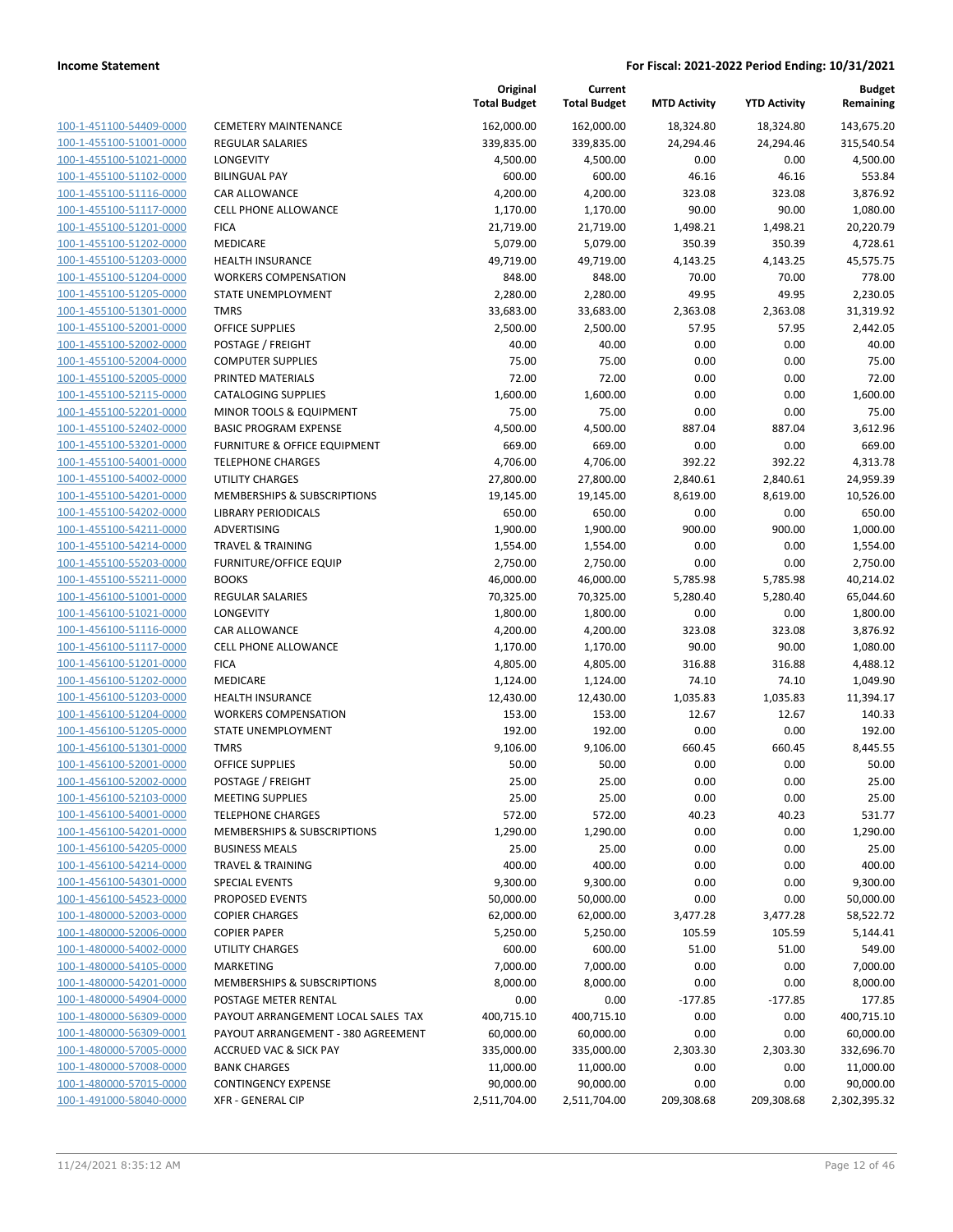|                                                      |                                                                  | Original<br><b>Total Budget</b> | Current<br><b>Total Budget</b> | <b>MTD Activity</b> | <b>YTD Activity</b> | <b>Budget</b><br>Remaining |
|------------------------------------------------------|------------------------------------------------------------------|---------------------------------|--------------------------------|---------------------|---------------------|----------------------------|
| 100-1-491000-58060-0000                              | <b>XFR - VENUE</b>                                               | 150,000.00                      | 150,000.00                     | 12,500.00           | 12,500.00           | 137,500.00                 |
| 100-1-491000-58204-0000                              | XFR - VEHICLE/EQUIP RPLCMNT                                      | 945,464.00                      | 945,464.00                     | 78,788.67           | 78,788.67           | 866,675.33                 |
| 100-1-495000-58702-0000                              | CA - GEN GOV TO CENTRAL SERVICE FUND                             | 5,320.00                        | 5,320.00                       | 443.33              | 443.33              | 4,876.67                   |
| 100-1-495000-58703-0000                              | CA - PUBLIC WORKS TO CENTRAL SERVICE FU                          | 101,120.00                      | 101,120.00                     | 8,426.67            | 8,426.67            | 92.693.33                  |
| 100-1-495000-58704-0000                              | CA - PUBLIC SAFETY TO CENTRAL SERVICE FU                         | 295,492.00                      | 295,492.00                     | 24,624.33           | 24,624.33           | 270,867.67                 |
| 100-1-495000-58705-0000                              | CA - COM DEV TO CENTRAL SERVICE FUND                             | 70,465.00                       | 70,465.00                      | 5,872.08            | 5,872.08            | 64,592.92                  |
| 100-1-495000-58706-0000                              | CA - PARKS & REC TO CENTRAL SERVICE FUND                         | 278,907.00                      | 278,907.00                     | 23,242.25           | 23,242.25           | 255,664.75                 |
| 100-1-495000-58710-0000                              | <b>CA - INSURANCE FUND</b>                                       | 150,000.00                      | 150,000.00                     | 12,500.00           | 12,500.00           | 137,500.00                 |
| 100-1-495000-58712-0000                              | CA - GEN GOV TO INSURANCE FUND                                   | 1,253.00                        | 1,253.00                       | 104.42              | 104.42              | 1,148.58                   |
| 100-1-495000-58713-0000                              | CA - PUBLIC WORKS TO INSURANCE FUND                              | 26,964.00                       | 26,964.00                      | 2,247.00            | 2,247.00            | 24,717.00                  |
| 100-1-495000-58714-0000                              | CA - PUBLIC SAFETY TO INSURANCE FUND                             | 74,782.00                       | 74,782.00                      | 6,231.83            | 6,231.83            | 68,550.17                  |
| 100-1-495000-58715-0000                              | CA - COM DEV TO INSURANCE FUND                                   | 13,874.00                       | 13,874.00                      | 1,156.17            | 1,156.17            | 12,717.83                  |
| 100-1-495000-58716-0000                              | CA - PARKS & REC TO INSURANCE FUND                               | 53,307.00                       | 53,307.00                      | 4,442.25            | 4,442.25            | 48,864.75                  |
| 100-1-495000-58722-0000                              | CA - GEN GOVERNMENT TO MIS FUND                                  | 123,410.00                      | 123,410.00                     | 10,284.17           | 10,284.17           | 113,125.83                 |
| 100-1-495000-58723-0000                              | CA - PUBLIC WORKS TO MIS FUND                                    | 30,562.00                       | 30,562.00                      | 2,546.83            | 2,546.83            | 28,015.17                  |
| 100-1-495000-58724-0000                              | CA - PUBLIC SAFETY TO MIS FUND                                   | 386,723.00                      | 386,723.00                     | 32,226.92           | 32,226.92           | 354,496.08                 |
| 100-1-495000-58725-0000                              | CA - COM DEV TO MIS FUND                                         | 142,297.00                      | 142,297.00                     | 11,858.08           | 11,858.08           | 130,438.92                 |
| 100-1-495000-58726-0000                              | CA - PARKS & REC TO MIS FUND                                     | 175,867.00                      | 175,867.00                     | 14,655.58           | 14,655.58           | 161,211.42                 |
|                                                      | <b>Expense Total:</b>                                            | 31,811,180.36                   | 31,811,180.36                  | 2,231,029.45        | 2,231,029.45        | 29,580,150.91              |
|                                                      | Fund: 100 - GENERAL FUND Surplus (Deficit):                      | $-3,835,106.36$                 | $-3,835,106.36$                | -988,079.29         | -988,079.29         |                            |
| Fund: 101 - MUNICIPAL COURT BUILDING SECURITY FEES   |                                                                  |                                 |                                |                     |                     |                            |
| Revenue<br>101-1-318001-44101-0000                   | MUNICIPAL COURT COST/FEES                                        | 0.00                            | 0.00                           | 56.39               | 56.39               | $-56.39$                   |
| 101-1-318001-44101-0001                              | LOCAL MUNICIPAL COURT COST/FEES                                  | 0.00                            | 0.00                           | 357.52              | 357.52              | $-357.52$                  |
|                                                      | <b>Revenue Total:</b>                                            | 0.00                            | 0.00                           | 413.91              | 413.91              | -413.91                    |
|                                                      | Fund: 101 - MUNICIPAL COURT BUILDING SECURITY FEES Total:        | 0.00                            | 0.00                           | 413.91              | 413.91              |                            |
|                                                      |                                                                  |                                 |                                |                     |                     |                            |
| Fund: 102 - MUNICIPAL COURT TECH FUND<br>Revenue     |                                                                  |                                 |                                |                     |                     |                            |
| 102-1-318001-44101-0000                              | MUNICIPAL COURT COST/FEES                                        | 0.00                            | 0.00                           | 302.63              | 302.63              | $-302.63$                  |
| 102-1-318001-44101-0001                              | LOCAL MUNICIPAL COURT COST/FEES                                  | 0.00                            | 0.00                           | 275.94              | 275.94              | $-275.94$                  |
|                                                      | <b>Revenue Total:</b>                                            | 0.00                            | 0.00                           | 578.57              | 578.57              | $-578.57$                  |
|                                                      | Fund: 102 - MUNICIPAL COURT TECH FUND Total:                     | 0.00                            | 0.00                           | 578.57              | 578.57              |                            |
| <b>Fund: 103 - MUNICIPAL COURT CHILD SAFETY FUND</b> |                                                                  |                                 |                                |                     |                     |                            |
| Revenue                                              |                                                                  |                                 |                                |                     |                     |                            |
| 103-1-318001-44101-0000                              | MUNICIPAL COURT COST/FEES                                        | 350.00                          | 350.00                         | 25.00               | 25.00               | 325.00                     |
| 103-1-318001-44110-0000                              | OPTIONAL COUNTY FEE - CHILD SAFETY                               | 29,700.00                       | 29,700.00                      | 0.00                | 0.00                | 29,700.00                  |
| 103-1-319001-45401-0000                              | <b>INTEREST REVENUES</b>                                         | 10.00                           | 10.00                          | 0.00                | 0.00                | 10.00                      |
|                                                      | <b>Revenue Total:</b>                                            | 30,060.00                       | 30,060.00                      | 25.00               | 25.00               | 30,035.00                  |
| Expense                                              |                                                                  |                                 |                                |                     |                     |                            |
| 103-1-480000-57007-0000                              | <b>COMMUNITY SERVICES</b>                                        | 25,000.00                       | 25,000.00                      | 0.00                | 0.00                | 25,000.00                  |
| 103-1-480000-57008-0000                              | <b>BANK CHARGES</b>                                              | 10.00                           | 10.00                          | 0.00                | 0.00                | 10.00                      |
|                                                      | <b>Expense Total:</b>                                            | 25,010.00                       | 25,010.00                      | 0.00                | 0.00                | 25,010.00                  |
|                                                      | Fund: 103 - MUNICIPAL COURT CHILD SAFETY FUND Surplus (Deficit): | 5,050.00                        | 5,050.00                       | 25.00               | 25.00               |                            |
| <b>Fund: 111 - RECREATION ACTIVITIES FUND</b>        |                                                                  |                                 |                                |                     |                     |                            |
| Revenue                                              |                                                                  |                                 |                                |                     |                     |                            |
| 111-1-319010-45306-0000                              | <b>PARK CONCESSIONS</b>                                          | 1,800.00                        | 1,800.00                       | 557.31              | 557.31              | 1,242.69                   |
| 111-1-319010-45322-0000                              | SPLASH KINGDOM SWIMMING LESSONS                                  | 792.00                          | 792.00                         | 0.00                | 0.00                | 792.00                     |
| 111-1-319011-44507-0000                              | <b>ADULT RECREATION FEES</b>                                     | 35,995.00                       | 35,995.00                      | 1,516.58            | 1,516.58            | 34,478.42                  |
| 111-1-319011-44508-0000                              | YOUTH RECREATION FEES                                            | 101,750.00                      | 101,750.00                     | 12,509.25           | 12,509.25           | 89,240.75                  |
| 111-1-319011-44511-0000                              | REECY DAVIS MEMBERSHIPS                                          | 22,100.00                       | 22,100.00                      | 1,340.17            | 1,340.17            | 20,759.83                  |
| 111-1-319012-44509-0000                              | SPECIAL EVENT FUNDING                                            | 74,300.00                       | 74,300.00                      | 0.00                | 0.00                | 74,300.00                  |
| 111-1-319012-45504-0000                              | RECREATION FACILTY RENTAL                                        | 33,940.00                       | 33,940.00                      | 2,544.34            | 2,544.34            | 31,395.66                  |
|                                                      | <b>Revenue Total:</b>                                            | 270,677.00                      | 270,677.00                     | 18,467.65           | 18,467.65           | 252,209.35                 |
| Expense                                              |                                                                  |                                 |                                |                     |                     |                            |
| 111-1-451200-51001-0000                              | REGULAR SALARIES / PART TIME TEMPORARY                           | 79,833.30                       | 79,833.30                      | 11,009.84           | 11,009.84           | 68,823.46                  |
| 111-1-451200-51020-0000                              | OVERTIME                                                         | 0.00                            | 0.00                           | 240.40              | 240.40              | -240.40                    |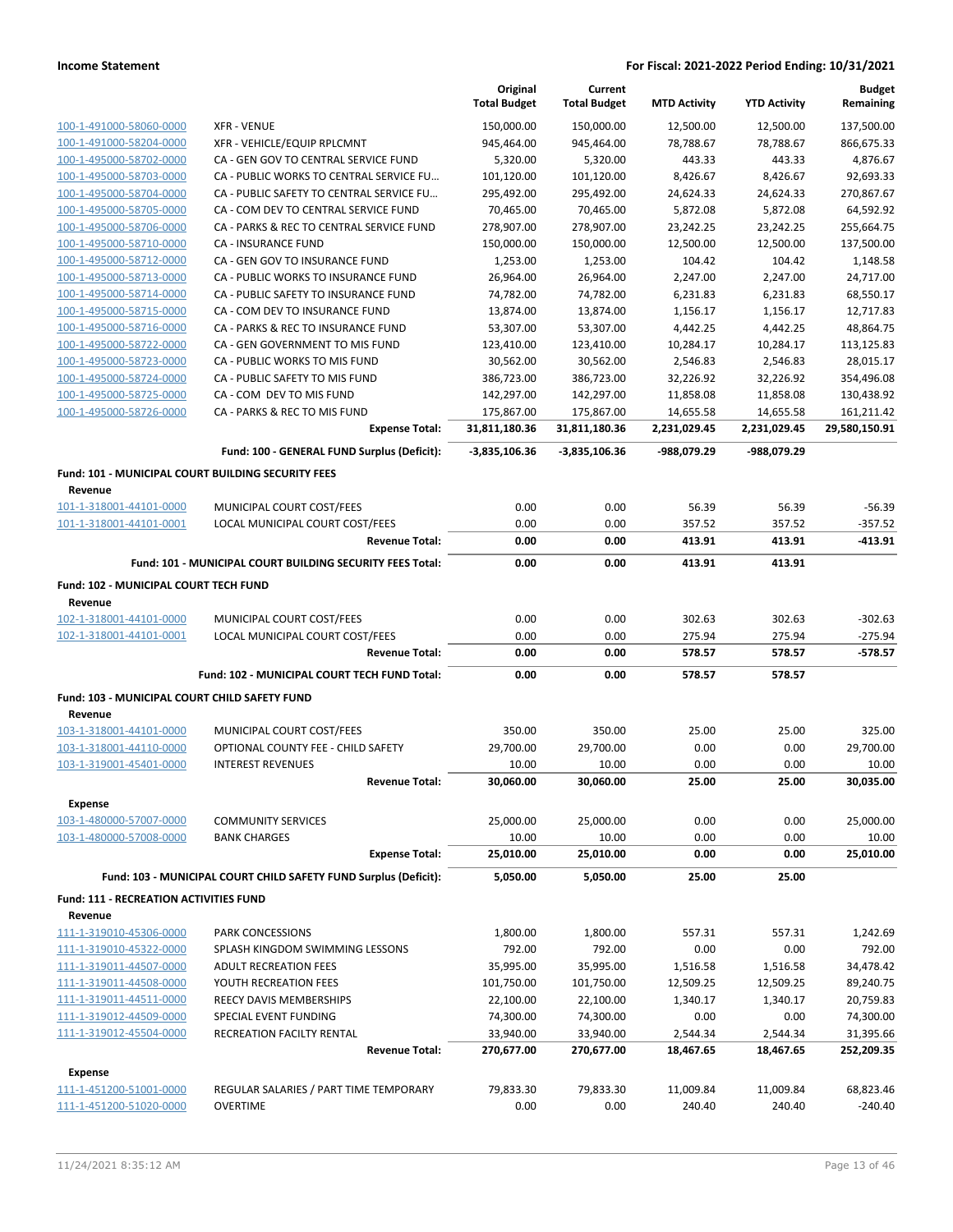|                                                    |                                                           | Original<br><b>Total Budget</b> | Current<br><b>Total Budget</b> | <b>MTD Activity</b>   | <b>YTD Activity</b>   | <b>Budget</b><br>Remaining |
|----------------------------------------------------|-----------------------------------------------------------|---------------------------------|--------------------------------|-----------------------|-----------------------|----------------------------|
| 111-1-451200-51117-0000                            | <b>CELL PHONE ALLOWANCE</b>                               | 0.00                            | 0.00                           | 120.00                | 120.00                | $-120.00$                  |
| 111-1-451200-51201-0000                            | <b>FICA</b>                                               | 4,949.66                        | 4,949.66                       | 704.97                | 704.97                | 4,244.69                   |
| 111-1-451200-51202-0000                            | <b>MEDICARE</b>                                           | 1,157.58                        | 1,157.58                       | 164.87                | 164.87                | 992.71                     |
| 111-1-451200-51204-0000                            | <b>WORKERS COMPENSATION</b>                               | 534.00                          | 534.00                         | 44.08                 | 44.08                 | 489.92                     |
| 111-1-451200-51205-0000                            | STATE UNEMPLOYMENT                                        | 1,023.00                        | 1,023.00                       | 318.37                | 318.37                | 704.63                     |
| 111-1-451200-51301-0000                            | <b>TMRS</b>                                               | 6,554.24                        | 6,554.24                       | 914.58                | 914.58                | 5,639.66                   |
| 111-1-451200-52101-0000                            | <b>JANITORIAL SUPPLIES</b>                                | 750.00                          | 750.00                         | 0.00                  | 0.00                  | 750.00                     |
| 111-1-451200-52401-0000                            | YOUTH SPORT SUPPLIES                                      | 52,500.00                       | 52,500.00                      | 5,052.09              | 5,052.09              | 47,447.91                  |
| 111-1-451200-52403-0000                            | <b>RESALE ITEMS</b>                                       | 4,000.00                        | 4,000.00                       | 135.54                | 135.54                | 3,864.46                   |
| 111-1-451200-52412-0000                            | <b>ADULT SPORT SUPPLIES</b>                               | 7,000.00                        | 7,000.00                       | 333.99                | 333.99                | 6,666.01                   |
| 111-1-451200-54301-0000                            | <b>SPECIAL EVENTS</b>                                     | 77,450.00                       | 77,450.00                      | 845.47                | 845.47                | 76,604.53                  |
| 111-1-451200-54302-0000                            | <b>TEAM REGISTRATION</b>                                  | 9,100.00                        | 9,100.00                       | 0.00                  | 0.00                  | 9,100.00                   |
| 111-1-451200-54303-0000                            | ADULT OFFICIALS / INSTRUCTORS                             | 27,850.00                       | 27,850.00                      | 470.02                | 470.02                | 27,379.98                  |
| 111-1-451200-54305-0000                            | YOUTH OFFICALS/INSTRUCTORS                                | 39,000.00                       | 39,000.00                      | 345.00                | 345.00                | 38,655.00                  |
| 111-1-480000-52003-0000                            | <b>COPIER CHARGES</b>                                     | 2,000.00                        | 2,000.00                       | 100.91                | 100.91                | 1,899.09                   |
| 111-1-480000-57008-0000                            | <b>BANK CHARGES</b>                                       | 5,700.00                        | 5,700.00                       | 676.28                | 676.28                | 5,023.72                   |
| 111-1-495000-58501-0000                            | CA - GENERAL FUND                                         | 342.00                          | 342.00                         | 28.50                 | 28.50                 | 313.50                     |
| 111-1-495000-58701-0000                            | CA - CENTRAL SERVICE FUND                                 | 68.00                           | 68.00                          | 5.67                  | 5.67                  | 62.33                      |
| 111-1-495000-58720-0000                            | CA - MIS FUN                                              | 3.00                            | 3.00                           | 0.25                  | 0.25                  | 2.75                       |
|                                                    | <b>Expense Total:</b>                                     | 319,814.78                      | 319,814.78                     | 21,510.83             | 21,510.83             | 298,303.95                 |
|                                                    | Fund: 111 - RECREATION ACTIVITIES FUND Surplus (Deficit): | -49,137.78                      | -49,137.78                     | $-3,043.18$           | $-3,043.18$           |                            |
| Fund: 112 - GUN RANGE FUND                         |                                                           |                                 |                                |                       |                       |                            |
| Revenue<br>112-1-319001-45601-0000                 | MISCELLANEOUS REVENUES                                    | 1,500.00                        | 1,500.00                       | 110.00                | 110.00                | 1,390.00                   |
|                                                    | <b>Revenue Total:</b>                                     | 1,500.00                        | 1,500.00                       | 110.00                | 110.00                | 1,390.00                   |
| <b>Expense</b>                                     |                                                           |                                 |                                |                       |                       |                            |
| 112-1-421700-54501-0000                            | <b>SPECIAL SERVICES</b>                                   | 2,160.00                        | 2,160.00                       | 380.00                | 380.00                | 1,780.00                   |
|                                                    | <b>Expense Total:</b>                                     | 2,160.00                        | 2,160.00                       | 380.00                | 380.00                | 1,780.00                   |
|                                                    |                                                           |                                 |                                |                       |                       |                            |
|                                                    | Fund: 112 - GUN RANGE FUND Surplus (Deficit):             | $-660.00$                       | $-660.00$                      | $-270.00$             | -270.00               |                            |
| Fund: 113 - HOTEL / MOTEL OCCUPANCY TAX FUND       |                                                           |                                 |                                |                       |                       |                            |
| Revenue                                            |                                                           |                                 |                                |                       |                       |                            |
| 113-1-313005-41402-0000                            | HOTEL/MOTEL OCCUPANCY TAX                                 | 535,470.00                      | 535,470.00                     | 50,327.94             | 50,327.94             | 485,142.06                 |
| 113-1-319001-45401-0000                            | <b>INTEREST REVENUES</b>                                  | 350.00                          | 350.00                         | 0.00                  | 0.00                  | 350.00                     |
|                                                    | <b>Revenue Total:</b>                                     | 535,820.00                      | 535,820.00                     | 50,327.94             | 50,327.94             | 485,492.06                 |
| <b>Expense</b>                                     |                                                           |                                 |                                |                       |                       |                            |
| 113-1-458100-51001-0000                            | REGULAR                                                   | 45,586.00                       | 45,586.00                      | 2,087.48              | 2,087.48              | 43,498.52                  |
| 113-1-458100-51020-0000                            | <b>OVERTIME</b>                                           | 25.65                           | 25.65                          | 0.00                  | 0.00                  | 25.65                      |
| 113-1-458100-51021-0000                            | LONGEVITY                                                 | 648.00                          | 648.00                         | 0.00                  | 0.00                  | 648.00                     |
| 113-1-458100-51116-0000                            | CAR ALLOWANCE                                             | 2,100.00                        | 2,100.00                       | 161.54                | 161.54                | 1,938.46                   |
| 113-1-458100-51117-0000                            | <b>CELL PHONE ALLOWANCE</b>                               | 585.00                          | 585.00                         | 45.00                 | 45.00                 | 540.00                     |
| 113-1-458100-51201-0000                            | <b>FICA</b>                                               | 3,035.00                        | 3,035.00                       | 132.22                | 132.22                | 2,902.78                   |
| 113-1-458100-51202-0000                            | MEDICARE                                                  | 710.00                          | 710.00                         | 30.92                 | 30.92                 | 679.08                     |
| 113-1-458100-51203-0000                            | <b>HEALTH INSURANCE</b>                                   | 12,430.00                       | 12,430.00                      | 1,035.83              | 1,035.83              | 11,394.17                  |
| 113-1-458100-51204-0000                            | <b>WORKERS COMPENSATION</b>                               | 580.34                          | 580.34                         | 48.00                 | 48.00                 | 532.34                     |
| 113-1-458100-51205-0000                            | UNEMPLOYMENT                                              | 192.00                          | 192.00                         | 0.00                  | 0.00                  | 192.00                     |
| 113-1-458100-51301-0000                            | <b>TMRS</b>                                               | 5,751.00                        | 5,751.00                       | 247.37                | 247.37                | 5,503.63                   |
| 113-1-458100-52001-0000                            | OFFICE SUPPLIES                                           | 525.00                          | 525.00                         | 0.00                  | 0.00                  | 525.00                     |
| 113-1-458100-52002-0000                            | POSTAGE / FREIGHT                                         | 750.00                          | 750.00                         | 49.07                 | 49.07                 | 700.93                     |
| 113-1-458100-54101-0000                            | PROFESSIONAL SERVICES                                     | 23,000.00                       | 23,000.00                      | 0.00                  | 0.00                  | 23,000.00                  |
| 113-1-458100-54105-0000                            | MARKETING                                                 | 10,000.00                       | 10,000.00                      | 0.00                  | 0.00                  | 10,000.00                  |
| 113-1-458100-54201-0000                            | MEMBERSHIPS & SUBSCRIPTIONS                               | 2,274.00                        | 2,274.00                       | 0.00                  | 0.00                  | 2,274.00                   |
| 113-1-458100-54211-0000                            | ADVERTISING                                               | 60,000.00                       | 60,000.00                      | 12,872.34             | 12,872.34             | 47,127.66                  |
| 113-1-458100-54212-0000                            | PRINTING                                                  | 5,000.00                        | 5,000.00                       | 0.00                  | 0.00                  | 5,000.00                   |
| 113-1-458100-54214-0000                            | TRAVEL/TRAINING EXPENSE                                   | 3,000.00                        | 3,000.00                       | 0.00                  | 0.00                  | 3,000.00                   |
| 113-1-458100-54301-0000                            | <b>SPECIAL EVENTS</b>                                     | 26,500.00                       | 26,500.00                      | 7,500.00              | 7,500.00              | 19,000.00                  |
| 113-1-491000-58001-0000<br>113-1-491000-58014-0000 | <b>XFR - GENERAL FUND</b><br>XFR - VENUE MGMT FUND        | 98,000.00<br>150,000.00         | 98,000.00<br>150,000.00        | 8,166.67<br>12,500.00 | 8,166.67<br>12,500.00 | 89,833.33<br>137,500.00    |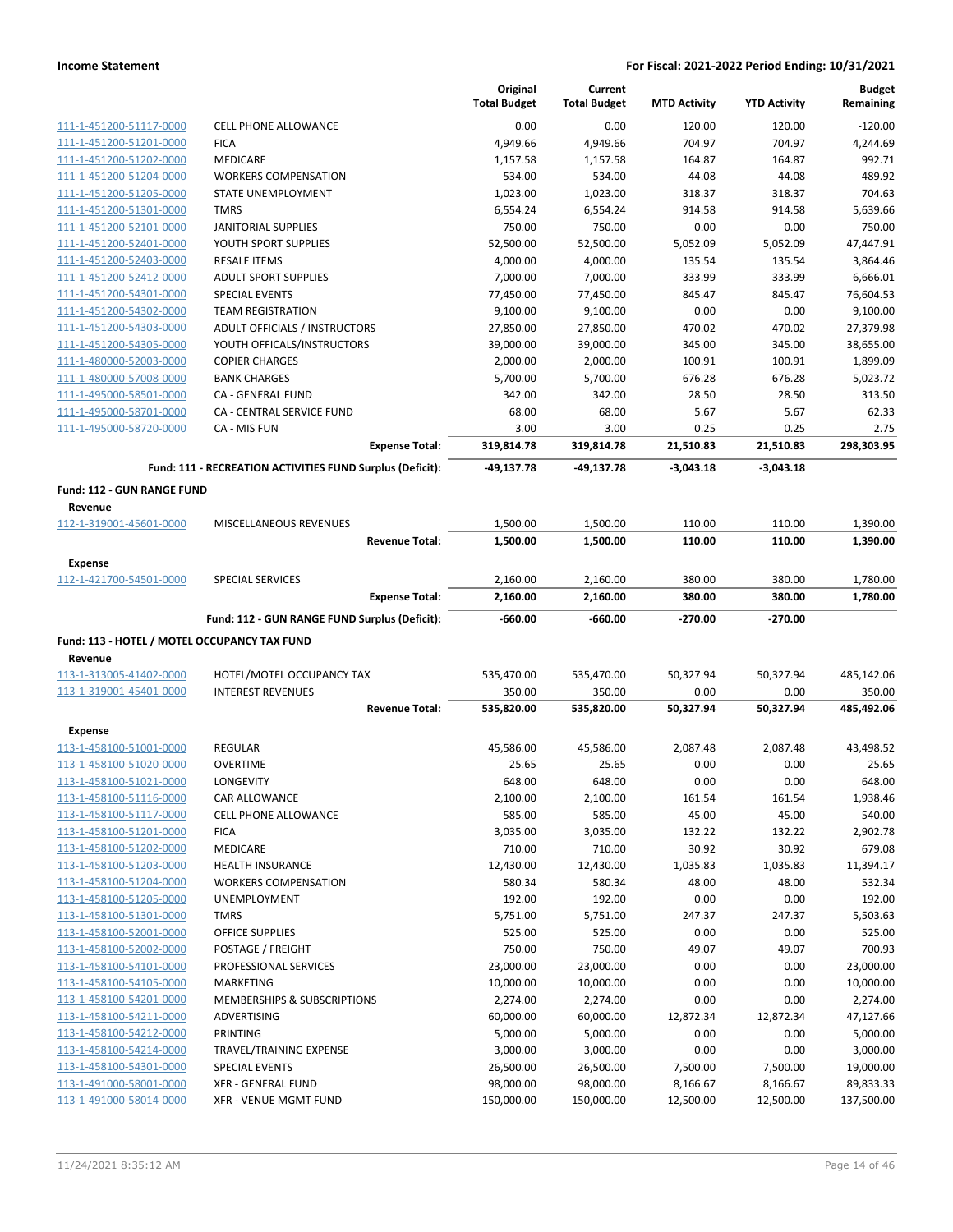|                                                    |                                                                               | Original<br><b>Total Budget</b> | Current<br><b>Total Budget</b> | <b>MTD Activity</b> | <b>YTD Activity</b> | <b>Budget</b><br>Remaining |
|----------------------------------------------------|-------------------------------------------------------------------------------|---------------------------------|--------------------------------|---------------------|---------------------|----------------------------|
| 113-1-491000-58040-0000                            | XFR - GENERAL CIP FUND                                                        | 148,724.00                      | 148,724.00                     | 12,393.67           | 12,393.67           | 136,330.33                 |
| 113-1-491000-58101-0000                            | <b>XFR - UTILITY FUND</b>                                                     | 45,000.00                       | 45,000.00                      | 3,750.00            | 3,750.00            | 41,250.00                  |
|                                                    | <b>Expense Total:</b>                                                         | 644,415.99                      | 644,415.99                     | 61,020.11           | 61,020.11           | 583,395.88                 |
|                                                    | Fund: 113 - HOTEL / MOTEL OCCUPANCY TAX FUND Surplus (Deficit):               | $-108,595.99$                   | $-108,595.99$                  | $-10,692.17$        | $-10,692.17$        |                            |
| Fund: 114 - VENUE MANAGEMENT FUND                  |                                                                               |                                 |                                |                     |                     |                            |
| Revenue                                            |                                                                               |                                 |                                |                     |                     |                            |
| 114-1-319010-45306-0000                            | <b>CONCESSIONS</b>                                                            | 1,000.00                        | 1,000.00                       | 0.00                | 0.00                | 1,000.00                   |
| 114-1-319030-45506-0000                            | <b>AUDITORIUM RENTALS</b>                                                     | 28,385.00                       | 28,385.00                      | 0.00                | 0.00                | 28,385.00                  |
| 114-1-319031-45505-0000                            | <b>CIVIC CENTER RENTALS</b>                                                   | 25,000.00                       | 25,000.00                      | 3,129.50            | 3,129.50            | 21,870.50                  |
| 114-1-319033-45307-0000                            | <b>TICKET SALES</b>                                                           | 65,000.00                       | 65,000.00                      | 0.00                | 0.00                | 65,000.00                  |
| 114-1-323001-46008-0000                            | <b>XFR - TOURISM FUND</b>                                                     | 300,000.00                      | 300,000.00                     | 25,000.00           | 25,000.00           | 275,000.00                 |
|                                                    | <b>Revenue Total:</b>                                                         | 419,385.00                      | 419,385.00                     | 28,129.50           | 28,129.50           | 391,255.50                 |
| <b>Expense</b>                                     |                                                                               |                                 |                                |                     |                     |                            |
| 114-1-457100-51001-0000                            | <b>REGULAR SALARIES</b>                                                       | 47,779.68                       | 47,779.68                      | 3,489.88            | 3,489.88            | 44,289.80                  |
| 114-1-457100-51020-0000                            | <b>OVERTIME</b>                                                               | 11,000.00                       | 11,000.00                      | 0.00                | 0.00                | 11,000.00                  |
| 114-1-457100-51021-0000                            | <b>LONGEVITY</b>                                                              | 480.00                          | 480.00                         | 0.00                | 0.00                | 480.00                     |
| 114-1-457100-51116-0000                            | <b>CAR ALLOWANCE</b>                                                          | 2,100.00                        | 2,100.00                       | 161.54              | 161.54              | 1,938.46                   |
| 114-1-457100-51117-0000                            | <b>CELL PHONE ALLOWANCE</b>                                                   | 585.00                          | 585.00                         | 45.00               | 45.00               | 540.00                     |
| 114-1-457100-51201-0000<br>114-1-457100-51202-0000 | <b>FICA</b><br><b>MEDICARE</b>                                                | 3,142.00<br>738.00              | 3,142.00<br>738.00             | 235.82<br>55.15     | 235.82<br>55.15     | 2,906.18<br>682.85         |
| 114-1-457100-51203-0000                            | <b>HEALTH INSURANCE</b>                                                       | 6,215.00                        | 6,215.00                       | 517.92              | 517.92              | 5,697.08                   |
| 114-1-457100-51204-0000                            | <b>WORKERS COMPENSATION</b>                                                   | 897.00                          | 897.00                         | 74.33               | 74.33               | 822.67                     |
| 114-1-457100-51205-0000                            | STATE UNEMPLOYMENT                                                            | 192.00                          | 192.00                         | 0.00                | 0.00                | 192.00                     |
| 114-1-457100-51301-0000                            | <b>TMRS</b>                                                                   | 3,637.00                        | 3,637.00                       | 447.52              | 447.52              | 3,189.48                   |
| 114-1-457100-52001-0000                            | <b>OFFICE SUPPLIES</b>                                                        | 250.00                          | 250.00                         | 0.00                | 0.00                | 250.00                     |
| 114-1-457100-52002-0000                            | POSTAGE / FREIGHT                                                             | 5,000.00                        | 5,000.00                       | 26.35               | 26.35               | 4,973.65                   |
| 114-1-457100-52201-0000                            | MINOR TOOLS & EQUIPMENT                                                       | 2,500.00                        | 2,500.00                       | 0.00                | 0.00                | 2,500.00                   |
| 114-1-457100-52403-0000                            | <b>RESALE ITEMS</b>                                                           | 1,500.00                        | 1,500.00                       | 0.00                | 0.00                | 1,500.00                   |
| 114-1-457100-53702-0000                            | AUDTIORIUM MAINTENANCE                                                        | 17,113.00                       | 17,113.00                      | 0.00                | 0.00                | 17,113.00                  |
| 114-1-457100-53704-0000                            | <b>CIVIC CENTER</b>                                                           | 6,000.00                        | 6,000.00                       | 533.40              | 533.40              | 5,466.60                   |
| 114-1-457100-54005-0000                            | <b>CIVIC CENTER UTILITY CHARGES</b>                                           | 25,000.00                       | 25,000.00                      | 1,954.00            | 1,954.00            | 23,046.00                  |
| 114-1-457100-54101-0000                            | PROFESSIONAL SERVICES                                                         | 7,500.00                        | 7,500.00                       | 0.00                | 0.00                | 7,500.00                   |
| 114-1-457100-54105-0000                            | <b>MARKETING</b>                                                              | 2,500.00                        | 2,500.00                       | 0.00                | 0.00                | 2,500.00                   |
| 114-1-457100-54201-0000                            | MEMBERSHIPS & SUBSCRIPTIONS                                                   | 2,000.00                        | 2,000.00                       | 0.00                | 0.00                | 2,000.00                   |
| 114-1-457100-54205-0000                            | <b>BUSINESS MEALS</b>                                                         | 100.00                          | 100.00                         | 0.00                | 0.00                | 100.00                     |
| 114-1-457100-54211-0000                            | ADVERTISING                                                                   | 25,000.00                       | 25,000.00                      | 1,263.60            | 1,263.60            | 23,736.40                  |
| 114-1-457100-54214-0000                            | <b>TRAVEL &amp; TRAINING</b>                                                  | 1,000.00                        | 1,000.00                       | 0.00                | 0.00                | 1,000.00                   |
| 114-1-457100-54301-0000                            | <b>SPECIAL EVENTS</b>                                                         | 66,000.00                       | 66,000.00                      | 24,634.85           | 24,634.85           | 41,365.15                  |
| 114-1-457100-55203-0000                            | OFFICE FURN & EQUIPMENT                                                       | 5,000.00                        | 5,000.00                       | 0.00                | 0.00                | 5,000.00                   |
| 114-1-480000-52003-0000                            | <b>COPIER CHARGES</b>                                                         | 1,200.00                        | 1,200.00                       | 100.91              | 100.91              | 1,099.09                   |
| 114-1-480000-57008-0000                            | <b>BANK CHARGES</b>                                                           | 4,000.00                        | 4,000.00                       | 0.00                | 0.00                | 4,000.00                   |
| 114-1-495000-58501-0000                            | <b>CA - GENERAL FUND</b>                                                      | 5,259.00                        | 5,259.00                       | 438.25              | 438.25              | 4,820.75                   |
| 114-1-495000-58701-0000<br>114-1-495000-58710-0000 | CA - CENTRAL SERVICE FUND<br>CA - INSURANCE FUND                              | 1,030.00<br>73.00               | 1,030.00<br>73.00              | 85.83<br>$-6.08$    | 85.83<br>$-6.08$    | 944.17<br>79.08            |
| 114-1-495000-58720-0000                            | CA - MIS FUN                                                                  | 4,806.00                        | 4,806.00                       | 400.50              | 400.50              | 4,405.50                   |
|                                                    | <b>Expense Total:</b>                                                         | 259,596.68                      | 259,596.68                     | 34,458.77           | 34,458.77           | 225,137.91                 |
|                                                    |                                                                               |                                 |                                |                     |                     |                            |
|                                                    | Fund: 114 - VENUE MANAGEMENT FUND Surplus (Deficit):                          | 159,788.32                      | 159,788.32                     | $-6,329.27$         | $-6,329.27$         |                            |
|                                                    | <b>Fund: 123 - PTRAIN - POLICE REIMBURSEMENT GRANTS &amp; CONT EDUCAT</b>     |                                 |                                |                     |                     |                            |
| <b>Expense</b><br>123-1-421230-54214-0000          | <b>TRAVEL &amp; TRAINING</b>                                                  | 0.00                            | 0.00                           | 165.00              | 165.00              | $-165.00$                  |
|                                                    | <b>Expense Total:</b>                                                         | 0.00                            | 0.00                           | 165.00              | 165.00              | $-165.00$                  |
|                                                    | <b>Fund: 123 - PTRAIN - POLICE REIMBURSEMENT GRANTS &amp; CONT EDUCAT Tot</b> | 0.00                            | 0.00                           | 165.00              | 165.00              |                            |
| Fund: 140 - DEBT SERVICE FUND                      |                                                                               |                                 |                                |                     |                     |                            |
| Revenue                                            |                                                                               |                                 |                                |                     |                     |                            |
| 140-1-311001-41101-0000                            | <b>REAL PROPERTY TAXES</b>                                                    | 6,423,189.00                    | 6,423,189.00                   | $-1,962.92$         | $-1,962.92$         | 6,425,151.92               |
| 140-1-311002-41102-0000                            | <b>DELINQUENT TAXES</b>                                                       | 68,142.00                       | 68,142.00                      | 5,749.19            | 5,749.19            | 62,392.81                  |
| 140-1-319001-45401-0000                            | <b>INTEREST REVENUES</b>                                                      | 1,250.00                        | 1,250.00                       | 0.00                | 0.00                | 1,250.00                   |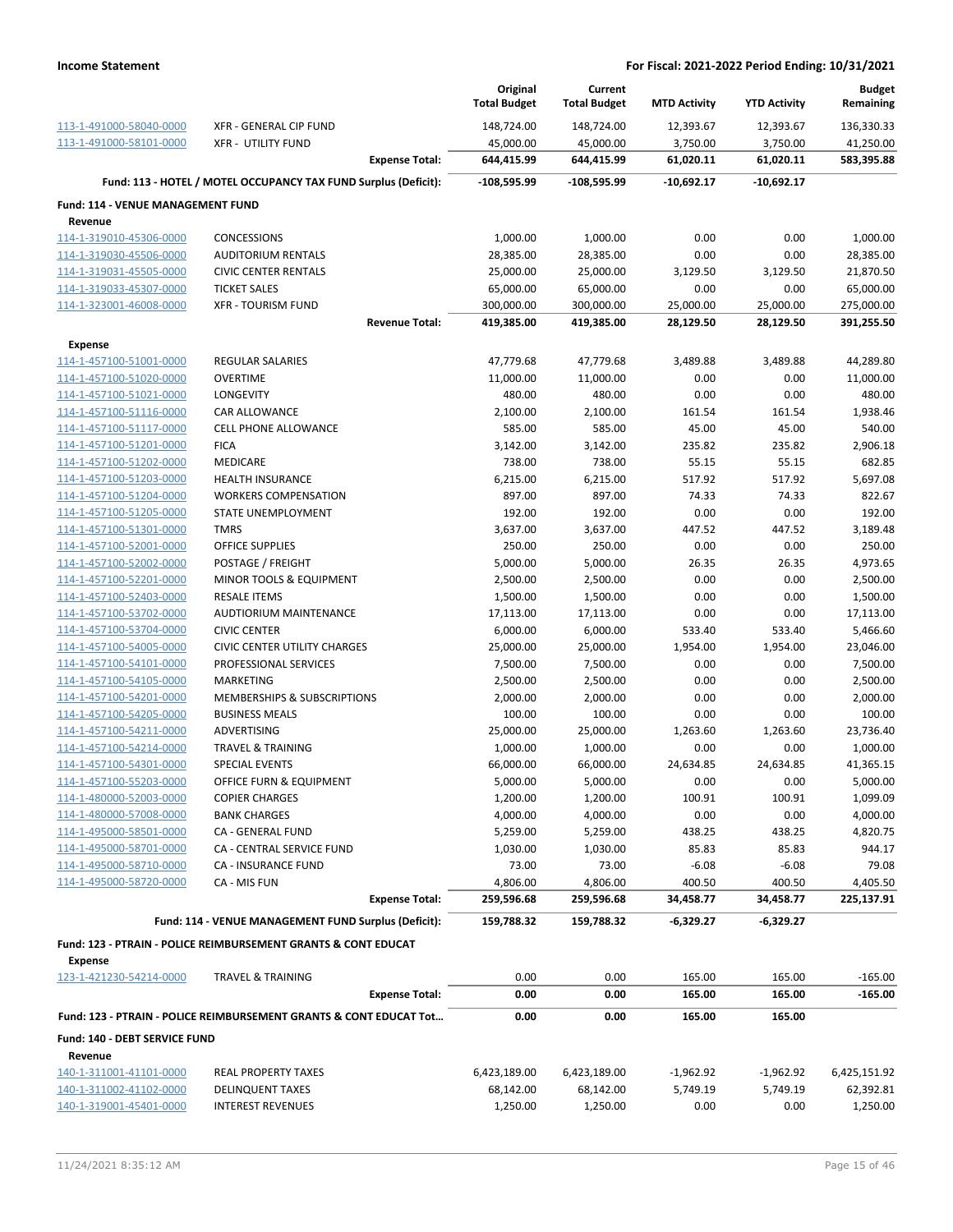|                                              |                                                                 | Original<br><b>Total Budget</b> | Current<br><b>Total Budget</b> | <b>MTD Activity</b> | <b>YTD Activity</b> | <b>Budget</b><br>Remaining |
|----------------------------------------------|-----------------------------------------------------------------|---------------------------------|--------------------------------|---------------------|---------------------|----------------------------|
| 140-1-323001-46100-0000                      | <b>XFR - UTILITY FUND</b>                                       | 1,491,276.00                    | 1,491,276.00                   | 124,273.00          | 124,273.00          | 1,367,003.00               |
|                                              | <b>Revenue Total:</b>                                           | 7,983,857.00                    | 7,983,857.00                   | 128,059.27          | 128,059.27          | 7,855,797.73               |
| <b>Expense</b>                               |                                                                 |                                 |                                |                     |                     |                            |
| 140-1-471100-56106-0000                      | 2013 CO PRINCIPAL                                               | 275,000.00                      | 275,000.00                     | 0.00                | 0.00                | 275,000.00                 |
| 140-1-471100-56308-0000                      | 2011 GO REFUND PRINCIPAL                                        | 1,200,000.00                    | 1,200,000.00                   | 0.00                | 0.00                | 1,200,000.00               |
| 140-1-471100-56310-0000                      | 2014 GO REFUND PRINCIPAL                                        | 194,000.00                      | 194,000.00                     | 0.00                | 0.00                | 194,000.00                 |
| 140-1-471100-56311-0000                      | 2014 GENERAL OBLIGATIONS PRINCIPAL                              | 330,000.00                      | 330,000.00                     | 0.00                | 0.00                | 330,000.00                 |
| 140-1-471100-56312-0000                      | 2015 GENERAL OBLIGATIONS PRINCIPAL                              | 493,000.00                      | 493,000.00                     | 0.00                | 0.00                | 493,000.00                 |
| 140-1-471100-56313-0000                      | 2017 GO REFUND PRINCIPAL                                        | 1,975,000.00                    | 1,975,000.00                   | 0.00                | 0.00                | 1,975,000.00               |
| 140-1-471100-56314-0000                      | 2019 GO AND REFUNDING PRINCIPAL                                 | 1,245,000.00                    | 1,245,000.00                   | 0.00                | 0.00                | 1,245,000.00               |
| 140-1-471200-56206-0000                      | 2013 CO INTEREST                                                | 7,431.50                        | 7,431.50                       | 0.00                | 0.00                | 7,431.50                   |
| 140-1-471200-56207-0000                      | 2021 PUBLIC SAFETY CERTIFICATES INTEREST                        | 222,451.54                      | 222,451.54                     | 0.00                | 0.00                | 222,451.54                 |
| 140-1-471200-56408-0000                      | 2011 GO REFUND INTEREST                                         | 28,375.00                       | 28,375.00                      | 0.00                | 0.00                | 28,375.00                  |
| 140-1-471200-56409-0000                      | 2014 GENERAL OBLIGATIONS - INTEREST                             | 78,430.00                       | 78,430.00                      | 0.00                | 0.00                | 78,430.00                  |
| 140-1-471200-56410-0000                      | 2015 GO - INTEREST                                              | 109,421.40                      | 109,421.40                     | 0.00                | 0.00                | 109,421.40                 |
| 140-1-471200-56411-0000                      | 2014 GO REFUND INTEREST                                         | 13,940.00                       | 13,940.00                      | 0.00                | 0.00                | 13,940.00                  |
| 140-1-471200-56413-0000                      | 2017 GO REFUND INTEREST                                         | 49,375.00                       | 49,375.00                      | 0.00                | 0.00                | 49,375.00                  |
| 140-1-471200-56414-0000                      | 2019 GO AND REFUNDING INTEREST                                  | 732,031.26                      | 732,031.26                     | 0.00                | 0.00                | 732,031.26                 |
| 140-1-471200-56415-0000                      | 2021 GO - ROY WARREN AND STREETS - INTE                         | 961,009.39                      | 961,009.39                     | 0.00                | 0.00                | 961,009.39                 |
| 140-1-475100-56002-0000                      | <b>AGENT FEE</b>                                                | 1,500.00                        | 1,500.00                       | 0.00                | 0.00                | 1,500.00                   |
| 140-1-475100-56005-0000                      | ARBITRAGE                                                       | 4,000.00                        | 4,000.00                       | 0.00                | 0.00                | 4,000.00                   |
| 140-1-480000-57008-0000                      | <b>BANK CHARGES</b>                                             | 450.00                          | 450.00                         | 0.00                | 0.00                | 450.00                     |
|                                              | <b>Expense Total:</b>                                           | 7,920,415.09                    | 7,920,415.09                   | 0.00                | 0.00                | 7,920,415.09               |
|                                              | Fund: 140 - DEBT SERVICE FUND Surplus (Deficit):                | 63,441.91                       | 63,441.91                      | 128,059.27          | 128,059.27          |                            |
| Fund: 160 - GENERAL CAPITAL IMPROVEMENT FUND |                                                                 |                                 |                                |                     |                     |                            |
| Revenue                                      |                                                                 |                                 |                                |                     |                     |                            |
| 160-1-314004-41808-0000                      | FRANCHISE FEES/CABLE-SICFA                                      | 10,000.00                       | 10,000.00                      | 0.00                | 0.00                | 10,000.00                  |
| 160-1-319001-45401-0000                      | <b>INTEREST REVENUES</b>                                        | 12,580.00                       | 12,580.00                      | 0.00                | 0.00                | 12,580.00                  |
| 160-1-319001-47201-0000                      | <b>GO BOND PROCEEDS</b>                                         | 17,325,000.00                   | 17,325,000.00                  | 0.00                | 0.00                | 17,325,000.00              |
| 160-1-323001-46001-0000                      | XFR - GENERAL FUND                                              | 2,511,704.00                    | 2,511,704.00                   | 209,308.68          | 209,308.68          | 2,302,395.32               |
| 160-1-323001-46008-0000                      | <b>XFR - TOURISM FUND</b>                                       | 148,724.00                      | 148,724.00                     | 12,393.67           | 12,393.67           | 136,330.33                 |
|                                              | <b>Revenue Total:</b>                                           | 20,008,008.00                   | 20,008,008.00                  | 221,702.35          | 221,702.35          | 19,786,305.65              |
| Expense                                      |                                                                 |                                 |                                |                     |                     |                            |
| 160-1-421230-55201-0000                      | <b>EQUIPMENT PURCHASES</b>                                      | 45,940.00                       | 45,940.00                      | 7,132.80            | 7,132.80            | 38,807.20                  |
| 160-1-421240-55003-0000                      | <b>BUILDING IMPROVEMENTS</b>                                    | 19,743.00                       | 19,743.00                      | 0.00                | 0.00                | 19,743.00                  |
| 160-1-421240-55207-0000                      | RADIO COMMUNICATION EQUIP                                       | 8,250,000.00                    | 8,250,000.00                   | 0.00                | 0.00                | 8,250,000.00               |
| 160-1-422200-55003-0000                      | <b>BUILDING IMPROVEMENTS</b>                                    | 8,900,000.00                    | 8,900,000.00                   | 0.00                | 0.00                | 8,900,000.00               |
| 160-1-422200-55201-0000                      | <b>EQUIPMENT PURCHASES</b>                                      | 37,500.00                       | 37,500.00                      | 0.00                | 0.00                | 37,500.00                  |
| 160-1-431200-55002-0000                      | <b>IMPROVEMENTS</b>                                             | 1,750,000.00                    | 1,750,000.00                   | 0.00                | 0.00                | 1,750,000.00               |
| 160-1-431200-55102-0000                      | <b>STREETS</b>                                                  | 0.00                            | 0.00                           | 0.00                | 0.00                | 0.00                       |
| 160-1-431600-55102-0000                      | <b>STREETS</b>                                                  | 0.00                            | 0.00                           | 11,880.00           | 11,880.00           | $-11,880.00$               |
| 160-1-443200-55201-0000                      | <b>EQUIPMENT PURCHASES</b>                                      | 12,900.00                       | 12,900.00                      | 13,670.00           | 13,670.00           | $-770.00$                  |
| 160-1-451100-55012-0000                      | <b>CONSTRUCTION</b>                                             | 660,320.00                      | 660,320.00                     | 0.00                | 0.00                | 660,320.00                 |
| 160-1-451100-55201-0000                      | <b>EQUIPMENT PURCHASES</b>                                      | 34,935.00                       | 34,935.00                      | 0.00                | 0.00                | 34,935.00                  |
| 160-1-455100-55003-0000                      | <b>BUILDING IMPROVEMENTS</b>                                    | 171,768.00                      | 171,768.00                     | 0.00                | 0.00                | 171,768.00                 |
| 160-1-456100-55204-0000                      | <b>OLD TOWN GREENVILLE</b>                                      | 22,000.00                       | 22,000.00                      | 0.00                | 0.00                | 22,000.00                  |
| 160-1-458100-55002-0000                      | <b>EQUIPMENT PURCHASES</b>                                      | 34,205.00                       | 34,205.00                      | 0.00                | 0.00                | 34,205.00                  |
| 160-1-480000-55002-0000                      | <b>IMPROVEMENTS</b>                                             | 46,117.00                       | 46,117.00                      | 0.00                | 0.00                | 46,117.00                  |
| 160-1-480000-55201-0000                      | <b>EQUIPMENT PURCHASES</b>                                      | 0.00                            | 0.00                           | 6,000.00            | 6,000.00            | $-6,000.00$                |
| 160-1-480000-57008-0000                      | <b>BANK CHARGES</b>                                             | 500.00                          | 500.00                         | 0.00                | 0.00                | 500.00                     |
|                                              | <b>Expense Total:</b>                                           | 19,985,928.00                   | 19,985,928.00                  | 38,682.80           | 38,682.80           | 19,947,245.20              |
|                                              | Fund: 160 - GENERAL CAPITAL IMPROVEMENT FUND Surplus (Deficit): | 22,080.00                       | 22,080.00                      | 183,019.55          | 183,019.55          |                            |
| Fund: 161 - STREET CONSTRUCTION FUND         |                                                                 |                                 |                                |                     |                     |                            |
| Revenue                                      |                                                                 |                                 |                                |                     |                     |                            |
| 161-1-319001-45401-0000                      | <b>INTEREST REVENUES</b>                                        | 7,580.00                        | 7,580.00                       | 0.00                | 0.00                | 7,580.00                   |
| 161-1-322001-47201-0000                      | C OF O BOND PROCEEDS                                            | 54,500,000.00                   | 54,500,000.00                  | 0.00                | 0.00                | 54,500,000.00              |
|                                              | <b>Revenue Total:</b>                                           | 54,507,580.00                   | 54,507,580.00                  | 0.00                | 0.00                | 54,507,580.00              |
|                                              |                                                                 |                                 |                                |                     |                     |                            |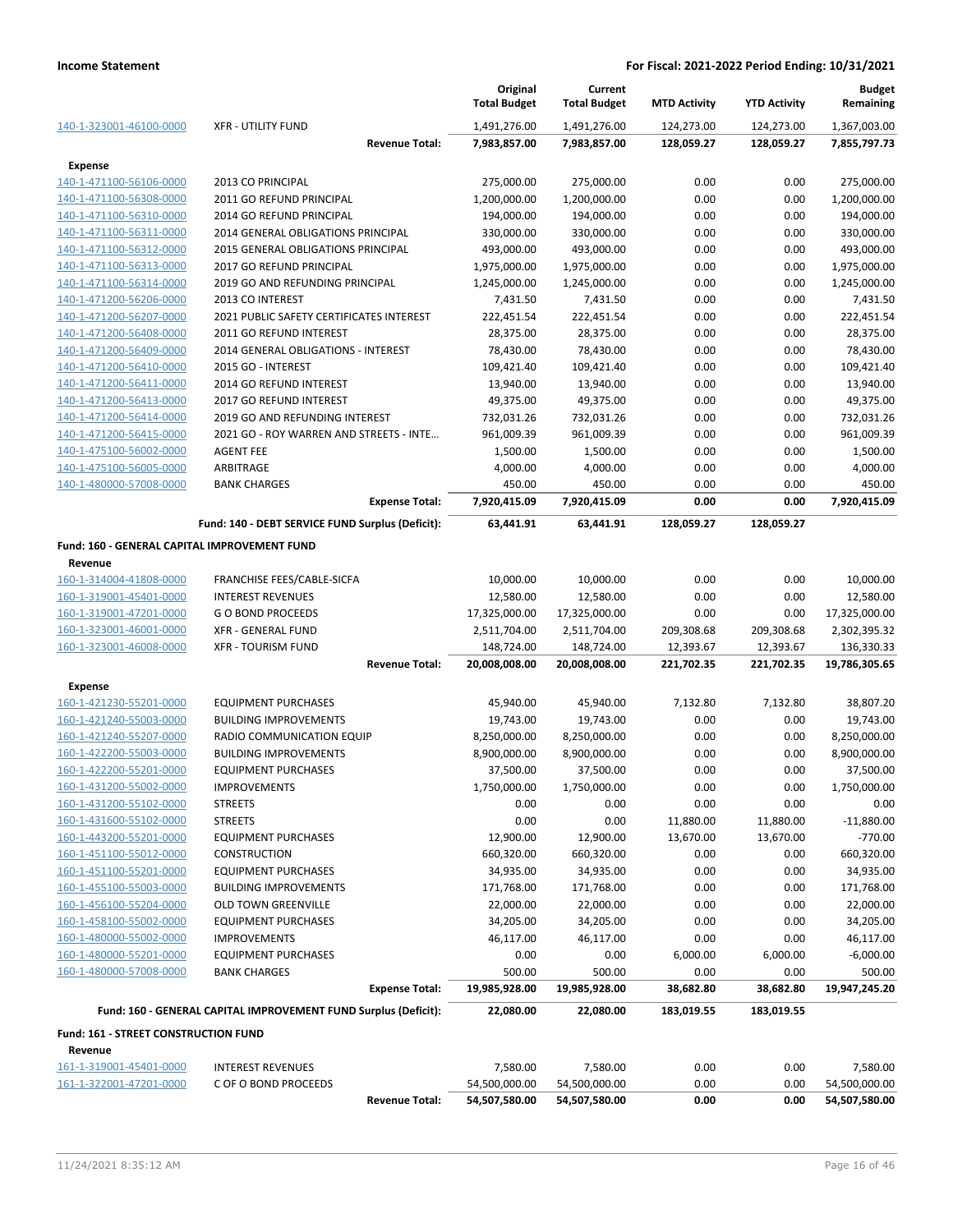|                                     |                                                         | Original<br><b>Total Budget</b> | Current<br><b>Total Budget</b> | <b>MTD Activity</b> | <b>YTD Activity</b> | <b>Budget</b><br>Remaining |
|-------------------------------------|---------------------------------------------------------|---------------------------------|--------------------------------|---------------------|---------------------|----------------------------|
| <b>Expense</b>                      |                                                         |                                 |                                |                     |                     |                            |
| 161-1-431200-55012-0000             | <b>CONSTRUCTION</b>                                     | 54,500,000.00                   | 54,500,000.00                  | 0.00                | 0.00                | 54,500,000.00              |
| 161-1-480000-57008-0000             | <b>BANK CHARGES</b>                                     | 200.00                          | 200.00                         | 0.00                | 0.00                | 200.00                     |
|                                     | <b>Expense Total:</b>                                   | 54,500,200.00                   | 54,500,200.00                  | 0.00                | 0.00                | 54,500,200.00              |
|                                     | Fund: 161 - STREET CONSTRUCTION FUND Surplus (Deficit): | 7,380.00                        | 7,380.00                       | 0.00                | 0.00                |                            |
| Fund: 165 - 2014 GO FUND            |                                                         |                                 |                                |                     |                     |                            |
| Revenue                             |                                                         |                                 |                                |                     |                     |                            |
| 165-1-319001-45401-0000             | <b>INTEREST REVENUES</b>                                | 500.00                          | 500.00                         | 0.00                | 0.00                | 500.00                     |
|                                     | <b>Revenue Total:</b>                                   | 500.00                          | 500.00                         | 0.00                | 0.00                | 500.00                     |
|                                     | Fund: 165 - 2014 GO FUND Total:                         | 500.00                          | 500.00                         | 0.00                | 0.00                |                            |
| Fund: 200 - WATER / WASTEWATER FUND |                                                         |                                 |                                |                     |                     |                            |
| Revenue                             |                                                         |                                 |                                |                     |                     |                            |
| 200-2-318003-42304-0000             | <b>BACKFLOW INSPECTION FEES</b>                         | 6,000.00                        | 6,000.00                       | 0.00                | 0.00                | 6,000.00                   |
| 200-2-318003-44302-0000             | WATER REVENUES / SERVICE CHARGES                        | 725,000.00                      | 725,000.00                     | 84,178.35           | 84,178.35           | 640,821.65                 |
| 200-2-318003-44305-0000             | LATE CHARGES - WATER                                    | 23,247.00                       | 23,247.00                      | 5,918.47            | 5,918.47            | 17,328.53                  |
| 200-2-318003-44312-0000             | <b>METER TAMPERING</b>                                  | 1,275.00                        | 1,275.00                       | 125.00              | 125.00              | 1,150.00                   |
| 200-2-318003-44317-0000             | WATER REVENUES / METER CHANGE-OUTS                      | 600,000.00                      | 600,000.00                     | 96,900.00           | 96,900.00           | 503,100.00                 |
| 200-2-318003-45103-0000             | <b>GEUS RAW WATER CONSUMPTN</b>                         | 100,000.00                      | 100,000.00                     | 0.00                | 0.00                | 100,000.00                 |
| 200-2-318004-42303-0000             | <b>WASTE HAULER PERMITS</b>                             | 2,540.00                        | 2,540.00                       | 1,200.00            | 1,200.00            | 1,340.00                   |
| 200-2-318004-44309-0000             | SEWER REVENUES / SERVICE CHARGES                        | 33,264.00                       | 33,264.00                      | 5,237.25            | 5,237.25            | 28,026.75                  |
| 200-2-318004-44310-0000             | LATE CHARGES - SEWER                                    | 25,370.00                       | 25,370.00                      | 4,672.27            | 4,672.27            | 20,697.73                  |
| 200-2-318004-44318-0000             | LATE CHARGES - WASTEHAULERS                             | 4,112.00                        | 4,112.00                       | 0.00                | 0.00                | 4,112.00                   |
| 200-2-318004-45106-0000             | L-3 COMM COD DISCHARGE                                  | 126,360.00                      | 126,360.00                     | 10,530.00           | 10,530.00           | 115,830.00                 |
| 200-2-318004-45201-0000             | SEWER REV/ SEWER HAULER FEES                            | 427,852.00                      | 427,852.00                     | 0.00                | 0.00                | 427,852.00                 |
| 200-2-319003-45101-0000             | WATER REVENUES / METERED SALES                          | 7,738,500.00                    | 7,738,500.00                   | 726,102.66          | 726,102.66          | 7,012,397.34               |
| 200-2-319004-45104-0000             | SEWER COLLECTION FEES                                   | 6,414,598.00                    | 6,414,598.00                   | 575,885.97          | 575,885.97          | 5,838,712.03               |
| 200-2-319004-45105-0000             | SEWER REVENUES / EPA REVENUE                            | 250.00                          | 250.00                         | 0.00                | 0.00                | 250.00                     |
| 200-2-320003-45401-0000             | <b>INTEREST REVENUES</b>                                | 100.00                          | 100.00                         | 0.00                | 0.00                | 100.00                     |
| 200-2-323001-58013-0000             | <b>XFR - TOURISM FUND</b>                               | 45,000.00                       | 45,000.00                      | 3,750.00            | 3,750.00            | 41,250.00                  |
|                                     | <b>Revenue Total:</b>                                   | 16,273,468.00                   | 16,273,468.00                  | 1,514,499.97        | 1,514,499.97        | 14,758,968.03              |
| <b>Expense</b>                      |                                                         |                                 |                                |                     |                     |                            |
| 200-2-436100-51001-0000             | <b>REGULAR SALARIES</b>                                 | 99,372.00                       | 99,372.00                      | 6,103.60            | 6,103.60            | 93,268.40                  |
| 200-2-436100-51020-0000             | <b>OVERTIME</b>                                         | 307.50                          | 307.50                         | 225.19              | 225.19              | 82.31                      |
| 200-2-436100-51021-0000             | <b>LONGEVITY</b>                                        | 1,456.00                        | 1,456.00                       | 0.00                | 0.00                | 1,456.00                   |
| 200-2-436100-51101-0000             | <b>CERTIFICATION PAY</b>                                | 600.00                          | 600.00                         | 92.32               | 92.32               | 507.68                     |
| 200-2-436100-51102-0000             | <b>BILINGUAL PAY</b>                                    | 600.00                          | 600.00                         | 46.16               | 46.16               | 553.84                     |
| 200-2-436100-51117-0000             | <b>CELL PHONE ALLOWANCE</b>                             | 780.00                          | 780.00                         | 60.00               | 60.00               | 720.00                     |
| 200-2-436100-51201-0000             | <b>FICA</b>                                             | 6,393.00                        | 6,393.00                       | 376.08              | 376.08              | 6,016.92                   |
| 200-2-436100-51202-0000             | MEDICARE                                                | 1,495.00                        | 1,495.00                       | 87.96               | 87.96               | 1,407.04                   |
| 200-2-436100-51203-0000             | <b>HEALTH INSURANCE</b>                                 | 24,859.00                       | 24,859.00                      | 2,071.58            | 2,071.58            | 22,787.42                  |
| 200-2-436100-51204-0000             | <b>WORKERS COMPENSATION</b>                             | 1,145.00                        | 1,145.00                       | 94.50               | 94.50               | 1,050.50                   |
| 200-2-436100-51205-0000             | STATE UNEMPLOYMENT                                      | 383.00                          | 383.00                         | 0.00                | 0.00                | 383.00                     |
| 200-2-436100-51301-0000             | <b>TMRS</b>                                             | 12,001.00                       | 12,001.00                      | 757.16              | 757.16              | 11,243.84                  |
| 200-2-436100-52001-0000             | <b>OFFICE SUPPLIES</b>                                  | 653.48                          | 653.48                         | 0.00                | 0.00                | 653.48                     |
| 200-2-436100-52002-0000             | POSTAGE / FREIGHT                                       | 7,000.00                        | 7,000.00                       | 0.00                | 0.00                | 7,000.00                   |
| 200-2-436100-52201-0000             | MINOR TOOLS & EQUIPMENT                                 | 880.07                          | 880.07                         | 0.00                | 0.00                | 880.07                     |
| 200-2-436100-52305-0000             | PUBLIC EDUCATION                                        | 7,000.00                        | 7,000.00                       | 0.00                | 0.00                | 7,000.00                   |
| 200-2-436100-53402-0000             | <b>BUILDING MAINTENANCE</b>                             | 0.00                            | 0.00                           | 429.56              | 429.56              | $-429.56$                  |
| 200-2-436100-54001-0000             | <b>TELEPHONE CHARGES</b>                                | 961.00                          | 961.00                         | 80.19               | 80.19               | 880.81                     |
|                                     |                                                         |                                 |                                |                     |                     |                            |
| 200-2-436100-54002-0000             | UTILITY CHARGES                                         | 33,000.00                       | 33,000.00                      | 2,312.61            | 2,312.61            | 30,687.39                  |
| 200-2-436100-54101-0000             | PROFESSIONAL SERVICES                                   | 45,000.00                       | 45,000.00                      | 0.00                | 0.00                | 45,000.00                  |
| 200-2-436200-51001-0000             | <b>REGULAR SALARIES</b>                                 | 433,224.00                      | 433,224.00                     | 26,392.38           | 26,392.38           | 406,831.62                 |
| 200-2-436200-51020-0000             | <b>OVERTIME</b>                                         | 24,427.00                       | 24,427.00                      | 4,674.70            | 4,674.70            | 19,752.30                  |
| 200-2-436200-51021-0000             | LONGEVITY                                               | 4,086.00                        | 4,086.00                       | 0.00                | 0.00                | 4,086.00                   |
| 200-2-436200-51101-0000             | <b>CERTIFICATION PAY</b>                                | 3,000.00                        | 3,000.00                       | 92.32               | 92.32               | 2,907.68                   |
| 200-2-436200-51117-0000             | <b>CELL PHONE ALLOWANCE</b>                             | 780.00                          | 780.00                         | 9.00                | 9.00                | 771.00                     |
| 200-2-436200-51201-0000             | <b>FICA</b>                                             | 28,862.00                       | 28,862.00                      | 1,801.46            | 1,801.46            | 27,060.54                  |
| 200-2-436200-51202-0000             | MEDICARE                                                | 6,750.00                        | 6,750.00                       | 421.31              | 421.31              | 6,328.69                   |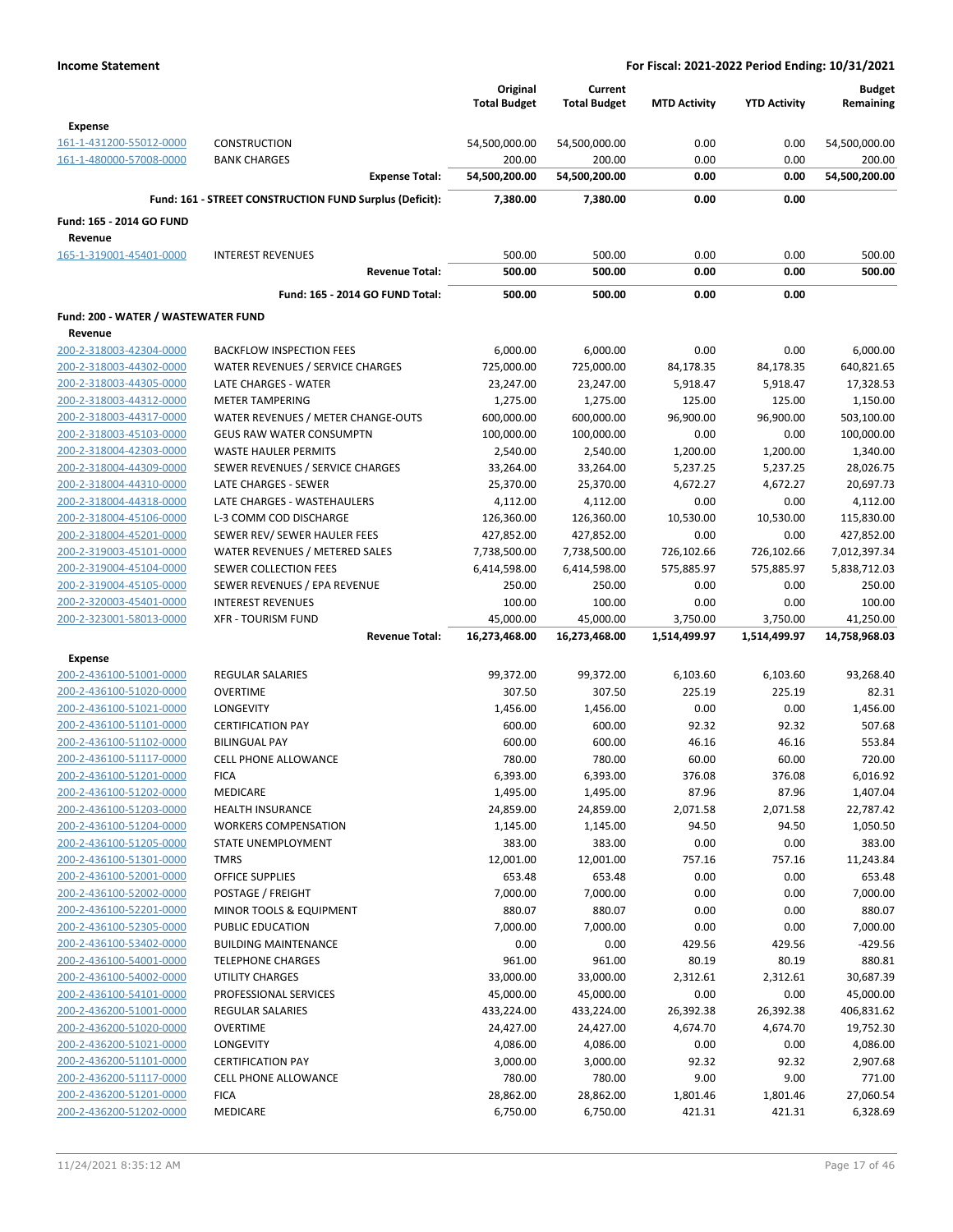| 200-2-436200-51203-0000        |
|--------------------------------|
| 200-2-436200-51204-0000        |
| 200-2-436200-51205-0000        |
| 200-2-436200-51301-0000        |
| 200-2-436200-52001-0000        |
| 200-2-436200-52002-0000        |
| 200-2-436200-52101-0000        |
| 200-2-436200-52104-0000        |
| 200-2-436200-52105-0000        |
| 200-2-436200-52106-0000        |
| 200-2-436200-52201-0000        |
| 200-2-436200-52202-0000        |
| 200-2-436200-52203-0000        |
| 200-2-436200-52301-0000        |
|                                |
| 200-2-436200-53201-0000        |
| 200-2-436200-53202-0000        |
| 200-2-436200-53203-0000        |
| 200-2-436200-53205-0000        |
| 200-2-436200-53310-0000        |
| 200-2-436200-53402-0000        |
| 200-2-436200-53403-0000        |
| 200-2-436200-53404-0000        |
| 200-2-436200-53605-0000        |
| 200-2-436200-53606-0000        |
| 200-2-436200-54001-0000        |
| 200-2-436200-54002-0000        |
| 200-2-436200-54201-0000        |
| 200-2-436200-54208-0000        |
| 200-2-436200-54212-0000        |
| 200-2-436200-54214-0000        |
| 200-2-436200-54219-0000        |
| 200-2-436200-54410-0000        |
| 200-2-436300-51001-0000        |
| 200-2-436300-51020-0000        |
|                                |
| 200-2-436300-51021-0000        |
| 200-2-436300-51101-0000        |
| 200-2-436300-51102-0000        |
| 200-2-436300-51117-0000        |
| 200-2-436300-51201-0000        |
| 200-2-436300-51202-0000        |
| 200-2-436300-51203-0000        |
| <u>200-2-436300-51204-0000</u> |
| 200-2-436300-51205-0000        |
| 200-2-436300-51301-0000        |
| 200-2-436300-52001-0000        |
| <u>200-2-436300-52002-0000</u> |
| <u>200-2-436300-52005-0000</u> |
| 200-2-436300-52104-0000        |
| 200-2-436300-52106-0000        |
| 200-2-436300-52201-0000        |
| <u>200-2-436300-52203-0000</u> |
| <u>200-2-436300-52303-0000</u> |
| 200-2-436300-53201-0000        |
| 200-2-436300-53202-0000        |
| <u>200-2-436300-53202-0001</u> |
|                                |
| <u>200-2-436300-53202-0002</u> |
| <u>200-2-436300-53205-0000</u> |
| 200-2-436300-53207-0000        |
| 200-2-436300-53210-0000        |

|                                                    |                                                   | Original<br><b>Total Budget</b> | Current<br><b>Total Budget</b> | <b>MTD Activity</b> | <b>YTD Activity</b> | Budget<br>Remaining   |
|----------------------------------------------------|---------------------------------------------------|---------------------------------|--------------------------------|---------------------|---------------------|-----------------------|
| 200-2-436200-51203-0000                            | <b>HEALTH INSURANCE</b>                           | 111,867.00                      | 111,867.00                     | 9,322.25            | 9,322.25            | 102,544.75            |
| 200-2-436200-51204-0000                            | <b>WORKERS COMPENSATION</b>                       | 9,217.00                        | 9,217.00                       | 761.33              | 761.33              | 8,455.67              |
| 200-2-436200-51205-0000                            | STATE UNEMPLOYMENT                                | 1,916.00                        | 1,916.00                       | 89.64               | 89.64               | 1,826.36              |
| 200-2-436200-51301-0000                            | <b>TMRS</b>                                       | 53,275.00                       | 53,275.00                      | 3,485.62            | 3,485.62            | 49,789.38             |
| 200-2-436200-52001-0000                            | <b>OFFICE SUPPLIES</b>                            | 1,488.00                        | 1,488.00                       | 0.00                | 0.00                | 1,488.00              |
| 200-2-436200-52002-0000                            | POSTAGE / FREIGHT                                 | 4,196.80                        | 4,196.80                       | 1.09                | 1.09                | 4,195.71              |
| 200-2-436200-52101-0000                            | <b>JANITORIAL SUPPLIES</b>                        | 1,613.00                        | 1,613.00                       | 16.07               | 16.07               | 1,596.93              |
| 200-2-436200-52104-0000                            | <b>WEARING APPAREL</b>                            | 6,955.00                        | 6,955.00                       | 0.00                | 0.00                | 6,955.00              |
| 200-2-436200-52105-0000                            | <b>LABORATORY</b>                                 | 14,538.00                       | 14,538.00                      | 0.00                | 0.00                | 14,538.00             |
| 200-2-436200-52106-0000                            | <b>CHEMICAL SUPPLIES</b>                          | 325,000.00                      | 325,000.00                     | 12,871.17           | 12,871.17           | 312,128.83            |
| 200-2-436200-52201-0000                            | MINOR TOOLS & EQUIPMENT                           | 4,590.00                        | 4,590.00                       | 0.00                | 0.00                | 4,590.00              |
| 200-2-436200-52202-0000                            | <b>MECHANICAL SUPPLIES</b>                        | 1,736.00                        | 1,736.00                       | 0.00                | 0.00                | 1,736.00              |
| 200-2-436200-52203-0000                            | <b>MOTOR VEHICLE FUEL</b>                         | 3,900.00                        | 3,900.00                       | 394.07              | 394.07              | 3,505.93              |
| 200-2-436200-52301-0000                            | <b>SAFETY SUPPLIES</b>                            | 2,975.00                        | 2,975.00                       | 0.00                | 0.00                | 2,975.00              |
| 200-2-436200-53201-0000                            | FURNITURE & OFFICE EQUIPMENT                      | 400.00                          | 400.00                         | 0.00                | 0.00                | 400.00                |
| 200-2-436200-53202-0000                            | MACHINE, TOOLS & IMPLMNTS                         | 3,200.00                        | 3,200.00                       | 0.00                | 0.00                | 3,200.00              |
| 200-2-436200-53203-0000                            | <b>INSTRUMENTS &amp; APPARATUS</b>                | 12,000.00                       | 12,000.00                      | 0.00                | 0.00                | 12,000.00             |
| 200-2-436200-53205-0000                            | <b>MOTOR VEHICLES</b>                             | 1,900.00                        | 1,900.00                       | 76.95               | 76.95               | 1,823.05              |
| 200-2-436200-53310-0000                            | RESVRS/STRG TANKS/ST PIPE                         | 41,620.00                       | 41,620.00                      | 768.06              | 768.06              | 40,851.94             |
| 200-2-436200-53402-0000                            | <b>BUILDING MAINTENANCE</b>                       | 6,810.00                        | 6,810.00                       | 0.00                | 0.00                | 6,810.00              |
| 200-2-436200-53403-0000                            | <b>HEATING &amp; COOLING SYSTEMS</b>              | 3,400.00                        | 3,400.00                       | 0.00                | 0.00                | 3,400.00              |
| 200-2-436200-53404-0000                            | STRUCTURES / EXTERIOR STRUCTURES                  | 4,400.00                        | 4,400.00                       | 0.00                | 0.00                | 4,400.00              |
| 200-2-436200-53605-0000                            | STRUCTURES / FILTRATION PLANT                     | 45,709.00                       | 45,709.00                      | 4,200.00            | 4,200.00            | 41,509.00             |
| 200-2-436200-53606-0000                            | <b>MAINT - GROUNDS</b>                            | 3,340.00                        | 3,340.00                       | 0.00                | 0.00                | 3,340.00              |
| 200-2-436200-54001-0000                            | <b>TELEPHONE CHARGES</b>                          | 4,988.00                        | 4,988.00                       | 344.14              | 344.14              | 4,643.86              |
| 200-2-436200-54002-0000                            | <b>UTILITY CHARGES</b>                            | 365,000.00                      | 365,000.00                     | 20,062.21           | 20,062.21           | 344,937.79            |
| 200-2-436200-54201-0000                            | MEMBERSHIPS & SUBSCRIPTIONS                       | 1,461.00                        | 1,461.00                       | 0.00                | 0.00                | 1,461.00              |
| 200-2-436200-54208-0000                            | <b>LABORATORY WORK</b>                            | 64,946.00                       | 64,946.00                      | 0.00                | 0.00                | 64,946.00             |
| 200-2-436200-54212-0000                            | <b>PRINTING</b>                                   | 950.00                          | 950.00                         | 0.00                | 0.00                | 950.00                |
| 200-2-436200-54214-0000                            | <b>TRAVEL &amp; TRAINING</b>                      | 7,243.00                        | 7,243.00                       | 0.00                | 0.00                | 7,243.00              |
| 200-2-436200-54219-0000                            | SABINE RIVER AUTHORITY                            | 1,082,699.00                    | 1,082,699.00                   | 0.00                | 0.00                | 1,082,699.00          |
| 200-2-436200-54410-0000                            | PERMITS/FEES                                      | 30,000.00                       | 30,000.00                      | 0.00                | 0.00                | 30,000.00             |
| 200-2-436300-51001-0000                            | REGULAR SALARIES                                  | 595,647.00                      | 595,647.00                     | 46,073.15           | 46,073.15           | 549,573.85            |
| 200-2-436300-51020-0000                            | <b>OVERTIME</b>                                   | 74,264.84                       | 74,264.84                      | 7,752.65            | 7,752.65            | 66,512.19             |
| 200-2-436300-51021-0000                            | LONGEVITY                                         | 6,932.00                        | 6,932.00                       | 0.00                | 0.00                | 6,932.00              |
| 200-2-436300-51101-0000                            | <b>CERTIFICATION PAY</b>                          | 600.00                          | 600.00                         | 46.16               | 46.16               | 553.84                |
| 200-2-436300-51102-0000                            | <b>BILINGUAL PAY</b>                              | 0.00                            | 0.00                           | 46.16               | 46.16               | $-46.16$              |
| 200-2-436300-51117-0000                            | <b>CELL PHONE ALLOWANCE</b>                       | 2,130.00                        | 2,130.00                       | 90.00               | 90.00               | 2,040.00              |
| 200-2-436300-51201-0000                            | <b>FICA</b>                                       | 42,133.00                       | 42,133.00                      | 3,163.48            | 3,163.48            | 38,969.52             |
| 200-2-436300-51202-0000                            | MEDICARE                                          | 9,854.00                        | 9,854.00                       | 739.85              | 739.85              | 9,114.15              |
| 200-2-436300-51203-0000                            | <b>HEALTH INSURANCE</b>                           | 211,305.00                      | 211,305.00                     | 17,608.75           | 17,608.75           | 193,696.25            |
| 200-2-436300-51204-0000<br>200-2-436300-51205-0000 | <b>WORKERS COMPENSATION</b><br>STATE UNEMPLOYMENT | 13,225.00<br>3,353.00           | 13,225.00<br>3,353.00          | 1,092.83<br>133.55  | 1,092.83<br>133.55  | 12,132.17<br>3,219.45 |
| 200-2-436300-51301-0000                            | <b>TMRS</b>                                       | 79,850.00                       | 79,850.00                      | 6,264.95            | 6,264.95            | 73,585.05             |
| 200-2-436300-52001-0000                            | OFFICE SUPPLIES                                   | 300.00                          | 300.00                         | 0.00                | 0.00                | 300.00                |
| 200-2-436300-52002-0000                            | POSTAGE / FREIGHT                                 | 50.00                           | 50.00                          | 0.00                | 0.00                | 50.00                 |
| 200-2-436300-52005-0000                            | PRINTED MATERIALS                                 | 100.00                          | 100.00                         | 0.00                | 0.00                | 100.00                |
| 200-2-436300-52104-0000                            | <b>WEARING APPAREL</b>                            | 15,450.00                       | 15,450.00                      | 0.00                | 0.00                | 15,450.00             |
| 200-2-436300-52106-0000                            | <b>CHEMICAL SUPPLIES</b>                          | 500.00                          | 500.00                         | 0.00                | 0.00                | 500.00                |
| 200-2-436300-52201-0000                            | MINOR TOOLS & EQUIPMENT                           | 15,801.00                       | 15,801.00                      | 0.00                | 0.00                | 15,801.00             |
| 200-2-436300-52203-0000                            | <b>MOTOR VEHICLE FUEL</b>                         | 46,000.00                       | 46,000.00                      | 2,989.76            | 2,989.76            | 43,010.24             |
| 200-2-436300-52303-0000                            | <b>TRAINING SUPPLIES</b>                          | 510.00                          | 510.00                         | 0.00                | 0.00                | 510.00                |
| 200-2-436300-53201-0000                            | <b>FURNITURE &amp; OFFICE EQUIPMENT</b>           | 496.00                          | 496.00                         | 0.00                | 0.00                | 496.00                |
| 200-2-436300-53202-0000                            | MACHINE, TOOLS & IMPLMNTS                         | 4,598.00                        | 4,598.00                       | 0.00                | 0.00                | 4,598.00              |
| 200-2-436300-53202-0001                            | METER & SETTINGS - MACHINE, TOOLS & IMP           | 5,495.30                        | 5,495.30                       | 0.00                | 0.00                | 5,495.30              |
| 200-2-436300-53202-0002                            | UTILITY CONSTRUCTION - MACHINE, TOOLS &           | 4,598.00                        | 4,598.00                       | 0.00                | 0.00                | 4,598.00              |
| 200-2-436300-53205-0000                            | <b>MOTOR VEHICLES</b>                             | 25,000.00                       | 25,000.00                      | 1,450.12            | 1,450.12            | 23,549.88             |
| 200-2-436300-53207-0000                            | RADIO/COMMUNICATIONS                              | 6,484.00                        | 6,484.00                       | 0.00                | 0.00                | 6,484.00              |
| 200-2-436300-53210-0000                            | <b>FIRE HYDRANTS</b>                              | 15,500.00                       | 15,500.00                      | 0.00                | 0.00                | 15,500.00             |
|                                                    |                                                   |                                 |                                |                     |                     |                       |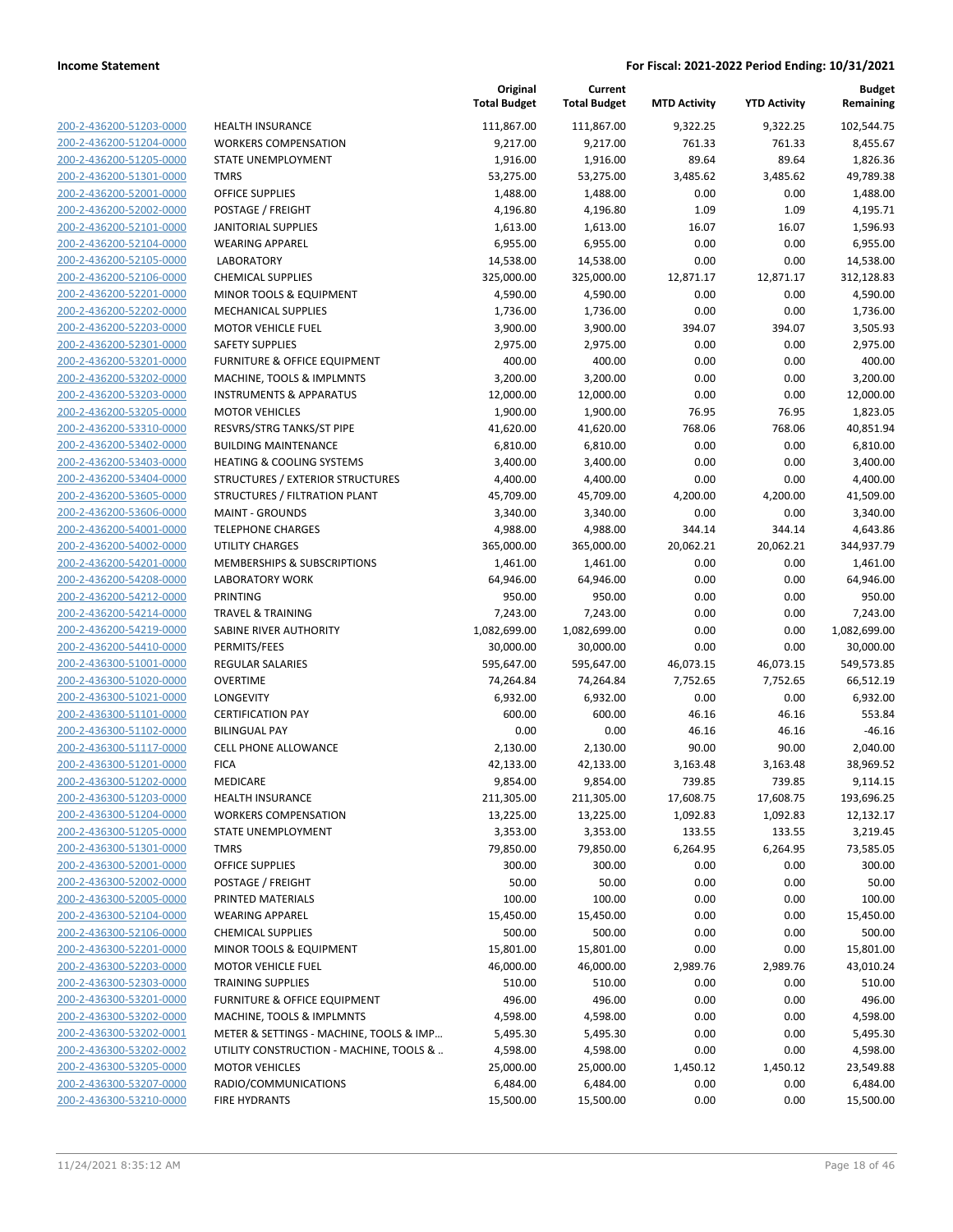|                         |                                          | Original<br><b>Total Budget</b> | Current<br><b>Total Budget</b> | <b>MTD Activity</b> | <b>YTD Activity</b> | <b>Budget</b><br>Remaining |
|-------------------------|------------------------------------------|---------------------------------|--------------------------------|---------------------|---------------------|----------------------------|
| 200-2-436300-53211-0000 | <b>METERS &amp; SETTINGS</b>             | 0.00                            | 0.00                           | 34,946.00           | 34,946.00           | $-34,946.00$               |
| 200-2-436300-53211-0001 | <b>METERS &amp; SETTINGS - MATERIALS</b> | 708,882.00                      | 708,882.00                     | 0.00                | 0.00                | 708,882.00                 |
| 200-2-436300-53214-0000 | UTILITY CONSTRUCTION - MATERIALS         | 225,000.00                      | 225,000.00                     | 0.00                | 0.00                | 225,000.00                 |
| 200-2-436300-53306-0000 | <b>WATER MAINS</b>                       | 292,794.23                      | 292,794.23                     | 56.95               | 56.95               | 292,737.28                 |
| 200-2-436300-53306-0001 | <b>UTILITY TAPS</b>                      | 260,000.00                      | 260,000.00                     | 0.00                | 0.00                | 260,000.00                 |
| 200-2-436300-54001-0000 | <b>TELEPHONE CHARGES</b>                 | 1,800.00                        | 1,800.00                       | 40.23               | 40.23               | 1,759.77                   |
| 200-2-436300-54214-0000 | <b>TRAVEL &amp; TRAINING</b>             | 3,985.00                        | 3,985.00                       | 113.75              | 113.75              | 3,871.25                   |
| 200-2-437200-51001-0000 | REGULAR SALARIES                         | 377,275.00                      | 377,275.00                     | 29,270.95           | 29,270.95           | 348,004.05                 |
| 200-2-437200-51020-0000 | <b>OVERTIME</b>                          | 56,411.00                       | 56,411.00                      | 5,617.23            | 5,617.23            | 50,793.77                  |
| 200-2-437200-51021-0000 | LONGEVITY                                | 14,438.00                       | 14,438.00                      | 0.00                | 0.00                | 14,438.00                  |
| 200-2-437200-51101-0000 | <b>CERTIFICATION PAY</b>                 | 1,200.00                        | 1,200.00                       | 92.30               | 92.30               | 1,107.70                   |
| 200-2-437200-51117-0000 | <b>CELL PHONE ALLOWANCE</b>              | 780.00                          | 780.00                         | 150.00              | 150.00              | 630.00                     |
| 200-2-437200-51201-0000 | <b>FICA</b>                              | 27,906.00                       | 27,906.00                      | 2,065.75            | 2,065.75            | 25,840.25                  |
| 200-2-437200-51202-0000 | MEDICARE                                 | 6,527.00                        | 6,527.00                       | 483.12              | 483.12              | 6,043.88                   |
| 200-2-437200-51203-0000 | <b>HEALTH INSURANCE</b>                  | 124,297.00                      | 124,297.00                     | 10,358.08           | 10,358.08           | 113,938.92                 |
| 200-2-437200-51204-0000 | <b>WORKERS COMPENSATION</b>              | 8,681.00                        | 8,681.00                       | 717.67              | 717.67              | 7,963.33                   |
| 200-2-437200-51205-0000 | STATE UNEMPLOYMENT                       | 1,820.00                        | 1,820.00                       | 0.00                | 0.00                | 1,820.00                   |
| 200-2-437200-51301-0000 | <b>TMRS</b>                              | 52,887.00                       | 52,887.00                      | 4,075.14            | 4,075.14            | 48,811.86                  |
| 200-2-437200-52104-0000 | <b>WEARING APPAREL</b>                   | 15,000.00                       | 15,000.00                      | 0.00                | 0.00                | 15,000.00                  |
| 200-2-437200-52106-0000 | <b>CHEMICAL SUPPLIES</b>                 | 2,400.00                        | 2,400.00                       | 0.00                | 0.00                | 2,400.00                   |
| 200-2-437200-52107-0000 | <b>BOTANICAL SUPPLIES</b>                | 390.00                          | 390.00                         | 0.00                | 0.00                | 390.00                     |
| 200-2-437200-52201-0000 | MINOR TOOLS & EQUIPMENT                  | 10,995.00                       | 10,995.00                      | 0.00                | 0.00                | 10,995.00                  |
| 200-2-437200-52203-0000 | <b>MOTOR VEHICLE FUEL</b>                | 18,772.00                       | 18,772.00                      | 1,553.35            | 1,553.35            | 17,218.65                  |
| 200-2-437200-52303-0000 | <b>TRAINING SUPPLIES</b>                 | 275.00                          | 275.00                         | 0.00                | 0.00                | 275.00                     |
| 200-2-437200-53202-0000 | MACHINE, TOOLS & IMPLMNTS                | 4,963.00                        | 4,963.00                       | 0.00                | 0.00                | 4,963.00                   |
| 200-2-437200-53205-0000 | <b>MOTOR VEHICLES</b>                    | 11,000.00                       | 11,000.00                      | 641.50              | 641.50              | 10,358.50                  |
| 200-2-437200-53207-0000 | RADIO/COMMUNICATIONS                     | 3,000.00                        | 3,000.00                       | 0.00                | 0.00                | 3,000.00                   |
| 200-2-437200-53309-0000 | SANITARY SEWER & TCEQ SSO                | 107,020.76                      | 107,020.76                     | 0.00                | 0.00                | 107,020.76                 |
| 200-2-437200-53311-0000 | <b>LIFT STATIONS</b>                     | 63,120.00                       | 63,120.00                      | 0.00                | 0.00                | 63,120.00                  |
| 200-2-437200-54001-0000 | <b>TELEPHONE CHARGES</b>                 | 5,069.00                        | 5,069.00                       | 38.25               | 38.25               | 5,030.75                   |
| 200-2-437200-54002-0000 | <b>UTILITY CHARGES</b>                   | 35,000.00                       | 35,000.00                      | 2,943.00            | 2,943.00            | 32,057.00                  |
| 200-2-437200-54214-0000 | <b>TRAVEL &amp; TRAINING</b>             | 2,800.00                        | 2,800.00                       | 0.00                | 0.00                | 2,800.00                   |
| 200-2-437200-55202-0000 | <b>VEHICLES</b>                          | 32,045.00                       | 32,045.00                      | 0.00                | 0.00                | 32,045.00                  |
| 200-2-437300-51001-0000 | REGULAR SALARIES                         | 593,431.00                      | 593,431.00                     | 38,706.11           | 38,706.11           | 554,724.89                 |
| 200-2-437300-51020-0000 | <b>OVERTIME</b>                          | 44,767.00                       | 44,767.00                      | 2,725.34            | 2,725.34            | 42,041.66                  |
| 200-2-437300-51021-0000 | LONGEVITY                                | 13,646.00                       | 13,646.00                      | 0.00                | 0.00                | 13,646.00                  |
| 200-2-437300-51101-0000 | <b>CERTIFICATION PAY</b>                 | 7,800.00                        | 7,800.00                       | 553.84              | 553.84              | 7,246.16                   |
| 200-2-437300-51117-0000 | <b>CELL PHONE ALLOWANCE</b>              | 2,076.00                        | 2,076.00                       | 180.00              | 180.00              | 1,896.00                   |
| 200-2-437300-51201-0000 | <b>FICA</b>                              | 41,027.00                       | 41,027.00                      | 2,481.14            | 2,481.14            | 38,545.86                  |
| 200-2-437300-51202-0000 | MEDICARE                                 | 9,595.00                        | 9,595.00                       | 580.27              | 580.27              | 9,014.73                   |
| 200-2-437300-51203-0000 | <b>HEALTH INSURANCE</b>                  | 161,586.00                      | 161,586.00                     | 13,465.50           | 13,465.50           | 148,120.50                 |
| 200-2-437300-51204-0000 | <b>WORKERS COMPENSATION</b>              | 13,102.00                       | 13,102.00                      | 1,083.25            | 1,083.25            | 12,018.75                  |
| 200-2-437300-51205-0000 | STATE UNEMPLOYMENT                       |                                 |                                | 42.11               | 42.11               | 2,448.89                   |
| 200-2-437300-51301-0000 |                                          | 2,491.00                        | 2,491.00                       |                     | 4,891.16            |                            |
| 200-2-437300-52001-0000 | <b>TMRS</b><br><b>OFFICE SUPPLIES</b>    | 77,752.00<br>600.00             | 77,752.00<br>600.00            | 4,891.16<br>0.00    | 0.00                | 72,860.84<br>600.00        |
| 200-2-437300-52002-0000 |                                          |                                 |                                |                     |                     |                            |
| 200-2-437300-52005-0000 | POSTAGE / FREIGHT                        | 602.00<br>1,280.00              | 602.00<br>1,280.00             | 66.74<br>0.00       | 66.74               | 535.26                     |
|                         | PRINTED MATERIALS                        |                                 |                                |                     | 0.00                | 1,280.00                   |
| 200-2-437300-52101-0000 | <b>JANITORIAL SUPPLIES</b>               | 1,650.00                        | 1,650.00                       | 0.00                | 0.00                | 1,650.00                   |
| 200-2-437300-52102-0000 | <b>REFERENCE SUPPLIES</b>                | 500.00                          | 500.00                         | 0.00                | 0.00                | 500.00                     |
| 200-2-437300-52104-0000 | <b>WEARING APPAREL</b>                   | 11,720.00                       | 11,720.00                      | $-69.95$            | $-69.95$            | 11,789.95                  |
| 200-2-437300-52105-0000 | <b>LABORATORY</b>                        | 28,500.00                       | 28,500.00                      | 0.00                | 0.00                | 28,500.00                  |
| 200-2-437300-52106-0000 | <b>CHEMICAL SUPPLIES</b>                 | 55,804.00                       | 55,804.00                      | 0.00                | 0.00                | 55,804.00                  |
| 200-2-437300-52107-0000 | <b>BOTANICAL SUPPLIES</b>                | 900.00                          | 900.00                         | 0.00                | 0.00                | 900.00                     |
| 200-2-437300-52201-0000 | MINOR TOOLS & EQUIPMENT                  | 6,300.00                        | 6,300.00                       | 0.00                | 0.00                | 6,300.00                   |
| 200-2-437300-52202-0000 | <b>MECHANICAL SUPPLIES</b>               | 18,400.00                       | 18,400.00                      | 0.00                | 0.00                | 18,400.00                  |
| 200-2-437300-52203-0000 | <b>MOTOR VEHICLE FUEL</b>                | 13,086.00                       | 13,086.00                      | 627.53              | 627.53              | 12,458.47                  |
| 200-2-437300-52301-0000 | <b>SAFETY SUPPLIES</b>                   | 2,300.00                        | 2,300.00                       | 779.34              | 779.34              | 1,520.66                   |
| 200-2-437300-53202-0000 | MACHINE, TOOLS & IMPLMNTS                | 80,000.00                       | 80,000.00                      | 8,600.41            | 8,600.41            | 71,399.59                  |
| 200-2-437300-53203-0000 | <b>INSTRUMENTS &amp; APPARATUS</b>       | 6,000.00                        | 6,000.00                       | 0.00                | 0.00                | 6,000.00                   |
|                         |                                          |                                 |                                |                     |                     |                            |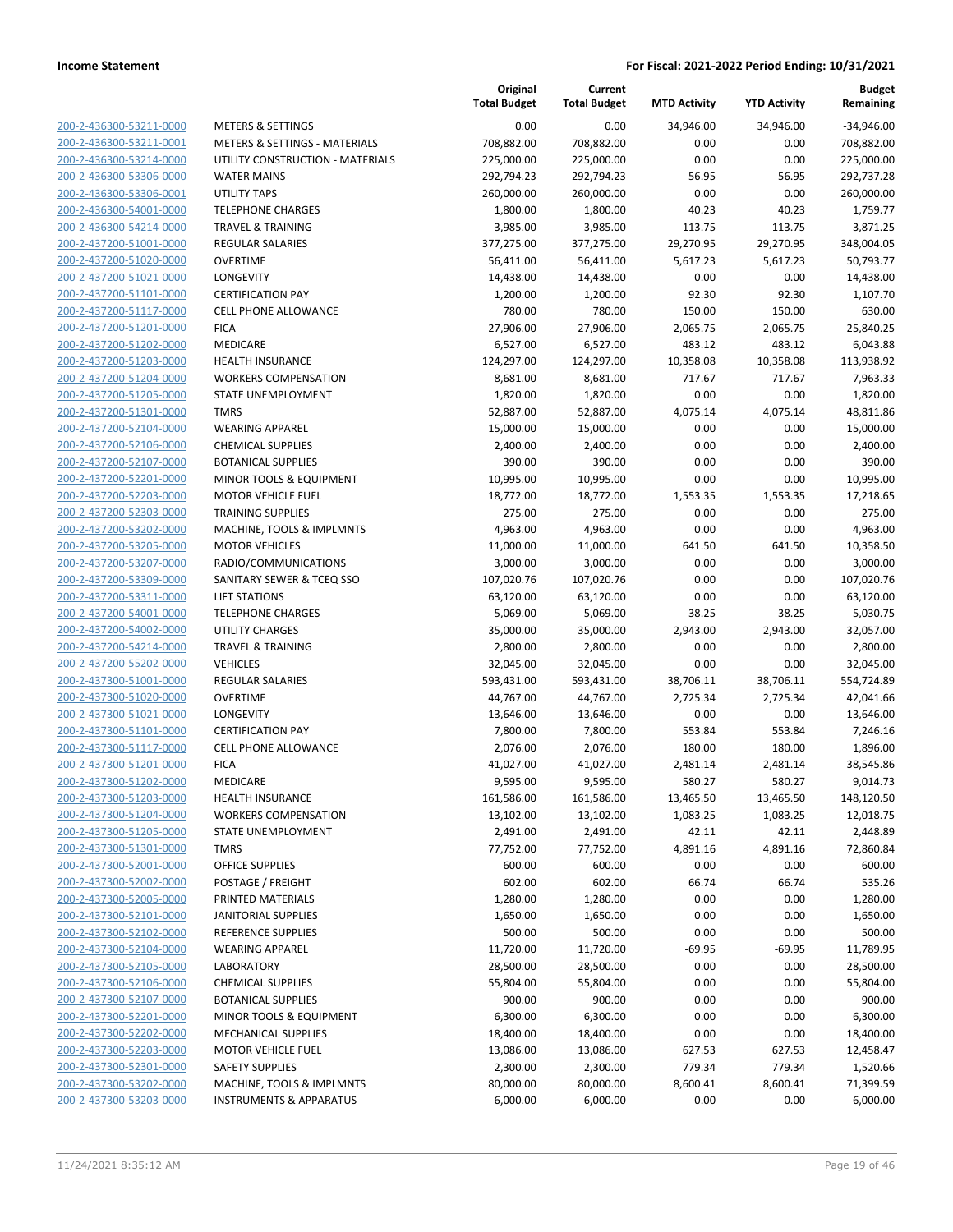|                                                           |                                                        | Original<br><b>Total Budget</b> | Current<br><b>Total Budget</b> | <b>MTD Activity</b>     | <b>YTD Activity</b>     | <b>Budget</b><br>Remaining  |
|-----------------------------------------------------------|--------------------------------------------------------|---------------------------------|--------------------------------|-------------------------|-------------------------|-----------------------------|
| 200-2-437300-53205-0000                                   | <b>MOTOR VEHICLES</b>                                  | 5,300.00                        | 5,300.00                       | 0.00                    | 0.00                    | 5,300.00                    |
| 200-2-437300-53402-0000                                   | <b>BUILDING MAINTENANCE</b>                            | 6,500.00                        | 6,500.00                       | 0.00                    | 0.00                    | 6,500.00                    |
| 200-2-437300-54001-0000                                   | <b>TELEPHONE CHARGES</b>                               | 6,000.00                        | 6,000.00                       | 332.21                  | 332.21                  | 5,667.79                    |
| 200-2-437300-54002-0000                                   | <b>UTILITY CHARGES</b>                                 | 350,000.00                      | 350,000.00                     | 28,541.00               | 28,541.00               | 321,459.00                  |
| 200-2-437300-54103-0000                                   | CONSULTING                                             | 250,000.00                      | 250,000.00                     | 0.00                    | 0.00                    | 250,000.00                  |
| 200-2-437300-54201-0000                                   | MEMBERSHIPS & SUBSCRIPTIONS                            | 12,900.00                       | 12,900.00                      | 0.00                    | 0.00                    | 12,900.00                   |
| 200-2-437300-54208-0000                                   | <b>LABORATORY WORK</b>                                 | 15,000.00                       | 15,000.00                      | 0.00                    | 0.00                    | 15,000.00                   |
| 200-2-437300-54214-0000                                   | <b>TRAVEL &amp; TRAINING</b>                           | 4,500.00                        | 4,500.00                       | 0.00                    | 0.00                    | 4,500.00                    |
| 200-2-437300-54410-0000                                   | PERMITS/FEES                                           | 44,459.00                       | 44,459.00                      | 0.00                    | 0.00                    | 44,459.00                   |
| 200-2-471100-56507-0000                                   | 08 REV BONDS - PRINCIPAL                               | 1,015,000.00                    | 1,015,000.00                   | 0.00                    | 0.00                    | 1,015,000.00                |
| 200-2-471100-56508-0000                                   | 09 TWDP REV BOND - PRINC                               | 15,000.00                       | 15,000.00                      | 0.00                    | 0.00                    | 15,000.00                   |
| 200-2-471100-56510-0000                                   | 2019 REVENUE BONDS PRINCIPAL                           | 390,000.00                      | 390,000.00                     | 0.00                    | 0.00                    | 390,000.00                  |
| 200-2-471100-56511-0000                                   | 2021 RAW WATER LINE PRINCIPAL                          | 600,000.00                      | 600,000.00                     | 0.00                    | 0.00                    | 600,000.00                  |
| 200-2-471200-56607-0000                                   | 08 REV BONDS - INTEREST                                | 239,717.50                      | 239,717.50                     | 0.00                    | 0.00                    | 239,717.50                  |
| 200-2-471200-56611-0000                                   | <b>2019 REVENUE BONDS INTEREST</b>                     | 709,762.50                      | 709,762.50                     | 0.00                    | 0.00                    | 709,762.50                  |
| 200-2-471200-56612-0000                                   | 2021 RAW WATER LINE INTEREST                           | 1,098,036.00                    | 1,098,036.00                   | 0.00                    | 0.00                    | 1,098,036.00                |
| 200-2-480000-52003-0000                                   | <b>COPIER CHARGES</b>                                  | 7,500.00                        | 7,500.00                       | 530.11                  | 530.11                  | 6,969.89                    |
| 200-2-480000-52006-0000                                   | <b>COPIER PAPER</b>                                    | 260.00                          | 260.00                         | 35.20                   | 35.20                   | 224.80                      |
| 200-2-480000-54002-0000                                   | <b>UTILITY CHARGES</b>                                 | 15,000.00                       | 15,000.00                      | 1,158.73                | 1,158.73                | 13,841.27                   |
| 200-2-480000-54226-0000                                   | <b>INSURANCE EXPENSE</b>                               | 77,000.00                       | 77,000.00                      | 0.00                    | 0.00                    | 77,000.00                   |
| 200-2-480000-57002-0000                                   | <b>BAD DEBT EXPENSE</b>                                | 29,000.00                       | 29,000.00                      | 0.00                    | 0.00                    | 29,000.00                   |
| 200-2-480000-57005-0000                                   | <b>ACCRUED VAC &amp; SICK PAY</b>                      | 50,000.00                       | 50,000.00                      | 0.00                    | 0.00                    | 50,000.00                   |
| 200-2-480000-57008-0000                                   | <b>BANK CHARGES</b>                                    | 30,000.00                       | 30,000.00                      | 0.00                    | 0.00                    | 30,000.00                   |
| 200-2-480000-57015-0000                                   | <b>CONTINGENCY EXPENSE</b>                             | 50,000.00                       | 50,000.00                      | 0.00                    | 0.00                    | 50,000.00                   |
| 200-2-491000-58001-0000                                   | <b>XFR - GENERAL FUND</b>                              | 681,579.00                      | 681,579.00                     | 56,798.25               | 56,798.25               | 624,780.75                  |
| 200-2-491000-58037-0000                                   | <b>XFR - DEBT SERVICE FUND</b>                         | 1,491,276.00                    | 1,491,276.00                   | 124,273.00              | 124,273.00              | 1,367,003.00                |
| 200-2-491000-58120-0000                                   | <b>XFR - UTILITY CIP FUND</b>                          | 1,332,045.00                    | 1,332,045.00                   | 111,003.75              | 111,003.75              | 1,221,041.25                |
| 200-2-495000-58580-0000                                   | CA - GENERAL FUND - GENERAL GOVERNMENT                 | 294,215.00                      | 294,215.00                     | 24,517.92               | 24,517.92               | 269,697.08                  |
| 200-2-495000-58581-0000                                   | CA - GENERAL FUND - PUBLIC WORKS                       | 170,599.00                      | 170,599.00                     | 14,216.58               | 14,216.58               | 156,382.42                  |
| 200-2-495000-58701-0000                                   | CA - CENTRAL SERVICE FUND                              | 256,080.00                      | 256,080.00                     | 21,340.00               | 21,340.00               | 234,740.00                  |
| 200-2-495000-58710-0000                                   | <b>CA - INSURANCE FUND</b>                             | 217,347.00                      | 217,347.00                     | 18,112.25               | 18,112.25               | 199,234.75                  |
| 200-2-495000-58720-0000                                   | CA - MIS FUN<br><b>CA - ELECTRIC FUND</b>              | 105,933.00                      | 105,933.00                     | 8,827.75                | 8,827.75                | 97,105.25                   |
| 200-2-495000-58900-0000                                   | <b>Expense Total:</b>                                  | 490,550.00<br>17,880,530.98     | 490,550.00<br>17,880,530.98    | 40,879.17<br>804,414.07 | 40,879.17<br>804,414.07 | 449,670.83<br>17,076,116.91 |
|                                                           | Fund: 200 - WATER / WASTEWATER FUND Surplus (Deficit): | $-1,607,062.98$                 | $-1,607,062.98$                | 710,085.90              | 710,085.90              |                             |
| Fund: 216 - UTILIITY CIP FUND                             |                                                        |                                 |                                |                         |                         |                             |
| Revenue                                                   |                                                        |                                 |                                |                         |                         |                             |
| 216-2-319001-45401-0000                                   | <b>INTEREST REVENUES</b>                               | 15,500.00                       | 15,500.00                      | 0.00                    | 0.00                    | 15,500.00                   |
| 216-2-319001-47221-0000                                   | <b>BOND PROCEEDS</b>                                   | 50,000,000.00                   | 50,000,000.00                  | 0.00                    | 0.00                    | 50,000,000.00               |
| 216-2-323001-46100-0000                                   | <b>XFR - UTILITY FUND</b>                              | 1,300,000.00                    | 1,300,000.00                   | 108,333.33              | 108,333.33              | 1,191,666.67                |
|                                                           | <b>Revenue Total:</b>                                  | 51,315,500.00                   | 51,315,500.00                  | 108,333.33              | 108,333.33              | 51,207,166.67               |
| <b>Expense</b>                                            |                                                        |                                 |                                |                         |                         |                             |
| 216-2-436200-55002-0000                                   | <b>IMPROVEMENTS</b>                                    | 1,300,000.00                    | 1,300,000.00                   | 124,092.74              | 124,092.74              | 1,175,907.26                |
| 216-2-436200-55201-0000                                   | <b>EQUIPMENT PURCHASES</b>                             | 0.00                            | 0.00                           | 0.00                    | 0.00                    | 0.00                        |
| 216-2-437300-53605-0000                                   | STRUCTURES / FILTRATION PLANT                          | 0.00                            | 0.00                           | 50,147.33               | 50,147.33               | $-50,147.33$                |
| 216-2-437300-55002-0000                                   | <b>IMPROVEMENTS</b>                                    | 50,000,000.00                   | 50,000,000.00                  | 0.00                    | 0.00                    | 50,000,000.00               |
| 216-2-480000-57008-0000                                   | <b>BANK CHARGES</b>                                    | 2,350.00                        | 2,350.00                       | 0.00                    | 0.00                    | 2,350.00                    |
|                                                           | <b>Expense Total:</b>                                  | 51,302,350.00                   | 51,302,350.00                  | 174,240.07              | 174,240.07              | 51,128,109.93               |
|                                                           | Fund: 216 - UTILIITY CIP FUND Surplus (Deficit):       | 13,150.00                       | 13,150.00                      | $-65,906.74$            | $-65,906.74$            |                             |
| <b>Fund: 217 - WASTEWATER RECLAMATION FUND</b><br>Revenue |                                                        |                                 |                                |                         |                         |                             |
| 217-2-319001-45401-0000                                   | <b>INTEREST REVENUES</b>                               | 400.00                          | 400.00                         | 0.00                    | 0.00                    | 400.00                      |
|                                                           | <b>Revenue Total:</b>                                  | 400.00                          | 400.00                         | 0.00                    | 0.00                    | 400.00                      |
|                                                           | Fund: 217 - WASTEWATER RECLAMATION FUND Total:         | 400.00                          | 400.00                         | 0.00                    | 0.00                    |                             |
| Fund: 300 - AIRPORT FUND<br>Revenue                       |                                                        |                                 |                                |                         |                         |                             |
| 300-2-319001-45401-0000                                   | <b>INTEREST REVENUES</b>                               | 2,500.00                        | 2,500.00                       | 0.00                    | 0.00                    | 2,500.00                    |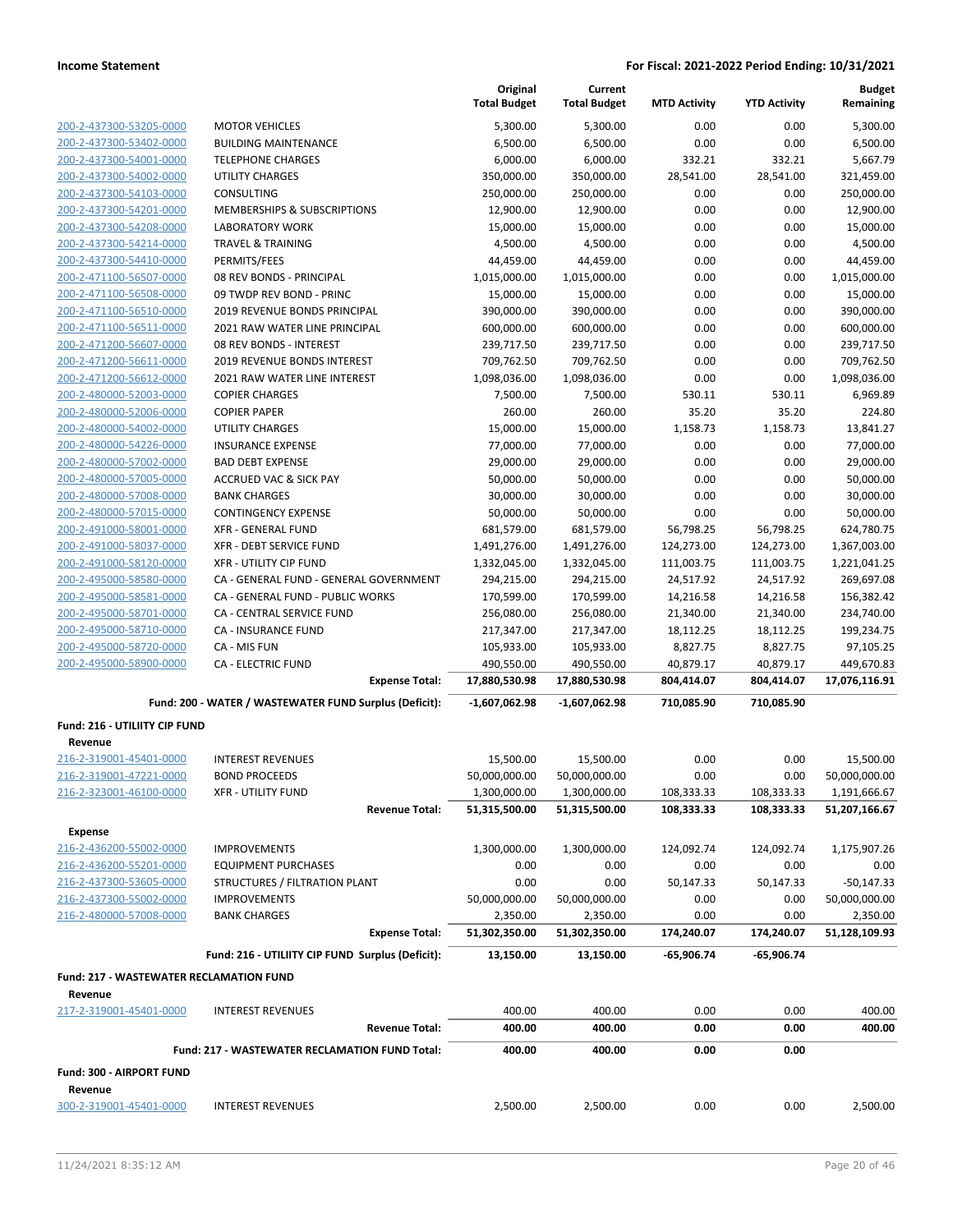|                                           |                                                     | Original<br><b>Total Budget</b> | Current<br><b>Total Budget</b> | <b>MTD Activity</b>      | <b>YTD Activity</b>      | <b>Budget</b><br>Remaining   |
|-------------------------------------------|-----------------------------------------------------|---------------------------------|--------------------------------|--------------------------|--------------------------|------------------------------|
| 300-2-321001-45507-0000                   | L-3 COMM LEASE                                      | 639,217.00                      | 639,217.00                     | 119,933.62               | 119,933.62               | 519,283.38                   |
| 300-2-321001-45508-0000                   | AIR EVAC HANGAR FEES                                | 8,101.00                        | 8,101.00                       | 675.09                   | 675.09                   | 7,425.91                     |
| 300-2-321001-45509-0000                   | BLUE SKY T-HANGAR & LA ND LEASES                    | 4,768.00                        | 4,768.00                       | 0.00                     | 0.00                     | 4,768.00                     |
| 300-2-321001-45510-0000                   | ARKOMA - HORIZONS AHEAD LEASE                       | 48,096.00                       | 48,096.00                      | 0.00                     | 0.00                     | 48,096.00                    |
| 300-2-321001-45513-0000                   | MAJORS FLYING CLUB LAND LEASE                       | 1,396.00                        | 1,396.00                       | 127.97                   | 127.97                   | 1,268.03                     |
| 300-2-321001-45515-0000                   | TEXSAN AVIATION LAND LEASE                          | 1,080.00                        | 1,080.00                       | 0.00                     | 0.00                     | 1,080.00                     |
|                                           | <b>Revenue Total:</b>                               | 705,158.00                      | 705,158.00                     | 120,736.68               | 120,736.68               | 584,421.32                   |
| <b>Expense</b>                            |                                                     |                                 |                                |                          |                          |                              |
| 300-2-438100-51001-0000                   | <b>REGULAR SALARIES</b>                             | 64,537.00                       | 64,537.00                      | 4,520.58                 | 4,520.58                 | 60,016.42                    |
| 300-2-438100-51021-0000                   | LONGEVITY                                           | 438.00                          | 438.00                         | 0.00                     | 0.00                     | 438.00                       |
| 300-2-438100-51117-0000                   | <b>CELL PHONE ALLOWANCE</b>                         | 1,170.00                        | 1,170.00                       | 90.00                    | 90.00                    | 1,080.00                     |
| 300-2-438100-51201-0000                   | <b>FICA</b>                                         | 4,101.00                        | 4,101.00                       | 242.88                   | 242.88                   | 3,858.12                     |
| 300-2-438100-51202-0000                   | <b>MEDICARE</b>                                     | 959.00                          | 959.00                         | 56.80                    | 56.80                    | 902.20                       |
| 300-2-438100-51203-0000                   | <b>HEALTH INSURANCE</b>                             | 12,430.00                       | 12,430.00                      | 1,035.83                 | 1,035.83                 | 11,394.17                    |
| 300-2-438100-51204-0000                   | <b>WORKERS COMPENSATION</b>                         | 1,065.00                        | 1,065.00                       | 87.92                    | 87.92                    | 977.08                       |
| 300-2-438100-51205-0000                   | STATE UNEMPLOYMENT                                  | 383.00                          | 383.00                         | 0.00                     | 0.00                     | 383.00                       |
| 300-2-438100-51301-0000                   | <b>TMRS</b>                                         | 7,772.00                        | 7,772.00                       | 454.11                   | 454.11                   | 7,317.89                     |
| 300-2-438100-52001-0000                   | <b>OFFICE SUPPLIES</b>                              | 200.00                          | 200.00                         | 0.00                     | 0.00                     | 200.00                       |
| 300-2-438100-52002-0000                   | POSTAGE / FREIGHT                                   | 100.00                          | 100.00                         | 0.00                     | 0.00                     | 100.00                       |
| 300-2-438100-52201-0000                   | MINOR TOOLS & EQUIPMENT                             | 150.00                          | 150.00                         | 0.00                     | 0.00                     | 150.00                       |
| 300-2-438100-53202-0000                   | MACHINE, TOOLS & IMPLMNTS                           | 4,750.00                        | 4,750.00                       | 0.00                     | 0.00                     | 4,750.00                     |
| 300-2-438100-53205-0000                   | <b>MOTOR VEHICLES</b>                               | 500.00                          | 500.00                         | 0.00                     | 0.00                     | 500.00                       |
| 300-2-438100-53303-0000                   | MAINT - STREET /ALLEY/APRN/RNWY                     | 2,500.00                        | 2,500.00                       | 0.00                     | 0.00                     | 2,500.00                     |
| 300-2-438100-53402-0000                   | <b>BUILDING MAINTENANCE</b>                         | 10,000.00                       | 10,000.00                      | 4.74                     | 4.74                     | 9,995.26                     |
| 300-2-438100-54001-0000                   | <b>TELEPHONE CHARGES</b>                            | 1,689.00                        | 1,689.00                       | 92.24                    | 92.24                    | 1,596.76                     |
| 300-2-438100-54002-0000                   | <b>UTILITY CHARGES</b>                              | 13,000.00                       | 13,000.00                      | 708.09                   | 708.09                   | 12,291.91                    |
| 300-2-438100-54105-0000                   | MARKETING                                           | 18,000.00                       | 18,000.00                      | 730.67                   | 730.67                   | 17,269.33                    |
| 300-2-438100-54110-0000                   | <b>AUDIT</b>                                        | 10,000.00                       | 10,000.00                      | 0.00                     | 0.00                     | 10,000.00                    |
| 300-2-438100-54201-0000                   | MEMBERSHIPS & SUBSCRIPTIONS                         | 515.00                          | 515.00                         | 0.00                     | 0.00                     | 515.00                       |
| 300-2-438100-54214-0000                   | <b>TRAVEL &amp; TRAINING</b>                        | 6,530.00                        | 6,530.00                       | 0.00                     | 0.00                     | 6,530.00                     |
| 300-2-438100-54408-0000                   | OTHER / INSURANCE EXPENSE                           | 8,300.00                        | 8,300.00                       | 0.00                     | 0.00                     | 8,300.00                     |
| 300-2-438100-54410-0000                   | PERMITS/FEES                                        | 1,395.00                        | 1,395.00                       | 0.00                     | 0.00                     | 1,395.00                     |
| 300-2-480000-52003-0000                   | <b>COPIER CHARGES</b>                               | 1,500.00                        | 1,500.00                       | 126.47                   | 126.47                   | 1,373.53                     |
| 300-2-480000-57008-0000                   | <b>BANK CHARGES</b>                                 | 400.00                          | 400.00                         | 0.00                     | 0.00                     | 400.00                       |
| 300-2-491000-58127-0000                   | <b>AIRPORT CIP FUND</b><br><b>Expense Total:</b>    | 1,350,000.00<br>1,522,384.00    | 1,350,000.00<br>1,522,384.00   | 108,333.33<br>116,483.66 | 108,333.33<br>116,483.66 | 1,241,666.67<br>1,405,900.34 |
|                                           |                                                     |                                 |                                |                          |                          |                              |
|                                           | Fund: 300 - AIRPORT FUND Surplus (Deficit):         | $-817,226.00$                   | $-817,226.00$                  | 4,253.02                 | 4,253.02                 |                              |
| Fund: 360 - AIRPORT CAPITAL FUND          |                                                     |                                 |                                |                          |                          |                              |
| Revenue                                   |                                                     |                                 |                                |                          |                          |                              |
| 360-2-323001-46107-0000                   | <b>XFR - AIRPORT FUND</b><br><b>Revenue Total:</b>  | 1,300,000.00<br>1,300,000.00    | 1,300,000.00<br>1,300,000.00   | 108,333.33<br>108,333.33 | 108,333.33<br>108,333.33 | 1,191,666.67<br>1,191,666.67 |
|                                           |                                                     |                                 |                                |                          |                          |                              |
| <b>Expense</b>                            |                                                     |                                 |                                |                          |                          |                              |
| 360-2-438100-55012-0000                   | CONSTRUCTION<br><b>Expense Total:</b>               | 1,300,000.00<br>1,300,000.00    | 1,300,000.00<br>1,300,000.00   | 0.00<br>0.00             | 0.00<br>0.00             | 1,300,000.00<br>1,300,000.00 |
|                                           |                                                     |                                 |                                |                          |                          |                              |
|                                           | Fund: 360 - AIRPORT CAPITAL FUND Surplus (Deficit): | 0.00                            | 0.00                           | 108,333.33               | 108,333.33               |                              |
| Fund: 362 - AIRPORT FBO FUEL              |                                                     |                                 |                                |                          |                          |                              |
| Revenue                                   |                                                     |                                 |                                |                          |                          |                              |
| 362-2-319001-44315-0000                   | <b>AIRPORT - FUEL FEES</b>                          | 452,150.00                      | 452,150.00                     | 35,396.12                | 35,396.12                | 416,753.88                   |
| 362-2-319001-44316-0000                   | AIRPORT - PARKING, TIE DOWNS, & RAMP FE             | 2,500.00                        | 2,500.00                       | 170.00                   | 170.00                   | 2,330.00                     |
| 362-2-319001-44320-0000                   | AIRPORT - OIL                                       | 2,250.00                        | 2,250.00                       | 181.98                   | 181.98                   | 2,068.02                     |
| 362-2-319001-44322-0000                   | AIRPORT - PILOT SUPPLIES                            | 125.00                          | 125.00                         | 0.00                     | 0.00                     | 125.00                       |
| 362-2-319001-45401-0000                   | <b>INTEREST REVENUES</b><br><b>Revenue Total:</b>   | 300.00<br>457,325.00            | 300.00<br>457,325.00           | 0.00<br>35,748.10        | 0.00<br>35,748.10        | 300.00<br>421,576.90         |
|                                           |                                                     |                                 |                                |                          |                          |                              |
| <b>Expense</b><br>362-2-438100-52221-0000 | <b>AIRPORT - FUEL FEES</b>                          | 325,000.00                      | 325,000.00                     |                          |                          |                              |
|                                           |                                                     |                                 |                                | 13,960.01                | 13,960.01                | 311,039.99                   |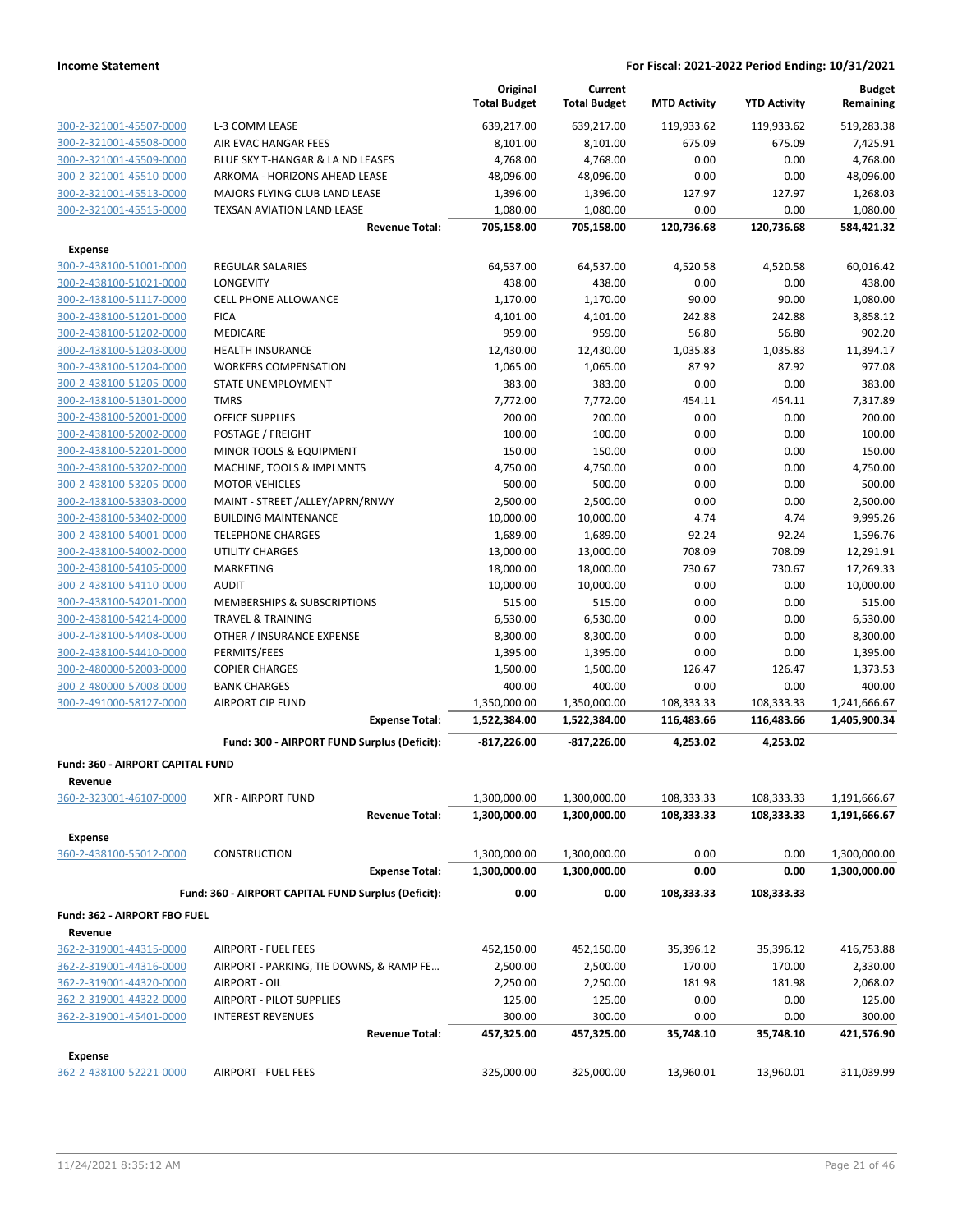|                                                    |                                                 | Original              | Current             |                     |                     | <b>Budget</b>      |
|----------------------------------------------------|-------------------------------------------------|-----------------------|---------------------|---------------------|---------------------|--------------------|
|                                                    |                                                 | <b>Total Budget</b>   | <b>Total Budget</b> | <b>MTD Activity</b> | <b>YTD Activity</b> | Remaining          |
| 362-2-438100-57003-0000                            | <b>CREDIT CARD FEES</b>                         | 0.00                  | 0.00                | 1,152.53            | 1,152.53            | $-1,152.53$        |
|                                                    | <b>Expense Total:</b>                           | 325,000.00            | 325,000.00          | 15,112.54           | 15,112.54           | 309,887.46         |
|                                                    | Fund: 362 - AIRPORT FBO FUEL Surplus (Deficit): | 132,325.00            | 132,325.00          | 20,635.56           | 20,635.56           |                    |
| Fund: 400 - GOLF FUND                              |                                                 |                       |                     |                     |                     |                    |
| Revenue                                            |                                                 |                       |                     |                     |                     |                    |
| 400-2-319005-44510-0000                            | <b>GREENS FEES</b>                              | 98,030.00             | 98,030.00           | 10,323.34           | 10,323.34           | 87,706.66          |
| 400-2-319006-45308-0000                            | PRO SHOP CONCESSIONS                            | 9,841.00              | 9,841.00            | 652.76              | 652.76              | 9,188.24           |
| 400-2-319007-45309-0000                            | <b>MERCHANDISE SALES</b>                        | 7,940.00              | 7,940.00            | 661.77              | 661.77              | 7,278.23           |
| 400-2-319008-45511-0000                            | <b>CART RENTALS</b>                             | 61,464.00             | 61,464.00           | 8,056.06            | 8,056.06            | 53,407.94          |
| 400-2-319009-45512-0000                            | <b>GOLF LEASES / MEMBERSHIPS</b>                | 67,095.00             | 67,095.00           | 3,121.61            | 3,121.61            | 63,973.39          |
|                                                    | <b>Revenue Total:</b>                           | 244,370.00            | 244,370.00          | 22,815.54           | 22,815.54           | 221,554.46         |
| <b>Expense</b>                                     |                                                 |                       |                     |                     |                     |                    |
| 400-2-451250-51001-0000                            | <b>REGULAR SALARIES</b>                         | 117,362.00            | 117,362.00          | 8,670.99            | 8,670.99            | 108,691.01         |
| 400-2-451250-51020-0000                            | <b>OVERTIME</b>                                 | 5,482.00              | 5,482.00            | 1,317.66            | 1,317.66            | 4,164.34           |
| 400-2-451250-51021-0000                            | LONGEVITY                                       | 7,712.00              | 7,712.00            | 0.00                | 0.00                | 7,712.00           |
| 400-2-451250-51101-0000                            | <b>CERTIFICATION PAY</b>                        | 600.00                | 600.00              | 46.16               | 46.16               | 553.84             |
| 400-2-451250-51117-0000                            | <b>CELL PHONE ALLOWANCE</b>                     | 780.00                | 780.00              | 60.00               | 60.00               | 720.00             |
| 400-2-451250-51201-0000                            | <b>FICA</b>                                     | 8,111.00              | 8,111.00            | 623.31              | 623.31              | 7,487.69           |
| 400-2-451250-51202-0000                            | MEDICARE                                        | 1,913.00              | 1,913.00            | 145.78              | 145.78              | 1,767.22           |
| 400-2-451250-51203-0000                            | <b>HEALTH INSURANCE</b>                         | 12,430.00             | 12,430.00           | 1,035.83            | 1,035.83            | 11,394.17          |
| 400-2-451250-51204-0000                            | <b>WORKERS COMPENSATION</b>                     | 2,600.00              | 2,600.00            | 214.92              | 214.92              | 2,385.08           |
| 400-2-451250-51205-0000                            | STATE UNEMPLOYMENT                              | 1,117.00              | 1,117.00            | 65.92               | 65.92               | 1,051.08           |
| 400-2-451250-51301-0000                            | <b>TMRS</b>                                     | 12,509.00             | 12,509.00           | 852.94              | 852.94              | 11,656.06          |
| 400-2-451250-52001-0000                            | OFFICE SUPPLIES                                 | 400.00                | 400.00              | 0.00                | 0.00                | 400.00             |
| 400-2-451250-52101-0000                            | JANITORIAL SUPPLIES                             | 600.00                | 600.00              | 7.50                | 7.50                | 592.50             |
| 400-2-451250-52104-0000                            | <b>WEARING APPAREL</b>                          | 500.00                | 500.00              | 0.00                | 0.00                | 500.00             |
| 400-2-451250-52107-0000                            | <b>BOTANICAL SUPPLIES</b>                       | 6,900.00              | 6,900.00            | 152.50              | 152.50              | 6,747.50           |
| 400-2-451250-52201-0000                            | MINOR TOOLS & EQUIPMENT                         | 600.00                | 600.00              | 0.00                | 0.00                | 600.00             |
| 400-2-451250-52203-0000                            | <b>MOTOR VEHICLE FUEL</b>                       | 1,632.77              | 1,632.77            | 243.41              | 243.41              | 1,389.36           |
| 400-2-451250-52401-0000                            | RECREATIONAL SUPPLIES                           | 500.00                | 500.00              | 0.00                | 0.00                | 500.00             |
| 400-2-451250-52403-0000                            | <b>RESALE ITEMS</b>                             | 15,000.00             | 15,000.00           | 0.00                | 0.00                | 15,000.00          |
| 400-2-451250-53202-0000                            | MACHINE, TOOLS & IMPLMNTS                       | 6,000.00              | 6,000.00            | 0.00                | 0.00                | 6,000.00           |
| 400-2-451250-53205-0000<br>400-2-451250-53307-0000 | <b>MOTOR VEHICLES</b>                           | 400.00                | 400.00              | 0.00                | 0.00                | 400.00             |
|                                                    | <b>IRRIGATION</b>                               | 1,500.00              | 1,500.00            | 0.00                | 0.00                | 1,500.00           |
| 400-2-451250-53402-0000<br>400-2-451250-54001-0000 | <b>BUILDING MAINTENANCE</b>                     | 1,450.00              | 1,450.00            | 0.00                | 0.00                | 1,450.00           |
| 400-2-451250-54002-0000                            | <b>TELEPHONE CHARGES</b><br>UTILITY CHARGES     | 1,200.00<br>10,688.09 | 1,200.00            | 64.23<br>714.37     | 64.23<br>714.37     | 1,135.77           |
| 400-2-451250-54201-0000                            | MEMBERSHIPS & SUBSCRIPTIONS                     | 785.00                | 10,688.09<br>785.00 | 0.00                | 0.00                | 9,973.72<br>785.00 |
| 400-2-451250-54214-0000                            | TRAVEL & TRAINING                               | 2,100.00              | 2,100.00            | 0.00                | 0.00                | 2,100.00           |
| 400-2-451250-54226-0000                            | <b>INSURANCE EXPENSE</b>                        | 500.00                | 500.00              | 0.00                | 0.00                | 500.00             |
| 400-2-451250-54909-0000                            | <b>GOLF CART LEASE EXPENSE</b>                  | 31,000.00             | 31,000.00           | 0.00                | 0.00                | 31,000.00          |
| 400-2-480000-52003-0000                            | <b>COPIER CHARGES</b>                           | 642.27                | 642.27              | 126.47              | 126.47              | 515.80             |
| 400-2-480000-57008-0000                            | <b>BANK CHARGES</b>                             | 4,500.00              | 4,500.00            | 0.00                | 0.00                | 4,500.00           |
| 400-2-491000-58204-0000                            | VEHICLE/EQUIP REPLACEMENT                       | 24,200.00             | 24,200.00           | 0.00                | 0.00                | 24,200.00          |
|                                                    | <b>Expense Total:</b>                           | 281,714.13            | 281,714.13          | 14,341.99           | 14,341.99           | 267,372.14         |
|                                                    |                                                 |                       |                     |                     |                     |                    |
|                                                    | Fund: 400 - GOLF FUND Surplus (Deficit):        | $-37,344.13$          | $-37,344.13$        | 8,473.55            | 8,473.55            |                    |
| <b>Fund: 500 - SANITATION FUND</b>                 |                                                 |                       |                     |                     |                     |                    |
| Revenue                                            |                                                 |                       |                     |                     |                     |                    |
| 500-2-318001-44314-0000                            | LATE CHARGES                                    | 67,250.00             | 67,250.00           | 14,936.77           | 14,936.77           | 52,313.23          |
| 500-2-319001-45401-0000                            | <b>INTEREST REVENUES</b>                        | 1,000.00              | 1,000.00            | 0.00                | 0.00                | 1,000.00           |
| 500-2-319020-44313-0000                            | <b>FUEL SURCHARGE</b>                           | 81,695.00             | 81,695.00           | 7,413.58            | 7,413.58            | 74,281.42          |
| 500-2-319020-45107-0000                            | <b>COLLECTION CHARGES</b>                       | 4,882,500.00          | 4,882,500.00        | 409,092.72          | 409,092.72          | 4,473,407.28       |
| 500-2-319021-45108-0000                            | DISPOSAL CHARGES                                | 380,000.00            | 380,000.00          | 34,403.49           | 34,403.49           | 345,596.51         |
| 500-2-319022-45612-0000                            | REG HH HAZ WASTE COL CTR                        | 16,245.00             | 16,245.00           | 11,450.00           | 11,450.00           | 4,795.00           |
|                                                    | <b>Revenue Total:</b>                           | 5,428,690.00          | 5,428,690.00        | 477,296.56          | 477,296.56          | 4,951,393.44       |
| <b>Expense</b>                                     |                                                 |                       |                     |                     |                     |                    |
| 500-2-432300-54412-0000                            | <b>COLLECTION CHARGES</b>                       | 4,906,800.00          | 4,906,800.00        | 0.00                | 0.00                | 4,906,800.00       |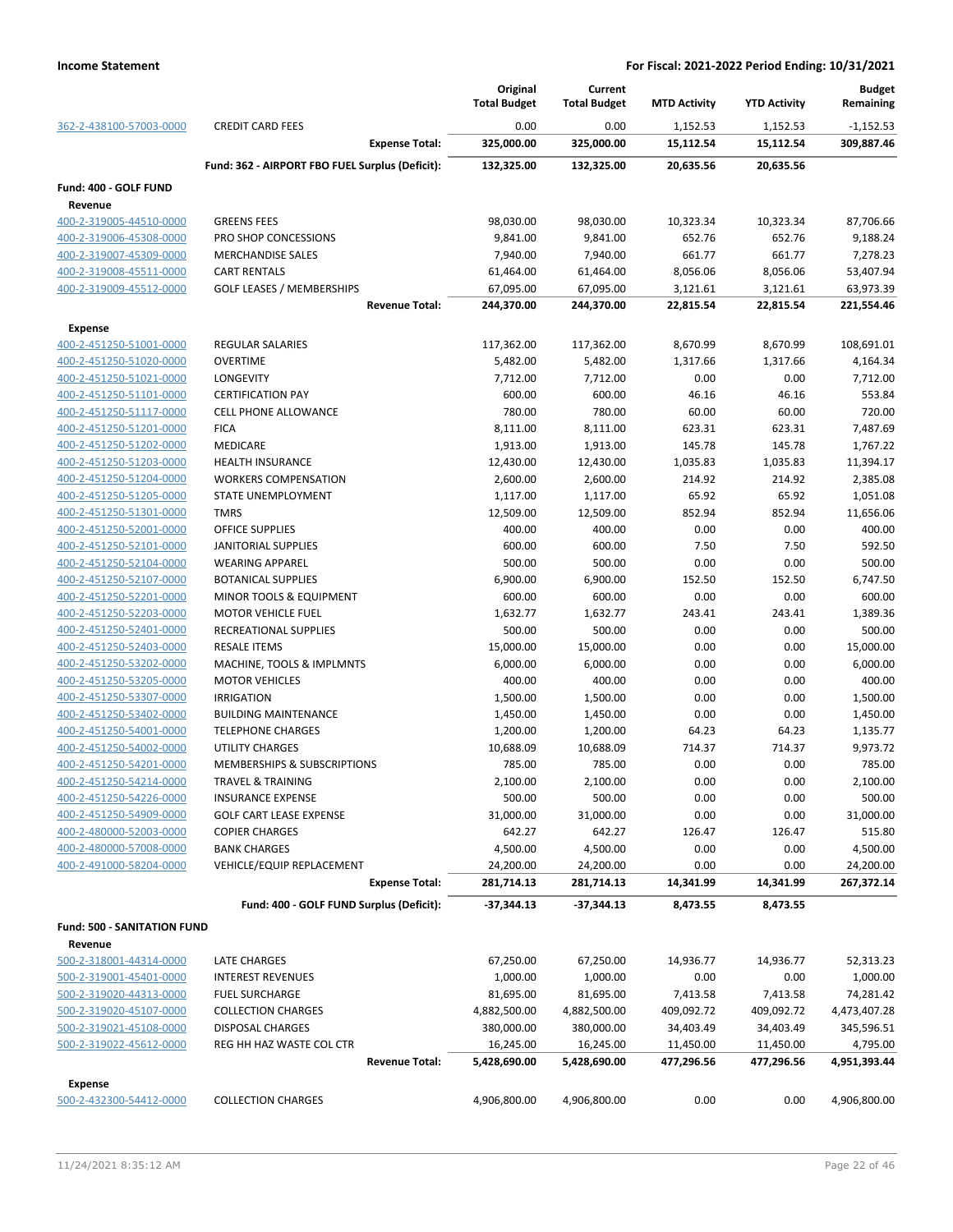|                                                    |                                                    | Original<br><b>Total Budget</b> | Current<br><b>Total Budget</b> | <b>MTD Activity</b> | <b>YTD Activity</b> | <b>Budget</b><br>Remaining |
|----------------------------------------------------|----------------------------------------------------|---------------------------------|--------------------------------|---------------------|---------------------|----------------------------|
| 500-2-432500-54002-0000                            | UTILITY CHARGES                                    | 2,400.00                        | 2,400.00                       | 201.03              | 201.03              | 2,198.97                   |
| 500-2-432500-54403-0000                            | <b>DISPOSAL CHARGES</b>                            | 24,500.00                       | 24,500.00                      | 0.00                | 0.00                | 24,500.00                  |
| 500-2-442200-51001-0000                            | <b>REGULAR SALARIES</b>                            | 149,193.00                      | 149,193.00                     | 10,135.62           | 10,135.62           | 139,057.38                 |
| 500-2-442200-51021-0000                            | LONGEVITY                                          | 4,170.00                        | 4,170.00                       | 0.00                | 0.00                | 4,170.00                   |
| 500-2-442200-51101-0000                            | <b>CERTIFICATION PAY</b>                           | 1,200.00                        | 1,200.00                       | 92.30               | 92.30               | 1,107.70                   |
| 500-2-442200-51201-0000                            | <b>FICA</b>                                        | 9,582.00                        | 9,582.00                       | 623.14              | 623.14              | 8,958.86                   |
| 500-2-442200-51202-0000                            | <b>MEDICARE</b>                                    | 2,241.00                        | 2,241.00                       | 145.73              | 145.73              | 2,095.27                   |
| 500-2-442200-51203-0000                            | HEALTH INSURANCE                                   | 12,430.00                       | 12,430.00                      | 1,035.83            | 1,035.83            | 11,394.17                  |
| 500-2-442200-51204-0000                            | <b>WORKERS COMPENSATION</b>                        | 2,720.00                        | 2,720.00                       | 224.58              | 224.58              | 2,495.42                   |
| 500-2-442200-51205-0000                            | STATE UNEMPLOYMENT                                 | 1,533.00                        | 1,533.00                       | 57.43               | 57.43               | 1,475.57                   |
| 500-2-442200-51301-0000                            | <b>TMRS</b>                                        | 18,161.00                       | 18,161.00                      | 1,186.44            | 1,186.44            | 16,974.56                  |
| 500-2-442200-52104-0000                            | <b>WEARING APPAREL</b>                             | 2,462.00                        | 2,462.00                       | 0.00                | 0.00                | 2,462.00                   |
| 500-2-442200-52203-0000                            | <b>MOTOR VEHICLE FUEL</b>                          | 5,890.00                        | 5,890.00                       | 576.19              | 576.19              | 5,313.81                   |
| 500-2-442200-53202-0000                            | MACHINE, TOOLS & IMPLMNTS                          | 11,406.32                       | 11,406.32                      | 0.00                | 0.00                | 11,406.32                  |
| 500-2-442200-53205-0000                            | <b>MOTOR VEHICLES</b>                              | 12,050.00                       | 12,050.00                      | 26.00               | 26.00               | 12,024.00                  |
| 500-2-442200-55201-0000                            | <b>EQUIPMENT PURCHASES</b>                         | 1,860.00                        | 1,860.00                       | 0.00                | 0.00                | 1,860.00                   |
| 500-2-480000-54413-0000                            | <b>BULK WASTE PICK-UP</b>                          | 42,000.00                       | 42,000.00                      | 0.00                | 0.00                | 42,000.00                  |
| 500-2-480000-54901-0000                            | <b>RENTALS / LEASES</b>                            | 55,692.13                       | 55,692.13                      | 0.00                | 0.00                | 55,692.13                  |
| 500-2-480000-57005-0000                            | <b>ACCRUED VAC &amp; SICK PAY</b>                  | 700.00                          | 700.00                         | 0.00                | 0.00                | 700.00                     |
| 500-2-480000-57007-0000                            | <b>COMMUNITY SERVICES</b>                          | 98,000.00                       | 98,000.00                      | 0.00                | 0.00                | 98,000.00                  |
| 500-2-480000-57008-0000                            | <b>BANK CHARGES</b>                                | 13,350.00                       | 13,350.00                      | 0.00                | 0.00                | 13,350.00                  |
| 500-2-491000-58001-0000                            | <b>XFR - GENERAL FUND</b>                          | 496,585.00                      | 496,585.00                     | 41,382.08           | 41,382.08           | 455,202.92                 |
| 500-2-495000-58501-0000                            | CA - GENERAL FUND                                  | 49,054.00                       | 49,054.00                      | 4,087.83            | 4,087.83            | 44,966.17                  |
| 500-2-495000-58701-0000                            | <b>CA - CENTRAL SERVICE FUND</b>                   | 6,110.00                        | 6,110.00                       | 509.17              | 509.17              | 5,600.83                   |
| 500-2-495000-58710-0000                            | CA - INSURANCE FUND                                | 118.00                          | 118.00                         | 9.83                | 9.83                | 108.17                     |
| 500-2-495000-58720-0000                            | CA - MIS FUN                                       | 35,602.00                       | 35,602.00                      | 2,966.83            | 2,966.83            | 32,635.17                  |
| 500-2-495000-58900-0000                            | <b>CA - ELECTRIC FUND</b>                          | 524,925.00                      | 524,925.00                     | 43,743.75           | 43,743.75           | 481,181.25                 |
|                                                    | <b>Expense Total:</b>                              | 6,490,734.45                    | 6,490,734.45                   | 107,003.78          | 107,003.78          | 6,383,730.67               |
|                                                    | Fund: 500 - SANITATION FUND Surplus (Deficit):     | $-1,062,044.45$                 | -1,062,044.45                  | 370,292.78          | 370,292.78          |                            |
| Fund: 601 - CENTRAL SERVICE FUND                   |                                                    |                                 |                                |                     |                     |                            |
| Revenue                                            |                                                    |                                 |                                |                     |                     |                            |
| 601-2-324001-46501-0000                            | CA - GENERAL FUND                                  | 751,304.00                      | 751,304.00                     | 62,608.66           | 62,608.66           | 688,695.34                 |
| 601-2-324001-46506-0000                            | CA - RECREATION FUND                               | 68.00                           | 68.00                          | 5.67                | 5.67                | 62.33                      |
| 601-2-324001-46509-0000                            | <b>CA - VENUE MGMT FUND</b>                        | 1,030.00                        | 1,030.00                       | 85.83               | 85.83               | 944.17                     |
| 601-2-324001-46611-0000                            | <b>CA - UTILITY FUND</b>                           | 256,080.00                      | 256,080.00                     | 21,340.00           | 21,340.00           | 234,740.00                 |
| 601-2-324001-46614-0000                            | CA - SANITATION FUND COLLECTION                    | 6,110.00                        | 6,110.00                       | 509.17              | 509.17              | 5,600.83                   |
| 601-2-324009-46901-0000                            | CA - ELECTRIC UTILITY                              | 81,215.00                       | 81,215.00                      | 6,767.91            | 6,767.91            | 74,447.09                  |
| 601-2-324009-46906-0000                            | <b>CA - CABLE UTILITY</b>                          | 12,839.00                       | 12,839.00                      | 1,069.92            | 1,069.92            | 11,769.08                  |
|                                                    | <b>Revenue Total:</b>                              | 1,108,646.00                    | 1,108,646.00                   | 92,387.16           | 92,387.16           | 1,016,258.84               |
| <b>Expense</b>                                     |                                                    |                                 |                                |                     |                     |                            |
| 601-2-461100-51001-0000                            | <b>REGULAR SALARIES</b>                            | 302,571.00                      | 302,571.00                     | 22,380.80           | 22,380.80           | 280,190.20                 |
| 601-2-461100-51020-0000                            | <b>OVERTIME</b>                                    | 11,703.00                       | 11,703.00                      | 1,005.74            | 1,005.74            | 10,697.26                  |
| 601-2-461100-51021-0000                            | LONGEVITY                                          | 4,244.00                        | 4,244.00                       | 0.00                | 0.00                | 4,244.00                   |
| 601-2-461100-51101-0000                            | <b>CERTIFICATION PAY</b>                           | 1,200.00                        | 1,200.00                       | 46.16               | 46.16               | 1,153.84                   |
| 601-2-461100-51117-0000                            | <b>CELL PHONE ALLOWANCE</b>                        | 1,560.00                        | 1,560.00                       | 120.00              | 120.00              | 1,440.00                   |
| 601-2-461100-51201-0000                            | <b>FICA</b>                                        | 19,919.00                       | 19,919.00                      | 1,351.44            | 1,351.44            | 18,567.56                  |
| 601-2-461100-51202-0000                            | MEDICARE                                           | 4,659.00                        | 4,659.00                       | 316.06              | 316.06              | 4,342.94                   |
| 601-2-461100-51203-0000                            | <b>HEALTH INSURANCE</b>                            | 105,653.00                      | 105,653.00                     | 8,804.42            | 8,804.42            | 96,848.58                  |
| 601-2-461100-51204-0000                            | <b>WORKERS COMPENSATION</b>                        | 7,442.00                        | 7,442.00                       | 614.58              | 614.58              | 6,827.42                   |
| 601-2-461100-51205-0000                            | STATE UNEMPLOYMENT                                 | 1,820.00                        | 1,820.00                       | 55.12               | 55.12               | 1,764.88                   |
|                                                    | <b>TMRS</b>                                        | 36,175.00                       | 36,175.00                      | 2,617.31            | 2,617.31            | 33,557.69                  |
| 601-2-461100-51301-0000                            |                                                    |                                 |                                |                     |                     |                            |
| 601-2-461100-52001-0000                            | OFFICE SUPPLIES                                    | 100.00                          | 100.00                         | 0.00                | 0.00                | 100.00                     |
| 601-2-461100-52002-0000                            | POSTAGE / FREIGHT                                  | 75.00                           | 75.00                          | 0.00                | 0.00                | 75.00                      |
| 601-2-461100-52101-0000                            | JANITORIAL/CLEANING                                | 22,000.00                       | 22,000.00                      | 1,815.04            | 1,815.04            | 20,184.96                  |
| 601-2-461100-52104-0000                            | <b>WEARING APPAREL</b>                             | 4,000.00                        | 4,000.00                       | 284.89              | 284.89              | 3,715.11                   |
| 601-2-461100-52201-0000                            | MINOR TOOLS & EQUIPMENT                            | 2,000.00                        | 2,000.00                       | 0.00                | 0.00                | 2,000.00                   |
| 601-2-461100-52203-0000<br>601-2-461100-53205-0000 | <b>MOTOR VEHICLE FUEL</b><br><b>MOTOR VEHICLES</b> | 4,290.00<br>1,000.00            | 4,290.00<br>1,000.00           | 333.59<br>107.22    | 333.59<br>107.22    | 3,956.41<br>892.78         |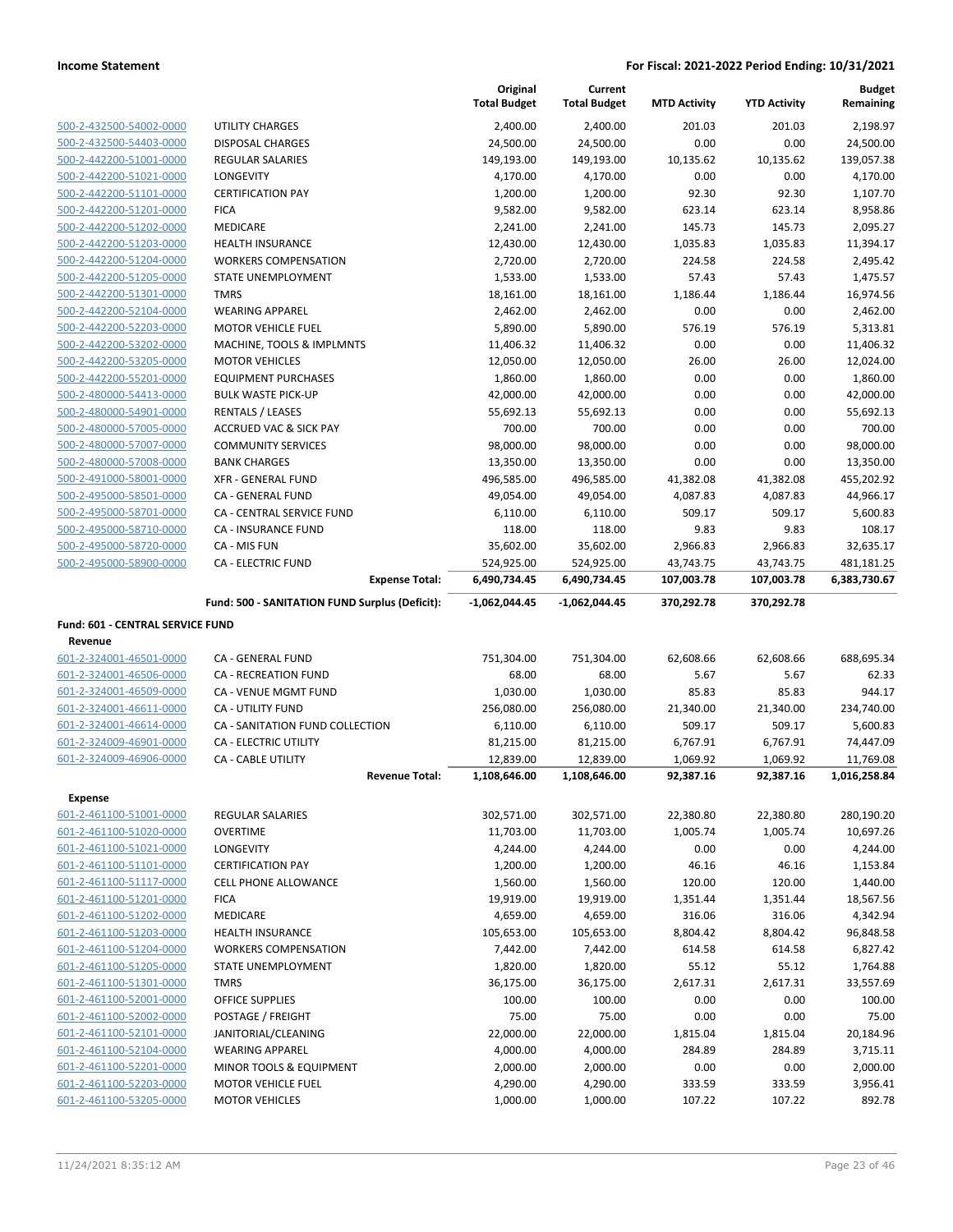| 601-2-461100-53302-0000 |
|-------------------------|
| 601-2-461100-53406-0000 |
| 601-2-461100-53407-0000 |
| 601-2-461100-53408-0000 |
| 601-2-461100-53501-0000 |
| 601-2-461100-53503-0000 |
| 601-2-461100-53504-0000 |
| 601-2-461100-53505-0000 |
| 601-2-461100-53506-0000 |
| 601-2-461100-53507-0000 |
| 601-2-461100-53601-0000 |
| 601-2-461100-53602-0000 |
| 601-2-461100-53603-0000 |
| 601-2-461100-53604-0000 |
| 601-2-461100-53701-0000 |
| 601-2-461100-53703-0000 |
| 601-2-461100-53704-0000 |
| 601-2-461100-53706-0000 |
| 601-2-461100-54001-0000 |
| 601-2-461100-54002-0000 |
| 601-2-461100-54112-0000 |
| 601-2-461200-51001-0000 |
| 601-2-461200-51020-0000 |
| 601-2-461200-51021-0000 |
| 601-2-461200-51101-0000 |
| 601-2-461200-51117-0000 |
| 601-2-461200-51201-0000 |
| 601-2-461200-51202-0000 |
| 601-2-461200-51203-0000 |
| 601-2-461200-51204-0000 |
| 601-2-461200-51205-0000 |
| 601-2-461200-51301-0000 |
| 601-2-461200-52001-0000 |
| 601-2-461200-52002-0000 |
| 601-2-461200-52104-0000 |
| 601-2-461200-52106-0000 |
| 601-2-461200-52201-0000 |
| 601-2-461200-52202-0000 |
| 601-2-461200-52203-0000 |
| 601-2-461200-53202-0000 |
| 601-2-461200-53205-0000 |
| 601-2-461200-53402-0000 |
| 601-2-461200-54001-0000 |
| 601-2-461200-54002-0000 |
| 601-2-461200-54201-0000 |
| 601-2-461200-54214-0000 |
| 601-2-480000-57004-0000 |
|                         |
|                         |

|                            |                                                     | Original<br><b>Total Budget</b> | Current<br><b>Total Budget</b> | <b>MTD Activity</b> | <b>YTD Activity</b> | <b>Budget</b><br>Remaining |
|----------------------------|-----------------------------------------------------|---------------------------------|--------------------------------|---------------------|---------------------|----------------------------|
| 601-2-461100-53302-0000    | <b>WALKS &amp; PARKING LOTS</b>                     | 9,100.00                        | 9,100.00                       | 0.00                | 0.00                | 9,100.00                   |
| 601-2-461100-53406-0000    | <b>CITY HALL</b>                                    | 36,000.00                       | 36,000.00                      | $-634.45$           | $-634.45$           | 36,634.45                  |
| 601-2-461100-53407-0000    | ANIMAL SHELTER                                      | 6,500.00                        | 6,500.00                       | 34.95               | 34.95               | 6,465.05                   |
| 601-2-461100-53408-0000    | <b>FLEET MAINTENANCE</b>                            | 2,000.00                        | 2,000.00                       | 0.00                | 0.00                | 2,000.00                   |
| 601-2-461100-53501-0000    | POLICE & COURTS BLDG                                | 30,000.00                       | 30,000.00                      | 379.41              | 379.41              | 29,620.59                  |
| 601-2-461100-53503-0000    | FIRE ADMINISTRATION                                 | 750.00                          | 750.00                         | 0.00                | 0.00                | 750.00                     |
| 601-2-461100-53504-0000    | <b>FIRE STATION 1</b>                               | 2,500.00                        | 2,500.00                       | 754.50              | 754.50              | 1,745.50                   |
| 601-2-461100-53505-0000    | <b>FIRE STATION 2</b>                               | 2,500.00                        | 2,500.00                       | 0.00                | 0.00                | 2,500.00                   |
| 601-2-461100-53506-0000    | <b>FIRE STATION 3</b>                               | 7,880.00                        | 7,880.00                       | 1,454.00            | 1,454.00            | 6,426.00                   |
| 601-2-461100-53507-0000    | <b>FIRE STATION 4</b>                               | 2,500.00                        | 2,500.00                       | 0.00                | 0.00                | 2,500.00                   |
| 601-2-461100-53601-0000    | <b>ANNEX</b>                                        | 6,000.00                        | 6,000.00                       | 105.00              | 105.00              | 5,895.00                   |
| 601-2-461100-53602-0000    | <b>SERVICE CENTER</b>                               | 6,000.00                        | 6,000.00                       | 170.00              | 170.00              | 5,830.00                   |
| 601-2-461100-53603-0000    | WATER TREATMENT BLDG                                | 500.00                          | 500.00                         | 0.00                | 0.00                | 500.00                     |
| 601-2-461100-53604-0000    | <b>WASTEWATER TRTMNT BLDG</b>                       | 300.00                          | 300.00                         | 0.00                | 0.00                | 300.00                     |
| 601-2-461100-53701-0000    | LIBRARY                                             | 3,000.00                        | 3,000.00                       | 0.00                | 0.00                | 3,000.00                   |
| 601-2-461100-53703-0000    | REECY DAVIS REC CENTER                              | 15,000.00                       | 15,000.00                      | 0.00                | 0.00                | 15,000.00                  |
| 601-2-461100-53704-0000    | <b>CIVIC CENTER</b>                                 | 7,500.00                        | 7,500.00                       | 0.00                | 0.00                | 7,500.00                   |
| 601-2-461100-53706-0000    | SPORTSPARK                                          | 7,000.00                        | 7,000.00                       | 613.98              | 613.98              | 6,386.02                   |
| 601-2-461100-54001-0000    | <b>TELEPHONE CHARGES</b>                            | 4,187.00                        | 4,187.00                       | 149.77              | 149.77              | 4,037.23                   |
| 601-2-461100-54002-0000    | <b>UTILITY CHARGES</b>                              | 85,740.00                       | 85,740.00                      | 5,023.61            | 5,023.61            | 80,716.39                  |
| 601-2-461100-54112-0000    | <b>ALARM MONITOR SERVICE</b>                        | 0.00                            | 0.00                           | 500.00              | 500.00              | $-500.00$                  |
| 601-2-461200-51001-0000    | <b>REGULAR SALARIES</b>                             | 165,766.00                      | 165,766.00                     | 12,313.60           | 12,313.60           | 153,452.40                 |
| 601-2-461200-51020-0000    | <b>OVERTIME</b>                                     | 6,831.00                        | 6,831.00                       | 638.44              | 638.44              | 6,192.56                   |
| 601-2-461200-51021-0000    | <b>LONGEVITY</b>                                    | 3,480.00                        | 3,480.00                       | 0.00                | 0.00                | 3,480.00                   |
| 601-2-461200-51101-0000    | <b>CERTIFICATION PAY</b>                            | 1,800.00                        | 1,800.00                       | 184.64              | 184.64              | 1,615.36                   |
| 601-2-461200-51117-0000    | <b>CELL PHONE ALLOWANCE</b>                         | 2,520.00                        | 2,520.00                       | 193.84              | 193.84              | 2,326.16                   |
| 601-2-461200-51201-0000    | <b>FICA</b>                                         | 11,185.00                       | 11,185.00                      | 752.96              | 752.96              | 10,432.04                  |
| 601-2-461200-51202-0000    | MEDICARE                                            | 2,616.00                        | 2,616.00                       | 176.10              | 176.10              | 2,439.90                   |
| 601-2-461200-51203-0000    | <b>HEALTH INSURANCE</b>                             | 49,719.00                       | 49,719.00                      | 4,143.25            | 4,143.25            | 45,575.75                  |
| 601-2-461200-51204-0000    | <b>WORKERS COMPENSATION</b>                         | 6,279.00                        | 6,279.00                       | 518.58              | 518.58              | 5,760.42                   |
| 601-2-461200-51205-0000    | STATE UNEMPLOYMENT                                  | 766.00                          | 766.00                         | 0.00                | 0.00                | 766.00                     |
| 601-2-461200-51301-0000    | <b>TMRS</b>                                         | 21,197.00                       | 21,197.00                      | 1,546.36            | 1,546.36            | 19,650.64                  |
| 601-2-461200-52001-0000    | OFFICE SUPPLIES                                     | 100.00                          | 100.00                         | 0.00                | 0.00                | 100.00                     |
| 601-2-461200-52002-0000    | POSTAGE / FREIGHT                                   | 50.00                           | 50.00                          | 0.00                | 0.00                | 50.00                      |
| 601-2-461200-52104-0000    | <b>WEARING APPAREL</b>                              | 3,000.00                        | 3,000.00                       | 464.95              | 464.95              | 2,535.05                   |
| 601-2-461200-52106-0000    | <b>CHEMICAL SUPPLIES</b>                            | 400.00                          | 400.00                         | 0.00                | 0.00                | 400.00                     |
| 601-2-461200-52201-0000    | MINOR TOOLS & EQUIPMENT                             | 3,000.00                        | 3,000.00                       | 41.97               | 41.97               | 2,958.03                   |
| 601-2-461200-52202-0000    | MECHANICAL SUPPLIES                                 | 12,000.00                       | 12,000.00                      | 362.69              | 362.69              | 11,637.31                  |
| 601-2-461200-52203-0000    | <b>MOTOR VEHICLE FUEL</b>                           | 7,190.00                        | 7,190.00                       | 441.08              | 441.08              | 6,748.92                   |
| 601-2-461200-53202-0000    | MACHINE, TOOLS & IMPLMNTS                           | 500.00                          | 500.00                         | 0.00                | 0.00                | 500.00                     |
| 601-2-461200-53205-0000    | <b>MOTOR VEHICLES</b>                               | 1,200.00                        | 1,200.00                       | 0.00                | 0.00                | 1,200.00                   |
| 601-2-461200-53402-0000    | <b>BUILDING MAINTENANCE</b>                         | 250.00                          | 250.00                         | 0.00                | 0.00                | 250.00                     |
| 601-2-461200-54001-0000    | <b>TELEPHONE CHARGES</b>                            | 1,956.00                        | 1,956.00                       | 92.24               | 92.24               | 1,863.76                   |
| 601-2-461200-54002-0000    | UTILITY CHARGES                                     | 12,000.00                       | 12,000.00                      | 719.96              | 719.96              | 11,280.04                  |
| 601-2-461200-54201-0000    | MEMBERSHIPS & SUBSCRIPTIONS                         | 1,500.00                        | 1,500.00                       | 0.00                | 0.00                | 1,500.00                   |
| 601-2-461200-54214-0000    | <b>TRAVEL &amp; TRAINING</b>                        | 1,000.00                        | 1,000.00                       | 0.00                | 0.00                | 1,000.00                   |
| 601-2-480000-57004-0000    | <b>INVENTORY LOSS/GAIN</b>                          | 0.00                            | 0.00                           | $-899.40$           | $-899.40$           | 899.40                     |
|                            | <b>Expense Total:</b>                               | 1,081,673.00                    | 1,081,673.00                   | 70,094.40           | 70,094.40           | 1,011,578.60               |
|                            | Fund: 601 - CENTRAL SERVICE FUND Surplus (Deficit): | 26,973.00                       | 26,973.00                      | 22,292.76           | 22,292.76           |                            |
| Fund: 602 - INSURANCE FUND |                                                     |                                 |                                |                     |                     |                            |
| Revenue                    |                                                     |                                 |                                |                     |                     |                            |
| 602-2-319001-45401-0000    | <b>INTEREST REVENUES</b>                            | 120.00                          | 120.00                         | 0.00                | 0.00                | 120.00                     |
| 602-2-322001-43201-0000    | <b>EMPLOYEE PORTION</b>                             | 495,000.00                      | 495,000.00                     | 41,707.90           | 41,707.90           | 453,292.10                 |
| 602-2-322001-43202-0000    | <b>CITY PORTION-HEALTH</b>                          | 3.498.962.42                    | 3.498.962.42                   | 293.419.80          | 293.419.80          | 3.205.542.62               |

| 602-2-322001-43201-0000 | <b>EMPLOYEE PORTION</b>       | 495.000.00   | 495.000.00   | 41.707.90  | 41.707.90  | 453,292.10   |
|-------------------------|-------------------------------|--------------|--------------|------------|------------|--------------|
| 602-2-322001-43202-0000 | CITY PORTION-HEALTH           | 3,498,962.42 | 3,498,962.42 | 293.419.80 | 293.419.80 | 3,205,542.62 |
| 602-2-322001-43203-0000 | CITY PORTION-WORK COMP        | 317.289.77   | 317.289.77   | 26.501.87  | 26.501.87  | 290,787.90   |
| 602-2-322001-43204-0000 | <b>CITY PORTION-TWC FUTA</b>  | 250.00       | 250.00       | 19.26      | 19.26      | 230.74       |
| 602-2-322001-43205-0000 | <b>GEUS EMPLOYEE PORTION</b>  | 273.600.00   | 273.600.00   | 21.466.24  | 21.466.24  | 252,133.76   |
| 602-2-322001-43206-0000 | <b>GEUS PORTION-HEALTH</b>    | 1,465,119.00 | 1.465.119.00 | 122.093.25 | 122.093.25 | 1,343,025.75 |
| 602-2-322001-43207-0000 | <b>GEUS PORTION-WORK COMP</b> | 145,550.00   | 145,550.00   | 12,129.17  | 12,129.17  | 133,420.83   |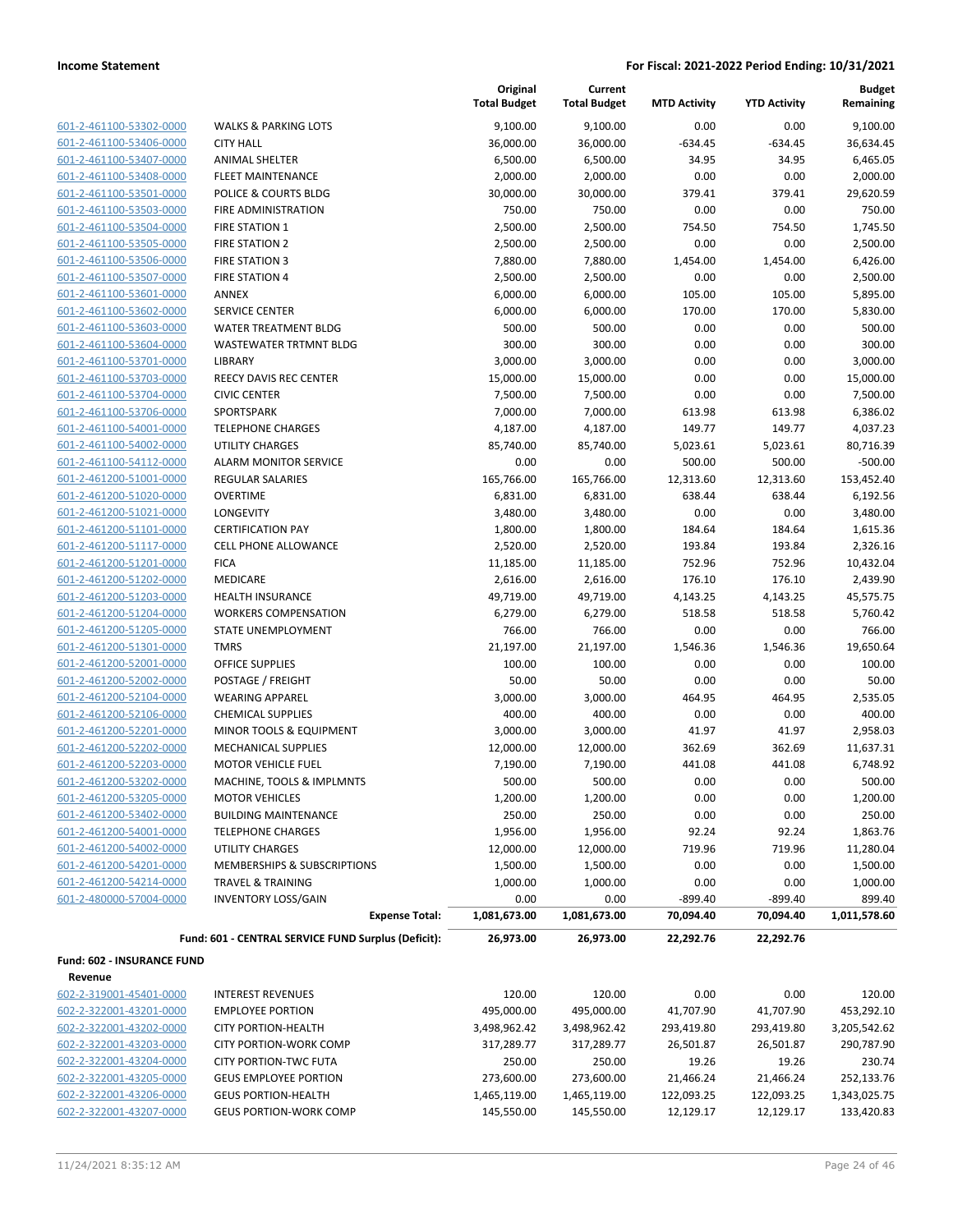|                         |                                               | Original<br><b>Total Budget</b> | Current<br><b>Total Budget</b> | <b>MTD Activity</b> | <b>YTD Activity</b> | <b>Budget</b><br>Remaining |
|-------------------------|-----------------------------------------------|---------------------------------|--------------------------------|---------------------|---------------------|----------------------------|
| 602-2-322001-48610-0000 | OTHER REV / CITY EMPL-DEPENDENT CARE          | 25,250.00                       | 25,250.00                      | 2,120.36            | 2,120.36            | 23,129.64                  |
| 602-2-323001-46001-0000 | <b>XFR - GENERAL FUND</b>                     | 150,000.00                      | 150,000.00                     | 12,500.00           | 12,500.00           | 137,500.00                 |
| 602-2-323001-46100-0000 | <b>XFR - UTILITY FUND</b>                     | 150,000.00                      | 150,000.00                     | 12,500.00           | 12,500.00           | 137,500.00                 |
| 602-2-324001-46501-0000 | CA - GENERAL FUND                             | 170,180.00                      | 170,180.00                     | 14,181.67           | 14,181.67           | 155,998.33                 |
| 602-2-324001-46509-0000 | CA - VENUE MGMT FUND                          | 73.00                           | 73.00                          | $-6.08$             | $-6.08$             | 79.08                      |
| 602-2-324001-46611-0000 | <b>CA - UTILITY FUND</b>                      | 67,347.00                       | 67,347.00                      | 5,612.25            | 5,612.25            | 61,734.75                  |
| 602-2-324001-46614-0000 | CA - SANITATION FUND COLLECTION               | 118.00                          | 118.00                         | 9.83                | 9.83                | 108.17                     |
| 602-2-324009-46612-0000 | <b>CA - ELECTRIC UTILITY</b>                  | 945.00                          | 945.00                         | 78.75               | 78.75               | 866.25                     |
| 602-2-324009-46613-0000 | <b>CA - CABLE UTILITY</b>                     | 148.00                          | 148.00                         | 12.33               | 12.33               | 135.67                     |
|                         | <b>Revenue Total:</b>                         | 6,759,952.19                    | 6,759,952.19                   | 564,346.60          | 564,346.60          | 6,195,605.59               |
| <b>Expense</b>          |                                               |                                 |                                |                     |                     |                            |
| 602-2-462100-54101-0000 | PROFESSIONAL SERVICES                         | 25,000.00                       | 25,000.00                      | 5,257.02            | 5,257.02            | 19,742.98                  |
| 602-2-462100-54801-0000 | <b>WELLNESS PROGRAM</b>                       | 10,000.00                       | 10,000.00                      | 0.00                | 0.00                | 10,000.00                  |
| 602-2-462100-54809-0000 | HEALTH AND DENTAL / PREMIUMS                  | 5,743,387.00                    | 5,743,387.00                   | 866,494.74          | 866,494.74          | 4,876,892.26               |
| 602-2-462100-54810-0000 | RETIREE INSURANCE PREMIUM                     | 45,000.00                       | 45,000.00                      | 1,989.86            | 1,989.86            | 43,010.14                  |
| 602-2-462100-54812-0000 | LONG TERM DISABILITY                          | 50,000.00                       | 50,000.00                      | 4,765.62            | 4,765.62            | 45,234.38                  |
| 602-2-462100-54813-0000 | LIFE / AD & D INSURANCE                       | 23,000.00                       | 23,000.00                      | 3,045.30            | 3,045.30            | 19,954.70                  |
| 602-2-462100-54820-0000 | AIR EVAC PREMIUMS                             | 24,500.00                       | 24,500.00                      | 22,182.00           | 22,182.00           | 2,318.00                   |
| 602-2-462100-54821-0000 | <b>WORKERS' COMPENSATION</b>                  | 435,000.00                      | 435,000.00                     | 0.00                | 0.00                | 435,000.00                 |
| 602-2-462100-54822-0000 | STATE UNEMPLOYMENT INS.                       | 0.00                            | 0.00                           | $-0.03$             | $-0.03$             | 0.03                       |
| 602-2-462100-54823-0000 | HEALTH CARE-125 FLEX PLAN & HSA               | 160,000.00                      | 160,000.00                     | 2,268.20            | 2,268.20            | 157,731.80                 |
| 602-2-480000-54101-0000 | PROFESSIONAL SERVICES                         | 95,000.00                       | 95,000.00                      | 8,190.68            | 8,190.68            | 86,809.32                  |
| 602-2-480000-54226-0000 | PROP INSURANCE EXP                            | 390,000.00                      | 390,000.00                     | 136,468.26          | 136,468.26          | 253,531.74                 |
| 602-2-480000-57008-0000 | <b>BANK CHARGES</b>                           | 30.00                           | 30.00                          | 0.00                | 0.00                | 30.00                      |
|                         | <b>Expense Total:</b>                         | 7,000,917.00                    | 7,000,917.00                   | 1,050,661.65        | 1,050,661.65        | 5,950,255.35               |
|                         | Fund: 602 - INSURANCE FUND Surplus (Deficit): | -240,964.81                     | -240,964.81                    | -486,315.05         | -486,315.05         |                            |
| Fund: 604 - MIS FUND    |                                               |                                 |                                |                     |                     |                            |
| Revenue                 |                                               |                                 |                                |                     |                     |                            |
| 604-2-324001-46501-0000 | CA - GENERAL FUND                             | 858,859.00                      | 858,859.00                     | 71,571.58           | 71,571.58           | 787,287.42                 |
| 604-2-324001-46506-0000 | CA - RECREATION FUND                          | 3.00                            | 3.00                           | 0.25                | 0.25                | 2.75                       |
| 604-2-324001-46509-0000 | CA - VENUE MGMT FUND                          | 4,806.00                        | 4,806.00                       | 400.50              | 400.50              | 4,405.50                   |
| 604-2-324001-46611-0000 | <b>CA - UTILITY FUND</b>                      | 105,933.00                      | 105,933.00                     | 8,827.75            | 8,827.75            | 97,105.25                  |
| 604-2-324001-46614-0000 | CA - SANITATION FUND COLLECTION               | 35,602.00                       | 35,602.00                      | 2,966.83            | 2,966.83            | 32,635.17                  |
| 604-2-324009-46901-0000 | CA - ELECTRIC UTILITY                         | 89,519.00                       | 89,519.00                      | 7,459.92            | 7,459.92            | 82,059.08                  |
| 604-2-324009-46906-0000 | <b>CA - CABLE UTILITY</b>                     | 13,795.00                       | 13,795.00                      | 1,149.58            | 1,149.58            | 12,645.42                  |
|                         | <b>Revenue Total:</b>                         | 1,108,517.00                    | 1,108,517.00                   | 92,376.41           | 92,376.41           | 1,016,140.59               |
| <b>Expense</b>          |                                               |                                 |                                |                     |                     |                            |
| 604-2-441400-54001-0000 | <b>TELEPHONE CHARGES</b>                      | 511.00                          | 511.00                         | 36.23               | 36.23               | 474.77                     |
| 604-2-441400-54002-0000 | <b>UTILITY CHARGES</b>                        | 950.00                          | 950.00                         | 0.00                | 0.00                | 950.00                     |
| 604-2-465100-51001-0000 | <b>REGULAR SALARIES</b>                       | 301,975.00                      | 301,975.00                     | 19,794.03           | 19,794.03           | 282,180.97                 |
| 604-2-465100-51020-0000 | <b>OVERTIME</b>                               | 7,706.00                        | 7,706.00                       | 460.16              | 460.16              | 7,245.84                   |
| 604-2-465100-51021-0000 | <b>LONGEVITY</b>                              | 5,386.00                        | 5,386.00                       | 0.00                | 0.00                | 5,386.00                   |
| 604-2-465100-51102-0000 | <b>BILINGUAL PAY</b>                          | 600.00                          | 600.00                         | 46.16               | 46.16               | 553.84                     |
| 604-2-465100-51116-0000 | CAR ALLOWANCE                                 | 1,800.00                        | 1,800.00                       | 276.92              | 276.92              | 1,523.08                   |
| 604-2-465100-51117-0000 | <b>CELL PHONE ALLOWANCE</b>                   | 1,920.00                        | 1,920.00                       | 295.36              | 295.36              | 1,624.64                   |
| 604-2-465100-51201-0000 | <b>FICA</b>                                   | 19,802.00                       | 19,802.00                      | 1,226.44            | 1,226.44            | 18,575.56                  |
| 604-2-465100-51202-0000 | <b>MEDICARE</b>                               | 4,631.00                        | 4,631.00                       | 286.83              | 286.83              | 4,344.17                   |
| 604-2-465100-51203-0000 | <b>HEALTH INSURANCE</b>                       | 49,719.00                       | 49,719.00                      | 4,143.25            | 4,143.25            | 45,575.75                  |
| 604-2-465100-51204-0000 | <b>WORKERS COMPENSATION</b>                   | 627.00                          | 627.00                         | 52.25               | 52.25               | 574.75                     |
| 604-2-465100-51205-0000 | STATE UNEMPLOYMENT                            | 383.00                          | 383.00                         | 0.00                | 0.00                | 383.00                     |
| 604-2-465100-51301-0000 | TMRS                                          | 37,527.00                       | 37,527.00                      | 2,421.22            | 2,421.22            | 35,105.78                  |
| 604-2-465100-52001-0000 | OFFICE SUPPLIES                               | 150.00                          | 150.00                         | 0.00                | 0.00                | 150.00                     |
| 604-2-465100-52002-0000 | POSTAGE / FREIGHT                             | 25.00                           | 25.00                          | 0.00                | 0.00                | 25.00                      |
| 604-2-465100-52201-0000 | MINOR TOOLS & EQUIPMENT                       | 500.00                          | 500.00                         | 0.00                | 0.00                | 500.00                     |
| 604-2-465100-52203-0000 | <b>MOTOR VEHICLE FUEL</b>                     | 720.00                          | 720.00                         | 29.17               | 29.17               | 690.83                     |
| 604-2-465100-52303-0000 | <b>TRAINING SUPPLIES</b>                      | 450.00                          | 450.00                         | 0.00                | 0.00                | 450.00                     |
| 604-2-465100-53201-0000 | <b>FURNITURE &amp; OFFICE EQUIPMENT</b>       | 100.00                          | 100.00                         | 0.00                | 0.00                | 100.00                     |
| 604-2-465100-53205-0000 | <b>MOTOR VEHICLES</b>                         | 600.00                          | 600.00                         | 33.15               | 33.15               | 566.85                     |
|                         |                                               |                                 |                                |                     |                     |                            |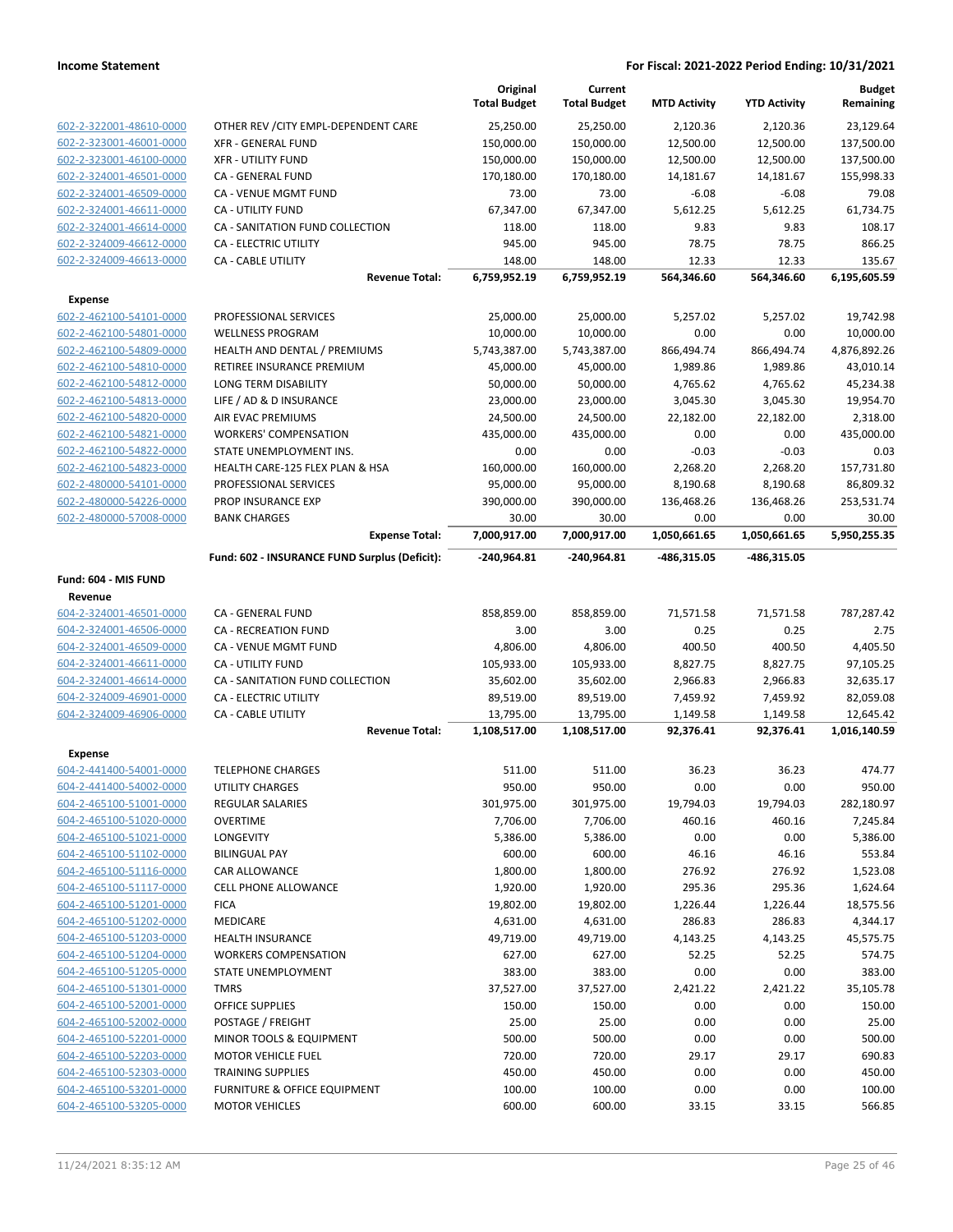|                                           |                                                            | Original<br><b>Total Budget</b> | Current<br><b>Total Budget</b> | <b>MTD Activity</b> | <b>YTD Activity</b> | <b>Budget</b><br>Remaining |
|-------------------------------------------|------------------------------------------------------------|---------------------------------|--------------------------------|---------------------|---------------------|----------------------------|
| 604-2-465100-53209-0000                   | HARDWARE/SOFTWARE                                          | 365,663.00                      | 365,663.00                     | 67,928.86           | 67,928.86           | 297,734.14                 |
| 604-2-465100-54001-0000                   | <b>TELEPHONE CHARGES</b>                                   | 9,702.00                        | 9,702.00                       | 305.39              | 305.39              | 9,396.61                   |
| 604-2-465100-54101-0000                   | PROFESSIONAL SERVICES                                      | 8,000.00                        | 8,000.00                       | 0.00                | 0.00                | 8,000.00                   |
| 604-2-465100-54201-0000                   | <b>MEMBERSHIPS &amp; SUBSCRIPTIONS</b>                     | 900.00                          | 900.00                         | 0.00                | 0.00                | 900.00                     |
| 604-2-465100-54214-0000                   | <b>TRAVEL &amp; TRAINING</b>                               | 10,000.00                       | 10,000.00                      | 34.67               | 34.67               | 9,965.33                   |
| 604-2-465100-54901-0000                   | <b>RENTALS / LEASES</b>                                    | 0.00                            | 0.00                           | 1,794.53            | 1,794.53            | $-1,794.53$                |
| 604-2-465100-54908-0000                   | LEASE PURCHASE PAYMENTS                                    | 99,402.00                       | 99,402.00                      | 8,089.53            | 8,089.53            | 91,312.47                  |
| 604-2-465100-55205-0000                   | COMPUTER EQUIPMENT / SOFTWARE                              | 35,920.00                       | 35,920.00                      | 0.00                | 0.00                | 35,920.00                  |
| 604-2-480000-55205-0000                   | <b>COMPUTER EQUIPMENT</b>                                  | 50,000.00                       | 50,000.00                      | 0.00                | 0.00                | 50,000.00                  |
|                                           | <b>Expense Total:</b>                                      | 1,015,669.00                    | 1,015,669.00                   | 107,254.15          | 107,254.15          | 908,414.85                 |
|                                           | Fund: 604 - MIS FUND Surplus (Deficit):                    | 92,848.00                       | 92,848.00                      | $-14,877.74$        | -14,877.74          |                            |
| Fund: 660 - VEHICLE REPLACEMENT FUND      |                                                            |                                 |                                |                     |                     |                            |
| Revenue                                   |                                                            |                                 |                                |                     |                     |                            |
| 660-2-323001-46001-0000                   | <b>XFR - GENERAL FUND</b>                                  | 945,464.00                      | 945,464.00                     | 78,788.67           | 78,788.67           | 866,675.33                 |
| 660-2-323001-46105-0000                   | <b>XFR - UTILITY CIP FUND</b><br><b>Revenue Total:</b>     | 32,045.00<br>977,509.00         | 32,045.00<br>977,509.00        | 2,670.42            | 2,670.42            | 29,374.58                  |
|                                           |                                                            |                                 |                                | 81,459.09           | 81,459.09           | 896,049.91                 |
| <b>Expense</b><br>660-2-421210-55202-0000 | <b>VEHICLES</b>                                            | 312,596.00                      | 312,596.00                     | 2,455.66            | 2,455.66            | 310,140.34                 |
| 660-2-421230-55202-0000                   | <b>VEHICLES</b>                                            | 70,000.00                       | 70,000.00                      | 12,883.34           | 12,883.34           | 57,116.66                  |
| 660-2-421600-55202-0000                   | <b>VEHICLES</b>                                            | 264,627.00                      | 264,627.00                     | 0.00                | 0.00                | 264,627.00                 |
| 660-2-422200-55202-0000                   | <b>VEHICLES</b>                                            | 250,000.00                      | 250,000.00                     | 0.00                | 0.00                | 250,000.00                 |
| 660-2-431200-55201-0000                   | <b>EQUIPMENT PURCHASES</b>                                 | 80,286.00                       | 80,286.00                      | 766.74              | 766.74              | 79,519.26                  |
| 660-2-431700-55202-0000                   | <b>VEHICLES</b>                                            | 0.00                            | 0.00                           | 1,054.18            | 1,054.18            | $-1,054.18$                |
| 660-2-436200-55202-0000                   | <b>VEHICLES</b>                                            | 0.00                            | 0.00                           | $-783.09$           | $-783.09$           | 783.09                     |
| 660-2-436300-55202-0000                   | <b>VEHICLES</b>                                            | 0.00                            | 0.00                           | 1,055.91            | 1,055.91            | $-1,055.91$                |
| 660-2-437200-55202-0000                   | <b>VEHICLES</b>                                            | 0.00                            | 0.00                           | 1,024.55            | 1,024.55            | $-1,024.55$                |
| 660-2-441300-55202-0000                   | <b>VEHICLES</b>                                            | 0.00                            | 0.00                           | 860.49              | 860.49              | $-860.49$                  |
| 660-2-443200-55202-0000                   | <b>VEHICLES</b>                                            | 0.00                            | 0.00                           | 659.01              | 659.01              | $-659.01$                  |
| 660-2-451100-55202-0000                   | <b>VEHICLES</b>                                            | 0.00                            | 0.00                           | 3,264.19            | 3,264.19            | -3,264.19                  |
| 660-2-461100-55201-0000                   | <b>EQUIPMENT PURCHASES</b>                                 | 0.00                            | 0.00                           | 1,525.64            | 1,525.64            | $-1,525.64$                |
| 660-2-461200-55201-0000                   | <b>EQUIPMENT PURCHASES</b>                                 | 0.00                            | 0.00                           | 718.39              | 718.39              | $-718.39$                  |
|                                           | <b>Expense Total:</b>                                      | 977,509.00                      | 977,509.00                     | 25,485.01           | 25,485.01           | 952,023.99                 |
|                                           | Fund: 660 - VEHICLE REPLACEMENT FUND Surplus (Deficit):    | 0.00                            | 0.00                           | 55,974.08           | 55,974.08           |                            |
| Fund: 800 - SPENCE FUND                   |                                                            |                                 |                                |                     |                     |                            |
| Revenue<br>800-3-319001-45401-0000        | <b>INTEREST REVENUES</b>                                   | 300.00                          | 300.00                         | 0.00                | 0.00                | 300.00                     |
|                                           | <b>Revenue Total:</b>                                      | 300.00                          | 300.00                         | 0.00                | 0.00                | 300.00                     |
| <b>Expense</b>                            |                                                            |                                 |                                |                     |                     |                            |
| 800-3-495000-58501-0000                   | CA - GENERAL FUND                                          | 600.00                          | 600.00                         | 50.00               | 50.00               | 550.00                     |
|                                           | <b>Expense Total:</b>                                      | 600.00                          | 600.00                         | 50.00               | 50.00               | 550.00                     |
|                                           | Fund: 800 - SPENCE FUND Surplus (Deficit):                 | -300.00                         | $-300.00$                      | -50.00              | -50.00              |                            |
| Fund: 810 - SEIZURE FUNDS - STATE RULES   |                                                            |                                 |                                |                     |                     |                            |
| Revenue<br>810-3-319001-45401-0000        | <b>INTEREST REVENUES</b>                                   | 250.00                          | 250.00                         | 0.00                | 0.00                | 250.00                     |
|                                           | <b>Revenue Total:</b>                                      | 250.00                          | 250.00                         | 0.00                | 0.00                | 250.00                     |
| <b>Expense</b>                            |                                                            |                                 |                                |                     |                     |                            |
| 810-3-421230-55501-0000                   | SERVICE ANIMALS                                            | 0.00                            | 0.00                           | 321.04              | 321.04              | $-321.04$                  |
| 810-3-480000-57008-0000                   | <b>BANK CHARGES</b>                                        | 75.00                           | 75.00                          | 0.00                | 0.00                | 75.00                      |
|                                           | <b>Expense Total:</b>                                      | 75.00                           | 75.00                          | 321.04              | 321.04              | -246.04                    |
|                                           | Fund: 810 - SEIZURE FUNDS - STATE RULES Surplus (Deficit): | 175.00                          | 175.00                         | $-321.04$           | $-321.04$           |                            |
| Fund: 811 - SEIZURE FUNDS - FED RULES     |                                                            |                                 |                                |                     |                     |                            |
| Revenue<br>811-3-319001-45401-0000        | <b>INTEREST REVENUES</b>                                   | 150.00                          | 150.00                         | 0.00                | 0.00                | 150.00                     |
|                                           | <b>Revenue Total:</b>                                      | 150.00                          | 150.00                         | 0.00                | 0.00                | 150.00                     |
|                                           |                                                            |                                 |                                |                     |                     |                            |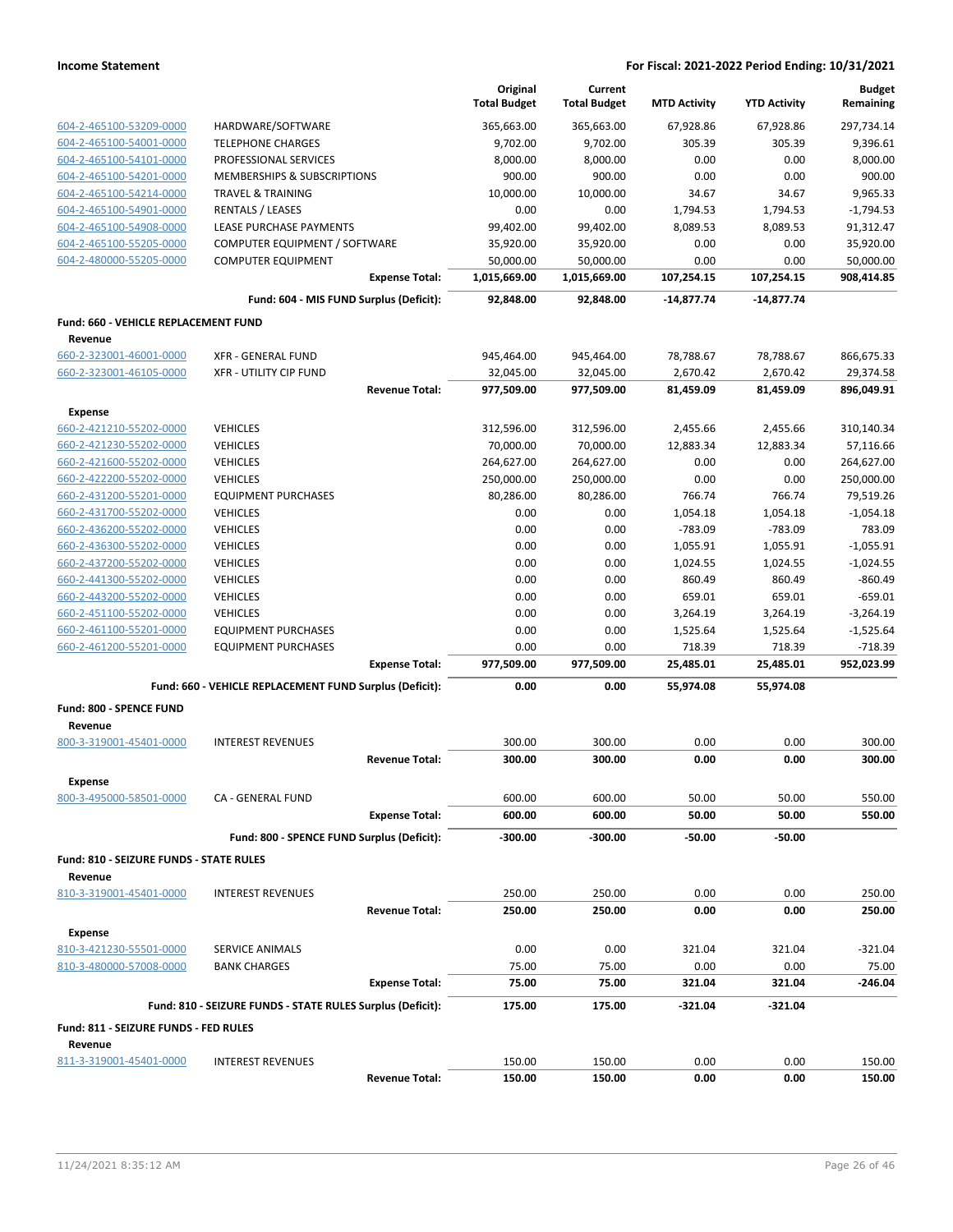|                                                    |                                                                            | Original<br><b>Total Budget</b> | Current<br><b>Total Budget</b> | <b>MTD Activity</b>    | <b>YTD Activity</b>    | <b>Budget</b><br>Remaining |
|----------------------------------------------------|----------------------------------------------------------------------------|---------------------------------|--------------------------------|------------------------|------------------------|----------------------------|
| <b>Expense</b>                                     |                                                                            |                                 |                                |                        |                        |                            |
| 811-3-480000-57008-0000                            | <b>BANK CHARGES</b>                                                        | 75.00                           | 75.00                          | 0.00                   | 0.00                   | 75.00                      |
|                                                    | <b>Expense Total:</b>                                                      | 75.00                           | 75.00                          | 0.00                   | 0.00                   | 75.00                      |
|                                                    | Fund: 811 - SEIZURE FUNDS - FED RULES Surplus (Deficit):                   | 75.00                           | 75.00                          | 0.00                   | 0.00                   |                            |
| Revenue                                            | Fund: 820 - TIRZ FUND (Tax Increment Reinvestment Zone)                    |                                 |                                |                        |                        |                            |
| 820-3-311001-41101-0000                            | <b>REAL PROPERTY TAXES - CITY</b>                                          | 508,577.00                      | 508,577.00                     | 110.75                 | 110.75                 | 508,466.25                 |
| 820-3-311001-41111-0000                            | REAL PROPERTY TAXES - COUNTY                                               | 211,289.00                      | 211,289.00                     | 0.00                   | 0.00                   | 211,289.00                 |
| 820-3-311001-41112-0000                            | <b>REAL PROPERTY TAXES - HOSPITAL</b>                                      | 95,566.00                       | 95,566.00                      | 0.00                   | 0.00                   | 95,566.00                  |
| 820-3-311002-41102-0000                            | <b>DELINQUENT TAXES</b>                                                    | 3,000.00                        | 3,000.00                       | 170.56                 | 170.56                 | 2,829.44                   |
| 820-3-319001-45401-0000                            | <b>INTEREST REVENUES</b>                                                   | 1,570.00                        | 1,570.00                       | 0.00                   | 0.00                   | 1,570.00                   |
|                                                    | <b>Revenue Total:</b>                                                      | 820,002.00                      | 820,002.00                     | 281.31                 | 281.31                 | 819,720.69                 |
| <b>Expense</b>                                     |                                                                            |                                 |                                |                        |                        |                            |
| 820-3-416100-54101-0000                            | PROFESSIONAL SERVICES                                                      | 35,247.00                       | 35,247.00                      | 0.00                   | 0.00                   | 35,247.00                  |
| 820-3-416100-55002-0000<br>820-3-480000-57008-0000 | <b>IMPROVEMENTS</b><br><b>BANK CHARGES</b>                                 | 155,000.00<br>700.00            | 155,000.00<br>700.00           | 0.00<br>0.00           | 0.00<br>0.00           | 155,000.00<br>700.00       |
|                                                    | <b>Expense Total:</b>                                                      | 190,947.00                      | 190,947.00                     | 0.00                   | 0.00                   | 190,947.00                 |
|                                                    | Fund: 820 - TIRZ FUND (Tax Increment Reinvestment Zone) Surplus (Deficit): | 629,055.00                      | 629,055.00                     | 281.31                 | 281.31                 |                            |
| <b>Fund: 910 - ELECTRIC OPERATING FUND</b>         |                                                                            |                                 |                                |                        |                        |                            |
| Revenue                                            |                                                                            |                                 |                                |                        |                        |                            |
| 910-9-000000-49001-4400                            | METERED SALES - RESIDENTIAL                                                | 12,776,556.00                   | 12,776,556.00                  | 1,088,880.38           | 1,088,880.38           | 11,687,675.62              |
| 910-9-000000-49010-4421                            | METERED SALES - GS-NO DEMAND                                               | 754,758.00                      | 754,758.00                     | 72,088.94              | 72,088.94              | 682,669.06                 |
| 910-9-000000-49020-4422<br>910-9-000000-49030-4424 | METERED SALES - GS-DEMAND<br>METERED SALES - GS-PRIMARY                    | 17,869,324.00                   | 17,869,324.00                  | 1,403,008.34           | 1,403,008.34           | 16,466,315.66              |
| 910-9-000000-49040-4440                            | METERED SALES - STREET LIGHTS                                              | 370,627.00<br>223,109.00        | 370,627.00<br>223,109.00       | 32,514.68<br>17,866.95 | 32,514.68<br>17,866.95 | 338,112.32<br>205,242.05   |
| 910-9-000000-49050-4400                            | <b>FUEL ADJUSTMENT</b>                                                     | 18,694,699.00                   | 18,694,699.00                  | 1,327,073.64           | 1,327,073.64           | 17,367,625.36              |
| 910-9-000000-49058-4400                            | <b>REGULATORY CHARGE</b>                                                   | 3,101,449.00                    | 3,101,449.00                   | 66,370.13              | 66,370.13              | 3,035,078.87               |
| 910-9-000000-49140-4490                            | <b>VAPOR LIGHT REVENUES</b>                                                | 156,500.00                      | 156,500.00                     | 12,404.54              | 12,404.54              | 144,095.46                 |
| 910-9-000000-49201-4510                            | LATE CHARGES                                                               | 246,029.00                      | 246,029.00                     | 32,572.84              | 32,572.84              | 213,456.16                 |
| 910-9-000000-49210-4511                            | <b>ELECTRIC SERVICE CHARGES</b>                                            | 85,538.00                       | 85,538.00                      | 8,780.20               | 8,780.20               | 76,757.80                  |
| 910-9-000000-49211-4511                            | VAPOR LIGHT SERVICE CHARGES                                                | 439.00                          | 439.00                         | 103.82                 | 103.82                 | 335.18                     |
| 910-9-000000-49212-4511                            | <b>SAW POLES SERVICE CHARGES</b>                                           | 1,427.00                        | 1,427.00                       | 460.00                 | 460.00                 | 967.00                     |
| 910-9-000000-49213-4511                            | <b>AMPY SERVICE CHARGES</b>                                                | 0.00                            | 0.00                           | 47.50                  | 47.50                  | $-47.50$                   |
| 910-9-000000-49220-4512                            | <b>RE-READ CHARGES</b>                                                     | 53.00                           | 53.00                          | 0.00                   | 0.00                   | 53.00                      |
| 910-9-000000-49301-4490                            | METERED SALES - 5% XFER to GENERAL FUND                                    | 2,732,421.00                    | 2,732,421.00                   | 201,372.28             | 201,372.28             | 2,531,048.72               |
| 910-9-000000-49307-4490                            | METERED SALES - 1% XFER to GBOD                                            | 546,484.00                      | 546,484.00                     | 40,274.74              | 40,274.74              | 506,209.26                 |
| 910-9-000000-49410-4564                            | <b>CUSTOMER AID TO CONSTRUCTION</b>                                        | 134,686.00                      | 134,686.00                     | 7,607.06               | 7,607.06               | 127,078.94                 |
| 910-9-000000-49420-4564                            | UNDERGROUND SERVICE                                                        | 24,883.00                       | 24,883.00                      | 660.00                 | 660.00                 | 24,223.00                  |
| 910-9-000000-49430-4564                            | <b>RELOCATION OF SERVICE</b>                                               | 7,744.00                        | 7,744.00                       | 0.00                   | 0.00                   | 7,744.00                   |
| 910-9-000000-49450-4564                            | <b>ACCIDENTS</b>                                                           | 12,954.00                       | 12,954.00                      | 233.40                 | 233.40                 | 12,720.60                  |
| 910-9-000000-49455-4564<br>910-9-000000-49460-4564 | <b>INSURANCE REIMBURSEMENTS</b>                                            | 5,105.00                        | 5,105.00                       | 0.00                   | 0.00                   | 5,105.00                   |
| 910-9-000000-49470-4564                            | <b>METER DAMAGE</b><br>OTHER REIMBURSEMENTS                                | 203.00<br>8,407.00              | 203.00<br>8,407.00             | 0.00<br>0.00           | 0.00<br>0.00           | 203.00                     |
| 910-9-000000-49480-4564                            | <b>METER BASES</b>                                                         | 4,367.00                        | 4,367.00                       | 221.08                 | 221.08                 | 8,407.00<br>4,145.92       |
| 910-9-000000-49490-4564                            | MATERIAL SALES                                                             | 15,749.00                       | 15,749.00                      | 0.00                   | 0.00                   | 15,749.00                  |
| 910-9-000000-49520-4470                            | <b>ENERGY SALES</b>                                                        | 10,150,493.00                   | 10,150,493.00                  | 2,285,692.94           | 2,285,692.94           | 7,864,800.06               |
| 910-9-000000-49521-4470                            | <b>RUC REVENUES</b>                                                        | 745.00                          | 745.00                         | 0.00                   | 0.00                   | 745.00                     |
| 910-9-000000-49523-4470                            | RENEWABLE ENERGY CREDITS                                                   | 25,500.00                       | 25,500.00                      | 0.00                   | 0.00                   | 25,500.00                  |
| 910-9-000000-49530-4572                            | <b>TCR AUCTION PROCEEDS</b>                                                | 704,513.00                      | 704,513.00                     | 90,198.96              | 90,198.96              | 614,314.04                 |
| 910-9-000000-49560-4571                            | <b>TCOS REVENUES</b>                                                       | 676,482.00                      | 676,482.00                     | 73,130.46              | 73,130.46              | 603,351.54                 |
| 910-9-000000-49601-4540                            | POLE USE REVENUES                                                          | 51,995.00                       | 51,995.00                      | 175.00                 | 175.00                 | 51,820.00                  |
| 910-9-000000-49602-4118                            | EPA ALLOWANCE SALES                                                        | 1.00                            | 1.00                           | 0.00                   | 0.00                   | 1.00                       |
| 910-9-000000-49670-4116                            | <b>ROUNDUP PROGRAM</b>                                                     | 6,000.00                        | 6,000.00                       | 212.02                 | 212.02                 | 5,787.98                   |
| 910-9-000000-49699-4116                            | OTHER GAINS/LOSSES                                                         | 20,076.00                       | 20,076.00                      | 0.00                   | 0.00                   | 20,076.00                  |
| 910-9-000000-49700-4990                            | REDEMPTION OF LONG TERM DEBT                                               | 20,115,000.00                   | 20,115,000.00                  | 0.00                   | 0.00                   | 20,115,000.00              |
| 910-9-000000-49701-4567                            | XFER FROM COG - GEN FUND                                                   | 1,015,475.00                    | 1,015,475.00                   | 84,622.92              | 84,622.92              | 930,852.08                 |
| 910-9-000000-49754-4994                            | XFER FROM 950 - BILLING                                                    | 50,812.00                       | 50,812.00                      | 4,234.34               | 4,234.34               | 46,577.66                  |
| 910-9-000000-49755-4995                            | XFER FROM 950 - CASHIERS                                                   | 68,089.00                       | 68,089.00                      | 5,674.09               | 5,674.09               | 62,414.91                  |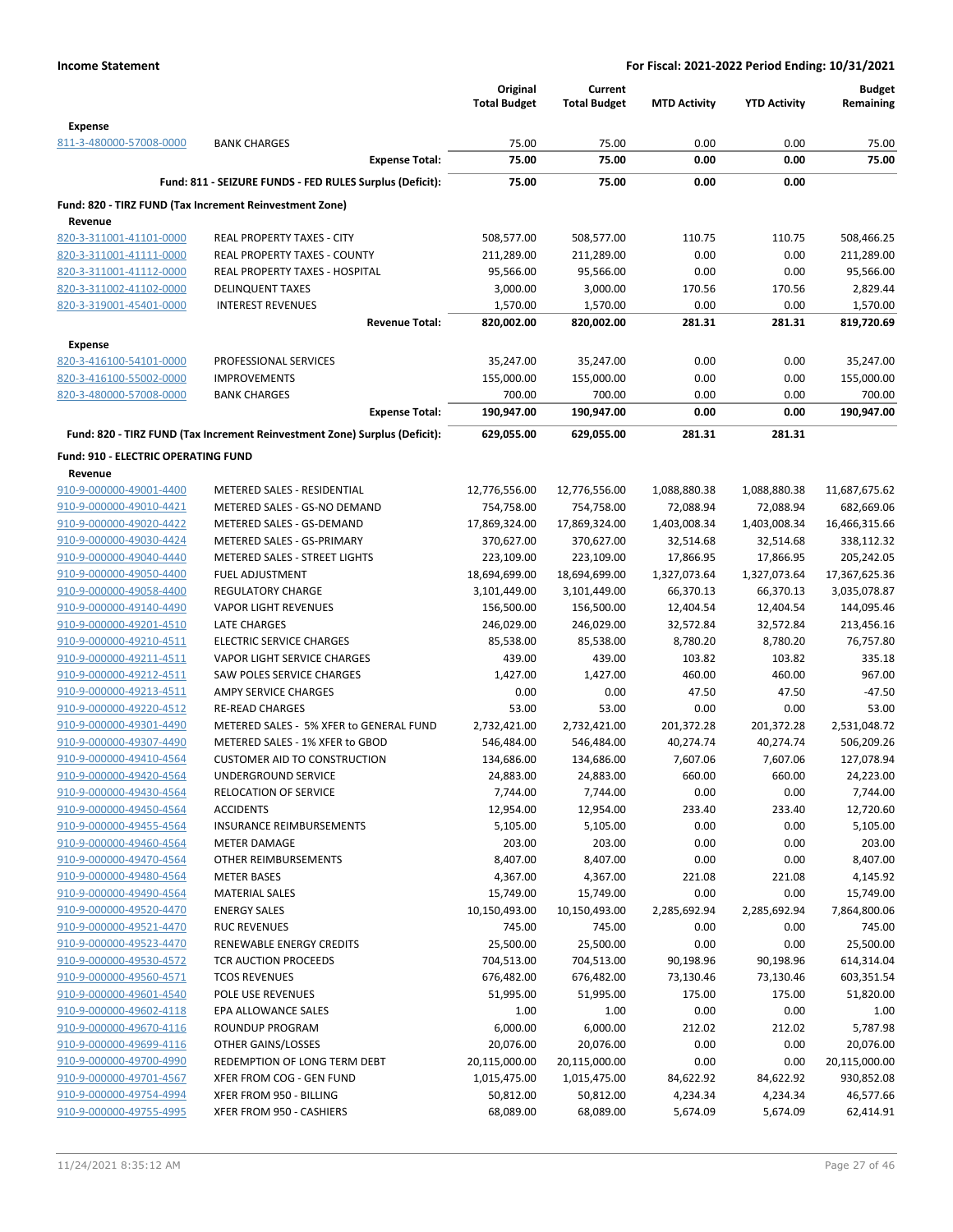|                                                    |                                             | Original<br><b>Total Budget</b> | Current<br><b>Total Budget</b> | <b>MTD Activity</b> | <b>YTD Activity</b> | <b>Budget</b><br>Remaining |
|----------------------------------------------------|---------------------------------------------|---------------------------------|--------------------------------|---------------------|---------------------|----------------------------|
| 910-9-000000-49759-4545                            | XFER FROM 950 FOR POLE USE                  | 33,000.00                       | 33,000.00                      | 0.00                | 0.00                | 33,000.00                  |
| 910-9-000000-49801-4190                            | <b>INTEREST INCOME</b>                      | 100,000.00                      | 100,000.00                     | 0.00                | 0.00                | 100,000.00                 |
| 910-9-000000-49809-4190                            | INTEREST ON ERCOT COLLATERAL                | 63.00                           | 63.00                          | 0.00                | 0.00                | 63.00                      |
| 910-9-000000-49900-4171                            | <b>ENERGY EFFICIENCY CREDITS</b>            | 0.00                            | 0.00                           | $-150.00$           | $-150.00$           | 150.00                     |
|                                                    | <b>Revenue Total:</b>                       | 90,791,755.00                   | 90,791,755.00                  | 6,856,331.25        | 6,856,331.25        | 83,935,423.75              |
| <b>Expense</b>                                     |                                             |                                 |                                |                     |                     |                            |
| 910-9-901000-51001-5000                            | REGULAR SALARIES                            | 445,690.00                      | 445,690.00                     | 34,571.88           | 34,571.88           | 411,118.12                 |
| 910-9-901000-51020-5000                            | <b>OVERTIME</b>                             | 55,045.00                       | 55,045.00                      | 3,163.63            | 3,163.63            | 51,881.37                  |
| 910-9-901000-51115-5000                            | <b>CLOTHING ALLOWANCE</b>                   | 3,800.00                        | 3,800.00                       | 0.00                | 0.00                | 3,800.00                   |
| 910-9-901000-51116-5000                            | CAR ALLOWANCE                               | 975.00                          | 975.00                         | 225.00              | 225.00              | 750.00                     |
| 910-9-901000-51117-5000                            | <b>CELL PHONE ALLOWANCE</b>                 | 864.00                          | 864.00                         | 56.23               | 56.23               | 807.77                     |
| 910-9-901000-51201-5000                            | <b>FICA</b>                                 | 30,043.00                       | 30,043.00                      | 2,050.31            | 2,050.31            | 27,992.69                  |
| 910-9-901000-51202-5000                            | MEDICARE                                    | 7,027.00                        | 7,027.00                       | 479.51              | 479.51              | 6,547.49                   |
| 910-9-901000-51203-5000                            | <b>HEALTH INSURANCE</b>                     | 69,234.00                       | 69,234.00                      | 5,769.50            | 5,769.50            | 63,464.50                  |
| 910-9-901000-51204-5000                            | <b>WORKERS COMPENSATION</b>                 | 8,701.00                        | 8,701.00                       | 725.08              | 725.08              | 7,975.92                   |
| 910-9-901000-51205-5000                            | <b>UNEMPLOYMENT</b>                         | 990.00                          | 990.00                         | 0.00                | 0.00                | 990.00                     |
| 910-9-901000-51301-5000                            | <b>TMRS</b>                                 | 56,936.00                       | 56,936.00                      | 4,409.93            | 4,409.93            | 52,526.07                  |
| 910-9-901001-59020-5010                            | <b>NATURAL GAS</b>                          | 395,699.00                      | 395,699.00                     | 87,459.76           | 87,459.76           | 308,239.24                 |
| 910-9-901008-59110-5080                            | <b>GEUS OPERATIONS</b>                      | 35,000.00                       | 35,000.00                      | 577.85              | 577.85              | 34,422.15                  |
| 910-9-901008-59112-5080                            | <b>SAFETY</b>                               | 8,200.00                        | 8,200.00                       | 0.00                | 0.00                | 8,200.00                   |
| 910-9-901008-59121-5080                            | <b>MECHANICAL SUPPLIES</b>                  | 15,000.00                       | 15,000.00                      | 0.00                | 0.00                | 15,000.00                  |
| 910-9-901008-59122-5080                            | <b>ELECTRICAL SUPPLIES</b>                  | 15,000.00                       | 15,000.00                      | 0.00                | 0.00                | 15,000.00                  |
| 910-9-901008-59125-5080                            | <b>CHEMICAL &amp; LABORATORY SUPPLIES</b>   | 35,000.00                       | 35,000.00                      | 0.00                | 0.00                | 35,000.00                  |
| 910-9-901008-59141-5080                            | <b>UTILITY BILLS</b>                        | 250,000.00                      | 250,000.00                     | 8,697.82            | 8,697.82            | 241,302.18                 |
| 910-9-901008-59144-5080                            | MISCELLANEOUS SERVICES                      | 60,250.00                       | 60,250.00                      | 29,398.92           | 29,398.92           | 30,851.08                  |
| 910-9-901008-59145-5080                            | <b>ENVIRONMENTAL SERVICES</b>               | 130,400.00                      | 130,400.00                     | 0.00                | 0.00                | 130,400.00                 |
| 910-9-901008-59146-5080                            | <b>TRAINING AND TRAVEL</b>                  | 26,000.00                       | 26,000.00                      | 0.00                | 0.00                | 26,000.00                  |
| 910-9-901008-59148-5080                            | <b>FUEL</b>                                 | 1,500.00                        | 1,500.00                       | 0.00                | 0.00                | 1,500.00                   |
| 910-9-901008-59149-5080                            | <b>EMPLOYEE RELATIONS</b>                   | 1,000.00                        | 1,000.00                       | 0.00                | 0.00                | 1,000.00                   |
| 910-9-901015-51001-5150                            | <b>REGULAR SALARIES</b>                     | 311,138.00                      | 311,138.00                     | 18,911.56           | 18,911.56           | 292,226.44                 |
| 910-9-901015-51020-5150                            | <b>OVERTIME</b>                             | 25,000.00                       | 25,000.00                      | 1,120.22            | 1,120.22            | 23,879.78                  |
| 910-9-901015-51115-5150                            | <b>CLOTHING ALLOWANCE</b>                   | 3,500.00                        | 3,500.00                       | 0.00                | 0.00                | 3,500.00                   |
| 910-9-901015-51116-5150                            | CAR ALLOWANCE                               | 975.00                          | 975.00                         | 75.00               | 75.00               | 900.00                     |
| 910-9-901015-51117-5150                            | CELL PHONE ALLOWANCE                        | 432.00                          | 432.00                         | 8.31                | 8.31                | 423.69                     |
| 910-9-901015-51201-5150                            | <b>FICA</b>                                 | 19,656.00                       | 19,656.00                      | 1,081.98            | 1,081.98            | 18,574.02                  |
| 910-9-901015-51202-5150                            | MEDICARE                                    | 5,694.00                        | 5,694.00                       | 253.04              | 253.04              | 5,440.96                   |
| 910-9-901015-51203-5150                            | <b>HEALTH INSURANCE</b>                     | 56,646.00                       | 56,646.00                      | 4,720.50            | 4,720.50            | 51,925.50                  |
| 910-9-901015-51204-5150<br>910-9-901015-51205-5150 | <b>WORKERS COMPENSATION</b><br>UNEMPLOYMENT | 5,373.00                        | 5,373.00                       | 447.75<br>0.00      | 447.75<br>0.00      | 4,925.25<br>810.00         |
| 910-9-901015-51301-5150                            | <b>TMRS</b>                                 | 810.00                          | 810.00                         |                     |                     |                            |
| 910-9-901015-59201-5150                            | <b>BUILDING MAINTENANCE</b>                 | 37,247.00<br>19,500.00          | 37,247.00<br>19,500.00         | 2,333.35<br>0.00    | 2,333.35<br>0.00    | 34,913.65<br>19,500.00     |
| 910-9-901015-59205-5150                            | <b>EQUIPMENT MAINTENANCE</b>                | 7,100.00                        | 7,100.00                       | 0.00                | 0.00                | 7,100.00                   |
| 910-9-901015-59290-5150                            | GENERAL PLANT EQUIPMENT MAINTENANCE         | 27,500.00                       | 27,500.00                      | 3,194.70            | 3,194.70            | 24,305.30                  |
| 910-9-901015-59291-5150                            | UNIT 1 MAINTENANCE                          | 210,600.00                      | 210,600.00                     | 2,435.93            | 2,435.93            | 208,164.07                 |
| 910-9-901015-59292-5150                            | <b>UNIT 2 MAINTENANCE</b>                   | 213,100.00                      | 213,100.00                     | 645.10              | 645.10              | 212,454.90                 |
| 910-9-901015-59293-5150                            | UNIT 3 MAINTENANCE                          | 267,600.00                      | 267,600.00                     | 238.83              | 238.83              | 267,361.17                 |
| 910-9-901090-59312-9900                            | <b>BOILER PLANT EQUIPMENT</b>               | 637,800.00                      | 637,800.00                     | 0.00                | 0.00                | 637,800.00                 |
| 910-9-901146-51001-5460                            | REGULAR SALARIES                            | 475,274.00                      | 475,274.00                     | 32,493.88           | 32,493.88           | 442,780.12                 |
| 910-9-901146-51020-5460                            | <b>OVERTIME</b>                             | 55,045.00                       | 55,045.00                      | 3,163.61            | 3,163.61            | 51,881.39                  |
| 910-9-901146-51115-5460                            | <b>CLOTHING ALLOWANCE</b>                   | 3,800.00                        | 3,800.00                       | 0.00                | 0.00                | 3,800.00                   |
| 910-9-901146-51116-5460                            | CAR ALLOWANCE                               | 975.00                          | 975.00                         | 0.00                | 0.00                | 975.00                     |
| 910-9-901146-51117-5460                            | CELL PHONE ALLOWANCE                        | 0.00                            | 0.00                           | 47.88               | 47.88               | $-47.88$                   |
| 910-9-901146-51201-5460                            | <b>FICA</b>                                 | 31,889.00                       | 31,889.00                      | 2,213.74            | 2,213.74            | 29,675.26                  |
| 910-9-901146-51202-5460                            | MEDICARE                                    | 7,458.00                        | 7,458.00                       | 517.73              | 517.73              | 6,940.27                   |
| 910-9-901146-51203-5460                            | <b>HEALTH INSURANCE</b>                     | 73,011.00                       | 73,011.00                      | 6,084.25            | 6,084.25            | 66,926.75                  |
| 910-9-901146-51204-5460                            | <b>WORKERS COMPENSATION</b>                 | 9,235.00                        | 9,235.00                       | 769.58              | 769.58              | 8,465.42                   |
| 910-9-901146-51205-5460                            | UNEMPLOYMENT                                | 1,044.00                        | 1,044.00                       | 0.00                | 0.00                | 1,044.00                   |
| 910-9-901146-51301-5460                            | <b>TMRS</b>                                 | 60,434.00                       | 60,434.00                      | 4,141.81            | 4,141.81            | 56,292.19                  |
| 910-9-901147-59020-5470                            | <b>NATURAL GAS</b>                          | 880,074.00                      | 880,074.00                     | 230,575.73          | 230,575.73          | 649,498.27                 |
|                                                    |                                             |                                 |                                |                     |                     |                            |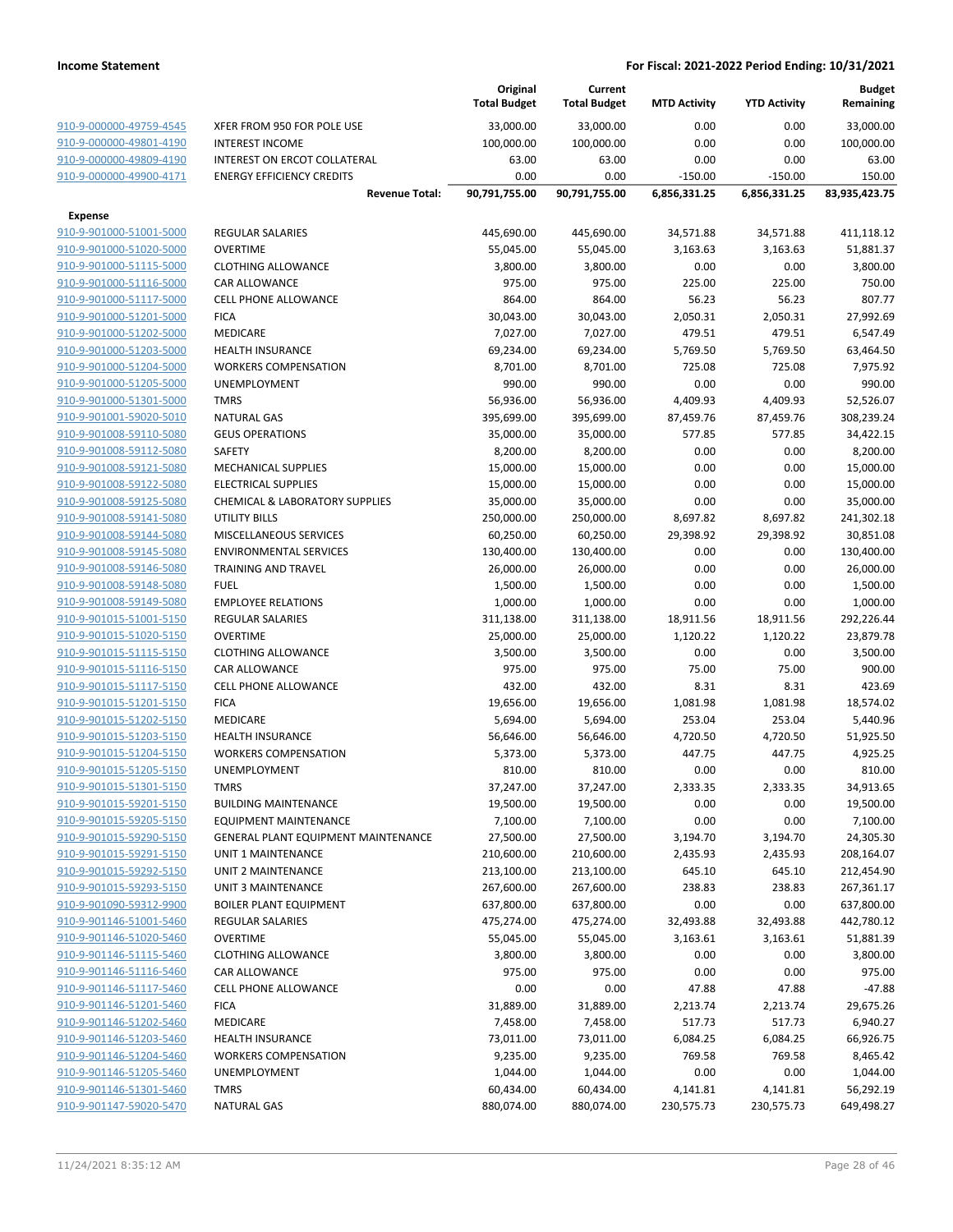|                                                    |                                                     | Original<br><b>Total Budget</b> | Current<br><b>Total Budget</b> | <b>MTD Activity</b>  | <b>YTD Activity</b> | <b>Budget</b><br>Remaining |
|----------------------------------------------------|-----------------------------------------------------|---------------------------------|--------------------------------|----------------------|---------------------|----------------------------|
| 910-9-901151-59110-5501                            | <b>GEUS OPERATIONS</b>                              | 23,300.00                       | 23,300.00                      | 577.85               | 577.85              | 22,722.15                  |
| 910-9-901151-59112-5501                            | SAFETY PROGRAM                                      | 2,950.00                        | 2,950.00                       | 0.00                 | 0.00                | 2,950.00                   |
| 910-9-901151-59121-5501                            | <b>MECHANICAL SUPPLIES</b>                          | 10,000.00                       | 10,000.00                      | 0.00                 | 0.00                | 10,000.00                  |
| 910-9-901151-59122-5501                            | <b>ELECTRICAL SUPPLIES</b>                          | 5,000.00                        | 5,000.00                       | 0.00                 | 0.00                | 5,000.00                   |
| 910-9-901151-59125-5501                            | <b>CHEMICAL &amp; LABORATORY</b>                    | 12,000.00                       | 12,000.00                      | 0.00                 | 0.00                | 12,000.00                  |
| 910-9-901151-59141-5501                            | <b>UTILITY BILLS</b>                                | 200.00                          | 200.00                         | 0.00                 | 0.00                | 200.00                     |
| 910-9-901151-59144-5501                            | MISCELLANEOUS SERVICES                              | 4,750.00                        | 4,750.00                       | 0.00                 | 0.00                | 4,750.00                   |
| 910-9-901151-59145-5501                            | <b>ENVIRONMENTAL SERVICES</b>                       | 29,500.00                       | 29,500.00                      | 0.00                 | 0.00                | 29,500.00                  |
| 910-9-901151-59146-5501                            | <b>TRAINING AND TRAVEL</b>                          | 28,000.00                       | 28,000.00                      | 0.00                 | 0.00                | 28,000.00                  |
| 910-9-901151-59149-5501                            | <b>EMPLOYEE RELATIONS</b>                           | 1,000.00                        | 1,000.00                       | 0.00                 | 0.00                | 1,000.00                   |
| 910-9-901154-51001-5541                            | REGULAR SALARIES                                    | 293,288.00                      | 293,288.00                     | 20,989.56            | 20,989.56           | 272,298.44                 |
| 910-9-901154-51020-5541                            | <b>OVERTIME</b>                                     | 25,000.00                       | 25,000.00                      | 1,120.21             | 1,120.21            | 23,879.79                  |
| 910-9-901154-51115-5541                            | <b>CLOTHING ALLOWANCE</b>                           | 3,500.00                        | 3,500.00                       | 0.00                 | 0.00                | 3,500.00                   |
| 910-9-901154-51116-5541                            | CAR ALLOWANCE                                       | 975.00                          | 975.00                         | 0.00                 | 0.00                | 975.00                     |
| 910-9-901154-51117-5541                            | CELL PHONE ALLOWANCE                                | 0.00                            | 0.00                           | 16.60                | 16.60               | $-16.60$                   |
| 910-9-901154-51201-5541                            | <b>FICA</b>                                         | 18,549.00                       | 18,549.00                      | 1,371.84             | 1,371.84            | 17,177.16                  |
| 910-9-901154-51202-5541                            | MEDICARE                                            | 4,340.00                        | 4,340.00                       | 320.84               | 320.84              | 4,019.16                   |
| 910-9-901154-51203-5541                            | <b>HEALTH INSURANCE</b>                             | 50,352.00                       | 50,352.00                      | 4,196.00             | 4,196.00            | 46,156.00                  |
| 910-9-901154-51204-5541                            | <b>WORKERS COMPENSATION</b>                         | 5,373.00                        | 5,373.00                       | 447.75               | 447.75              | 4,925.25                   |
| 910-9-901154-51205-5541<br>910-9-901154-51301-5541 | UNEMPLOYMENT<br><b>TMRS</b>                         | 720.00                          | 720.00<br>35,149.00            | 0.00<br>2,566.66     | 0.00<br>2,566.66    | 720.00<br>32,582.34        |
| 910-9-901154-59201-5541                            | <b>BUILDINGS MAINTENANCE</b>                        | 35,149.00<br>34,100.00          | 34,100.00                      | 0.00                 | 0.00                | 34,100.00                  |
| 910-9-901154-59205-5541                            | <b>EQUIPMENT MAINTENANCE</b>                        | 6,100.00                        | 6,100.00                       | 0.00                 | 0.00                | 6,100.00                   |
| 910-9-901154-59206-5541                            | <b>GENERATOR MAINTENANCE</b>                        | 5,000.00                        | 5,000.00                       | 0.00                 | 0.00                | 5,000.00                   |
| 910-9-901154-59290-5541                            | GENERAL PLANT EQUIPMENT MAINTENANCE                 | 45,500.00                       | 45,500.00                      | 0.00                 | 0.00                | 45,500.00                  |
| 910-9-901154-59291-5541                            | UNIT 1 MAINTENANCE                                  | 107,500.00                      | 107,500.00                     | 0.00                 | 0.00                | 107,500.00                 |
| 910-9-901154-59292-5541                            | <b>UNIT 2 MAINTENANCE</b>                           | 107,500.00                      | 107,500.00                     | 0.00                 | 0.00                | 107,500.00                 |
| 910-9-901154-59293-5541                            | <b>UNIT 3 MAINTENANCE</b>                           | 107,500.00                      | 107,500.00                     | 0.00                 | 0.00                | 107,500.00                 |
| 910-9-901190-59344-9900                            | <b>ENGINE PLANT GENERATORS</b>                      | 140,000.00                      | 140,000.00                     | 0.00                 | 0.00                | 140,000.00                 |
| 910-9-901500-59040-5550                            | TMPA FIXED COST                                     | 293,000.00                      | 293,000.00                     | 23,717.34            | 23,717.34           | 269,282.66                 |
| 910-9-901500-59050-5550                            | DUKE WIND ENERGY                                    | 3,129,447.00                    | 3,129,447.00                   | 219,980.08           | 219,980.08          | 2,909,466.92               |
| 910-9-901500-59051-5550                            | <b>SOLAR ENERGY</b>                                 | 1,321,375.00                    | 1,321,375.00                   | 90,645.16            | 90,645.16           | 1,230,729.84               |
| 910-9-901500-59052-5550                            | OFF-SYSTEM NET PURCHASES                            | 12,224,851.00                   | 12,224,851.00                  | 778,124.80           | 778,124.80          | 11,446,726.20              |
| 910-9-901500-59053-5550                            | <b>ERCOT BALANCING ENERGY</b>                       | 5,050,756.00                    | 5,050,756.00                   | 2,252,490.91         | 2,252,490.91        | 2,798,265.09               |
| 910-9-901500-59054-5550                            | <b>ANCILLARY SERVICES</b>                           | 438,500.00                      | 438,500.00                     | -90,623.96           | $-90,623.96$        | 529,123.96                 |
| 910-9-901500-59055-5550                            | <b>CONTROL CENTER COSTS</b>                         | 258,000.00                      | 258,000.00                     | 21,500.00            | 21,500.00           | 236,500.00                 |
| 910-9-901500-59057-5550                            | <b>ERCOT UPLIFT</b>                                 | 224,802.00                      | 224,802.00                     | 25,399.81            | 25,399.81           | 199,402.19                 |
| 910-9-901500-59059-5550                            | EILS                                                | 80,000.00                       | 80,000.00                      | 0.00                 | 0.00                | 80,000.00                  |
| 910-9-901500-59061-5550                            | <b>RUC</b>                                          | 0.00                            | 0.00                           | 6,089.02             | 6,089.02            | $-6,089.02$                |
| 910-9-901500-59063-5550                            | <b>ERCOT CONGESTION RIGHTS</b>                      | 79,988.00                       | 79,988.00                      | $-13,905.19$         | -13,905.19          | 93,893.19                  |
| 910-9-901500-59099-5550                            | <b>GARLAND CLEARING ACCOUNT</b>                     | 0.00                            | 0.00                           | 180,756.57           | 180,756.57          | $-180,756.57$              |
| 910-9-901600-51001-5750                            | <b>REGULAR SALARIES</b>                             | 210,126.00                      | 210,126.00                     | 16,163.20            | 16,163.20           | 193,962.80                 |
| 910-9-901600-51116-5750                            | <b>CAR ALLOWANCE</b>                                | 1,950.00                        | 1,950.00                       | 150.00               | 150.00              | 1,800.00                   |
| 910-9-901600-51117-5750                            | <b>CELL PHONE ALLOWANCE</b>                         | 1,272.00                        | 1,272.00                       | 97.84                | 97.84               | 1,174.16                   |
| 910-9-901600-51201-5750                            | <b>FICA</b>                                         | 11,956.00                       | 11,956.00                      | 1,001.32             | 1,001.32            | 10,954.68                  |
| 910-9-901600-51202-5750                            | MEDICARE                                            | 3,093.00                        | 3,093.00                       | 234.18               | 234.18              | 2,858.82                   |
| 910-9-901600-51203-5750                            | <b>HEALTH INSURANCE</b>                             | 25,176.00                       | 25,176.00                      | 2,098.00             | 2,098.00            | 23,078.00                  |
| 910-9-901600-51204-5750                            | <b>WORKERS COMPENSATION</b>                         | 3,830.00                        | 3,830.00                       | 319.17               | 319.17              | 3,510.83                   |
| 910-9-901600-51205-5750                            | <b>UNEMPLOYMENT</b>                                 | 360.00                          | 360.00                         | 0.00                 | 0.00                | 360.00                     |
| 910-9-901600-51301-5750<br>910-9-901600-59110-5750 | <b>TMRS</b>                                         | 25,068.00<br>93,440.00          | 25,068.00                      | 1,903.68<br>2,000.00 | 1,903.68            | 23,164.32                  |
|                                                    | <b>GEUS OPERATIONS</b>                              |                                 | 93,440.00                      |                      | 2,000.00            | 91,440.00                  |
| 910-9-901600-59146-5750                            | <b>TRAINING AND TRAVEL</b>                          | 4,000.00                        | 4,000.00                       | 0.00                 | 0.00                | 4,000.00                   |
| 910-9-901600-59149-5750<br>910-9-901690-59303-9900 | <b>EMPLOYEE RELATIONS</b><br><b>MISC INTANGIBLE</b> | 500.00<br>120,000.00            | 500.00<br>120,000.00           | 0.00<br>0.00         | 0.00<br>0.00        | 500.00<br>120,000.00       |
| 910-9-910120-51001-9200                            | REGULAR SALARIES                                    | 283,302.00                      | 283,302.00                     | 22,265.60            | 22,265.60           | 261,036.40                 |
| 910-9-910120-51115-9200                            | <b>CLOTHING ALLOWANCE</b>                           | 500.00                          | 500.00                         | 39.20                | 39.20               | 460.80                     |
| 910-9-910120-51116-9200                            | CAR ALLOWANCE                                       | 5,600.00                        | 5,600.00                       | 538.46               | 538.46              | 5,061.54                   |
| 910-9-910120-51117-9200                            | <b>CELL PHONE ALLOWANCE</b>                         | 1,209.00                        | 1,209.00                       | 92.96                | 92.96               | 1,116.04                   |
| 910-9-910120-51201-9200                            | <b>FICA</b>                                         | 13,929.00                       | 13,929.00                      | 584.18               | 584.18              | 13,344.82                  |
|                                                    |                                                     |                                 |                                |                      |                     |                            |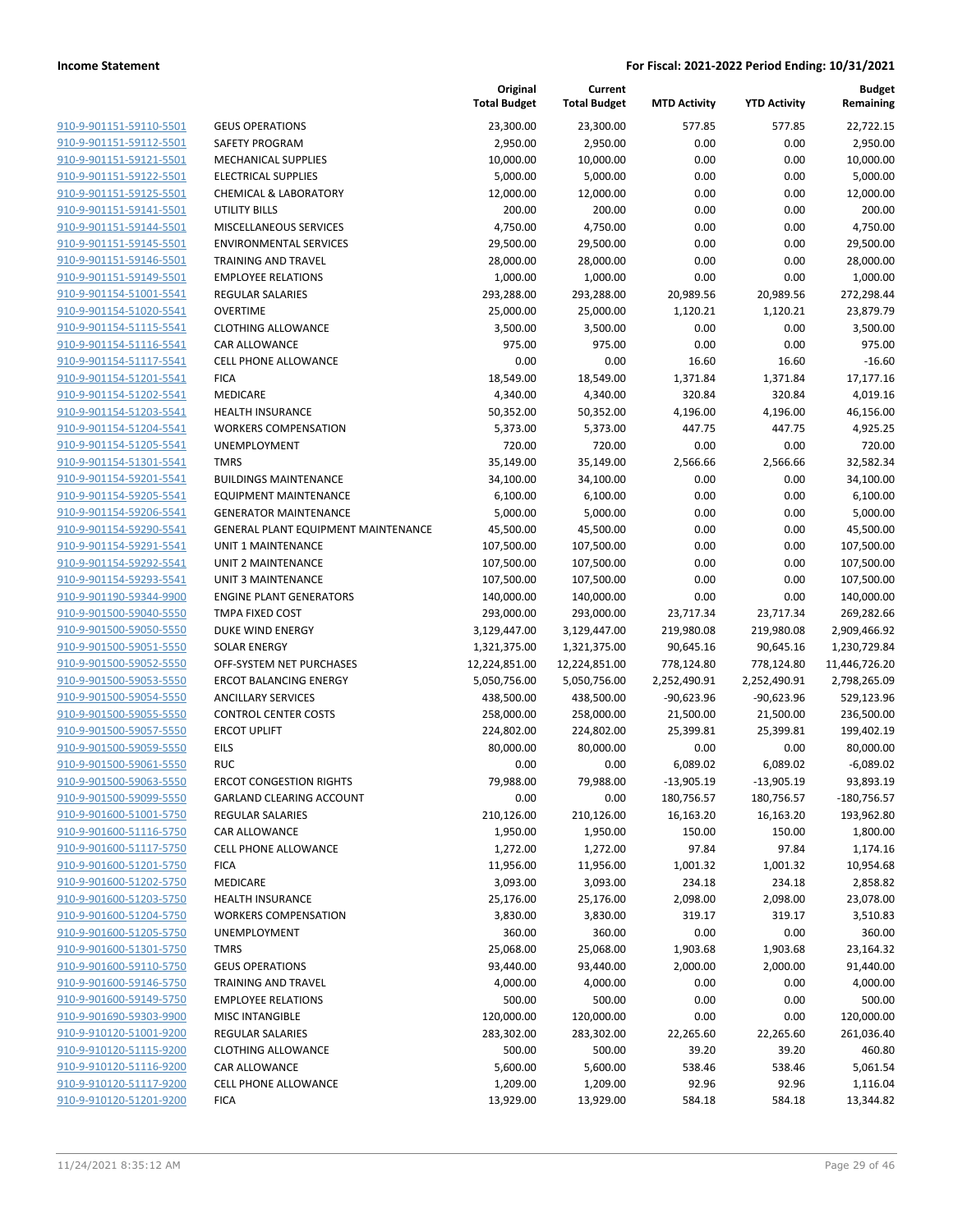**Current**

**Original**

**Budget Remaining**

| 910-9-910120-51202-9200                            | MEDICARE                                               | 4,206.00             | 4,206.00             | 314.62            | 314.62           |                     |
|----------------------------------------------------|--------------------------------------------------------|----------------------|----------------------|-------------------|------------------|---------------------|
|                                                    |                                                        |                      |                      |                   |                  | 3,891.38            |
| 910-9-910120-51203-9200                            | HEALTH INSURANCE                                       | 36,505.00            | 36,505.00            | 3,042.08          | 3,042.08         | 33,462.92           |
| 910-9-910120-51204-9200                            | <b>WORKERS COMPENSATION</b>                            | 5,207.00             | 5,207.00             | 433.92            | 433.92           | 4,773.08            |
| 910-9-910120-51205-9200                            | UNEMPLOYMENT                                           | 522.00               | 522.00               | 72.22             | 72.22            | 449.78              |
| 910-9-910120-51301-9200                            | <b>TMRS</b>                                            | 34,088.00            | 34,088.00            | 2,656.04          | 2,656.04         | 31,431.96           |
| 910-9-910121-59110-9210                            | <b>GEUS OPERATIONS</b>                                 | 6,700.00             | 6,700.00             | 0.00              | 0.00             | 6,700.00            |
| 910-9-910121-59116-9210                            | <b>BUILDING OPERATIONS</b>                             | 4,000.00             | 4,000.00             | 135.95            | 135.95           | 3,864.05            |
| 910-9-910121-59141-9210                            | <b>UTILITY BILLS</b>                                   | 81,000.00            | 81,000.00            | 5,244.62          | 5,244.62         | 75,755.38           |
| 910-9-910121-59143-9210                            | PROFESSIONAL SERVICES                                  | 195,000.00           | 195,000.00           | 0.00              | 0.00             | 195,000.00          |
| 910-9-910121-59143-9230                            | LEGISLATIVE SUPPORT                                    | 50,000.00            | 50,000.00            | 5,416.65          | 5,416.65         | 44,583.35           |
| 910-9-910121-59144-9210                            | MISCELLANEOUS SERVICES                                 | 22,600.00            | 22,600.00            | 267.93            | 267.93           | 22,332.07           |
| 910-9-910121-59148-9210                            | <b>FUEL</b>                                            | 500.00               | 500.00               | 0.00              | 0.00             | 500.00              |
| 910-9-910121-59149-9210                            | <b>EMPLOYEE RELATIONS</b>                              | 500.00               | 500.00               | 0.00              | 0.00             | 500.00              |
| 910-9-910121-59193-9210                            | <b>GEUS INTERNET SERVICE</b>                           | 38,000.00            | 38,000.00            | 0.00              | 0.00             | 38,000.00           |
| 910-9-910121-59198-9210                            | <b>COLOCATION CHARGES</b>                              | 10,189.00            | 10,189.00            | 0.00              | 0.00             | 10,189.00           |
| 910-9-910132-59110-9302                            | <b>GEUS OPERATIONS</b>                                 | 10,000.00            | 10,000.00            | 230.00            | 230.00           | 9,770.00            |
| 910-9-910132-59142-9302                            | <b>MEMBERSHIP FEES</b>                                 | 58,500.00            | 58,500.00            | 2,000.00          | 2,000.00         | 56,500.00           |
| 910-9-910132-59146-9302                            | <b>TRAINING AND TRAVEL</b>                             | 8,000.00             | 8,000.00             | 0.00              | 0.00             | 8,000.00            |
| 910-9-910135-59200-9350                            | LANDSCAPING MAINTENANCE                                | 18,500.00            | 18,500.00            | 1,117.67          | 1,117.67         | 17,382.33           |
| 910-9-910135-59201-9350                            | <b>BUILDING MAINTENANCE</b>                            | 35,000.00            | 35,000.00            | 0.00              | 0.00             | 35,000.00           |
| 910-9-910135-59205-9350                            | <b>EQUIPMENT MAINTENANCE</b>                           | 250.00               | 250.00               | 3.14              | 3.14             | 246.86              |
| 910-9-910190-59390-9900                            | STRUCTURES AND IMPROVEMENTS                            | 33,500.00            | 33,500.00            | 0.00              | 0.00             | 33,500.00           |
| 910-9-910190-59391-9900                            | <b>FURNITURE &amp; OFFICE EQUIPMENT</b>                | 19,000.00            | 19,000.00            | 0.00              | 0.00             | 19,000.00           |
| 910-9-911120-51001-9201                            | <b>REGULAR SALARIES</b>                                | 447,166.00           | 447,166.00           | 34,394.80         | 34,394.80        | 412,771.20          |
| 910-9-911120-51020-9201                            | <b>OVERTIME</b>                                        | 0.00                 | 0.00                 | 35.32             | 35.32            | $-35.32$            |
| 910-9-911120-51102-9201                            | <b>BILINGUAL PAY</b>                                   | 600.00               | 600.00               | 46.16             | 46.16            | 553.84              |
| 910-9-911120-51115-9201                            | <b>CLOTHING ALLOWANCE</b>                              | 850.00               | 850.00               | 0.00              | 0.00             | 850.00              |
| 910-9-911120-51116-9201                            | <b>CAR ALLOWANCE</b>                                   | 1,950.00             | 1,950.00             | 150.00            | 150.00           | 1,800.00            |
| 910-9-911120-51117-9201                            | <b>CELL PHONE ALLOWANCE</b>                            | 1,435.00             | 1,435.00             | 110.38            | 110.38           | 1,324.62            |
| 910-9-911120-51201-9201                            | <b>FICA</b>                                            | 27,118.00            | 27,118.00            | 2,049.47          | 2,049.47         | 25,068.53           |
| 910-9-911120-51202-9201                            | MEDICARE                                               | 6,542.00             | 6,542.00             | 479.31            | 479.31           | 6,062.69            |
| 910-9-911120-51203-9201                            | <b>HEALTH INSURANCE</b>                                | 78,676.00            | 78,676.00            | 6,556.33          | 6,556.33         | 72,119.67           |
| 910-9-911120-51204-9201                            | <b>WORKERS COMPENSATION</b>                            | 8,097.00             | 8,097.00             | 674.75            | 674.75           | 7,422.25            |
| 910-9-911120-51205-9201                            | UNEMPLOYMENT                                           | 1,125.00             | 1,125.00             | 0.00              | 0.00             | 1,125.00            |
| 910-9-911120-51301-9201                            | <b>TMRS</b>                                            | 53,009.00            | 53,009.00            | 4,029.43          | 4,029.43         | 48,979.57           |
| 910-9-911120-51401-9201                            | CONTRA - SALARIES                                      | 2.00                 | 2.00                 | 0.00              | 0.00             | 2.00                |
| 910-9-911121-59110-9211                            | <b>GEUS OPERATIONS</b>                                 | 33,391.00            | 33,391.00            | 22.49             | 22.49            | 33,368.51           |
| 910-9-911121-59142-9211                            | <b>MEMBERSHIP FEES</b>                                 | 17,474.00            | 17,474.00            | 0.00              | 0.00             | 17,474.00           |
| 910-9-911121-59146-9211                            | <b>TRAINING AND TRAVEL</b>                             | 8,425.00             | 8,425.00             | 0.00              | 0.00             | 8,425.00            |
| 910-9-911121-59148-9211                            | <b>FUEL</b>                                            | 275.00               | 275.00               | 63.49             | 63.49            | 211.51              |
| 910-9-911121-59149-9211                            | <b>EMPLOYEE RELATIONS</b>                              | 1,000.00             | 1,000.00             | 0.00              | 0.00             | 1,000.00            |
| 910-9-911135-59205-9351                            | <b>EQUIPMENT MAINTENANCE</b>                           | 9,500.00             | 9,500.00             | 0.00              | 0.00             | 9,500.00            |
| 910-9-911190-59393-9900                            | <b>WAREHOUSE EQUIPMENT</b>                             | 45,000.00            | 45,000.00            | 0.00              | 0.00             | 45,000.00           |
| 910-9-911388-51001-5880                            | <b>REGULAR SALARIES</b><br><b>CELL PHONE ALLOWANCE</b> | 54,502.00            | 54,502.00            | 0.00<br>0.00      | 0.00<br>0.00     | 54,502.00<br>960.00 |
| 910-9-911388-51117-5880<br>910-9-911388-51201-5880 | <b>FICA</b>                                            | 960.00               | 960.00               |                   |                  | 3,439.00            |
| 910-9-911388-51202-5880                            | MEDICARE                                               | 3,439.00             | 3,439.00             | 0.00              | 0.00             |                     |
| 910-9-911388-51203-5880                            | <b>HEALTH INSURANCE</b>                                | 804.00               | 804.00               | 0.00              | 0.00<br>1,049.00 | 804.00              |
| 910-9-911388-51204-5880                            | <b>WORKERS COMPENSATION</b>                            | 12,588.00<br>996.00  | 12,588.00<br>996.00  | 1,049.00<br>83.00 | 83.00            | 11,539.00<br>913.00 |
| 910-9-911388-51205-5880                            | UNEMPLOYMENT                                           | 180.00               | 180.00               | 0.00              | 0.00             | 180.00              |
| 910-9-911388-51301-5880                            | <b>TMRS</b>                                            | 6,517.00             | 6,517.00             | 0.00              | 0.00             | 6,517.00            |
| 910-9-911388-59110-5880                            | <b>GEUS OPERATIONS</b>                                 | 319,700.00           | 319,700.00           | 0.00              | 0.00             | 319,700.00          |
| 910-9-911388-59146-5880                            | <b>TRAINING AND TRAVEL</b>                             | 2,500.00             | 2,500.00             | 0.00              | 0.00             | 2,500.00            |
| 910-9-911388-59149-5880                            | <b>EMPLOYEE RELATIONS</b>                              |                      |                      |                   |                  | 500.00              |
| 910-9-911392-51001-9202                            | <b>REGULAR SALARIES</b>                                | 500.00<br>264,209.00 | 500.00<br>264,209.00 | 0.00<br>0.00      | 0.00<br>0.00     | 264,209.00          |
| 910-9-911392-51116-9202                            | <b>CAR ALLOWANCE</b>                                   | 3,705.00             | 3,705.00             | 0.00              | 0.00             | 3,705.00            |
| 910-9-911392-51117-9202                            | <b>CELL PHONE ALLOWANCE</b>                            | 2,268.00             | 2,268.00             | 0.00              | 0.00             | 2,268.00            |
| 910-9-911392-51201-9202                            | <b>FICA</b>                                            | 15,984.00            | 15,984.00            | 0.00              | 0.00             | 15,984.00           |
| 910-9-911392-51202-9202                            | MEDICARE                                               | 3,917.00             | 3,917.00             | 0.00              | 0.00             | 3,917.00            |
|                                                    |                                                        |                      |                      |                   |                  |                     |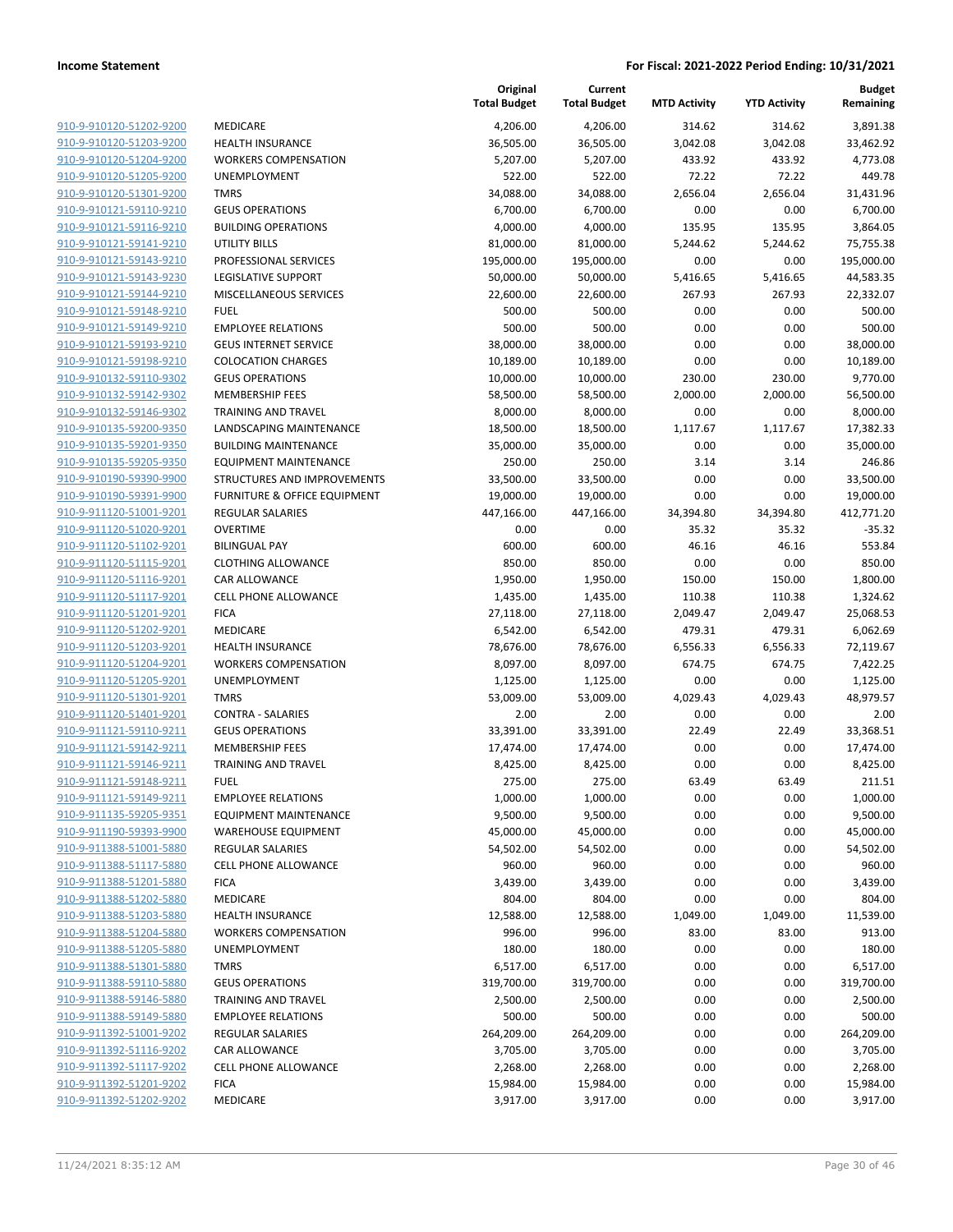|                         |                                         | Original<br><b>Total Budget</b> | Current<br><b>Total Budget</b> | <b>MTD Activity</b> | <b>YTD Activity</b> | Budget<br>Remaining |
|-------------------------|-----------------------------------------|---------------------------------|--------------------------------|---------------------|---------------------|---------------------|
| 910-9-911392-51203-9202 | <b>HEALTH INSURANCE</b>                 | 33.987.00                       | 33,987.00                      | 2,832.25            | 2,832.25            | 31.154.75           |
| 910-9-911392-51204-9202 | <b>WORKERS COMPENSATION</b>             | 4,850.00                        | 4,850.00                       | 404.17              | 404.17              | 4,445.83            |
| 910-9-911392-51205-9202 | <b>UNEMPLOYMENT</b>                     | 486.00                          | 486.00                         | 0.00                | 0.00                | 486.00              |
| 910-9-911392-51301-9202 | <b>TMRS</b>                             | 31,747.00                       | 31,747.00                      | 0.00                | 0.00                | 31,747.00           |
| 910-9-911392-59110-9212 | <b>GEUS OPERATIONS</b>                  | 48,660.00                       | 48,660.00                      | 148.95              | 148.95              | 48,511.05           |
| 910-9-911392-59130-9212 | PHONE MANAGEMENT SERVICE                | 81,375.00                       | 81,375.00                      | 0.00                | 0.00                | 81,375.00           |
| 910-9-911392-59133-9212 | OFFICE 365                              | 26,202.00                       | 26,202.00                      | 0.00                | 0.00                | 26,202.00           |
| 910-9-911392-59146-9212 | <b>TRAINING AND TRAVEL</b>              | 9,280.00                        | 9,280.00                       | 0.00                | 0.00                | 9,280.00            |
| 910-9-911392-59149-9212 | <b>EMPLOYEE RELATIONS</b>               | 500.00                          | 500.00                         | 0.00                | 0.00                | 500.00              |
| 910-9-911393-59205-9352 | EQUIPMENT MAINTENANCE - IT              | 91,400.00                       | 91,400.00                      | 0.00                | 0.00                | 91,400.00           |
| 910-9-911399-59391-9900 | <b>FURNITURE &amp; OFFICE EQUIPMENT</b> | 258,090.00                      | 258,090.00                     | 0.00                | 0.00                | 258,090.00          |
| 910-9-911399-59397-9900 | <b>COMMUNICATION EQUIPMENT</b>          | 725,533.00                      | 725,533.00                     | 0.00                | 0.00                | 725,533.00          |
| 910-9-913101-51001-9301 | <b>REGULAR SALARIES</b>                 | 135,507.00                      | 135,507.00                     | 10,456.00           | 10,456.00           | 125,051.00          |
| 910-9-913101-51020-9301 | <b>OVERTIME</b>                         | 0.00                            | 0.00                           | 107.36              | 107.36              | $-107.36$           |
| 910-9-913101-51115-9301 | <b>CLOTHING ALLOWANCE</b>               | 350.00                          | 350.00                         | 0.00                | 0.00                | 350.00              |
| 910-9-913101-51117-9301 | <b>CELL PHONE ALLOWANCE</b>             | 636.00                          | 636.00                         | 48.92               | 48.92               | 587.08              |
| 910-9-913101-51201-9301 | <b>FICA</b>                             | 8,440.00                        | 8,440.00                       | 631.26              | 631.26              | 7,808.74            |
| 910-9-913101-51202-9301 | MEDICARE                                | 1,974.00                        | 1,974.00                       | 147.63              | 147.63              | 1,826.37            |
| 910-9-913101-51203-9301 | <b>HEALTH INSURANCE</b>                 | 25,176.00                       | 25,176.00                      | 2,098.00            | 2,098.00            | 23,078.00           |
| 910-9-913101-51204-9301 | <b>WORKERS COMPENSATION</b>             | 2,444.00                        | 2,444.00                       | 203.67              | 203.67              | 2,240.33            |
| 910-9-913101-51205-9301 | UNEMPLOYMENT                            | 360.00                          | 360.00                         | 0.00                | 0.00                | 360.00              |
| 910-9-913101-51301-9301 | <b>TMRS</b>                             | 15,997.00                       | 15,997.00                      | 1,231.03            | 1,231.03            | 14,765.97           |
| 910-9-913101-59110-9301 | <b>GEUS OPERATIONS</b>                  | 7,100.00                        | 7,100.00                       | 0.00                | 0.00                | 7,100.00            |
| 910-9-913101-59112-9301 | SAFETY                                  | 2,660.00                        | 2,660.00                       | 0.00                | 0.00                | 2,660.00            |
| 910-9-913101-59131-9301 | NON-BAD DEBT WRITE OFFS                 | 2,000.00                        | 2,000.00                       | 228.37              | 228.37              | 1,771.63            |
| 910-9-913101-59146-9301 | <b>TRAINING AND TRAVEL</b>              | 2,500.00                        | 2,500.00                       | 0.00                | 0.00                | 2,500.00            |
| 910-9-913101-59149-9301 | <b>EMPLOYEE RELATIONS</b>               | 500.00                          | 500.00                         | 0.00                | 0.00                | 500.00              |
| 910-9-913101-59195-9301 | PUBLIC SERVICE BY GEUS C/I              | 15,000.00                       | 15,000.00                      | 0.00                | 0.00                | 15,000.00           |
| 910-9-913102-51001-9020 | <b>REGULAR SALARIES</b>                 | 0.00                            | 0.00                           | 21,930.02           | 21,930.02           | $-21,930.02$        |
| 910-9-913102-51020-9020 | <b>OVERTIME</b>                         | 0.00                            | 0.00                           | 2,859.29            | 2,859.29            | $-2,859.29$         |
| 910-9-913102-51117-9020 | <b>CELL PHONE ALLOWANCE</b>             | 0.00                            | 0.00                           | 66.44               | 66.44               | $-66.44$            |
| 910-9-913102-51201-9020 | <b>FICA</b>                             | 0.00                            | 0.00                           | 1,421.72            | 1,421.72            | $-1,421.72$         |
| 910-9-913102-51202-9020 | MEDICARE                                | 0.00                            | 0.00                           | 332.50              | 332.50              | $-332.50$           |
| 910-9-913102-51205-9020 | UNEMPLOYMENT                            | 0.00                            | 0.00                           | 43.14               | 43.14               | $-43.14$            |
| 910-9-913102-51301-9020 | <b>TMRS</b>                             | 0.00                            | 0.00                           | 2,744.09            | 2,744.09            | $-2,744.09$         |
| 910-9-913102-59148-9020 | <b>FUEL</b>                             | 0.00                            | 0.00                           | 339.91              | 339.91              | $-339.91$           |
| 910-9-913102-59169-9020 | PRE PAID METER COSTS                    | 0.00                            | 0.00                           | 1,737.34            | 1,737.34            | $-1,737.34$         |
| 910-9-913103-51001-9303 | <b>REGULAR SALARIES</b>                 | 72,794.00                       | 72,794.00                      | 4,973.68            | 4,973.68            | 67,820.32           |
| 910-9-913103-51020-9303 | <b>OVERTIME</b>                         | 628.00                          | 628.00                         | 0.00                | 0.00                | 628.00              |
| 910-9-913103-51102-9303 | <b>BILINGUAL PAY</b>                    | 150.00                          | 150.00                         | 5.77                | 5.77                | 144.23              |
| 910-9-913103-51115-9303 | <b>CLOTHING ALLOWANCE</b>               | 200.00                          | 200.00                         | 0.00                | 0.00                | 200.00              |
| 910-9-913103-51117-9303 | <b>CELL PHONE ALLOWANCE</b>             | 585.00                          | 585.00                         | 40.85               | 40.85               | 544.15              |
| 910-9-913103-51201-9303 | <b>FICA</b>                             | 4,559.00                        | 4,559.00                       | 296.70              | 296.70              | 4,262.30            |
| 910-9-913103-51202-9303 | MEDICARE                                | 1,066.00                        | 1,066.00                       | 69.39               | 69.39               | 996.61              |
| 910-9-913103-51203-9303 | <b>HEALTH INSURANCE</b>                 | 12,588.00                       | 12,588.00                      | 1,049.00            | 1,049.00            | 11,539.00           |
| 910-9-913103-51204-9303 | <b>WORKERS COMPENSATION</b>             | 1,321.00                        | 1,321.00                       | 110.08              | 110.08              | 1,210.92            |
| 910-9-913103-51205-9303 | UNEMPLOYMENT                            | 180.00                          | 180.00                         | 0.00                | 0.00                | 180.00              |
| 910-9-913103-51301-9303 | <b>TMRS</b>                             | 8,640.00                        | 8,640.00                       | 595.76              | 595.76              | 8,044.24            |
| 910-9-913103-59110-9303 | <b>GEUS OPERATIONS</b>                  | 9,400.00                        | 9,400.00                       | 0.00                | 0.00                | 9,400.00            |
| 910-9-913103-59146-9303 | TRAINING AND TRAVEL                     | 3,000.00                        | 3,000.00                       | 0.00                | 0.00                | 3,000.00            |
| 910-9-913103-59149-9303 | <b>EMPLOYEE RELATIONS</b>               | 250.00                          | 250.00                         | 0.00                | 0.00                | 250.00              |
| 910-9-913103-59160-9303 | ADVERTISING                             | 64,250.00                       | 64,250.00                      | 7,333.72            | 7,333.72            | 56,916.28           |
| 910-9-913103-59167-9303 | <b>ENERGY EFFICIENCY OPERATIONS</b>     | 10,000.00                       | 10,000.00                      | 0.00                | 0.00                | 10,000.00           |
| 910-9-913130-51001-9030 | REGULAR SALARIES                        | 366,154.00                      | 366,154.00                     | 27,194.76           | 27,194.76           | 338,959.24          |
| 910-9-913130-51010-9030 | PART TIME REGULAR                       | 29,994.00                       | 29,994.00                      | 0.00                | 0.00                | 29,994.00           |
| 910-9-913130-51020-9030 | <b>OVERTIME</b>                         | 4,000.00                        | 4,000.00                       | 1,015.15            | 1,015.15            | 2,984.85            |
| 910-9-913130-51102-9030 | <b>BILINGUAL PAY</b>                    | 2,400.00                        | 2,400.00                       | 126.94              | 126.94              | 2,273.06            |
| 910-9-913130-51201-9030 | <b>FICA</b>                             | 24,709.00                       | 24,709.00                      | 1,704.22            | 1,704.22            | 23,004.78           |
| 910-9-913130-51202-9030 | MEDICARE                                | 5,780.00                        | 5,780.00                       | 398.56              | 398.56              | 5,381.44            |
|                         |                                         |                                 |                                |                     |                     |                     |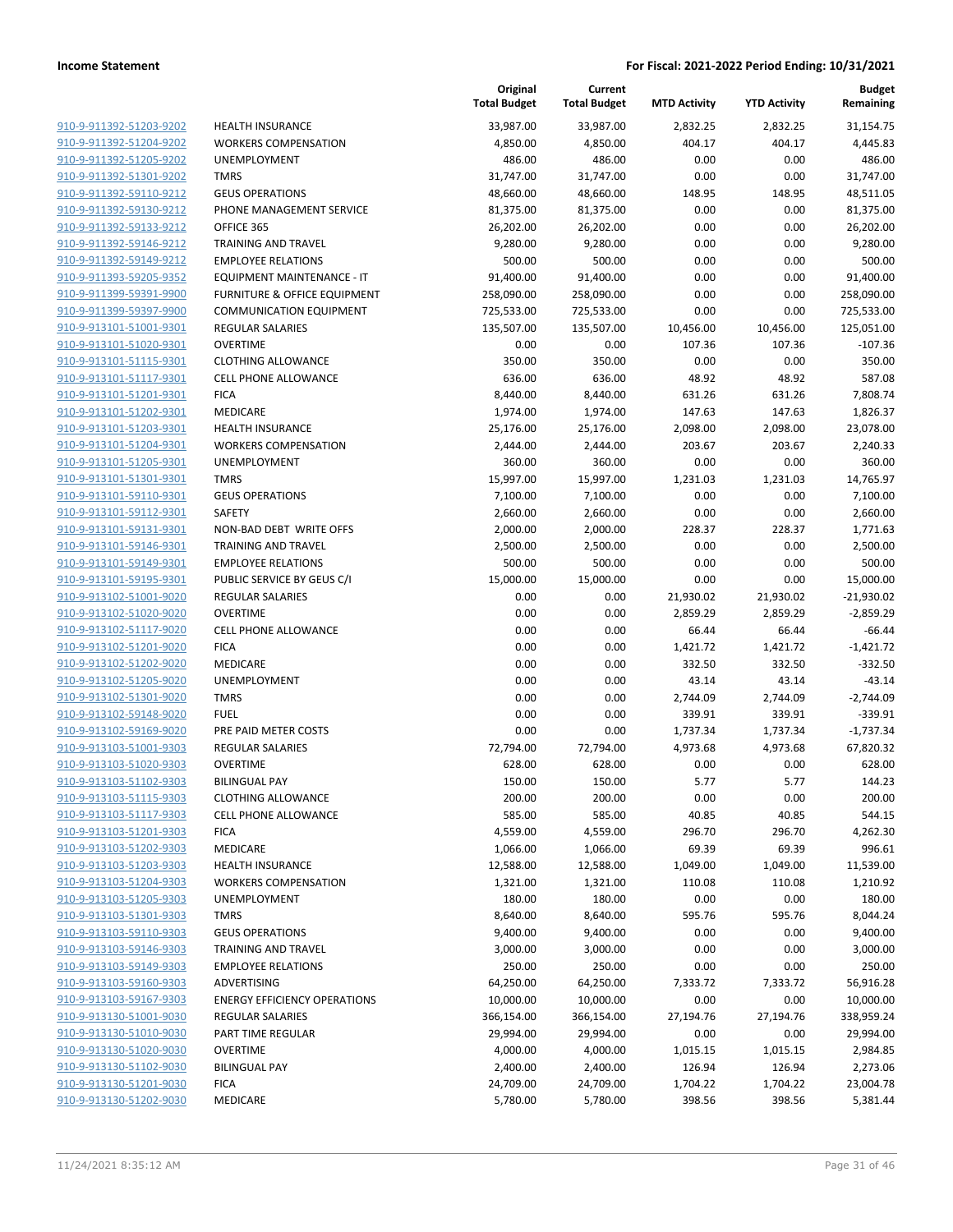| 910-9-913130-51203-9030        |
|--------------------------------|
| 910-9-913130-51204-9030        |
| 910-9-913130-51205-9030        |
| 910-9-913130-51301-9030        |
| <u>910-9-913130-59110-9030</u> |
| 910-9-913130-59146-9030        |
| 910-9-913130-59149-9030        |
| 910-9-913130-59166-9030        |
| 910-9-913131-51001-9031        |
| <u>910-9-913131-51102-9031</u> |
| 910-9-913131-51201-9031        |
| 910-9-913131-51202-9031        |
| 910-9-913131-51203-9031        |
| 910-9-913131-51204-9031        |
| <u>910-9-913131-51205-9031</u> |
| 910-9-913131-51301-9031        |
| 910-9-913131-59110-9031        |
| 910-9-913131-59146-9031        |
|                                |
| 910-9-913131-59149-9031        |
| <u>910-9-913134-51001-9034</u> |
| 910-9-913134-51020-9034        |
| 910-9-913134-51201-9034        |
| 910-9-913134-51202-9034        |
| 910-9-913134-51203-9034        |
| <u>910-9-913134-51204-9034</u> |
| 910-9-913134-51205-9034        |
| 910-9-913134-51301-9034        |
| 910-9-913134-59110-9034        |
| 910-9-913134-59146-9034        |
| <u>910-9-913134-59149-9034</u> |
| 910-9-913135-51001-9035        |
| 910-9-913135-51010-9035        |
| 910-9-913135-51020-9035        |
| 910-9-913135-51102-9035        |
| <u>910-9-913135-51201-9035</u> |
| 910-9-913135-51202-9035        |
| 910-9-913135-51203-9035        |
| 910-9-913135-51204-9035        |
| 910-9-913135-51205-9035        |
|                                |
| 910-9-913135-51301-9035        |
| 910-9-913135-59146-9035        |
| 910-9-913135-59170-9035        |
| 910-9-913135-59172-9035        |
| 910-9-913135-59173-9035        |
| 910-9-913135-59174-9035        |
| 910-9-913135-59175-9035        |
| 910-9-913135-59179-9035        |
| 910-9-913136-51001-9036        |
| <u>910-9-913136-51115-9036</u> |
| <u>910-9-913136-51201-9036</u> |
| 910-9-913136-51202-9036        |
| 910-9-913136-51203-9036        |
| 910-9-913136-51204-9036        |
| <u>910-9-913136-51205-9036</u> |
| <u>910-9-913136-51301-9036</u> |
| <u>910-9-913136-59110-9036</u> |
| 910-9-913136-59141-9036        |
| <u>910-9-913136-59149-9036</u> |
| 910-9-913139-59780-9240        |
|                                |

|                         |                                  | Original<br><b>Total Budget</b> | Current<br><b>Total Budget</b> | <b>MTD Activity</b> | <b>YTD Activity</b> | <b>Budget</b><br>Remaining |
|-------------------------|----------------------------------|---------------------------------|--------------------------------|---------------------|---------------------|----------------------------|
| 910-9-913130-51203-9030 | <b>HEALTH INSURANCE</b>          | 125,880.00                      | 125,880.00                     | 10,490.00           | 10,490.00           | 115,390.00                 |
| 910-9-913130-51204-9030 | <b>WORKERS COMPENSATION</b>      | 7,153.00                        | 7,153.00                       | 596.08              | 596.08              | 6,556.92                   |
| 910-9-913130-51205-9030 | <b>UNEMPLOYMENT</b>              | 2,160.00                        | 2,160.00                       | 134.39              | 134.39              | 2,025.61                   |
| 910-9-913130-51301-9030 | <b>TMRS</b>                      | 46,828.00                       | 46,828.00                      | 3,297.90            | 3,297.90            | 43,530.10                  |
| 910-9-913130-59110-9030 | <b>GEUS OPERATIONS</b>           | 24,200.00                       | 24,200.00                      | 769.28              | 769.28              | 23,430.72                  |
| 910-9-913130-59146-9030 | <b>TRAINING AND TRAVEL</b>       | 2,500.00                        | 2,500.00                       | 0.00                | 0.00                | 2,500.00                   |
| 910-9-913130-59149-9030 | <b>EMPLOYEE RELATIONS</b>        | 1,500.00                        | 1,500.00                       | 0.00                | 0.00                | 1,500.00                   |
| 910-9-913130-59166-9030 | LOW INCOME ASSISTANCE            | 15,000.00                       | 15,000.00                      | 850.00              | 850.00              | 14,150.00                  |
| 910-9-913131-51001-9031 | <b>REGULAR SALARIES</b>          | 47,176.00                       | 47,176.00                      | 3,625.60            | 3,625.60            | 43,550.40                  |
| 910-9-913131-51102-9031 | <b>BILINGUAL PAY</b>             | 600.00                          | 600.00                         | 46.16               | 46.16               | 553.84                     |
| 910-9-913131-51201-9031 | <b>FICA</b>                      | 2,962.00                        | 2,962.00                       | 224.54              | 224.54              | 2,737.46                   |
| 910-9-913131-51202-9031 | MEDICARE                         | 693.00                          | 693.00                         | 52.52               | 52.52               | 640.48                     |
| 910-9-913131-51203-9031 | HEALTH INSURANCE                 | 12,588.00                       | 12,588.00                      | 1,049.00            | 1,049.00            | 11,539.00                  |
| 910-9-913131-51204-9031 | <b>WORKERS COMPENSATION</b>      | 858.00                          | 858.00                         | 71.50               | 71.50               | 786.50                     |
| 910-9-913131-51205-9031 | UNEMPLOYMENT                     | 180.00                          | 180.00                         | 0.00                | 0.00                | 180.00                     |
| 910-9-913131-51301-9031 | <b>TMRS</b>                      | 5,614.00                        | 5,614.00                       | 425.92              | 425.92              | 5,188.08                   |
| 910-9-913131-59110-9031 | <b>GEUS OPERATIONS</b>           | 25,100.00                       | 25,100.00                      | 0.00                | 0.00                | 25,100.00                  |
| 910-9-913131-59146-9031 | <b>TRAINING AND TRAVEL</b>       | 750.00                          | 750.00                         | 0.00                | 0.00                | 750.00                     |
| 910-9-913131-59149-9031 | <b>EMPLOYEE RELATIONS</b>        | 250.00                          | 250.00                         | 0.00                | 0.00                | 250.00                     |
| 910-9-913134-51001-9034 | <b>REGULAR SALARIES</b>          | 156,174.00                      | 156,174.00                     | 11,770.70           | 11,770.70           | 144,403.30                 |
| 910-9-913134-51020-9034 | <b>OVERTIME</b>                  | 2,000.00                        | 2,000.00                       | 91.86               | 91.86               | 1,908.14                   |
| 910-9-913134-51201-9034 | <b>FICA</b>                      | 9,682.00                        | 9,682.00                       | 707.16              | 707.16              | 8,974.84                   |
| 910-9-913134-51202-9034 | MEDICARE                         | 2,266.00                        | 2,266.00                       | 165.39              | 165.39              | 2,100.61                   |
| 910-9-913134-51203-9034 | <b>HEALTH INSURANCE</b>          | 47,834.00                       | 47,834.00                      | 3,986.17            | 3,986.17            | 43,847.83                  |
| 910-9-913134-51204-9034 | <b>WORKERS COMPENSATION</b>      | 2,803.00                        | 2,803.00                       | 233.58              | 233.58              | 2,569.42                   |
| 910-9-913134-51205-9034 | UNEMPLOYMENT                     | 684.00                          | 684.00                         | 0.00                | 0.00                | 684.00                     |
| 910-9-913134-51301-9034 | <b>TMRS</b>                      | 18,350.00                       | 18,350.00                      | 1,376.06            | 1,376.06            | 16,973.94                  |
| 910-9-913134-59110-9034 | <b>GEUS OPERATIONS</b>           | 241,412.42                      | 241,412.42                     | 0.00                | 0.00                | 241,412.42                 |
| 910-9-913134-59146-9034 | <b>TRAINING AND TRAVEL</b>       | 3,500.00                        | 3,500.00                       | 0.00                | 0.00                | 3,500.00                   |
| 910-9-913134-59149-9034 | <b>EMPLOYEE RELATIONS</b>        | 500.00                          | 500.00                         | 0.00                | 0.00                | 500.00                     |
| 910-9-913135-51001-9035 | <b>REGULAR SALARIES</b>          | 133,192.00                      | 133,192.00                     | 11,224.00           | 11,224.00           | 121,968.00                 |
| 910-9-913135-51010-9035 | PART TIME REGULAR                | 29,994.00                       | 29,994.00                      | 0.00                | 0.00                | 29,994.00                  |
| 910-9-913135-51020-9035 | <b>OVERTIME</b>                  | 9,000.00                        | 9,000.00                       | 91.30               | 91.30               | 8,908.70                   |
| 910-9-913135-51102-9035 | <b>BILINGUAL PAY</b>             | 600.00                          | 600.00                         | 46.16               | 46.16               | 553.84                     |
| 910-9-913135-51201-9035 | <b>FICA</b>                      | 10,154.00                       | 10,154.00                      | 652.24              | 652.24              | 9,501.76                   |
| 910-9-913135-51202-9035 | MEDICARE                         | 2,374.00                        | 2,374.00                       | 152.54              | 152.54              | 2,221.46                   |
| 910-9-913135-51203-9035 | <b>HEALTH INSURANCE</b>          | 37,764.00                       | 37,764.00                      | 3,147.00            | 3,147.00            | 34,617.00                  |
| 910-9-913135-51204-9035 | <b>WORKERS COMPENSATION</b>      | 2,941.00                        | 2,941.00                       | 245.08              | 245.08              | 2,695.92                   |
| 910-9-913135-51205-9035 | UNEMPLOYMENT                     | 900.00                          | 900.00                         | 0.00                | 0.00                | 900.00                     |
| 910-9-913135-51301-9035 | <b>TMRS</b>                      | 19,244.00                       | 19,244.00                      | 1,317.91            | 1,317.91            | 17,926.09                  |
| 910-9-913135-59146-9035 | TRAINING AND TRAVEL              | 1,500.00                        | 1,500.00                       | 0.00                | 0.00                | 1,500.00                   |
| 910-9-913135-59170-9035 | <b>CREDIT CARD FEES</b>          | 115,600.00                      | 115,600.00                     | 0.00                | 0.00                | 115,600.00                 |
| 910-9-913135-59172-9035 | LOCKBOX OVER/SHORT               | 500.00                          | 500.00                         | 0.00                | 0.00                | 500.00                     |
| 910-9-913135-59173-9035 | <b>ONLINE PAYMENT OVER/SHORT</b> | 500.00                          | 500.00                         | 0.00                | 0.00                | 500.00                     |
| 910-9-913135-59174-9035 | <b>BANK RECS OVER/SHORT</b>      | 100.00                          | 100.00                         | 0.00                | 0.00                | 100.00                     |
| 910-9-913135-59175-9035 | <b>CASHIERS OVER/SHORT</b>       | 100.00                          | 100.00                         | 0.48                | 0.48                | 99.52                      |
| 910-9-913135-59179-9035 | <b>AMPY OVER/SHORT</b>           | 100.00                          | 100.00                         | 0.00                | 0.00                | 100.00                     |
| 910-9-913136-51001-9036 | <b>REGULAR SALARIES</b>          | 33,465.00                       | 33,465.00                      | 2,548.80            | 2,548.80            | 30,916.20                  |
| 910-9-913136-51115-9036 | <b>CLOTHING ALLOWANCE</b>        | 300.00                          | 300.00                         | 0.00                | 0.00                | 300.00                     |
| 910-9-913136-51201-9036 | <b>FICA</b>                      | 2,075.00                        | 2,075.00                       | 137.52              | 137.52              | 1,937.48                   |
| 910-9-913136-51202-9036 | MEDICARE                         | 485.00                          | 485.00                         | 32.16               | 32.16               | 452.84                     |
| 910-9-913136-51203-9036 | <b>HEALTH INSURANCE</b>          | 12,588.00                       | 12,588.00                      | 1,049.00            | 1,049.00            | 11,539.00                  |
| 910-9-913136-51204-9036 | <b>WORKERS COMPENSATION</b>      | 601.00                          | 601.00                         | 50.08               | 50.08               | 550.92                     |
| 910-9-913136-51205-9036 | UNEMPLOYMENT                     | 108.00                          | 108.00                         | 0.00                | 0.00                | 108.00                     |
| 910-9-913136-51301-9036 | <b>TMRS</b>                      | 3,932.00                        | 3,932.00                       | 295.66              | 295.66              | 3,636.34                   |
| 910-9-913136-59110-9036 | <b>GEUS OPERATIONS</b>           | 19,860.00                       | 19,860.00                      | 9.88                | 9.88                | 19,850.12                  |
| 910-9-913136-59141-9036 | UTILITY BILLS                    | 50,000.00                       | 50,000.00                      | 3,688.17            | 3,688.17            | 46,311.83                  |
| 910-9-913136-59149-9036 | <b>EMPLOYEE RELATIONS</b>        | 250.00                          | 250.00                         | 0.00                | 0.00                | 250.00                     |
| 910-9-913139-59780-9240 | PROPERTY INSURANCE               | 13,454.12                       | 7,045.70                       | 0.00                | 0.00                | 7,045.70                   |

**Original**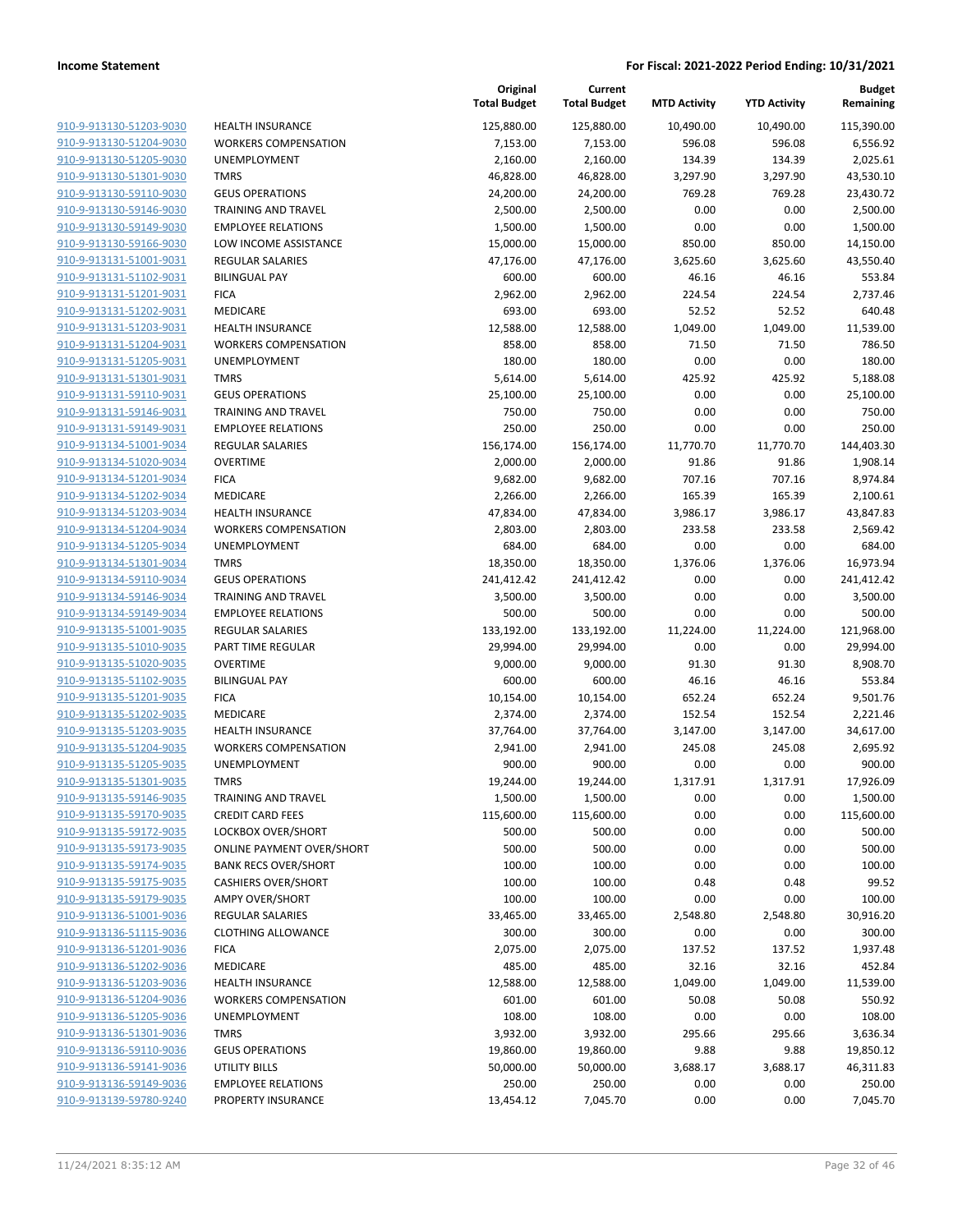|                         |                                         | Original<br><b>Total Budget</b> | Current<br><b>Total Budget</b> | <b>MTD Activity</b> | <b>YTD Activity</b> | <b>Budget</b><br>Remaining |
|-------------------------|-----------------------------------------|---------------------------------|--------------------------------|---------------------|---------------------|----------------------------|
| 910-9-913139-59781-9250 | <b>LIABILITY INSURANCE</b>              | 7,139.57                        | 15,693.18                      | 0.00                | 0.00                | 15,693.18                  |
| 910-9-913139-59902-9301 | XFER to COG - ADMIN EXPENSES            | 88,942.36                       | 88,942.36                      | 4,515.49            | 4,515.49            | 84,426.87                  |
| 910-9-913139-59926-9301 | XFER to COG - GARAGE                    | 18,250.00                       | 18,250.00                      | 692.17              | 692.17              | 17,557.83                  |
| 910-9-913139-59927-9301 | XFER to COG - INSURANCE                 | 4,295.52                        | 4,295.52                       | 15.27               | 15.27               | 4,280.25                   |
| 910-9-913139-59928-9301 | XFER to COG - IT                        | 128,514.50                      | 128,514.50                     | 877.77              | 877.77              | 127,636.73                 |
| 910-9-913159-59200-9353 | LANDSCAPING MAINTENANCE                 | 3,500.00                        | 3,500.00                       | 139.19              | 139.19              | 3,360.81                   |
| 910-9-913159-59201-9353 | <b>BUILDINGS MAINTENANCE</b>            | 22,488.00                       | 22,488.00                      | 965.00              | 965.00              | 21,523.00                  |
| 910-9-913190-59390-9900 | STRUCTURES AND IMPROVEMENTS             | 63,300.00                       | 63,300.00                      | 0.00                | 0.00                | 63,300.00                  |
| 910-9-913190-59391-9900 | <b>FURNITURE &amp; OFFICE EQUIPMENT</b> | 6,000.00                        | 6,000.00                       | 0.00                | 0.00                | 6,000.00                   |
| 910-9-930000-59060-5650 | <b>TRANSMISSION COSTS</b>               | 3,780,170.00                    | 3,780,170.00                   | 186,928.26          | 186,928.26          | 3,593,241.74               |
| 910-9-930000-59110-5600 | <b>GEUS OPERATIONS</b>                  | 113,370.00                      | 113,370.00                     | 7,157.07            | 7,157.07            | 106,212.93                 |
| 910-9-930161-51001-5610 | <b>REGULAR SALARIES</b>                 | 264,820.00                      | 264,820.00                     | 19,972.47           | 19,972.47           | 244,847.53                 |
| 910-9-930161-51020-5610 | <b>OVERTIME</b>                         | 31,000.00                       | 31,000.00                      | 1,777.04            | 1,777.04            | 29,222.96                  |
| 910-9-930161-51115-5610 | <b>CLOTHING ALLOWANCE</b>               | 100.00                          | 100.00                         | 0.00                | 0.00                | 100.00                     |
| 910-9-930161-51116-5610 | CAR ALLOWANCE                           | 2,347.00                        | 2,347.00                       | 150.00              | 150.00              | 2,197.00                   |
| 910-9-930161-51117-5610 | <b>CELL PHONE ALLOWANCE</b>             | 432.00                          | 432.00                         | 33.22               | 33.22               | 398.78                     |
| 910-9-930161-51201-5610 | <b>FICA</b>                             | 16,593.00                       | 16,593.00                      | 1,228.35            | 1,228.35            | 15,364.65                  |
| 910-9-930161-51202-5610 | MEDICARE                                | 3,882.00                        | 3,882.00                       | 287.28              | 287.28              | 3,594.72                   |
| 910-9-930161-51203-5610 | <b>HEALTH INSURANCE</b>                 | 42,483.00                       | 42,483.00                      | 3,540.25            | 3,540.25            | 38,942.75                  |
| 910-9-930161-51204-5610 | <b>WORKERS COMPENSATION</b>             | 4,805.00                        | 4,805.00                       | 400.42              | 400.42              | 4,404.58                   |
| 910-9-930161-51205-5610 | UNEMPLOYMENT                            | 610.00                          | 610.00                         | 0.00                | 0.00                | 610.00                     |
| 910-9-930161-51301-5610 | <b>TMRS</b>                             | 31,442.00                       | 31,442.00                      | 2,544.21            | 2,544.21            | 28,897.79                  |
| 910-9-930161-59110-5610 | <b>GEUS OPERATIONS</b>                  | 11,757.00                       | 11,757.00                      | 58.50               | 58.50               | 11,698.50                  |
| 910-9-930161-59146-5610 | <b>TRAINING AND TRAVEL</b>              | 38,200.00                       | 38,200.00                      | 0.00                | 0.00                | 38,200.00                  |
| 910-9-930161-59149-5610 | <b>EMPLOYEE RELATIONS</b>               | 500.00                          | 500.00                         | 0.00                | 0.00                | 500.00                     |
| 910-9-930181-51001-5810 | <b>REGULAR SALARIES</b>                 | 160,870.00                      | 160,870.00                     | 11,976.34           | 11,976.34           | 148,893.66                 |
| 910-9-930181-51020-5810 | <b>OVERTIME</b>                         | 31,000.00                       | 31,000.00                      | 1,777.04            | 1,777.04            | 29,222.96                  |
| 910-9-930181-51115-5810 | <b>CLOTHING ALLOWANCE</b>               | 850.00                          | 850.00                         | 0.00                | 0.00                | 850.00                     |
| 910-9-930181-51201-5810 | <b>FICA</b>                             | 10,000.00                       | 10,000.00                      | 852.71              | 852.71              | 9,147.29                   |
| 910-9-930181-51202-5810 | MEDICARE                                | 2,340.00                        | 2,340.00                       | 199.43              | 199.43              | 2,140.57                   |
| 910-9-930181-51203-5810 | <b>HEALTH INSURANCE</b>                 | 29,895.00                       | 29,895.00                      | 2,491.25            | 2,491.25            | 27,403.75                  |
| 910-9-930181-51204-5810 | <b>WORKERS COMPENSATION</b>             | 2,896.00                        | 2,896.00                       | 241.33              | 241.33              | 2,654.67                   |
| 910-9-930181-51205-5810 | UNEMPLOYMENT                            | 430.00                          | 430.00                         | 0.00                | 0.00                | 430.00                     |
| 910-9-930181-51301-5810 | <b>TMRS</b>                             | 18,948.00                       | 18,948.00                      | 1,595.39            | 1,595.39            | 17,352.61                  |
| 910-9-930181-59110-5810 | <b>GEUS OPERATIONS</b>                  | 10,957.00                       | 10,957.00                      | 0.00                | 0.00                | 10,957.00                  |
| 910-9-930181-59149-5810 | <b>EMPLOYEE RELATIONS</b>               | 500.00                          | 500.00                         | 0.00                | 0.00                | 500.00                     |
| 910-9-930190-59390-9900 | STRUCTURES AND IMPROVEMENTS             | 1,224,750.00                    | 1,224,750.00                   | 0.00                | 0.00                | 1,224,750.00               |
| 910-9-931080-51001-5800 | REGULAR SALARIES                        | 638,598.00                      | 638,598.00                     | 44,571.86           | 44,571.86           | 594,026.14                 |
| 910-9-931080-51010-5800 | PART TIME REGULAR                       | 79,279.00                       | 79,279.00                      | 0.00                | 0.00                | 79,279.00                  |
| 910-9-931080-51020-5800 | <b>OVERTIME</b>                         | 3,000.00                        | 3,000.00                       | 0.00                | 0.00                | 3,000.00                   |
| 910-9-931080-51115-5800 | <b>CLOTHING ALLOWANCE</b>               | 900.00                          | 900.00                         | 0.00                | 0.00                | 900.00                     |
| 910-9-931080-51116-5800 | CAR ALLOWANCE                           | 1,950.00                        | 1,950.00                       | 150.00              | 150.00              | 1,800.00                   |
| 910-9-931080-51117-5800 | <b>CELL PHONE ALLOWANCE</b>             | 3,434.00                        | 3,434.00                       | 264.16              | 264.16              | 3,169.84                   |
| 910-9-931080-51201-5800 | <b>FICA</b>                             | 42,334.00                       | 42,334.00                      | 2,638.42            | 2,638.42            | 39,695.58                  |
| 910-9-931080-51202-5800 | MEDICARE                                | 10,487.00                       | 10,487.00                      | 617.05              | 617.05              | 9,869.95                   |
| 910-9-931080-51203-5800 | <b>HEALTH INSURANCE</b>                 | 80,563.00                       | 80,563.00                      | 6,713.58            | 6,713.58            | 73,849.42                  |
| 910-9-931080-51204-5800 | <b>WORKERS COMPENSATION</b>             | 12,984.00                       | 12,984.00                      | 1,082.01            | 1,082.01            | 11,901.99                  |
| 910-9-931080-51205-5800 | UNEMPLOYMENT                            | 1,512.00                        | 1,512.00                       | 0.00                | 0.00                | 1,512.00                   |
| 910-9-931080-51301-5800 | <b>TMRS</b>                             | 84,984.00                       | 84,984.00                      | 5,026.90            | 5,026.90            | 79,957.10                  |
| 910-9-931080-59110-5800 | <b>GEUS OPERATIONS</b>                  | 8,980.00                        | 8,980.00                       | 58.50               | 58.50               | 8,921.50                   |
| 910-9-931080-59146-5800 | <b>TRAINING AND TRAVEL</b>              | 14,600.00                       | 14,600.00                      | 0.00                | 0.00                | 14,600.00                  |
| 910-9-931080-59148-5800 | <b>FUEL</b>                             | 3,500.00                        | 3,500.00                       | 144.34              | 144.34              | 3,355.66                   |
| 910-9-931080-59149-5800 | <b>EMPLOYEE RELATIONS</b>               | 1,000.00                        | 1,000.00                       | 0.00                | 0.00                | 1,000.00                   |
| 910-9-931080-59205-5800 | <b>EQUIPMENT MAINTENANCE</b>            | 1,500.00                        | 1,500.00                       | 0.00                | 0.00                | 1,500.00                   |
| 910-9-931092-51001-9202 | REGULAR SALARIES                        | 0.00                            | 0.00                           | 20,932.80           | 20,932.80           | $-20,932.80$               |
| 910-9-931092-51116-9202 | CAR ALLOWANCE                           | 0.00                            | 0.00                           | 300.00              | 300.00              | $-300.00$                  |
| 910-9-931092-51117-9202 | <b>CELL PHONE ALLOWANCE</b>             | 0.00                            | 0.00                           | 181.84              | 181.84              | $-181.84$                  |
| 910-9-931092-51201-9202 | <b>FICA</b>                             | 0.00                            | 0.00                           | 1,281.52            | 1,281.52            | $-1,281.52$                |
| 910-9-931092-51202-9202 | MEDICARE                                | 0.00                            | 0.00                           | 299.71              | 299.71              | $-299.71$                  |
|                         |                                         |                                 |                                |                     |                     |                            |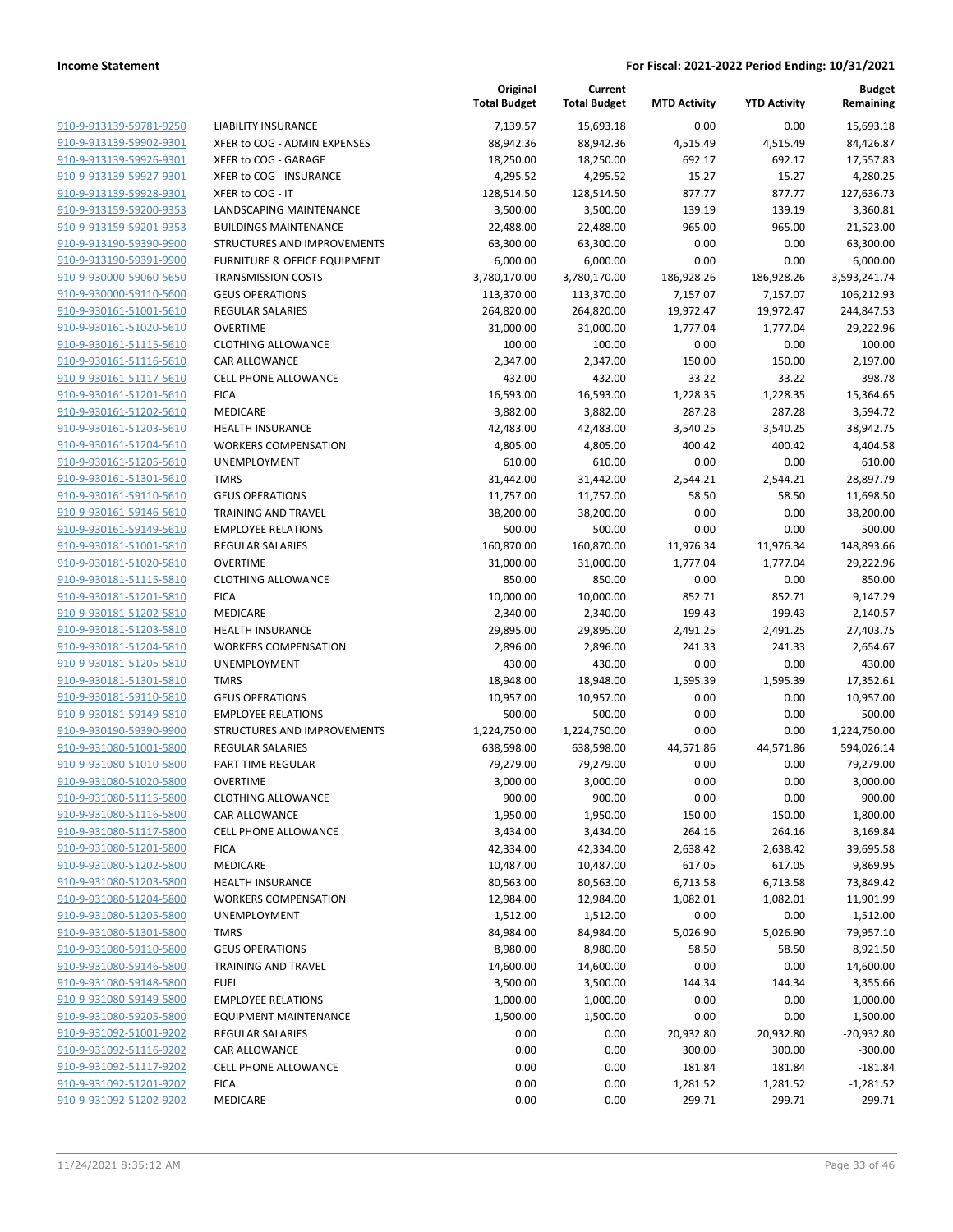| 910-9-931092-51301-9202                                   |
|-----------------------------------------------------------|
| 910-9-931092-59110-9212                                   |
| 910-9-931092-59133-9212                                   |
| 910-9-931462-51001-5620                                   |
| 910-9-931462-51115-5620                                   |
| 910-9-931462-51117-5620                                   |
| 910-9-931462-51201-5620                                   |
| 910-9-931462-51202-5620                                   |
| 910-9-931462-51203-5620                                   |
| 910-9-931462-51204-5620                                   |
| 910-9-931462-51205-5620                                   |
| 910-9-931462-51301-5620                                   |
| 910-9-931462-59110-5620                                   |
| 910-9-931462-59146-5620                                   |
|                                                           |
| <u>910-9-931462-59148-5620</u>                            |
| 910-9-931462-59149-5620                                   |
| 910-9-931462-59198-5620                                   |
| 910-9-931462-59199-5620                                   |
| 910-9-931470-51001-5700                                   |
| 910-9-931470-51020-5700                                   |
| 910-9-931470-51115-5700                                   |
| 910-9-931470-51117-5700                                   |
| 910-9-931470-51201-5700                                   |
| 910-9-931470-51202-5700                                   |
| 910-9-931470-51203-5700                                   |
| 910-9-931470-51204-5700                                   |
| 910-9-931470-51205-5700                                   |
| 910-9-931470-51301-5700                                   |
| 910-9-931470-59205-5700                                   |
| 910-9-931470-59253-5700                                   |
| 910-9-931490-59352-9900                                   |
| 910-9-931490-59353-9900                                   |
| 910-9-931491-51001-9911                                   |
| <u>910-9-931491-51201-9911</u>                            |
| 910-9-931491-51202-9911                                   |
| 910-9-931491-51205-9911                                   |
| 910-9-931491-51301-9911                                   |
| 910-9-931528-51001-5820                                   |
|                                                           |
| 910-9-931528-51115-5820                                   |
| 910-9-931528-51117-5820                                   |
| 910-9-931528-51201-5820                                   |
| <u>910-9-931528-51202-5820</u>                            |
| 910-9-931528-51203-5820                                   |
| 910-9-931528-51204-5820                                   |
| <u>910-9-931528-51205-5820</u>                            |
| 910-9-931528-51301-5820                                   |
|                                                           |
| 910-9-931528-59110-5820                                   |
| 910-9-931528-59146-5820                                   |
| 910-9-931528-59148-5820                                   |
| <u>910-9-931528-59149-5820</u>                            |
| 910-9-931529-51001-5920                                   |
| 910-9-931529-51020-5920                                   |
| 910-9-931529-51115-5920                                   |
|                                                           |
| 910-9-931529-51117-5920                                   |
| <u>910-9-931529-51201-5920</u>                            |
| 910-9-931529-51202-5920                                   |
| 910-9-931529-51203-5920                                   |
| 910-9-931529-51204-5920<br><u>910-9-931529-51205-5920</u> |

|                         |                                 | Original<br><b>Total Budget</b> | Current<br><b>Total Budget</b> | <b>MTD Activity</b> | <b>YTD Activity</b> | <b>Budget</b><br>Remaining |
|-------------------------|---------------------------------|---------------------------------|--------------------------------|---------------------|---------------------|----------------------------|
| 910-9-931092-51301-9202 | <b>TMRS</b>                     | 0.00                            | 0.00                           | 2,484.10            | 2,484.10            | $-2,484.10$                |
| 910-9-931092-59110-9212 | <b>GEUS OPERATIONS</b>          | 0.00                            | 0.00                           | 16.23               | 16.23               | $-16.23$                   |
| 910-9-931092-59133-9212 | OFFICE 365                      | 0.00                            | 0.00                           | 2,183.50            | 2,183.50            | $-2,183.50$                |
| 910-9-931462-51001-5620 | <b>REGULAR SALARIES</b>         | 53,339.00                       | 53,339.00                      | 4,173.60            | 4,173.60            | 49,165.40                  |
| 910-9-931462-51115-5620 | <b>CLOTHING ALLOWANCE</b>       | 500.00                          | 500.00                         | 0.00                | 0.00                | 500.00                     |
| 910-9-931462-51117-5620 | <b>CELL PHONE ALLOWANCE</b>     | 318.00                          | 318.00                         | 24.46               | 24.46               | 293.54                     |
| 910-9-931462-51201-5620 | <b>FICA</b>                     | 3,327.00                        | 3,327.00                       | 219.68              | 219.68              | 3,107.32                   |
| 910-9-931462-51202-5620 | MEDICARE                        | 779.00                          | 779.00                         | 51.38               | 51.38               | 727.62                     |
| 910-9-931462-51203-5620 | <b>HEALTH INSURANCE</b>         | 6,294.00                        | 6,294.00                       | 524.50              | 524.50              | 5,769.50                   |
| 910-9-931462-51204-5620 | <b>WORKERS COMPENSATION</b>     | 980.00                          | 980.00                         | 81.67               | 81.67               | 898.33                     |
| 910-9-931462-51205-5620 | UNEMPLOYMENT                    | 88.00                           | 88.00                          | 0.00                | 0.00                | 88.00                      |
| 910-9-931462-51301-5620 | <b>TMRS</b>                     | 6,305.00                        | 6,305.00                       | 486.98              | 486.98              | 5,818.02                   |
| 910-9-931462-59110-5620 | <b>GEUS OPERATIONS</b>          | 8,485.00                        | 8,485.00                       | 0.00                | 0.00                | 8,485.00                   |
| 910-9-931462-59146-5620 | <b>TRAINING AND TRAVEL</b>      | 3,000.00                        | 3,000.00                       | 0.00                | 0.00                | 3,000.00                   |
| 910-9-931462-59148-5620 | <b>FUEL</b>                     | 2,100.00                        | 2,100.00                       | 312.08              | 312.08              | 1,787.92                   |
| 910-9-931462-59149-5620 | <b>EMPLOYEE RELATIONS</b>       | 250.00                          | 250.00                         | 0.00                | 0.00                | 250.00                     |
| 910-9-931462-59198-5620 | <b>COLOCATION CHARGES</b>       | 10,189.00                       | 10,189.00                      | 0.00                | 0.00                | 10,189.00                  |
| 910-9-931462-59199-5620 | LEASE OF DARK FIBER             | 324,000.00                      | 324,000.00                     | 0.00                | 0.00                | 324,000.00                 |
| 910-9-931470-51001-5700 | <b>REGULAR SALARIES</b>         | 92,210.00                       | 92,210.00                      | 7,576.04            | 7,576.04            | 84,633.96                  |
| 910-9-931470-51020-5700 | <b>OVERTIME</b>                 | 5,000.00                        | 5,000.00                       | 36.76               | 36.76               | 4,963.24                   |
| 910-9-931470-51115-5700 | <b>CLOTHING ALLOWANCE</b>       | 850.00                          | 850.00                         | 0.00                | 0.00                | 850.00                     |
| 910-9-931470-51117-5700 | <b>CELL PHONE ALLOWANCE</b>     | 648.00                          | 648.00                         | 49.86               | 49.86               | 598.14                     |
| 910-9-931470-51201-5700 | <b>FICA</b>                     | 5,757.00                        | 5,757.00                       | 412.36              | 412.36              | 5,344.64                   |
| 910-9-931470-51202-5700 | MEDICARE                        | 1,346.00                        | 1,346.00                       | 96.44               | 96.44               | 1,249.56                   |
| 910-9-931470-51203-5700 | <b>HEALTH INSURANCE</b>         | 18,882.00                       | 18,882.00                      | 1,573.50            | 1,573.50            | 17,308.50                  |
| 910-9-931470-51204-5700 | <b>WORKERS COMPENSATION</b>     | 1,696.00                        | 1,696.00                       | 141.33              | 141.33              | 1,554.67                   |
| 910-9-931470-51205-5700 | UNEMPLOYMENT                    | 265.00                          | 265.00                         | 0.00                | 0.00                | 265.00                     |
| 910-9-931470-51301-5700 | <b>TMRS</b>                     | 10,910.00                       | 10,910.00                      | 888.87              | 888.87              | 10,021.13                  |
| 910-9-931470-59205-5700 | <b>EQUIPMENT MAINTENANCE</b>    | 4,150.00                        | 4,150.00                       | 0.00                | 0.00                | 4,150.00                   |
| 910-9-931470-59253-5700 | TRANSMISSION SUBSTATION MAINT   | 19,278.00                       | 19,278.00                      | 13,878.19           | 13,878.19           | 5,399.81                   |
| 910-9-931490-59352-9900 | STRUCTURES AND IMPROVEMENTS     | 0.00                            | 0.00                           | 0.00                | 0.00                | 0.00                       |
| 910-9-931490-59353-9900 | <b>TRANSMISSION SUBSTATIONS</b> | 1,706,200.00                    | 1,706,200.00                   | $-70,410.00$        | $-70,410.00$        | 1,776,610.00               |
| 910-9-931491-51001-9911 | <b>REGULAR SALARIES</b>         | 2,506.00                        | 2,506.00                       | 0.00                | 0.00                | 2,506.00                   |
| 910-9-931491-51201-9911 | <b>FICA</b>                     | 156.00                          | 156.00                         | 0.00                | 0.00                | 156.00                     |
| 910-9-931491-51202-9911 | <b>MEDICARE</b>                 | 36.00                           | 36.00                          | 0.00                | 0.00                | 36.00                      |
| 910-9-931491-51205-9911 | UNEMPLOYMENT                    | 7.00                            | 7.00                           | 0.00                | 0.00                | 7.00                       |
| 910-9-931491-51301-9911 | <b>TMRS</b>                     | 296.00                          | 296.00                         | 0.00                | 0.00                | 296.00                     |
| 910-9-931528-51001-5820 | <b>REGULAR SALARIES</b>         | 53,492.00                       | 53,492.00                      | 4,173.60            | 4,173.60            | 49,318.40                  |
| 910-9-931528-51115-5820 | <b>CLOTHING ALLOWANCE</b>       | 500.00                          | 500.00                         | 0.00                | 0.00                | 500.00                     |
| 910-9-931528-51117-5820 | CELL PHONE ALLOWANCE            | 318.00                          | 318.00                         | 24.46               | 24.46               | 293.54                     |
| 910-9-931528-51201-5820 | <b>FICA</b>                     | 3,336.00                        | 3,336.00                       | 260.28              | 260.28              | 3,075.72                   |
| 910-9-931528-51202-5820 | <b>MEDICARE</b>                 | 781.00                          | 781.00                         | 60.88               | 60.88               | 720.12                     |
| 910-9-931528-51203-5820 | <b>HEALTH INSURANCE</b>         | 6,294.00                        | 6,294.00                       | 524.50              | 524.50              | 5,769.50                   |
| 910-9-931528-51204-5820 | <b>WORKERS COMPENSATION</b>     | 980.00                          | 980.00                         | 81.67               | 81.67               | 898.33                     |
| 910-9-931528-51205-5820 | <b>UNEMPLOYMENT</b>             | 89.00                           | 89.00                          | 0.00                | 0.00                | 89.00                      |
| 910-9-931528-51301-5820 | <b>TMRS</b>                     | 6,323.00                        | 6,323.00                       | 486.98              | 486.98              | 5,836.02                   |
| 910-9-931528-59110-5820 | <b>GEUS OPERATIONS</b>          | 8,315.00                        | 8,315.00                       | 0.00                | 0.00                | 8,315.00                   |
| 910-9-931528-59146-5820 | <b>TRAINING AND TRAVEL</b>      | 5,970.00                        | 5,970.00                       | 105.00              | 105.00              | 5,865.00                   |
| 910-9-931528-59148-5820 | <b>FUEL</b>                     | 2,500.00                        | 2,500.00                       | 267.61              | 267.61              | 2,232.39                   |
| 910-9-931528-59149-5820 | <b>EMPLOYEE RELATIONS</b>       | 250.00                          | 250.00                         | 0.00                | 0.00                | 250.00                     |
| 910-9-931529-51001-5920 | REGULAR SALARIES                | 92,476.00                       | 92,476.00                      | 7,576.02            | 7,576.02            | 84,899.98                  |
| 910-9-931529-51020-5920 | <b>OVERTIME</b>                 | 5,000.00                        | 5,000.00                       | 36.76               | 36.76               | 4,963.24                   |
| 910-9-931529-51115-5920 | <b>CLOTHING ALLOWANCE</b>       | 1,000.00                        | 1,000.00                       | 0.00                | 0.00                | 1,000.00                   |
| 910-9-931529-51117-5920 | <b>CELL PHONE ALLOWANCE</b>     | 648.00                          | 648.00                         | 49.80               | 49.80               | 598.20                     |
| 910-9-931529-51201-5920 | <b>FICA</b>                     | 5,773.00                        | 5,773.00                       | 475.08              | 475.08              | 5,297.92                   |
| 910-9-931529-51202-5920 | MEDICARE                        | 1,350.00                        | 1,350.00                       | 111.11              | 111.11              | 1,238.89                   |
| 910-9-931529-51203-5920 | <b>HEALTH INSURANCE</b>         | 18,882.00                       | 18,882.00                      | 1,573.50            | 1,573.50            | 17,308.50                  |
| 910-9-931529-51204-5920 | <b>WORKERS COMPENSATION</b>     | 1,696.00                        | 1,696.00                       | 141.33              | 141.33              | 1,554.67                   |
| 910-9-931529-51205-5920 | UNEMPLOYMENT                    | 266.00                          | 266.00                         | 0.00                | 0.00                | 266.00                     |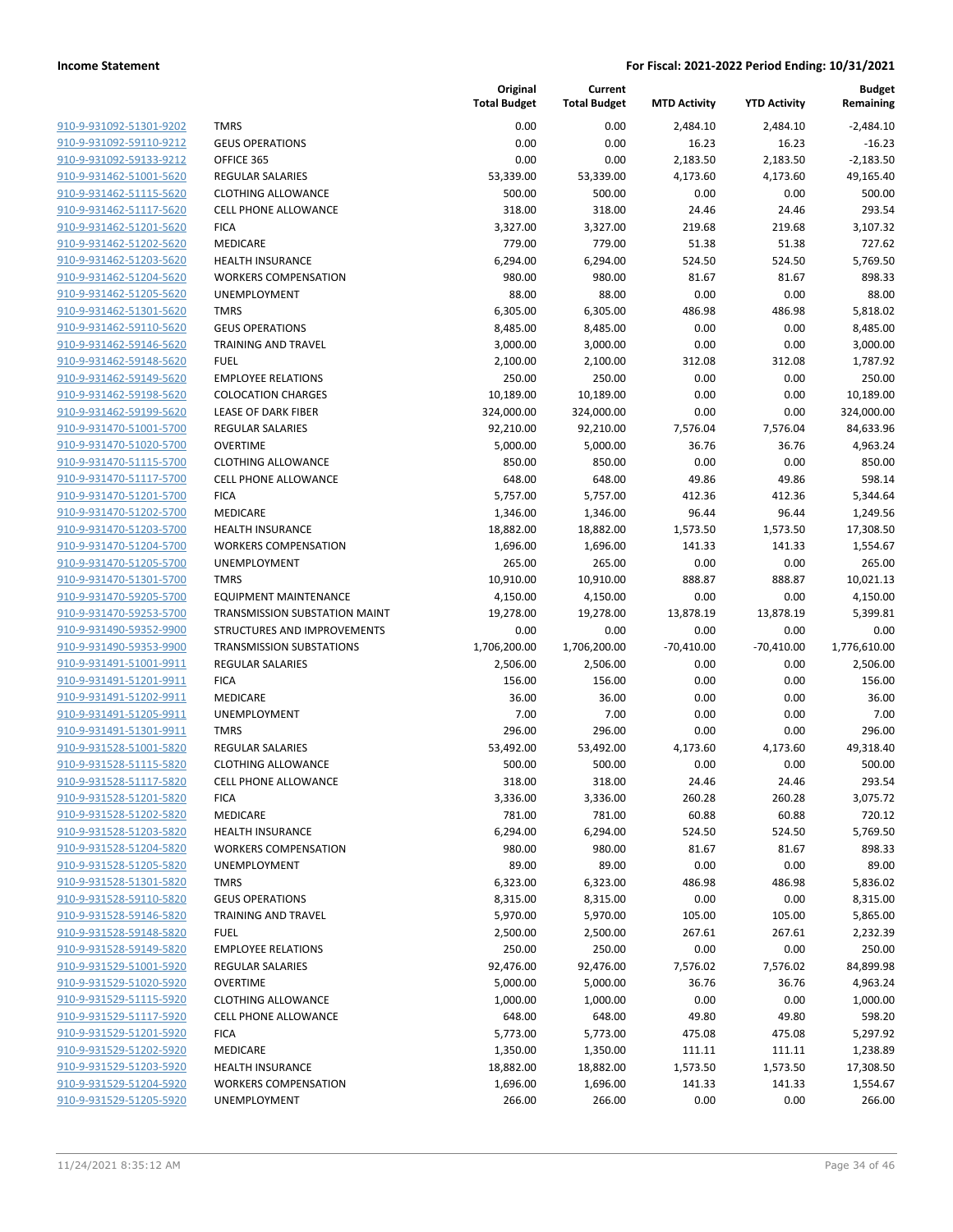|                                                    |                                     | Original<br><b>Total Budget</b> | Current<br><b>Total Budget</b> | <b>MTD Activity</b> | <b>YTD Activity</b> | <b>Budget</b><br>Remaining |
|----------------------------------------------------|-------------------------------------|---------------------------------|--------------------------------|---------------------|---------------------|----------------------------|
| 910-9-931529-51301-5920                            | <b>TMRS</b>                         | 10,942.00                       | 10,942.00                      | 888.87              | 888.87              | 10,053.13                  |
| 910-9-931529-59205-5920                            | <b>EQUIPMENT MAINTENANCE</b>        | 5,250.00                        | 5,250.00                       | 0.00                | 0.00                | 5,250.00                   |
| 910-9-931529-59262-5920                            | DISTRIBUTION SUBSTATION MAINTENANCE | 29,878.00                       | 29,878.00                      | 349.07              | 349.07              | 29,528.93                  |
| 910-9-931590-59361-9900                            | STRUCTURES AND IMPROVEMENTS         | 0.00                            | 0.00                           | 0.00                | 0.00                | 0.00                       |
| 910-9-931590-59362-9900                            | <b>DISTRIBUTION SUBSTATIONS</b>     | 1,591,800.00                    | 1,591,800.00                   | 0.00                | 0.00                | 1,591,800.00               |
| 910-9-931591-51001-9912                            | <b>REGULAR SALARIES</b>             | 2,087.00                        | 2,087.00                       | 0.00                | 0.00                | 2,087.00                   |
| 910-9-931591-51201-9912                            | <b>FICA</b>                         | 131.00                          | 131.00                         | 0.00                | 0.00                | 131.00                     |
| 910-9-931591-51202-9912                            | <b>MEDICARE</b>                     | 30.00                           | 30.00                          | 0.00                | 0.00                | 30.00                      |
| 910-9-931591-51205-9912                            | UNEMPLOYMENT                        | 5.00                            | 5.00                           | 0.00                | 0.00                | 5.00                       |
| 910-9-931591-51301-9912                            | <b>TMRS</b>                         | 246.00                          | 246.00                         | 0.00                | 0.00                | 246.00                     |
| 910-9-932467-51001-5671                            | <b>REGULAR SALARIES</b>             | 63,703.00                       | 63,703.00                      | 0.00                | 0.00                | 63,703.00                  |
| 910-9-932467-51020-5671                            | <b>OVERTIME</b>                     | 10,000.00                       | 10,000.00                      | 0.00                | 0.00                | 10,000.00                  |
| 910-9-932467-51115-5671                            | <b>CLOTHING ALLOWANCE</b>           | 1,000.00                        | 1,000.00                       | 0.00                | 0.00                | 1,000.00                   |
| 910-9-932467-51201-5671                            | <b>FICA</b>                         | 3,950.00                        | 3,950.00                       | 0.00                | 0.00                | 3,950.00                   |
| 910-9-932467-51202-5671                            | MEDICARE                            | 924.00                          | 924.00                         | 0.00                | 0.00                | 924.00                     |
| 910-9-932467-51203-5671                            | <b>HEALTH INSURANCE</b>             | 12,588.00                       | 12,588.00                      | 1,049.00            | 1,049.00            | 11,539.00                  |
| 910-9-932467-51204-5671                            | <b>WORKERS COMPENSATION</b>         | 1,423.00                        | 1,423.00                       | 118.58              | 118.58              | 1,304.42                   |
| 910-9-932467-51205-5671                            | UNEMPLOYMENT                        | 145.00                          | 145.00                         | 0.00                | 0.00                | 145.00                     |
| 910-9-932467-51301-5671                            | <b>TMRS</b>                         | 7,485.00                        | 7,485.00                       | 0.00                | 0.00                | 7,485.00                   |
| 910-9-932467-59110-5671                            | <b>GEUS OPERATIONS</b>              | 2,000.00                        | 2,000.00                       | 0.00                | 0.00                | 2,000.00                   |
| 910-9-932467-59146-5671                            | <b>TRAINING AND TRAVEL</b>          | 1,000.00                        | 1,000.00                       | 0.00                | 0.00                | 1,000.00                   |
| 910-9-932467-59148-5671                            | <b>FUEL</b>                         | 5,000.00                        | 5,000.00                       | 442.11              | 442.11              | 4,557.89                   |
| 910-9-932467-59149-5671                            | <b>EMPLOYEE RELATIONS</b>           | 500.00                          | 500.00                         | 0.00                | 0.00                | 500.00                     |
| 910-9-932474-51001-5740                            | <b>REGULAR SALARIES</b>             | 59,280.00                       | 59,280.00                      | 1,203.32            | 1,203.32            | 58,076.68                  |
| 910-9-932474-51020-5740                            | <b>OVERTIME</b>                     | 5,000.00                        | 5,000.00                       | 0.00                | 0.00                | 5,000.00                   |
| 910-9-932474-51115-5740                            | <b>CLOTHING ALLOWANCE</b>           | 1,000.00                        | 1,000.00                       | 0.00                | 0.00                | 1,000.00                   |
| 910-9-932474-51201-5740                            | <b>FICA</b>                         | 3,676.00                        | 3,676.00                       | 52.71               | 52.71               | 3,623.29                   |
| 910-9-932474-51202-5740<br>910-9-932474-51203-5740 | MEDICARE<br><b>HEALTH INSURANCE</b> | 860.00<br>12,588.00             | 860.00<br>12,588.00            | 12.33<br>1,049.00   | 12.33<br>1,049.00   | 847.67                     |
| 910-9-932474-51204-5740                            | <b>WORKERS COMPENSATION</b>         | 1,325.00                        | 1,325.00                       | 110.42              | 110.42              | 11,539.00<br>1,214.58      |
| 910-9-932474-51205-5740                            | UNEMPLOYMENT                        | 145.00                          | 145.00                         | 0.00                | 0.00                | 145.00                     |
| 910-9-932474-51301-5740                            | <b>TMRS</b>                         | 6,966.00                        | 6,966.00                       | 139.59              | 139.59              | 6,826.41                   |
| 910-9-932474-59257-5740                            | TRANSMISSION LINE MAINTENANCE       | 111,525.00                      | 111,525.00                     | 0.00                | 0.00                | 111,525.00                 |
| 910-9-932490-59356-9900                            | <b>GEUS TRANSMISSION LINES</b>      | 114,000.00                      | 114,000.00                     | 0.00                | 0.00                | 114,000.00                 |
| 910-9-932491-51001-9913                            | <b>REGULAR SALARIES</b>             | 30,091.00                       | 30,091.00                      | 0.00                | 0.00                | 30,091.00                  |
| 910-9-932491-51201-9913                            | <b>FICA</b>                         | 1,865.00                        | 1,865.00                       | 0.00                | 0.00                | 1,865.00                   |
| 910-9-932491-51202-9913                            | MEDICARE                            | 436.00                          | 436.00                         | 0.00                | 0.00                | 436.00                     |
| 910-9-932491-51205-9913                            | UNEMPLOYMENT                        | 70.00                           | 70.00                          | 0.00                | 0.00                | 70.00                      |
| 910-9-932491-51301-9913                            | <b>TMRS</b>                         | 3,536.00                        | 3,536.00                       | 0.00                | 0.00                | 3,536.00                   |
| 910-9-932500-51001-5801                            | <b>REGULAR SALARIES</b>             | 130,129.00                      | 130,129.00                     | 10,204.32           | 10,204.32           | 119,924.68                 |
| 910-9-932500-51115-5801                            | <b>CLOTHING ALLOWANCE</b>           | 500.00                          | 500.00                         | 0.00                | 0.00                | 500.00                     |
| 910-9-932500-51117-5801                            | <b>CELL PHONE ALLOWANCE</b>         | 636.00                          | 636.00                         | 48.92               | 48.92               | 587.08                     |
| 910-9-932500-51201-5801                            | <b>FICA</b>                         | 7,961.00                        | 7,961.00                       | 598.74              | 598.74              | 7,362.26                   |
| 910-9-932500-51202-5801                            | MEDICARE                            | 1,896.00                        | 1,896.00                       | 140.02              | 140.02              | 1,755.98                   |
| 910-9-932500-51203-5801                            | HEALTH INSURANCE                    | 12,588.00                       | 12,588.00                      | 1,049.00            | 1,049.00            | 11,539.00                  |
| 910-9-932500-51204-5801                            | <b>WORKERS COMPENSATION</b>         | 2,347.00                        | 2,347.00                       | 195.58              | 195.58              | 2,151.42                   |
| 910-9-932500-51205-5801                            | UNEMPLOYMENT                        | 180.00                          | 180.00                         | 0.00                | 0.00                | 180.00                     |
| 910-9-932500-51301-5801                            | <b>TMRS</b>                         | 15,365.00                       | 15,365.00                      | 1,189.38            | 1,189.38            | 14,175.62                  |
| 910-9-932500-59110-5801                            | <b>GEUS OPERATIONS</b>              | 4,860.00                        | 4,860.00                       | 0.00                | 0.00                | 4,860.00                   |
| 910-9-932500-59112-5801                            | SAFETY                              | 46,500.00                       | 46,500.00                      | 0.00                | 0.00                | 46,500.00                  |
| 910-9-932500-59146-5801                            | <b>TRAINING AND TRAVEL</b>          | 14,000.00                       | 14,000.00                      | 290.00              | 290.00              | 13,710.00                  |
| 910-9-932500-59148-5801                            | <b>FUEL</b>                         | 6,000.00                        | 6,000.00                       | 466.55              | 466.55              | 5,533.45                   |
| 910-9-932500-59149-5801                            | <b>EMPLOYEE RELATIONS</b>           | 500.00                          | 500.00                         | 0.00                | 0.00                | 500.00                     |
| 910-9-932503-51001-5830                            | <b>REGULAR SALARIES</b>             | 162,123.00                      | 162,123.00                     | 7,171.53            | 7,171.53            | 154,951.47                 |
| 910-9-932503-51020-5830                            | <b>OVERTIME</b>                     | 10,000.00                       | 10,000.00                      | 340.16              | 340.16              | 9,659.84                   |
| 910-9-932503-51115-5830                            | <b>CLOTHING ALLOWANCE</b>           | 4,300.00                        | 4,300.00                       | 0.00                | 0.00                | 4,300.00                   |
| 910-9-932503-51117-5830                            | CELL PHONE ALLOWANCE                | 318.00                          | 318.00                         | 24.46               | 24.46               | 293.54                     |
| 910-9-932503-51201-5830                            | <b>FICA</b>                         | 10,071.00                       | 10,071.00                      | 388.15              | 388.15              | 9,682.85                   |
| 910-9-932503-51202-5830                            | MEDICARE                            | 2,357.00                        | 2,357.00                       | 90.78               | 90.78               | 2,266.22                   |
|                                                    |                                     |                                 |                                |                     |                     |                            |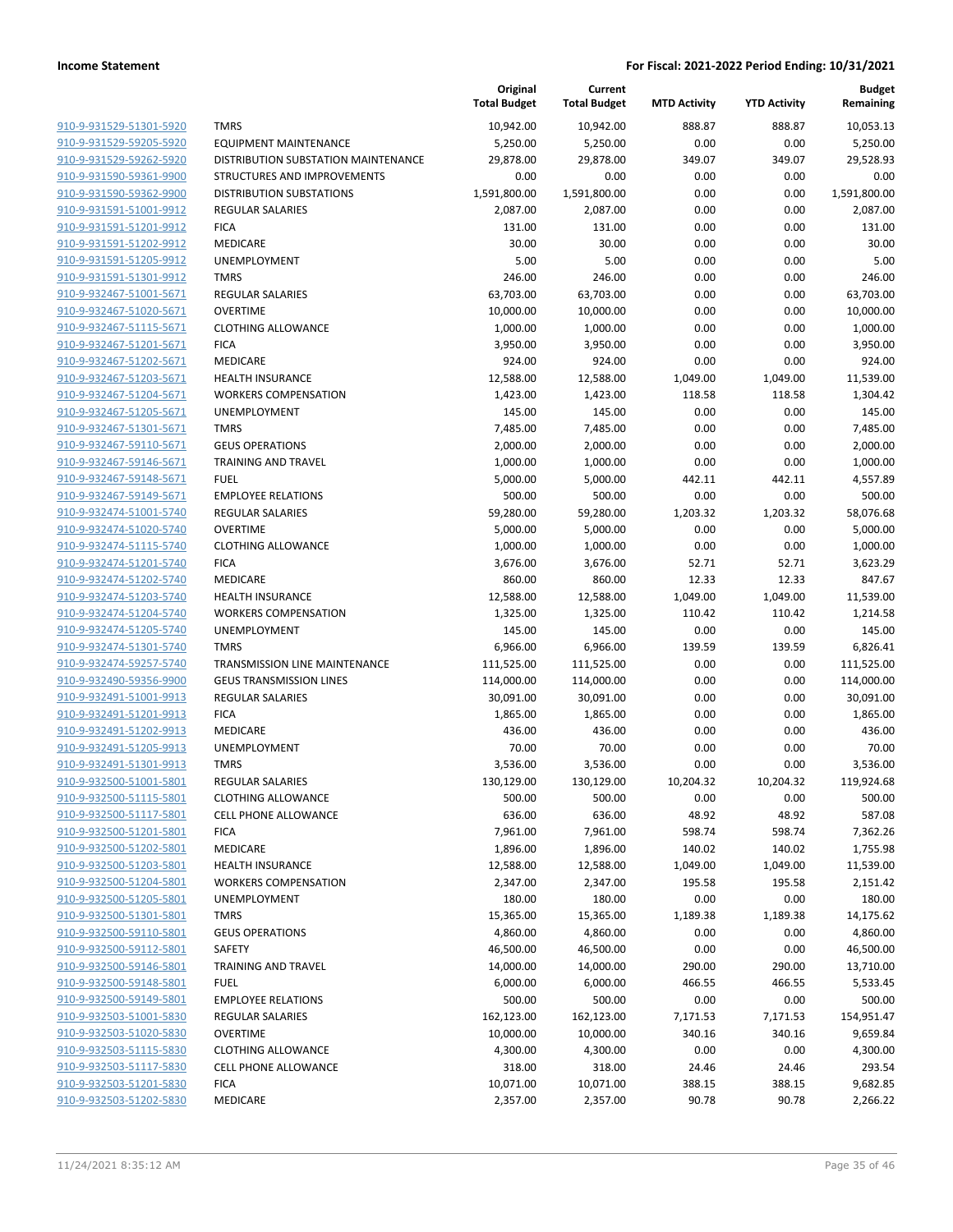| 910-9-932503-51203-5830        |
|--------------------------------|
| 910-9-932503-51204-5830        |
| 910-9-932503-51205-5830        |
| 910-9-932503-51301-5830        |
| <u>910-9-932503-59110-5830</u> |
| 910-9-932503-59148-5830        |
| 910-9-932503-59149-5830        |
| 910-9-932504-51001-5840        |
| 910-9-932504-51020-5840        |
| <u>910-9-932504-51115-5840</u> |
| 910-9-932504-51117-5840        |
| 910-9-932504-51201-5840        |
| 910-9-932504-51202-5840        |
| 910-9-932504-51203-5840        |
| <u>910-9-932504-51204-5840</u> |
| 910-9-932504-51205-5840        |
| 910-9-932504-51301-5840        |
| 910-9-932504-59110-5840        |
| 910-9-932504-59148-5840        |
| <u>910-9-932504-59149-5840</u> |
| 910-9-932505-51001-5850        |
| 910-9-932505-51201-5850        |
| 910-9-932505-51202-5850        |
| 910-9-932505-51205-5850        |
| <u>910-9-932505-51301-5850</u> |
| 910-9-932506-51001-5860        |
| 910-9-932506-51020-5860        |
| 910-9-932506-51115-5860        |
| 910-9-932506-51117-5860        |
| 910-9-932506-51201-5860        |
| 910-9-932506-51202-5860        |
| 910-9-932506-51203-5860        |
| 910-9-932506-51204-5860        |
| 910-9-932506-51205-5860        |
| <u>910-9-932506-51301-5860</u> |
| 910-9-932506-59110-5860        |
| 910-9-932506-59148-5860        |
| 910-9-932506-59149-5860        |
| 910-9-932507-51001-5870        |
| 910-9-932507-51201-5870        |
| 910-9-932507-51202-5870        |
| 910-9-932507-51203-5870        |
| 910-9-932507-51205-5870        |
| 910-9-932507-51301-5870        |
| <u>910-9-932509-59147-5890</u> |
| 910-9-932510-51001-5900        |
| 910-9-932510-51102-5900        |
| 910-9-932510-51115-5900        |
| 910-9-932510-51201-5900        |
| <u>910-9-932510-51202-5900</u> |
| 910-9-932510-51203-5900        |
| 910-9-932510-51204-5900        |
| 910-9-932510-51205-5900        |
| 910-9-932510-51301-5900        |
| 910-9-932510-59205-5900        |
| 910-9-932514-51001-5941        |
| 910-9-932514-51020-5941        |
| 910-9-932514-51102-5941        |
| 910-9-932514-51115-5941        |
|                                |

|                         |                              | Original<br><b>Total Budget</b> | Current<br><b>Total Budget</b> | <b>MTD Activity</b> | <b>YTD Activity</b> | <b>Budget</b><br>Remaining |
|-------------------------|------------------------------|---------------------------------|--------------------------------|---------------------|---------------------|----------------------------|
| 910-9-932503-51203-5830 | <b>HEALTH INSURANCE</b>      | 25,176.00                       | 25,176.00                      | 2,098.00            | 2,098.00            | 23,078.00                  |
| 910-9-932503-51204-5830 | <b>WORKERS COMPENSATION</b>  | 3,184.00                        | 3,184.00                       | 265.33              | 265.33              | 2,918.67                   |
| 910-9-932503-51205-5830 | UNEMPLOYMENT                 | 330.00                          | 330.00                         | 0.00                | 0.00                | 330.00                     |
| 910-9-932503-51301-5830 | <b>TMRS</b>                  | 19,085.00                       | 19,085.00                      | 874.20              | 874.20              | 18,210.80                  |
| 910-9-932503-59110-5830 | <b>GEUS OPERATIONS</b>       | 44,500.00                       | 44,500.00                      | 0.00                | 0.00                | 44,500.00                  |
| 910-9-932503-59148-5830 | <b>FUEL</b>                  | 32,000.00                       | 32,000.00                      | 2,077.98            | 2,077.98            | 29,922.02                  |
| 910-9-932503-59149-5830 | <b>EMPLOYEE RELATIONS</b>    | 500.00                          | 500.00                         | 0.00                | 0.00                | 500.00                     |
| 910-9-932504-51001-5840 | <b>REGULAR SALARIES</b>      | 162,123.00                      | 162,123.00                     | 7,171.49            | 7,171.49            | 154,951.51                 |
| 910-9-932504-51020-5840 | <b>OVERTIME</b>              | 10,000.00                       | 10,000.00                      | 340.17              | 340.17              | 9,659.83                   |
| 910-9-932504-51115-5840 | <b>CLOTHING ALLOWANCE</b>    | 4,500.00                        | 4,500.00                       | 0.00                | 0.00                | 4,500.00                   |
| 910-9-932504-51117-5840 | <b>CELL PHONE ALLOWANCE</b>  | 318.00                          | 318.00                         | 24.46               | 24.46               | 293.54                     |
| 910-9-932504-51201-5840 | <b>FICA</b>                  | 10,071.00                       | 10,071.00                      | 467.24              | 467.24              | 9,603.76                   |
| 910-9-932504-51202-5840 | MEDICARE                     | 2,357.00                        | 2,357.00                       | 109.27              | 109.27              | 2,247.73                   |
| 910-9-932504-51203-5840 | <b>HEALTH INSURANCE</b>      | 25,176.00                       | 25,176.00                      | 2,098.00            | 2,098.00            | 23,078.00                  |
| 910-9-932504-51204-5840 | <b>WORKERS COMPENSATION</b>  | 3,184.00                        | 3,184.00                       | 265.33              | 265.33              | 2,918.67                   |
| 910-9-932504-51205-5840 | UNEMPLOYMENT                 | 330.00                          | 330.00                         | 0.00                | 0.00                | 330.00                     |
| 910-9-932504-51301-5840 | <b>TMRS</b>                  | 19,085.00                       | 19,085.00                      | 874.20              | 874.20              | 18,210.80                  |
| 910-9-932504-59110-5840 | <b>GEUS OPERATIONS</b>       | 72,500.00                       | 72,500.00                      | 0.00                | 0.00                | 72,500.00                  |
| 910-9-932504-59148-5840 | <b>FUEL</b>                  | 20,000.00                       | 20,000.00                      | 2,077.98            | 2,077.98            | 17,922.02                  |
| 910-9-932504-59149-5840 | <b>EMPLOYEE RELATIONS</b>    | 500.00                          | 500.00                         | 0.00                | 0.00                | 500.00                     |
| 910-9-932505-51001-5850 | <b>REGULAR SALARIES</b>      | 911.00                          | 911.00                         | 0.00                | 0.00                | 911.00                     |
| 910-9-932505-51201-5850 | <b>FICA</b>                  | 57.00                           | 57.00                          | 0.00                | 0.00                | 57.00                      |
| 910-9-932505-51202-5850 | MEDICARE                     | 13.00                           | 13.00                          | 0.00                | 0.00                | 13.00                      |
| 910-9-932505-51205-5850 | UNEMPLOYMENT                 | 3.00                            | 3.00                           | 0.00                | 0.00                | 3.00                       |
| 910-9-932505-51301-5850 | <b>TMRS</b>                  | 107.00                          | 107.00                         | 0.00                | 0.00                | 107.00                     |
| 910-9-932506-51001-5860 | REGULAR SALARIES             | 168,325.00                      | 168,325.00                     | 14,073.61           | 14,073.61           | 154,251.39                 |
| 910-9-932506-51020-5860 | <b>OVERTIME</b>              | 0.00                            | 0.00                           | 128.86              | 128.86              | $-128.86$                  |
| 910-9-932506-51115-5860 | <b>CLOTHING ALLOWANCE</b>    | 500.00                          | 500.00                         | 0.00                | 0.00                | 500.00                     |
| 910-9-932506-51117-5860 | CELL PHONE ALLOWANCE         | 1,035.00                        | 1,035.00                       | 79.58               | 79.58               | 955.42                     |
| 910-9-932506-51201-5860 | <b>FICA</b>                  | 10,495.00                       | 10,495.00                      | 873.05              | 873.05              | 9,621.95                   |
| 910-9-932506-51202-5860 | MEDICARE                     | 2,455.00                        | 2,455.00                       | 204.19              | 204.19              | 2,250.81                   |
| 910-9-932506-51203-5860 | <b>HEALTH INSURANCE</b>      | 25,176.00                       | 25,176.00                      | 2,098.00            | 2,098.00            | 23,078.00                  |
| 910-9-932506-51204-5860 | <b>WORKERS COMPENSATION</b>  | 3,317.00                        | 3,317.00                       | 276.42              | 276.42              | 3,040.58                   |
| 910-9-932506-51205-5860 | UNEMPLOYMENT                 | 330.00                          | 330.00                         | 0.00                | 0.00                | 330.00                     |
| 910-9-932506-51301-5860 | <b>TMRS</b>                  | 19,890.00                       | 19,890.00                      | 1,656.71            | 1,656.71            | 18,233.29                  |
| 910-9-932506-59110-5860 | <b>GEUS OPERATIONS</b>       | 120,650.00                      | 120,650.00                     | 0.00                | 0.00                | 120,650.00                 |
| 910-9-932506-59148-5860 | <b>FUEL</b>                  | 10,000.00                       | 10,000.00                      | 427.03              | 427.03              | 9,572.97                   |
| 910-9-932506-59149-5860 | <b>EMPLOYEE RELATIONS</b>    | 500.00                          | 500.00                         | 0.00                | 0.00                | 500.00                     |
| 910-9-932507-51001-5870 | REGULAR SALARIES             | 911.00                          | 911.00                         | 0.00                | 0.00                | 911.00                     |
| 910-9-932507-51201-5870 | <b>FICA</b>                  | 57.00                           | 57.00                          | 0.00                | 0.00                | 57.00                      |
| 910-9-932507-51202-5870 | MEDICARE                     | 14.00                           | 14.00                          | 0.00                | 0.00                | 14.00                      |
| 910-9-932507-51203-5870 | <b>HEALTH INSURANCE</b>      | 189.00                          | 189.00                         | 15.75               | 15.75               | 173.25                     |
| 910-9-932507-51205-5870 | UNEMPLOYMENT                 | 3.00                            | 3.00                           | 0.00                | 0.00                | 3.00                       |
| 910-9-932507-51301-5870 | <b>TMRS</b>                  | 108.00                          | 108.00                         | 0.00                | 0.00                | 108.00                     |
| 910-9-932509-59147-5890 | <b>RENT</b>                  | 161.00                          | 161.00                         | 0.00                | 0.00                | 161.00                     |
| 910-9-932510-51001-5900 | <b>REGULAR SALARIES</b>      | 70,335.00                       | 70,335.00                      | 5,409.60            | 5,409.60            | 64,925.40                  |
| 910-9-932510-51102-5900 | <b>BILINGUAL PAY</b>         | 600.00                          | 600.00                         | 46.16               | 46.16               | 553.84                     |
| 910-9-932510-51115-5900 | <b>CLOTHING ALLOWANCE</b>    | 500.00                          | 500.00                         | 0.00                | 0.00                | 500.00                     |
| 910-9-932510-51201-5900 | <b>FICA</b>                  | 4,398.00                        | 4,398.00                       | 288.30              | 288.30              | 4,109.70                   |
| 910-9-932510-51202-5900 | MEDICARE                     | 1,029.00                        | 1,029.00                       | 67.42               | 67.42               | 961.58                     |
| 910-9-932510-51203-5900 | <b>HEALTH INSURANCE</b>      | 12,588.00                       | 12,588.00                      | 1,049.00            | 1,049.00            | 11,539.00                  |
| 910-9-932510-51204-5900 | <b>WORKERS COMPENSATION</b>  | 1,273.00                        | 1,273.00                       | 106.08              | 106.08              | 1,166.92                   |
| 910-9-932510-51205-5900 | UNEMPLOYMENT                 | 180.00                          | 180.00                         | 0.00                | 0.00                | 180.00                     |
| 910-9-932510-51301-5900 | <b>TMRS</b>                  | 8,335.00                        | 8,335.00                       | 632.86              | 632.86              | 7,702.14                   |
| 910-9-932510-59205-5900 | <b>EQUIPMENT MAINTENANCE</b> | 105,000.00                      | 105,000.00                     | 1,148.03            | 1,148.03            | 103,851.97                 |
| 910-9-932514-51001-5941 | REGULAR SALARIES             | 592,203.00                      | 592,203.00                     | 28,557.50           | 28,557.50           | 563,645.50                 |
| 910-9-932514-51020-5941 | <b>OVERTIME</b>              | 60,000.00                       | 60,000.00                      | 3,372.53            | 3,372.53            | 56,627.47                  |
| 910-9-932514-51102-5941 | <b>BILINGUAL PAY</b>         | 1,200.00                        | 1,200.00                       | 92.32               | 92.32               | 1,107.68                   |
| 910-9-932514-51115-5941 | <b>CLOTHING ALLOWANCE</b>    | 7,000.00                        | 7,000.00                       | 0.00                | 0.00                | 7,000.00                   |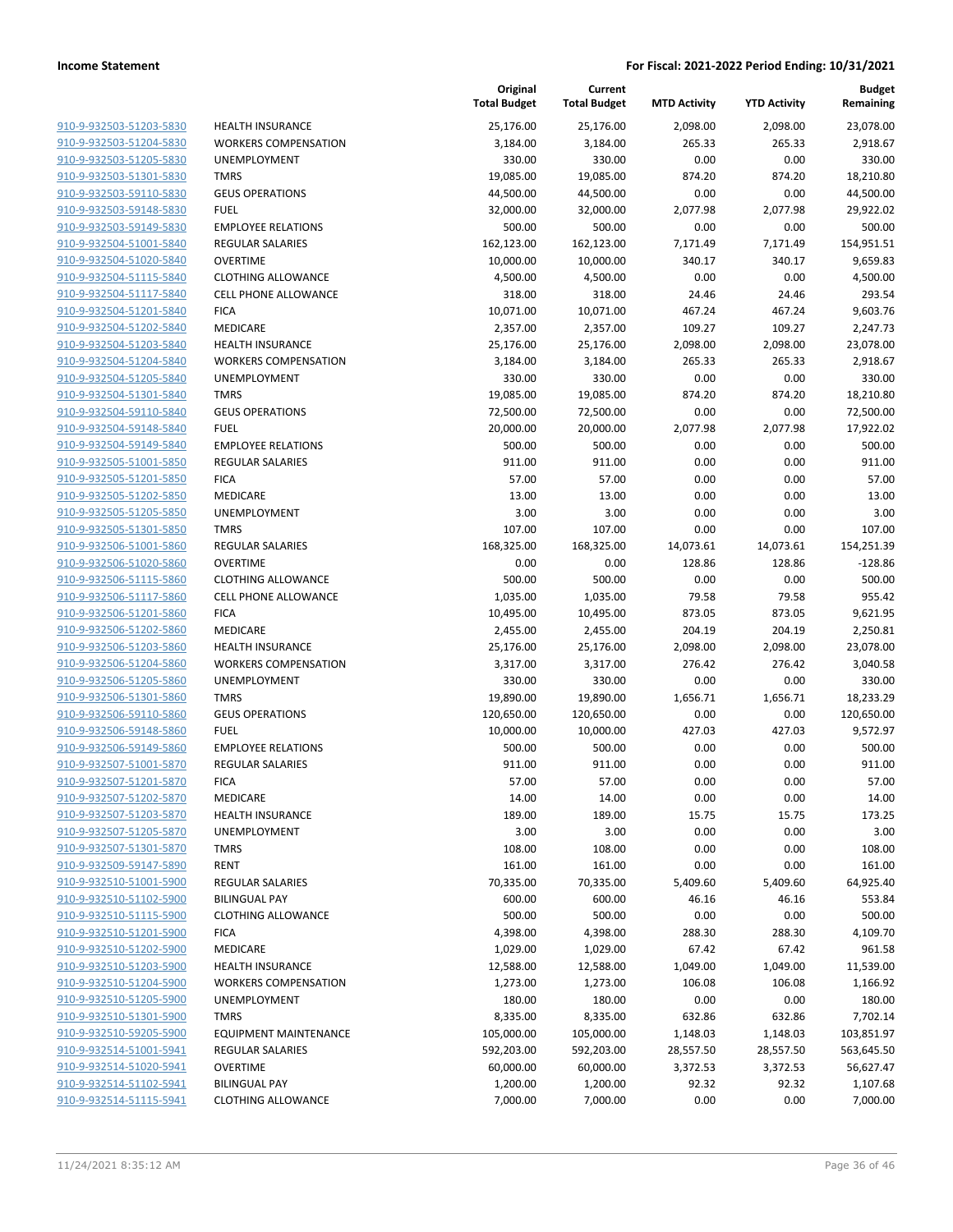|                         |                                      | Original<br><b>Total Budget</b> | Current<br><b>Total Budget</b> | <b>MTD Activity</b> | <b>YTD Activity</b> | <b>Budget</b><br>Remaining |
|-------------------------|--------------------------------------|---------------------------------|--------------------------------|---------------------|---------------------|----------------------------|
| 910-9-932514-51201-5941 | <b>FICA</b>                          | 36,790.00                       | 36,790.00                      | 1,786.42            | 1,786.42            | 35,003.58                  |
| 910-9-932514-51202-5941 | MEDICARE                             | 8,605.00                        | 8,605.00                       | 417.79              | 417.79              | 8,187.21                   |
| 910-9-932514-51203-5941 | <b>HEALTH INSURANCE</b>              | 134,566.00                      | 134,566.00                     | 11,213.84           | 11,213.84           | 123,352.16                 |
| 910-9-932514-51204-5941 | <b>WORKERS COMPENSATION</b>          | 10,709.00                       | 10,709.00                      | 892.43              | 892.43              | 9,816.57                   |
| 910-9-932514-51205-5941 | UNEMPLOYMENT                         | 1,923.00                        | 1,923.00                       | 0.00                | 0.00                | 1,923.00                   |
| 910-9-932514-51301-5941 | <b>TMRS</b>                          | 69,724.00                       | 69,724.00                      | 3,711.91            | 3,711.91            | 66,012.09                  |
| 910-9-932514-59275-5941 | POLES, OH, UG & SERVICES MAINTENANCE | 506,101.00                      | 506,101.00                     | 4,541.32            | 4,541.32            | 501,559.68                 |
| 910-9-932515-51001-5950 | <b>REGULAR SALARIES</b>              | 608.00                          | 608.00                         | 0.00                | 0.00                | 608.00                     |
| 910-9-932515-51201-5950 | <b>FICA</b>                          | 38.00                           | 38.00                          | 0.00                | 0.00                | 38.00                      |
| 910-9-932515-51202-5950 | MEDICARE                             | 9.00                            | 9.00                           | 0.00                | 0.00                | 9.00                       |
| 910-9-932515-51203-5950 | <b>HEALTH INSURANCE</b>              | 126.00                          | 126.00                         | 10.50               | 10.50               | 115.50                     |
| 910-9-932515-51205-5950 | <b>UNEMPLOYMENT</b>                  | 2.00                            | 2.00                           | 0.00                | 0.00                | 2.00                       |
| 910-9-932515-51301-5950 | <b>TMRS</b>                          | 72.00                           | 72.00                          | 0.00                | 0.00                | 72.00                      |
| 910-9-932515-59282-5950 | <b>TRANSFORMERS MAINTENANCE</b>      | 5,000.00                        | 5,000.00                       | 0.00                | 0.00                | 5,000.00                   |
| 910-9-932516-51001-5960 | <b>REGULAR SALARIES</b>              | 13,362.00                       | 13,362.00                      | 956.21              | 956.21              | 12,405.79                  |
| 910-9-932516-51020-5960 | <b>OVERTIME</b>                      | 3,000.00                        | 3,000.00                       | 427.16              | 427.16              | 2,572.84                   |
| 910-9-932516-51201-5960 | <b>FICA</b>                          | 828.00                          | 828.00                         | 85.77               | 85.77               | 742.23                     |
| 910-9-932516-51202-5960 | MEDICARE                             | 193.00                          | 193.00                         | 20.06               | 20.06               | 172.94                     |
| 910-9-932516-51205-5960 | UNEMPLOYMENT                         | 37.00                           | 37.00                          | 0.00                | 0.00                | 37.00                      |
| 910-9-932516-51301-5960 | <b>TMRS</b>                          | 1,570.00                        | 1,570.00                       | 160.47              | 160.47              | 1,409.53                   |
| 910-9-932516-59284-5960 | ST LIGHTING & SIGNALS MAINTENANCE    | 8,000.00                        | 8,000.00                       | 475.82              | 475.82              | 7,524.18                   |
| 910-9-932517-51001-5970 | REGULAR SALARIES                     | 45,808.00                       | 45,808.00                      | 3,268.80            | 3,268.80            | 42,539.20                  |
| 910-9-932517-51020-5970 | <b>OVERTIME</b>                      | 0.00                            | 0.00                           | 122.58              | 122.58              | $-122.58$                  |
| 910-9-932517-51115-5970 | <b>CLOTHING ALLOWANCE</b>            | 1,000.00                        | 1,000.00                       | 0.00                | 0.00                | 1,000.00                   |
| 910-9-932517-51201-5970 | <b>FICA</b>                          | 2,840.00                        | 2,840.00                       | 177.90              | 177.90              | 2,662.10                   |
| 910-9-932517-51202-5970 | MEDICARE                             | 664.00                          | 664.00                         | 41.60               | 41.60               | 622.40                     |
| 910-9-932517-51203-5970 | <b>HEALTH INSURANCE</b>              | 12,336.00                       | 12,336.00                      | 1,028.00            | 1,028.00            | 11,308.00                  |
| 910-9-932517-51204-5970 | <b>WORKERS COMPENSATION</b>          | 839.00                          | 839.00                         | 69.92               | 69.92               | 769.08                     |
| 910-9-932517-51205-5970 | UNEMPLOYMENT                         | 176.00                          | 176.00                         | 0.00                | 0.00                | 176.00                     |
| 910-9-932517-51301-5970 | <b>TMRS</b>                          | 5,382.00                        | 5,382.00                       | 393.40              | 393.40              | 4,988.60                   |
| 910-9-932517-59270-5970 | <b>METERS MAINTENANCE</b>            | 900.00                          | 900.00                         | 0.00                | 0.00                | 900.00                     |
| 910-9-932518-51001-5980 | <b>REGULAR SALARIES</b>              | 3,217.00                        | 3,217.00                       | 447.71              | 447.71              | 2,769.29                   |
| 910-9-932518-51020-5980 | <b>OVERTIME</b>                      | 600.00                          | 600.00                         | 30.65               | 30.65               | 569.35                     |
| 910-9-932518-51201-5980 | <b>FICA</b>                          | 199.00                          | 199.00                         | 29.66               | 29.66               | 169.34                     |
| 910-9-932518-51202-5980 | <b>MEDICARE</b>                      | 47.00                           | 47.00                          | 6.94                | 6.94                | 40.06                      |
| 910-9-932518-51203-5980 | <b>HEALTH INSURANCE</b>              | 629.00                          | 629.00                         | 52.42               | 52.42               | 576.58                     |
| 910-9-932518-51205-5980 | UNEMPLOYMENT                         | 9.00                            | 9.00                           | 0.00                | 0.00                | 9.00                       |
| 910-9-932518-51301-5980 | <b>TMRS</b>                          | 378.00                          | 378.00                         | 55.49               | 55.49               | 322.51                     |
| 910-9-932518-59288-5980 | <b>VAPOR LIGHTS MAINTENANCE</b>      | 500.00                          | 500.00                         | 14.60               | 14.60               | 485.40                     |
| 910-9-932519-51001-5990 | REGULAR SALARIES                     | 935.00                          | 935.00                         | 0.00                | 0.00                | 935.00                     |
| 910-9-932519-51201-5990 | <b>FICA</b>                          | 58.00                           | 58.00                          | 0.00                | 0.00                | 58.00                      |
| 910-9-932519-51202-5990 | MEDICARE                             | 14.00                           | 14.00                          | 0.00                | 0.00                | 14.00                      |
| 910-9-932519-51203-5990 | <b>HEALTH INSURANCE</b>              | 252.00                          | 252.00                         | 21.00               | 21.00               | 231.00                     |
| 910-9-932519-51205-5990 | UNEMPLOYMENT                         | 4.00                            | 4.00                           | 0.00                | 0.00                | 4.00                       |
| 910-9-932519-51301-5990 | <b>TMRS</b>                          | 110.00                          | 110.00                         | 0.00                | 0.00                | 110.00                     |
| 910-9-932520-51001-9021 | <b>REGULAR SALARIES</b>              | 226,017.00                      | 226,017.00                     | 0.00                | 0.00                | 226,017.00                 |
| 910-9-932520-51020-9021 | <b>OVERTIME</b>                      | 15,000.00                       | 15,000.00                      | 0.00                | 0.00                | 15,000.00                  |
| 910-9-932520-51115-9021 | <b>CLOTHING ALLOWANCE</b>            | 3,500.00                        | 3,500.00                       | 0.00                | 0.00                | 3,500.00                   |
| 910-9-932520-51117-9021 | <b>CELL PHONE ALLOWANCE</b>          | 864.00                          | 864.00                         | 0.00                | 0.00                | 864.00                     |
| 910-9-932520-51201-9021 | <b>FICA</b>                          | 14,069.00                       | 14,069.00                      | 0.00                | 0.00                | 14,069.00                  |
| 910-9-932520-51202-9021 | MEDICARE                             | 3,290.00                        | 3,290.00                       | 0.00                | 0.00                | 3,290.00                   |
| 910-9-932520-51203-9021 | <b>HEALTH INSURANCE</b>              | 78,046.00                       | 78,046.00                      | 6,503.83            | 6,503.83            | 71,542.17                  |
| 910-9-932520-51204-9021 | <b>WORKERS COMPENSATION</b>          | 4,074.00                        | 4,074.00                       | 339.50              | 339.50              | 3,734.50                   |
| 910-9-932520-51205-9021 | UNEMPLOYMENT                         | 1,116.00                        | 1,116.00                       | 0.00                | 0.00                | 1,116.00                   |
| 910-9-932520-51301-9021 | <b>TMRS</b>                          | 26,659.00                       | 26,659.00                      | 0.00                | 0.00                | 26,659.00                  |
| 910-9-932520-59110-9021 | <b>GEUS OPERATIONS</b>               | 35,000.00                       | 35,000.00                      | 2.99                | 2.99                | 34,997.01                  |
| 910-9-932520-59148-9021 | <b>FUEL</b>                          | 10,000.00                       | 10,000.00                      | 0.00                | 0.00                | 10,000.00                  |
| 910-9-932520-59149-9021 | <b>EMPLOYEE RELATIONS</b>            | 1,000.00                        | 1,000.00                       | 0.00                | 0.00                | 1,000.00                   |
| 910-9-932520-59169-9021 | PRE PAID METER COSTS                 | 5,000.00                        | 5,000.00                       | 0.00                | 0.00                | 5,000.00                   |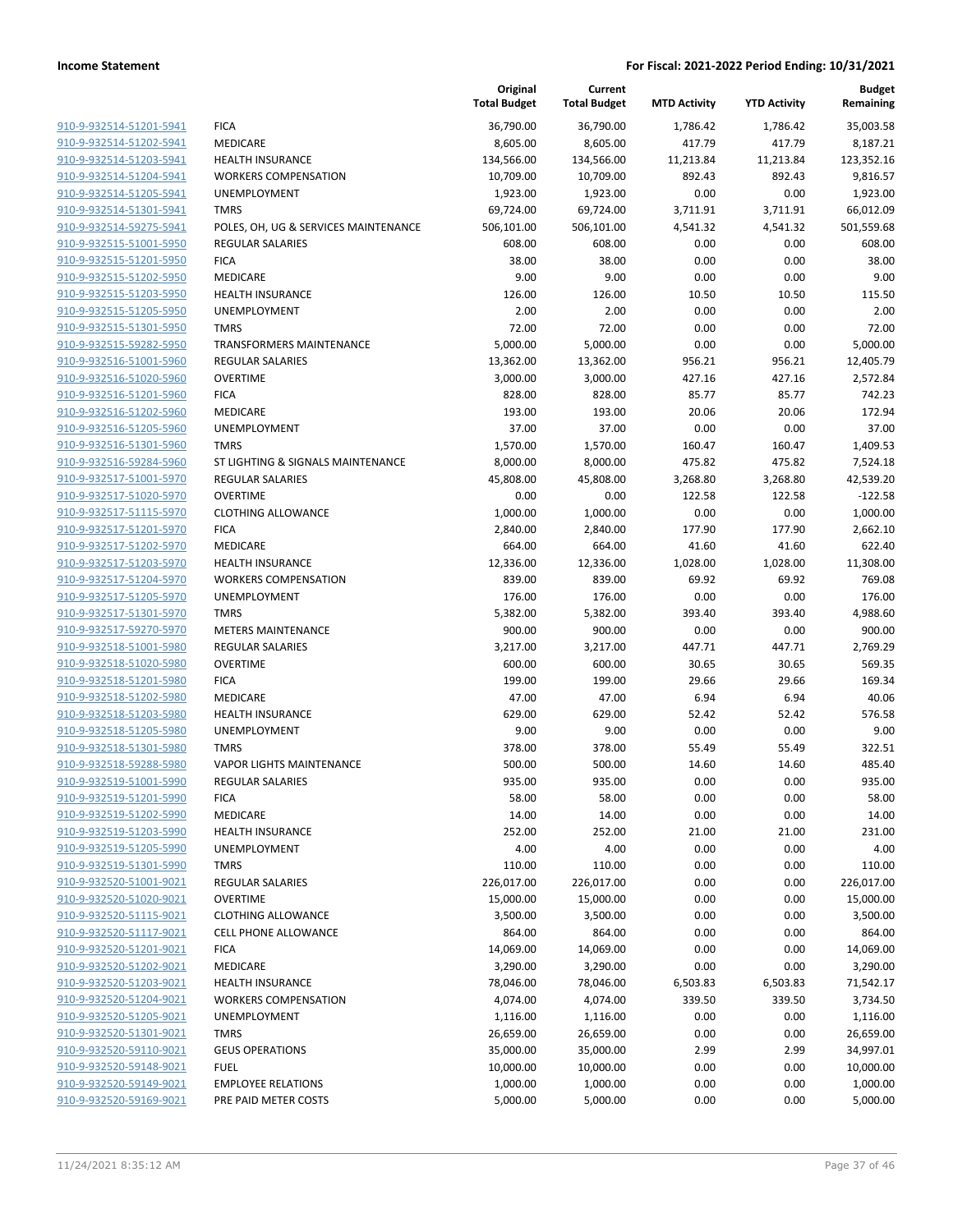|                         |                                      | Original<br><b>Total Budget</b> | Current<br><b>Total Budget</b> | <b>MTD Activity</b> | <b>YTD Activity</b> | <b>Budget</b><br>Remaining |
|-------------------------|--------------------------------------|---------------------------------|--------------------------------|---------------------|---------------------|----------------------------|
| 910-9-932521-59205-9354 | <b>EQUIPMENT MAINTENANCE</b>         | 4,000.00                        | 4,000.00                       | 0.00                | 0.00                | 4,000.00                   |
| 910-9-932590-59364-9900 | <b>POLES</b>                         | 247,500.00                      | 247,500.00                     | 21,185.27           | 21,185.27           | 226,314.73                 |
| 910-9-932590-59365-9900 | OH CONDUCTOR & DEVICES               | 492,500.00                      | 492,500.00                     | 2,574.83            | 2,574.83            | 489,925.17                 |
| 910-9-932590-59366-9900 | <b>UG CONDUIT</b>                    | 210,000.00                      | 210,000.00                     | 3,962.50            | 3,962.50            | 206,037.50                 |
| 910-9-932590-59367-9900 | UG CONDUCTOR & DEVICES               | 235,000.00                      | 235,000.00                     | 3,986.57            | 3,986.57            | 231,013.43                 |
| 910-9-932590-59368-9900 | <b>TRANSFORMERS &amp; CAPACITORS</b> | 212,000.00                      | 212,000.00                     | 11,127.66           | 11,127.66           | 200,872.34                 |
| 910-9-932590-59369-9900 | SERVICE CONNECTIONS                  | 1,000.00                        | 1,000.00                       | 0.00                | 0.00                | 1,000.00                   |
| 910-9-932590-59370-9900 | <b>METERS</b>                        | 602,649.00                      | 602,649.00                     | 1.20                | 1.20                | 602,647.80                 |
| 910-9-932590-59371-9900 | <b>VAPOR LIGHTS</b>                  | 6,000.00                        | 6,000.00                       | 928.16              | 928.16              | 5,071.84                   |
| 910-9-932590-59375-9900 | STREET LIGHTING & SIGNALS            | 120,000.00                      | 120,000.00                     | 573.20              | 573.20              | 119,426.80                 |
| 910-9-932590-59392-9900 | <b>TRANSPORTATION EQUIPMENT</b>      | 142,000.00                      | 142,000.00                     | 0.00                | 0.00                | 142,000.00                 |
| 910-9-932591-51001-9914 | REGULAR SALARIES                     | 7,410.00                        | 7,410.00                       | 7,400.33            | 7,400.33            | 9.67                       |
| 910-9-932591-51020-9914 | <b>OVERTIME</b>                      | 6,000.00                        | 6,000.00                       | 168.92              | 168.92              | 5,831.08                   |
| 910-9-932591-51201-9914 | <b>FICA</b>                          | 460.00                          | 460.00                         | 469.29              | 469.29              | $-9.29$                    |
| 910-9-932591-51202-9914 | MEDICARE                             | 108.00                          | 108.00                         | 109.75              | 109.75              | $-1.75$                    |
| 910-9-932591-51205-9914 | UNEMPLOYMENT                         | 15.00                           | 15.00                          | 0.00                | 0.00                | 15.00                      |
| 910-9-932591-51301-9914 | <b>TMRS</b>                          | 872.00                          | 872.00                         | 878.05              | 878.05              | $-6.05$                    |
| 910-9-932592-51001-9915 | <b>REGULAR SALARIES</b>              | 7,409.00                        | 7,409.00                       | 11,095.69           | 11,095.69           | $-3,686.69$                |
| 910-9-932592-51020-9915 | <b>OVERTIME</b>                      | 11,000.00                       | 11,000.00                      | 2,636.61            | 2,636.61            | 8,363.39                   |
| 910-9-932592-51201-9915 | <b>FICA</b>                          | 460.00                          | 460.00                         | 851.40              | 851.40              | $-391.40$                  |
| 910-9-932592-51202-9915 | MEDICARE                             | 107.00                          | 107.00                         | 199.12              | 199.12              | $-92.12$                   |
| 910-9-932592-51205-9915 | UNEMPLOYMENT                         | 15.00                           | 15.00                          | 0.00                | 0.00                | 15.00                      |
| 910-9-932592-51301-9915 | <b>TMRS</b>                          | 872.00                          | 872.00                         | 1,592.96            | 1,592.96            | $-720.96$                  |
| 910-9-932593-51001-9916 | <b>REGULAR SALARIES</b>              | 7,410.00                        | 7,410.00                       | 9,509.08            | 9,509.08            | $-2,099.08$                |
| 910-9-932593-51020-9916 | <b>OVERTIME</b>                      | 12,000.00                       | 12,000.00                      | 177.01              | 177.01              | 11,822.99                  |
| 910-9-932593-51201-9916 | <b>FICA</b>                          | 460.00                          | 460.00                         | 599.12              | 599.12              | $-139.12$                  |
| 910-9-932593-51202-9916 | MEDICARE                             | 108.00                          | 108.00                         | 140.12              | 140.12              | $-32.12$                   |
| 910-9-932593-51205-9916 | UNEMPLOYMENT                         | 15.00                           | 15.00                          | 0.00                | 0.00                | 15.00                      |
| 910-9-932593-51301-9916 | <b>TMRS</b>                          | 872.00                          | 872.00                         | 1,126.43            | 1,126.43            | $-254.43$                  |
| 910-9-932594-51001-9917 | <b>REGULAR SALARIES</b>              | 7,409.00                        | 7,409.00                       | 2,185.52            | 2,185.52            | 5,223.48                   |
| 910-9-932594-51020-9917 | <b>OVERTIME</b>                      | 8,000.00                        | 8,000.00                       | 675.66              | 675.66              | 7,324.34                   |
| 910-9-932594-51201-9917 | <b>FICA</b>                          | 460.00                          | 460.00                         | 178.91              | 178.91              | 281.09                     |
| 910-9-932594-51202-9917 | MEDICARE                             | 107.00                          | 107.00                         | 41.84               | 41.84               | 65.16                      |
| 910-9-932594-51205-9917 | UNEMPLOYMENT                         | 15.00                           | 15.00                          | 0.00                | 0.00                | 15.00                      |
| 910-9-932594-51301-9917 | <b>TMRS</b>                          | 872.00                          | 872.00                         | 334.74              | 334.74              | 537.26                     |
| 910-9-932595-51001-9918 | <b>REGULAR SALARIES</b>              | 32,366.00                       | 32,366.00                      | 81.22               | 81.22               | 32,284.78                  |
| 910-9-932595-51020-9918 | <b>OVERTIME</b>                      | 3,000.00                        | 3,000.00                       | 183.12              | 183.12              | 2,816.88                   |
| 910-9-932595-51201-9918 | <b>FICA</b>                          | 2,011.00                        | 2,011.00                       | 16.39               | 16.39               | 1,994.61                   |
| 910-9-932595-51202-9918 | MEDICARE                             | 470.00                          | 470.00                         | 3.83                | 3.83                | 466.17                     |
| 910-9-932595-51205-9918 | UNEMPLOYMENT                         | 108.00                          | 108.00                         | 0.00                | 0.00                | 108.00                     |
| 910-9-932595-51301-9918 | TMRS                                 | 3,811.00                        | 3,811.00                       | 30.66               | 30.66               | 3,780.34                   |
| 910-9-932596-51001-9919 | REGULAR SALARIES                     | 15,941.00                       | 15,941.00                      | 6,938.80            | 6,938.80            | 9,002.20                   |
| 910-9-932596-51020-9919 | <b>OVERTIME</b>                      | 6,000.00                        | 6,000.00                       | 609.90              | 609.90              | 5,390.10                   |
| 910-9-932596-51201-9919 | <b>FICA</b>                          | 990.00                          | 990.00                         | 472.49              | 472.49              | 517.51                     |
| 910-9-932596-51202-9919 | MEDICARE                             | 232.00                          | 232.00                         | 110.50              | 110.50              | 121.50                     |
| 910-9-932596-51205-9919 | UNEMPLOYMENT                         | 53.00                           | 53.00                          | 0.00                | 0.00                | 53.00                      |
| 910-9-932596-51301-9919 | <b>TMRS</b>                          | 1,877.00                        | 1,877.00                       | 884.02              | 884.02              | 992.98                     |
| 910-9-932597-51001-9920 | <b>REGULAR SALARIES</b>              | 18,978.00                       | 18,978.00                      | 2,656.42            | 2,656.42            | 16,321.58                  |
| 910-9-932597-51020-9920 | <b>OVERTIME</b>                      | 0.00                            | 0.00                           | 183.12              | 183.12              | $-183.12$                  |
| 910-9-932597-51201-9920 | <b>FICA</b>                          | 1,182.00                        | 1,182.00                       | 176.05              | 176.05              | 1,005.95                   |
| 910-9-932597-51202-9920 | MEDICARE                             | 276.00                          | 276.00                         | 41.17               | 41.17               | 234.83                     |
| 910-9-932597-51205-9920 | UNEMPLOYMENT                         | 45.00                           | 45.00                          | 0.00                | 0.00                | 45.00                      |
| 910-9-932597-51301-9920 | <b>TMRS</b>                          | 2,240.00                        | 2,240.00                       | 329.39              | 329.39              | 1,910.61                   |
| 910-9-932598-51001-9921 | <b>REGULAR SALARIES</b>              | 333.00                          | 333.00                         | 0.00                | 0.00                | 333.00                     |
| 910-9-932598-51020-9921 | <b>OVERTIME</b>                      | 150.00                          | 150.00                         | 0.00                | 0.00                | 150.00                     |
| 910-9-932598-51201-9921 | <b>FICA</b>                          | 20.00                           | 20.00                          | 0.00                | 0.00                | 20.00                      |
| 910-9-932598-51202-9921 | MEDICARE                             | 5.00                            | 5.00                           | 0.00                | 0.00                | 5.00                       |
| 910-9-932598-51205-9921 | UNEMPLOYMENT                         | 1.00                            | 1.00                           | 0.00                | 0.00                | 1.00                       |
| 910-9-932598-51301-9921 | <b>TMRS</b>                          | 39.00                           | 39.00                          | 0.00                | 0.00                | 39.00                      |
|                         |                                      |                                 |                                |                     |                     |                            |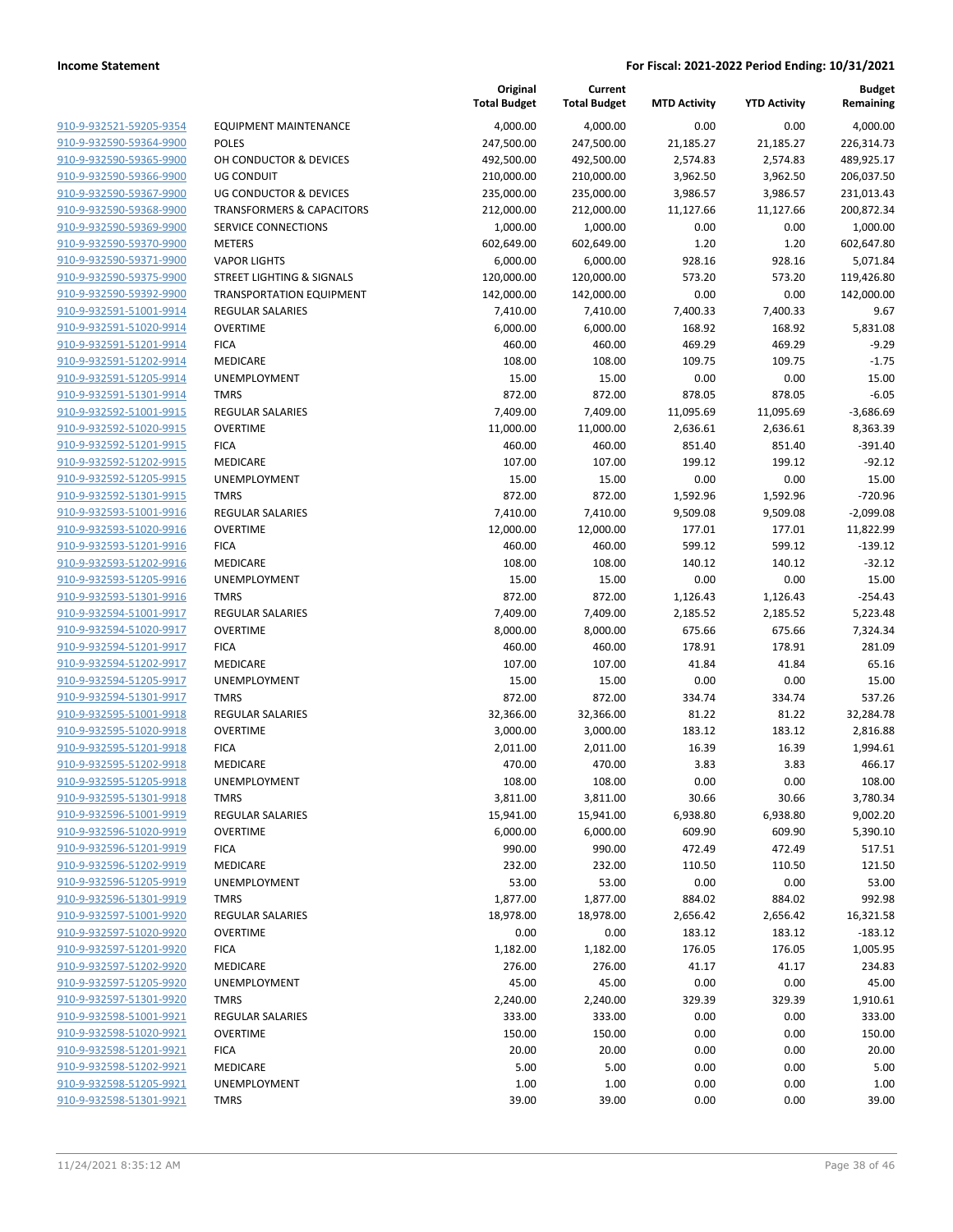|                                                |                                                        |                       | Original<br><b>Total Budget</b> | Current<br><b>Total Budget</b> | <b>MTD Activity</b> | <b>YTD Activity</b> | <b>Budget</b><br>Remaining |
|------------------------------------------------|--------------------------------------------------------|-----------------------|---------------------------------|--------------------------------|---------------------|---------------------|----------------------------|
| 910-9-932599-51001-9922                        | <b>REGULAR SALARIES</b>                                |                       | 1,304.00                        | 1,304.00                       | 0.00                | 0.00                | 1,304.00                   |
| 910-9-932599-51201-9922                        | <b>FICA</b>                                            |                       | 81.00                           | 81.00                          | 0.00                | 0.00                | 81.00                      |
| 910-9-932599-51202-9922                        | <b>MEDICARE</b>                                        |                       | 19.00                           | 19.00                          | 0.00                | 0.00                | 19.00                      |
| 910-9-932599-51205-9922                        | UNEMPLOYMENT                                           |                       | 3.00                            | 3.00                           | 0.00                | 0.00                | 3.00                       |
| 910-9-932599-51301-9922                        | <b>TMRS</b>                                            |                       | 154.00                          | 154.00                         | 0.00                | 0.00                | 154.00                     |
| 910-9-970000-59187-9211                        | <b>EMPLOYEE RELATIONS</b>                              |                       | 14,500.00                       | 14,500.00                      | 0.00                | 0.00                | 14,500.00                  |
| 910-9-970000-59701-9040                        | <b>BAD DEBT</b>                                        |                       | 10,000.00                       | 10,000.00                      | 0.00                | 0.00                | 10,000.00                  |
| 910-9-970000-59720-9705                        | <b>BANK FEES</b>                                       |                       | 15,000.00                       | 15,000.00                      | 0.00                | 0.00                | 15,000.00                  |
| 910-9-970000-59730-9250                        | <b>INVENTORY LOSS/GAIN</b>                             |                       | 1,000.00                        | 1,000.00                       | $-12.14$            | $-12.14$            | 1,012.14                   |
| 910-9-970000-59731-9250                        | <b>GASOLINE LOSSES/GAINS</b>                           |                       | 500.00                          | 500.00                         | 0.00                | 0.00                | 500.00                     |
| 910-9-970000-59732-9250                        | FUEL OIL LOSSES/GAINS                                  |                       | 500.00                          | 500.00                         | 0.00                | 0.00                | 500.00                     |
| 910-9-970000-59750-9260                        | <b>ACCRUED PTO PAY</b>                                 |                       | 125,000.00                      | 125,000.00                     | 208.91              | 208.91              | 124,791.09                 |
| 910-9-970000-59770-9997                        | CONTINGENCY                                            |                       | 350,000.00                      | 343,295.28                     | 0.00                | 0.00                | 343,295.28                 |
| 910-9-970000-59771-9997                        | PAYROLL CONTINGENCY                                    |                       | 125,000.00                      | 125,000.00                     | 0.00                | 0.00                | 125,000.00                 |
| 910-9-970000-59780-9240                        | PROPERTY INSURANCE                                     |                       | 275,585.19                      | 258,063.60                     | 176,563.64          | 176,563.64          | 81,499.96                  |
| 910-9-970000-59781-9250                        | LIABILITY INSURANCE                                    |                       | 82,545.00                       | 122,172.01                     | 39,494.82           | 39,494.82           | 82,677.19                  |
| 910-9-990000-59901-9270                        | XFER to COG - FRANCHISE FEES                           |                       | 2,786,921.97                    | 2,786,921.97                   | 0.00                | 0.00                | 2,786,921.97               |
| 910-9-990000-59902-9200                        | XFER to COG- ADMIN EXPENSES                            |                       | 345,000.00                      | 345,000.00                     | 18,765.92           | 18,765.92           | 326,234.08                 |
| 910-9-990000-59903-4082                        | XFER to COG - PILOT                                    |                       | 352,451.00                      | 352,451.00                     | 0.00                | 0.00                | 352,451.00                 |
| 910-9-990000-59912-9999                        | XFER TO 912 - DEBT SERVICE                             |                       | 26,529,167.00                   | 26,529,167.00                  | 2,240,310.33        | 2,240,310.33        | 24,288,856.67              |
| 910-9-990000-59926-9330                        | XFER to COG - GARAGE                                   |                       | 72,908.92                       | 72,908.92                      | 6,075.74            | 6,075.74            | 66,833.18                  |
| 910-9-990000-59927-9200                        | XFER to COG - INSURANCE                                |                       | 16,643.67                       | 16,643.67                      | 63.48               | 63.48               | 16,580.19                  |
| 910-9-990000-59928-9200                        | XFER to COG - IT                                       |                       | 78,985.82                       | 78,985.82                      | 6,582.15            | 6,582.15            | 72,403.67                  |
| 910-9-990000-59930-9270                        | XFER to GBOD                                           |                       | 611,875.06                      | 611,875.06                     | 0.00                | 0.00                | 611,875.06                 |
|                                                |                                                        | <b>Expense Total:</b> | 85,110,280.12                   | 85,127,826.01                  | 7,341,760.79        | 7,341,760.79        | 77,786,065.22              |
|                                                | Fund: 910 - ELECTRIC OPERATING FUND Surplus (Deficit): |                       | 5,681,474.88                    | 5,663,928.99                   | -485,429.54         | -485,429.54         |                            |
| Fund: 911 - ELECTRIC DEBT REDUCTION<br>Revenue |                                                        |                       |                                 |                                |                     |                     |                            |
| 911-9-000000-49801-4190                        | <b>INTEREST INCOME</b>                                 |                       | 1,100.00                        | 1,100.00                       | 0.00                | 0.00                | 1,100.00                   |
|                                                |                                                        | <b>Revenue Total:</b> | 1,100.00                        | 1,100.00                       | 0.00                | 0.00                | 1,100.00                   |
|                                                | Fund: 911 - ELECTRIC DEBT REDUCTION Total:             |                       | 1,100.00                        | 1,100.00                       | 0.00                | 0.00                |                            |
|                                                |                                                        |                       |                                 |                                |                     |                     |                            |
| Fund: 912 - ELECTRIC DEBT SERVICE              |                                                        |                       |                                 |                                |                     |                     |                            |
| Revenue                                        |                                                        |                       |                                 |                                |                     |                     |                            |
| 912-9-000000-49710-4999                        | TRANFSER FROM GEUS 910 - ELECTRIC OP                   |                       | -26,883,724.00                  | -26,883,724.00                 | 2,240,310.33        | 2,240,310.33        | -29,124,034.33             |
|                                                |                                                        | <b>Revenue Total:</b> | -26,883,724.00                  | -26,883,724.00                 | 2,240,310.33        | 2,240,310.33        | -29,124,034.33             |
| <b>Expense</b>                                 |                                                        |                       |                                 |                                |                     |                     |                            |
| 912-9-980000-59801-9800                        | PAYING AGENT FEES                                      |                       | 3,500.00                        | 3,500.00                       | 0.00                | 0.00                | 3,500.00                   |
| 912-9-980000-59810-9800                        | ARBITRAGE                                              |                       | 5,000.00                        | 5,000.00                       | 0.00                | 0.00                | 5,000.00                   |
| 912-9-980000-59811-9800                        | CONTINUING DISCLOSURE                                  |                       | 1,000.00                        | 1,000.00                       | 0.00                | 0.00                | 1,000.00                   |
| 912-9-980000-59820-9800                        | <b>SURETY BOND</b>                                     |                       | 1,600.00                        | 1,600.00                       | 0.00                | 0.00                | 1,600.00                   |
| 912-9-980000-59862-9800                        | PRINCIPAL 2019A ISSUE                                  |                       | 2,140,000.00                    | 2,140,000.00                   | 0.00                | 0.00                | 2,140,000.00               |
| 912-9-980000-59863-4270                        | INTEREST 2019A ISSUE                                   |                       | 1,828,000.00                    | 1,828,000.00                   | 0.00                | 0.00                | 1,828,000.00               |
| 912-9-980000-59864-9800                        | PRINCIPAL 2019B ISSUE                                  |                       | 1,565,688.00                    | 1,565,688.00                   | 0.00                | 0.00                | 1,565,688.00               |
| 912-9-980000-59865-4270                        | INTEREST 2019B ISSUE                                   |                       | 159,500.00                      | 159,500.00                     | 0.00                | 0.00                | 159,500.00                 |
| 912-9-980000-59866-9800                        | PRINCIPAL 2021 ISSUE                                   |                       | 20,000,000.00                   | 20,000,000.00                  | 0.00                | 0.00                | 20,000,000.00              |
| 912-9-980000-59867-4270                        | INTEREST 2021 ISSUE                                    |                       | 64,584.00                       | 64,584.00                      | 0.00                | 0.00                | 64,584.00                  |
| 912-9-980000-59868-9800                        | PRINCIPAL 2021 CIP ISSUE                               |                       | 240,000.00                      | 240,000.00                     | 0.00                | 0.00                | 240,000.00                 |
| 912-9-980000-59869-4270                        | INTEREST 2021 CIP ISSUE                                |                       | 437,444.00                      | 437,444.00                     | 0.00                | 0.00                | 437,444.00                 |
|                                                |                                                        | <b>Expense Total:</b> | 26,446,316.00                   | 26,446,316.00                  | 0.00                | 0.00                | 26,446,316.00              |
|                                                | Fund: 912 - ELECTRIC DEBT SERVICE Surplus (Deficit):   |                       | -53,330,040.00                  | -53,330,040.00                 | 2,240,310.33        | 2,240,310.33        |                            |
| Fund: 913 - ELECTRIC CONSTRUCTION FUND         |                                                        |                       |                                 |                                |                     |                     |                            |
| Revenue                                        |                                                        |                       |                                 |                                |                     |                     |                            |
| 913-9-000000-49801-4190                        | <b>INTEREST INCOME</b>                                 | <b>Revenue Total:</b> | 600.00<br>600.00                | 600.00<br>600.00               | 0.00<br>0.00        | 0.00<br>0.00        | 600.00<br>600.00           |
|                                                | Fund: 913 - ELECTRIC CONSTRUCTION FUND Total:          |                       | 600.00                          | 600.00                         | 0.00                | 0.00                |                            |
|                                                |                                                        |                       |                                 |                                |                     |                     |                            |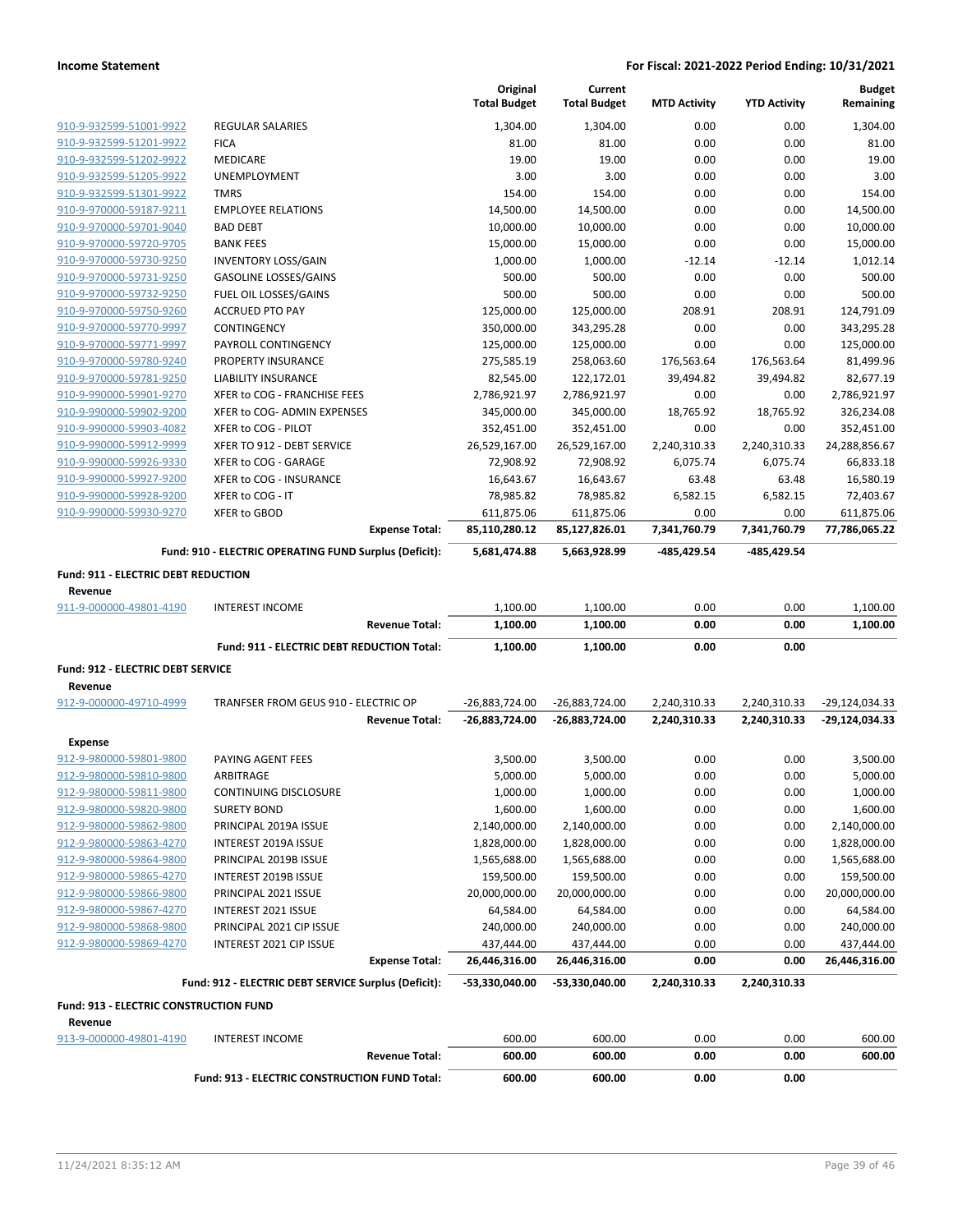|                                                    |                                                     | Original<br><b>Total Budget</b> | Current<br><b>Total Budget</b> | <b>MTD Activity</b> | <b>YTD Activity</b> | <b>Budget</b><br>Remaining |
|----------------------------------------------------|-----------------------------------------------------|---------------------------------|--------------------------------|---------------------|---------------------|----------------------------|
| Fund: 950 - CABLE / INTERNET                       |                                                     |                                 |                                |                     |                     |                            |
| Revenue                                            |                                                     |                                 |                                |                     |                     |                            |
| 950-9-000000-48001-3950                            | <b>CABLE REVENUES</b>                               | 2,474,951.00                    | 2,474,951.00                   | 217,758.66          | 217,758.66          | 2,257,192.34               |
| 950-9-000000-48003-3950                            | SET-TOP                                             | 101,711.00                      | 101,711.00                     | 9,564.59            | 9,564.59            | 92,146.41                  |
| 950-9-000000-48040-3950                            | <b>BROADCASTS</b>                                   | 0.00                            | 0.00                           | 200.00              | 200.00              | $-200.00$                  |
| 950-9-000000-48101-3950                            | <b>INTERNET REVENUES</b>                            | 3,247,356.00                    | 3,247,356.00                   | 262,954.92          | 262,954.92          | 2,984,401.08               |
| 950-9-000000-48102-3950                            | COLOCATION                                          | 20,378.00                       | 20,378.00                      | 0.00                | 0.00                | 20,378.00                  |
| 950-9-000000-48201-3950                            | <b>LATE CHARGES</b>                                 | 50,000.00                       | 50,000.00                      | 5,469.30            | 5,469.30            | 44,530.70                  |
| 950-9-000000-48202-3950                            | <b>SERVICE CHARGES</b>                              | 40,000.00                       | 40,000.00                      | 7,029.72            | 7,029.72            | 32,970.28                  |
| 950-9-000000-48203-3950                            | LOST/DAMAGED EQUIPMENT                              | 30,000.00                       | 30,000.00                      | 2,327.67            | 2,327.67            | 27,672.33                  |
| 950-9-000000-48301-3950                            | <b>TRANSFER TO COG</b>                              | 320,338.00                      | 320,338.00                     | 22,155.12           | 22,155.12           | 298,182.88                 |
| 950-9-000000-48307-3950                            | <b>TRANSFER TO GBOD</b>                             | 64,067.00                       | 64,067.00                      | 4,435.96            | 4,435.96            | 59,631.04                  |
| 950-9-000000-48434-3950                            | <b>CHANNEL 34</b>                                   | 0.00                            | 0.00                           | 100.00              | 100.00              | $-100.00$                  |
| 950-9-000000-48488-3950                            | <b>AD INSERTIONS</b>                                | 30,000.00                       | 30,000.00                      | 0.00                | 0.00                | 30,000.00                  |
| 950-9-000000-48501-3950                            | <b>CUSTOMER AID TO CONSTRUCTION</b>                 | 1,000.00                        | 1,000.00                       | 0.00                | 0.00                | 1,000.00                   |
| 950-9-000000-48502-3950                            | OTHER REIMBURSEMENTS                                | 500.00                          | 500.00                         | 0.00                | 0.00                | 500.00                     |
| 950-9-000000-48503-3950                            | FIBER MAINTENANCE FEES                              | 5,500.00                        | 5,500.00                       | 0.00                | 0.00                | 5,500.00                   |
| 950-9-000000-48801-4190                            | <b>INTEREST INCOME</b>                              | 8,000.00                        | 8,000.00                       | 0.00                | 0.00                | 8,000.00                   |
| 950-9-000000-48991-3950                            | <b>GEUS ELECTRIC PAYMENT FOR INTERNET</b>           | 38,000.00                       | 38,000.00                      | 0.00                | 0.00                | 38,000.00                  |
| 950-9-000000-48993-3950                            | GEUS ELECTRIC PAYMENT FOR PUBLIC SVC                | 15,000.00                       | 15,000.00                      | 0.00                | 0.00                | 15,000.00                  |
| 950-9-000000-48994-3950                            | <b>LEASE OF DARK FIBER</b>                          | 324,000.00                      | 324,000.00                     | 0.00                | 0.00                | 324,000.00                 |
| 950-9-000000-48995-3950                            | <b>COLOCATION FOR SCADA &amp; PHONE SYSTEM</b>      | 20,378.00                       | 20,378.00                      | 0.00                | 0.00                | 20,378.00                  |
|                                                    | <b>Revenue Total:</b>                               | 6,791,179.00                    | 6,791,179.00                   | 531,995.94          | 531,995.94          | 6,259,183.06               |
| Expense                                            |                                                     |                                 |                                |                     |                     |                            |
| 950-9-951050-51001-8500                            | <b>REGULAR SALARIES</b>                             | 80,956.00                       | 80,956.00                      | 4,661.60            | 4,661.60            | 76,294.40                  |
| 950-9-951050-51115-8500                            | <b>CLOTHING ALLOWANCE</b>                           | 3,500.00                        | 3,500.00                       | 211.70              | 211.70              | 3,288.30                   |
| 950-9-951050-51116-8500                            | <b>CAR ALLOWANCE</b>                                | 1,170.00                        | 1,170.00                       | 150.00              | 150.00              | 1,020.00                   |
| 950-9-951050-51117-8500                            | <b>CELL PHONE ALLOWANCE</b>                         | 504.00                          | 504.00                         | 16.62               | 16.62               | 487.38                     |
| 950-9-951050-51201-8500                            | <b>FICA</b>                                         | 5,124.00                        | 5,124.00                       | 231.20              | 231.20              | 4,892.80                   |
| 950-9-951050-51202-8500                            | <b>MEDICARE</b>                                     | 1,199.00                        | 1,199.00                       | 54.08               | 54.08               | 1,144.92                   |
| 950-9-951050-51203-8500                            | <b>HEALTH INSURANCE</b>                             | 10,071.00                       | 10,071.00                      | 839.25              | 839.25              | 9,231.75                   |
| 950-9-951050-51204-8500                            | <b>WORKERS COMPENSATION</b>                         | 1,484.00                        | 1,484.00                       | 123.67              | 123.67              | 1,360.33                   |
| 950-9-951050-51205-8500                            | UNEMPLOYMENT                                        | 144.00                          | 144.00                         | 0.00                | 0.00                | 144.00                     |
| 950-9-951050-51301-8500                            | <b>TMRS</b>                                         | 9,709.00                        | 9,709.00                       | 560.08              | 560.08              | 9,148.92                   |
| 950-9-951050-59110-8500                            | <b>GEUS OPERATIONS</b>                              | 81,400.00                       | 81,400.00                      | 0.00                | 0.00                | 81,400.00                  |
| 950-9-951050-59141-8500                            | <b>UTILITY BILLS</b>                                | 87,000.00                       | 87,000.00                      | 6,448.00            | 6,448.00            | 80,552.00                  |
| 950-9-951050-59148-8500                            | <b>FUEL</b>                                         | 10,000.00                       | 10,000.00                      | 421.51              | 421.51              | 9,578.49                   |
| 950-9-951050-59149-8500                            | <b>EMPLOYEE RELATIONS</b>                           | 500.00                          | 500.00                         | 0.00                | 0.00                | 500.00                     |
| 950-9-951050-59191-8500                            | POLE USE                                            | 33,000.00                       | 33,000.00                      | 0.00                | 0.00                | 33,000.00                  |
| 950-9-951051-51001-8510                            | <b>REGULAR SALARIES</b>                             | 64,352.00                       | 64,352.00                      | 2,844.80            | 2,844.80            | 61,507.20                  |
| 950-9-951051-51020-8510                            | <b>OVERTIME</b>                                     | 1,000.00                        | 1,000.00                       | 60.01               | 60.01               | 939.99                     |
| 950-9-951051-51117-8510                            | <b>CELL PHONE ALLOWANCE</b>                         | 324.00                          | 324.00                         | 0.00                | 0.00                | 324.00                     |
| 950-9-951051-51201-8510                            | <b>FICA</b>                                         | 4,037.00                        | 4,037.00                       | 177.88              | 177.88              | 3,859.12                   |
| 950-9-951051-51202-8510                            | MEDICARE                                            | 944.00                          | 944.00                         | 41.60               | 41.60               | 902.40                     |
| 950-9-951051-51203-8510                            | <b>HEALTH INSURANCE</b>                             | 22,029.00                       | 22,029.00                      | 1,835.75            | 1,835.75            | 20,193.25                  |
| 950-9-951051-51204-8510                            | <b>WORKERS COMPENSATION</b>                         | 1,170.00                        | 1,170.00                       | 97.50               | 97.50               | 1,072.50                   |
| 950-9-951051-51205-8510                            | UNEMPLOYMENT                                        | 315.00                          | 315.00                         | 0.00                | 0.00                | 315.00                     |
| 950-9-951051-51301-8510                            | TMRS                                                | 7,653.00                        | 7,653.00                       | 336.96              | 336.96              | 7,316.04                   |
| 950-9-951051-59110-8510                            | <b>GEUS OPERATIONS</b>                              | 200.00                          | 200.00                         | 0.00                | 0.00                | 200.00                     |
| 950-9-951051-59148-8510                            | <b>FUEL</b>                                         | 200.00                          | 200.00                         | 0.00                | 0.00                | 200.00                     |
| 950-9-951051-59151-8510                            | <b>BASIC PROGRAM EXPENSE</b>                        | 2,223,645.00                    | 2,223,645.00                   | $-1,698.95$         | $-1,698.95$         | 2,225,343.95               |
| 950-9-951051-59152-8510                            | PREMIUM PROGRAM EXPENSE                             | 65,565.00                       | 65,565.00                      | 0.00                | 0.00                | 65,565.00                  |
| 950-9-951051-59154-8510                            | <b>TIVO Fees</b>                                    | 25,403.00                       | 25,403.00                      | 0.00                | 0.00                | 25,403.00                  |
| 950-9-951051-59155-8510                            | OTHER PROGRAM EXPENSE                               | 7,500.00                        | 7,500.00                       | 0.00                | 0.00                | 7,500.00                   |
| 950-9-951052-51001-8520                            | REGULAR SALARIES                                    | 60,898.00                       | 60,898.00                      | 5,500.00            | 5,500.00            | 55,398.00                  |
| 950-9-951052-51115-8520                            | <b>CLOTHING ALLOWANCE</b>                           | 500.00                          | 500.00                         | 0.00                | 0.00                | 500.00                     |
| 950-9-951052-51116-8520                            | <b>CAR ALLOWANCE</b><br><b>CELL PHONE ALLOWANCE</b> | 975.00                          | 975.00                         | 0.00                | 0.00                | 975.00                     |
| 950-9-951052-51117-8520<br>950-9-951052-51201-8520 | <b>FICA</b>                                         | 216.00<br>3,850.00              | 216.00<br>3,850.00             | 31.36<br>342.94     | 31.36<br>342.94     | 184.64<br>3,507.06         |
|                                                    |                                                     |                                 |                                |                     |                     |                            |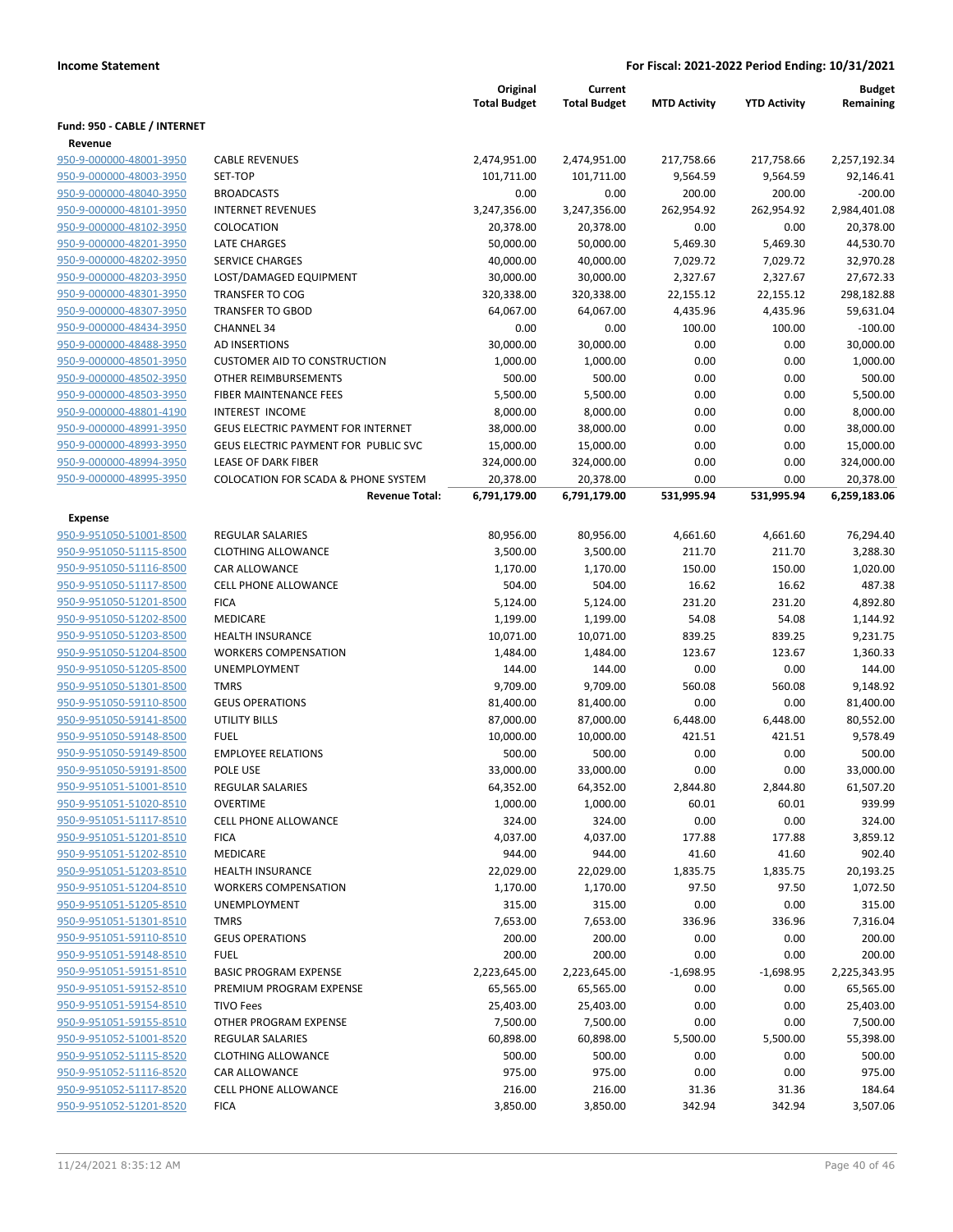| 950-9-951052-51202-8520        |
|--------------------------------|
| 950-9-951052-51203-8520        |
| 950-9-951052-51204-8520        |
| 950-9-951052-51205-8520        |
| 950-9-951052-51301-8520        |
| 950-9-951052-59110-8520        |
| 950-9-951052-59148-8520        |
| <u>950-9-951052-59149-8520</u> |
| 950-9-951052-59150-8520        |
| 950-9-951053-51001-8530        |
| 950-9-951053-51020-8530        |
| 950-9-951053-51102-8530        |
| 950-9-951053-51117-8530        |
| 950-9-951053-51201-8530        |
| 950-9-951053-51202-8530        |
| 950-9-951053-51203-8530        |
| 950-9-951053-51204-8530        |
| 950-9-951053-51205-8530        |
| 950-9-951053-51301-8530        |
| 950-9-951053-59110-8530        |
| 950-9-951053-59146-8530        |
| 950-9-951053-59148-8530        |
| 950-9-951053-59149-8530        |
| 950-9-951053-59160-8530        |
| 950-9-951054-51001-8540        |
| 950-9-951054-51020-8540        |
| 950-9-951054-51102-8540        |
| 950-9-951054-51201-8540        |
| 950-9-951054-51202-8540        |
| 950-9-951054-51203-8540        |
| 950-9-951054-51204-8540        |
| 950-9-951054-51205-8540        |
| 950-9-951054-51301-8540        |
| 950-9-951054-59110-8540        |
| 950-9-951054-59149-8540        |
| 950-9-951055-51001-8550        |
| 950-9-951055-51020-8550        |
| 950-9-951055-51115-8550        |
| 950-9-951055-51116-8550        |
|                                |
| 950-9-951055-51117-8550        |
| <u>950-9-951055-51201-8550</u> |
| 950-9-951055-51202-8550        |
| <u>950-9-951055-51203-8550</u> |
| 950-9-951055-51204-8550        |
| 950-9-951055-51205-8550        |
| <u>950-9-951055-51301-8550</u> |
| <u>950-9-951055-59110-8550</u> |
| <u>950-9-951055-59112-8550</u> |
| 950-9-951055-59158-8550        |
| 950-9-951060-51001-8600        |
| 950-9-951060-51010-8600        |
| <u>950-9-951060-51020-8600</u> |
| <u>950-9-951060-51115-8600</u> |
| 950-9-951060-51116-8600        |
| 950-9-951060-51117-8600        |
| 950-9-951060-51201-8600        |
| <u>950-9-951060-51202-8600</u> |
| <u>950-9-951060-51203-8600</u> |
| 950-9-951060-51204-8600        |
|                                |

| MEDICARE                                          |
|---------------------------------------------------|
| <b>HEALTH INSURANCE</b>                           |
| <b>WORKERS COMPENSATION</b>                       |
| <b>UNEMPLOYMENT</b>                               |
| <b>TMRS</b>                                       |
| <b>GEUS OPERATIONS</b>                            |
| FUEL                                              |
| <b>EMPLOYEE RELATIONS</b>                         |
| <b>ISP SERVICE EXPENSE</b>                        |
| <b>REGULAR SALARIES</b>                           |
| <b>OVERTIME</b>                                   |
| <b>BILINGUAL PAY</b>                              |
| <b>CELL PHONE ALLOWANCE</b>                       |
| <b>FICA</b>                                       |
| <b>MEDICARE</b>                                   |
| <b>HEALTH INSURANCE</b>                           |
| <b>WORKERS COMPENSATION</b>                       |
| <b>UNEMPLOYMENT</b>                               |
| <b>TMRS</b>                                       |
| <b>GEUS OPERATIONS</b>                            |
| <b>TRAINING AND TRAVEL</b>                        |
| <b>FUEL</b>                                       |
| <b>EMPLOYEE RELATIONS</b>                         |
| <b>ADVERTISING</b>                                |
| <b>REGULAR SALARIES</b>                           |
| OVERTIME                                          |
| <b>BILINGUAL PAY</b>                              |
| <b>FICA</b>                                       |
| <b>MEDICARE</b>                                   |
| <b>HEALTH INSURANCE</b>                           |
| <b>WORKERS COMPENSATION</b>                       |
| <b>UNEMPLOYMENT</b>                               |
| <b>TMRS</b>                                       |
| <b>GEUS OPERATIONS</b>                            |
| <b>EMPLOYEE RELATIONS</b>                         |
| <b>REGULAR SALARIES</b>                           |
| OVERTIME                                          |
| <b>CLOTHING ALLOWANCE</b><br><b>CAR ALLOWANCE</b> |
| <b>CELL PHONE ALLOWANCE</b>                       |
| <b>FICA</b>                                       |
| MEDICARE                                          |
| <b>HEALTH INSURANCE</b>                           |
| <b>WORKERS COMPENSATION</b>                       |
| <b>UNEMPLOYMENT</b>                               |
| <b>TMRS</b>                                       |
| <b>GEUS OPERATIONS</b>                            |
| SAFETY                                            |
| C/I BILLING                                       |
| <b>REGULAR SALARIES</b>                           |
| PART TIME REGULAR                                 |
| <b>OVERTIME</b>                                   |
| <b>CLOTHING ALLOWANCE</b>                         |
| CAR ALLOWANCE                                     |
| <b>CELL PHONE ALLOWANCE</b>                       |
| <b>FICA</b>                                       |
| <b>MEDICARE</b>                                   |
| <b>HEALTH INSURANCE</b>                           |
| <b>WORKERS COMPENSATION</b>                       |

|                                                    |                                                      | Original<br><b>Total Budget</b> | Current<br><b>Total Budget</b> | <b>MTD Activity</b> | <b>YTD Activity</b> | <b>Budget</b><br>Remaining |
|----------------------------------------------------|------------------------------------------------------|---------------------------------|--------------------------------|---------------------|---------------------|----------------------------|
| 950-9-951052-51202-8520                            | MEDICARE                                             | 901.00                          | 901.00                         | 80.20               | 80.20               | 820.80                     |
| 950-9-951052-51203-8520                            | <b>HEALTH INSURANCE</b>                              | 6,294.00                        | 6,294.00                       | 524.50              | 524.50              | 5,769.50                   |
| 950-9-951052-51204-8520                            | <b>WORKERS COMPENSATION</b>                          | 1,115.00                        | 1,115.00                       | 92.92               | 92.92               | 1,022.08                   |
| 950-9-951052-51205-8520                            | UNEMPLOYMENT                                         | 90.00                           | 90.00                          | 0.00                | 0.00                | 90.00                      |
| 950-9-951052-51301-8520                            | <b>TMRS</b>                                          | 7,296.00                        | 7,296.00                       | 641.64              | 641.64              | 6,654.36                   |
| 950-9-951052-59110-8520                            | <b>GEUS OPERATIONS</b>                               | 115,000.00                      | 115,000.00                     | 0.00                | 0.00                | 115,000.00                 |
| 950-9-951052-59148-8520                            | <b>FUEL</b>                                          | 10,000.00                       | 10,000.00                      | 421.51              | 421.51              | 9,578.49                   |
| 950-9-951052-59149-8520                            | <b>EMPLOYEE RELATIONS</b>                            | 500.00                          | 500.00                         | 0.00                | 0.00                | 500.00                     |
| 950-9-951052-59150-8520                            | <b>ISP SERVICE EXPENSE</b>                           | 742,640.00                      | 742,640.00                     | 38,353.60           | 38,353.60           | 704,286.40                 |
| 950-9-951053-51001-8530                            | <b>REGULAR SALARIES</b>                              | 175,971.00                      | 175,971.00                     | 11,692.22           | 11,692.22           | 164,278.78                 |
| 950-9-951053-51020-8530                            | <b>OVERTIME</b>                                      | 1,000.00                        | 1,000.00                       | 20.00               | 20.00               | 980.00                     |
| 950-9-951053-51102-8530                            | <b>BILINGUAL PAY</b>                                 | 450.00                          | 450.00                         | 17.31               | 17.31               | 432.69                     |
| 950-9-951053-51117-8530                            | <b>CELL PHONE ALLOWANCE</b>                          | 1,392.00                        | 1,392.00                       | 94.58               | 94.58               | 1,297.42                   |
| 950-9-951053-51201-8530                            | <b>FICA</b>                                          | 11,025.00                       | 11,025.00                      | 751.03              | 751.03              | 10,273.97                  |
| 950-9-951053-51202-8530                            | MEDICARE                                             | 2,578.00                        | 2,578.00                       | 175.65              | 175.65              | 2,402.35                   |
| 950-9-951053-51203-8530                            | <b>HEALTH INSURANCE</b>                              | 34,617.00                       | 34,617.00                      | 2,884.75            | 2,884.75            | 31,732.25                  |
| 950-9-951053-51204-8530                            | <b>WORKERS COMPENSATION</b>                          | 3,193.00                        | 3,193.00                       | 266.08              | 266.08              | 2,926.92                   |
| 950-9-951053-51205-8530                            | UNEMPLOYMENT                                         | 495.00                          | 495.00                         | 0.00                | 0.00                | 495.00                     |
| 950-9-951053-51301-8530<br>950-9-951053-59110-8530 | <b>TMRS</b>                                          | 20,894.00                       | 20,894.00                      | 1,411.75            | 1,411.75            | 19,482.25                  |
|                                                    | <b>GEUS OPERATIONS</b><br><b>TRAINING AND TRAVEL</b> | 17,350.00                       | 17,350.00                      | 0.00                | 0.00                | 17,350.00<br>4,500.00      |
| 950-9-951053-59146-8530<br>950-9-951053-59148-8530 |                                                      | 4,500.00                        | 4,500.00                       | 0.00                | 0.00                |                            |
| 950-9-951053-59149-8530                            | <b>FUEL</b>                                          | 2,250.00                        | 2,250.00                       | 0.00                | 0.00                | 2,250.00                   |
| 950-9-951053-59160-8530                            | <b>EMPLOYEE RELATIONS</b><br>ADVERTISING             | 250.00<br>28,850.00             | 250.00                         | 0.00<br>0.00        | 0.00                | 250.00<br>28,850.00        |
| 950-9-951054-51001-8540                            | <b>REGULAR SALARIES</b>                              | 69,221.00                       | 28,850.00<br>69,221.00         | 6,342.80            | 0.00<br>6,342.80    | 62,878.20                  |
| 950-9-951054-51020-8540                            | <b>OVERTIME</b>                                      | 3,000.00                        | 3,000.00                       | 216.17              | 216.17              | 2,783.83                   |
| 950-9-951054-51102-8540                            | <b>BILINGUAL PAY</b>                                 | 0.00                            | 0.00                           | 11.54               | 11.54               | $-11.54$                   |
| 950-9-951054-51201-8540                            | <b>FICA</b>                                          | 4,292.00                        | 4,292.00                       | 400.72              | 400.72              | 3,891.28                   |
| 950-9-951054-51202-8540                            | MEDICARE                                             | 1,003.00                        | 1,003.00                       | 93.71               | 93.71               | 909.29                     |
| 950-9-951054-51203-8540                            | <b>HEALTH INSURANCE</b>                              | 25,176.00                       | 25,176.00                      | 2,098.00            | 2,098.00            | 23,078.00                  |
| 950-9-951054-51204-8540                            | <b>WORKERS COMPENSATION</b>                          | 1,243.00                        | 1,243.00                       | 103.58              | 103.58              | 1,139.42                   |
| 950-9-951054-51205-8540                            | UNEMPLOYMENT                                         | 360.00                          | 360.00                         | 0.00                | 0.00                | 360.00                     |
| 950-9-951054-51301-8540                            | <b>TMRS</b>                                          | 8,134.00                        | 8,134.00                       | 762.17              | 762.17              | 7,371.83                   |
| 950-9-951054-59110-8540                            | <b>GEUS OPERATIONS</b>                               | 7,000.00                        | 7,000.00                       | 0.00                | 0.00                | 7,000.00                   |
| 950-9-951054-59149-8540                            | <b>EMPLOYEE RELATIONS</b>                            | 250.00                          | 250.00                         | 0.00                | 0.00                | 250.00                     |
| 950-9-951055-51001-8550                            | <b>REGULAR SALARIES</b>                              | 104,303.00                      | 104,303.00                     | 7,981.65            | 7,981.65            | 96,321.35                  |
| 950-9-951055-51020-8550                            | <b>OVERTIME</b>                                      | 4,000.00                        | 4,000.00                       | 193.03              | 193.03              | 3,806.97                   |
| 950-9-951055-51115-8550                            | <b>CLOTHING ALLOWANCE</b>                            | 100.00                          | 100.00                         | 0.00                | 0.00                | 100.00                     |
| 950-9-951055-51116-8550                            | <b>CAR ALLOWANCE</b>                                 | 1,441.00                        | 1,441.00                       | 0.00                | 0.00                | 1,441.00                   |
| 950-9-951055-51117-8550                            | CELL PHONE ALLOWANCE                                 | 287.00                          | 287.00                         | 22.10               | 22.10               | 264.90                     |
| 950-9-951055-51201-8550                            | <b>FICA</b>                                          | 5,556.00                        | 5,556.00                       | 314.35              | 314.35              | 5,241.65                   |
| 950-9-951055-51202-8550                            | MEDICARE                                             | 1,535.00                        | 1,535.00                       | 118.85              | 118.85              | 1,416.15                   |
| 950-9-951055-51203-8550                            | <b>HEALTH INSURANCE</b>                              | 16,996.00                       | 16,996.00                      | 1,416.33            | 1,416.33            | 15,579.67                  |
| 950-9-951055-51204-8550                            | <b>WORKERS COMPENSATION</b>                          | 1,905.00                        | 1,905.00                       | 158.75              | 158.75              | 1,746.25                   |
| 950-9-951055-51205-8550                            | UNEMPLOYMENT                                         | 238.00                          | 238.00                         | 0.00                | 0.00                | 238.00                     |
| 950-9-951055-51301-8550                            | <b>TMRS</b>                                          | 12,460.00                       | 12,460.00                      | 950.79              | 950.79              | 11,509.21                  |
| 950-9-951055-59110-8550                            | <b>GEUS OPERATIONS</b>                               | 10,800.00                       | 10,800.00                      | 0.00                | 0.00                | 10,800.00                  |
| 950-9-951055-59112-8550                            | SAFETY                                               | 2,410.00                        | 2,410.00                       | 0.00                | 0.00                | 2,410.00                   |
| 950-9-951055-59158-8550                            | C/I BILLING                                          | 45,000.00                       | 45,000.00                      | 44,421.24           | 44,421.24           | 578.76                     |
| 950-9-951060-51001-8600                            | REGULAR SALARIES                                     | 221,449.00                      | 221,449.00                     | 16,673.06           | 16,673.06           | 204,775.94                 |
| 950-9-951060-51010-8600                            | PART TIME REGULAR                                    | 18,125.00                       | 18,125.00                      | 0.00                | 0.00                | 18,125.00                  |
| 950-9-951060-51020-8600                            | <b>OVERTIME</b>                                      | 10,000.00                       | 10,000.00                      | 806.38              | 806.38              | 9,193.62                   |
| 950-9-951060-51115-8600                            | <b>CLOTHING ALLOWANCE</b>                            | 2,300.00                        | 2,300.00                       | 0.00                | 0.00                | 2,300.00                   |
| 950-9-951060-51116-8600                            | CAR ALLOWANCE                                        | 1,950.00                        | 1,950.00                       | 300.00              | 300.00              | 1,650.00                   |
| 950-9-951060-51117-8600                            | CELL PHONE ALLOWANCE                                 | 1,672.00                        | 1,672.00                       | 116.30              | 116.30              | 1,555.70                   |
| 950-9-951060-51201-8600                            | <b>FICA</b>                                          | 15,072.00                       | 15,072.00                      | 1,003.09            | 1,003.09            | 14,068.91                  |
| 950-9-951060-51202-8600                            | MEDICARE                                             | 3,525.00                        | 3,525.00                       | 234.60              | 234.60              | 3,290.40                   |
| 950-9-951060-51203-8600                            | <b>HEALTH INSURANCE</b>                              | 44,688.00                       | 44,688.00                      | 3,724.00            | 3,724.00            | 40,964.00                  |
| 950-9-951060-51204-8600                            | <b>WORKERS COMPENSATION</b>                          | 4,363.00                        | 4,363.00                       | 363.58              | 363.58              | 3,999.42                   |
|                                                    |                                                      |                                 |                                |                     |                     |                            |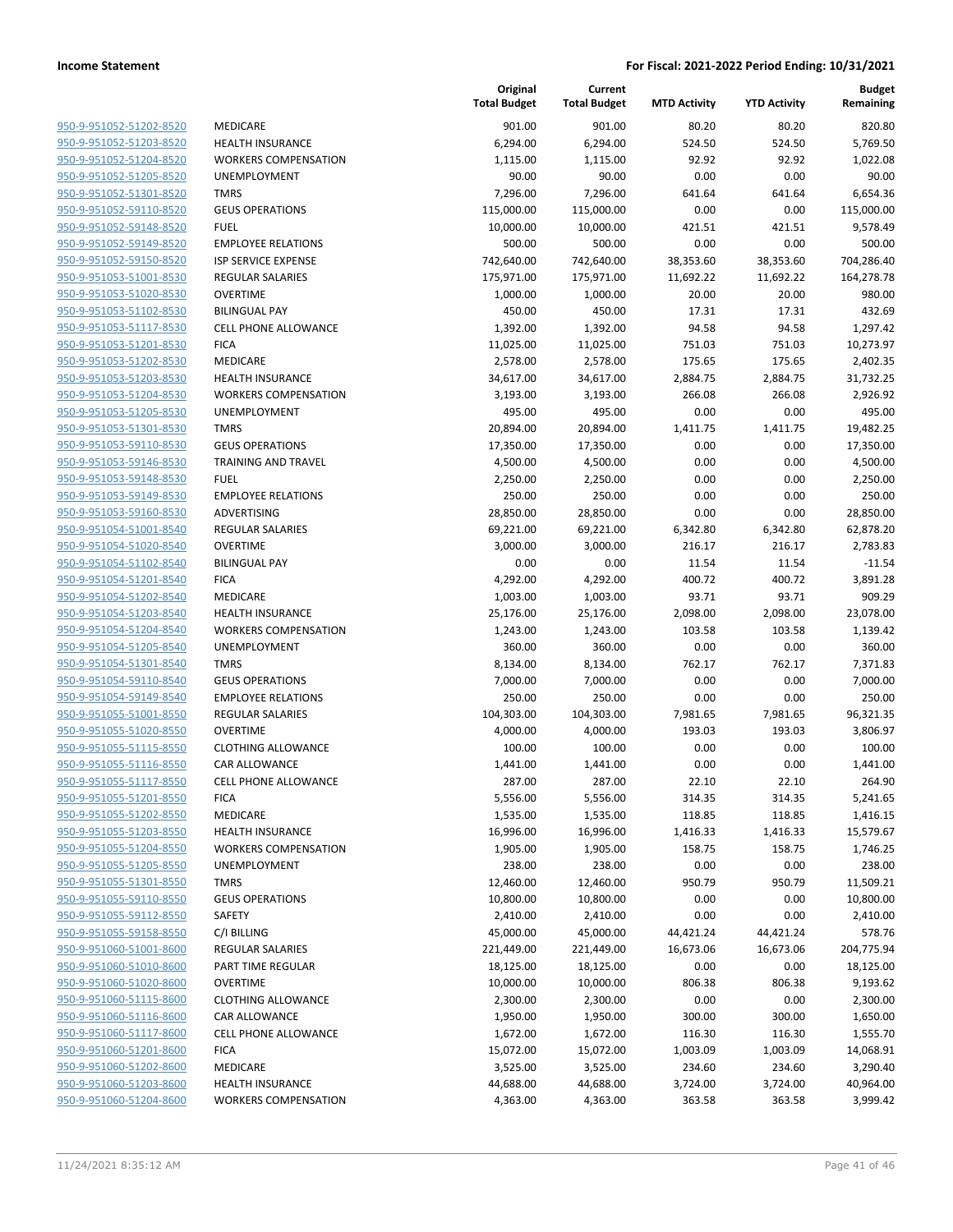|                         |                                                       | Original<br><b>Total Budget</b> | Current<br><b>Total Budget</b> | <b>MTD Activity</b>    | <b>YTD Activity</b>    | <b>Budget</b><br>Remaining |
|-------------------------|-------------------------------------------------------|---------------------------------|--------------------------------|------------------------|------------------------|----------------------------|
| 950-9-951060-51205-8600 | <b>UNEMPLOYMENT</b>                                   | 822.00                          | 822.00                         | 0.00                   | 0.00                   | 822.00                     |
| 950-9-951060-51301-8600 | <b>TMRS</b>                                           | 28,562.00                       | 28,562.00                      | 1,991.89               | 1,991.89               | 26,570.11                  |
| 950-9-951060-59201-8600 | <b>BUILDINGS MAINTENANCE</b>                          | 24,100.00                       | 24,100.00                      | 0.00                   | 0.00                   | 24,100.00                  |
| 950-9-951060-59205-8600 | <b>EQUIPMENT MAINTENANCE</b>                          | 25,000.00                       | 25,000.00                      | 52.05                  | 52.05                  | 24,947.95                  |
| 950-9-951060-59231-8600 | <b>CABLE PLANT MAINTENANCE</b>                        | 22,500.00                       | 22,500.00                      | 0.00                   | 0.00                   | 22,500.00                  |
| 950-9-951060-59235-8600 | FIBER OPTICS PLANT MAINTENANCE                        | 45,000.00                       | 45,000.00                      | 0.00                   | 0.00                   | 45,000.00                  |
| 950-9-951061-51001-8610 | <b>REGULAR SALARIES</b>                               | 196,228.00                      | 196,228.00                     | 16,672.89              | 16,672.89              | 179,555.11                 |
| 950-9-951061-51020-8610 | <b>OVERTIME</b>                                       | 10,000.00                       | 10,000.00                      | 806.40                 | 806.40                 | 9,193.60                   |
| 950-9-951061-51115-8610 | <b>CLOTHING ALLOWANCE</b>                             | 2,300.00                        | 2,300.00                       | 0.00                   | 0.00                   | 2,300.00                   |
| 950-9-951061-51116-8610 | CAR ALLOWANCE                                         | 1,950.00                        | 1,950.00                       | 0.00                   | 0.00                   | 1,950.00                   |
| 950-9-951061-51117-8610 | CELL PHONE ALLOWANCE                                  | 1,352.00                        | 1,352.00                       | 116.24                 | 116.24                 | 1,235.76                   |
| 950-9-951061-51201-8610 | <b>FICA</b>                                           | 12,373.00                       | 12,373.00                      | 1,035.17               | 1,035.17               | 11,337.83                  |
| 950-9-951061-51202-8610 | MEDICARE                                              | 2,894.00                        | 2,894.00                       | 242.10                 | 242.10                 | 2,651.90                   |
| 950-9-951061-51203-8610 | <b>HEALTH INSURANCE</b>                               | 39,338.00                       | 39,338.00                      | 3,278.17               | 3,278.17               | 36,059.83                  |
| 950-9-951061-51204-8610 | <b>WORKERS COMPENSATION</b>                           | 3,582.00                        | 3,582.00                       | 298.50                 | 298.50                 | 3,283.50                   |
| 950-9-951061-51205-8610 | UNEMPLOYMENT                                          | 565.00                          | 565.00                         | 0.00                   | 0.00                   | 565.00                     |
| 950-9-951061-51301-8610 | <b>TMRS</b>                                           | 23,447.00                       | 23,447.00                      | 1,957.08               | 1,957.08               | 21,489.92                  |
| 950-9-951061-59205-8610 | <b>EQUIPMENT MAINTENANCE</b>                          | 100.00                          | 100.00                         | 0.00                   | 0.00                   | 100.00                     |
| 950-9-951061-59233-8610 | INTERNET PLANT MAINTENANCE                            | 15,000.00                       | 15,000.00                      | 0.00                   | 0.00                   | 15,000.00                  |
| 950-9-951090-59510-9900 | HEADEND, TRUNK & DISTRIBUTION SYSTEM                  | 165,000.00                      | 165,000.00                     | 0.00                   | 0.00                   | 165,000.00                 |
| 950-9-951090-59511-9900 | <b>HEADEND EQUIPMENT</b>                              | 365,000.00                      | 365,000.00                     | 0.00                   | 0.00                   | 365,000.00                 |
| 950-9-951090-59512-9900 | <b>DROPS</b>                                          | 120,000.00                      | 120,000.00                     | 15,167.85              | 15,167.85              | 104,832.15                 |
| 950-9-951091-51001-9958 | <b>REGULAR SALARIES</b>                               | 36,480.00                       | 36,480.00                      | 2,310.47               | 2,310.47               | 34,169.53                  |
| 950-9-951091-51020-9958 | <b>OVERTIME</b>                                       | 4,500.00                        | 4,500.00                       | 257.89                 | 257.89                 | 4,242.11                   |
| 950-9-951091-51201-9958 | <b>FICA</b>                                           | 2,279.00                        | 2,279.00                       | 160.47                 | 160.47                 | 2,118.53                   |
| 950-9-951091-51202-9958 | MEDICARE                                              | 534.00                          | 534.00                         | 37.53                  | 37.53                  | 496.47                     |
| 950-9-951091-51205-9958 | UNEMPLOYMENT                                          | 130.00                          | 130.00                         | 0.00                   | 0.00                   | 130.00                     |
| 950-9-951091-51301-9958 | <b>TMRS</b>                                           | 4,322.00                        | 4,322.00                       | 300.23                 | 300.23                 | 4,021.77                   |
| 950-9-970000-59720-9705 | <b>CREDIT CARD &amp; BANK FEES</b>                    | 17,400.00                       | 17,400.00                      | 0.00                   | 0.00                   | 17,400.00                  |
| 950-9-970000-59730-9250 | <b>INVENTORY LOSS/GAIN</b>                            | 1,000.00                        | 1,000.00                       | 0.00                   | 0.00                   | 1,000.00                   |
| 950-9-970000-59734-4210 | ASSET DISPOSAL LOSSES/GAINS                           | 1,000.00                        | 1,000.00                       | 0.00                   | 0.00                   | 1,000.00                   |
| 950-9-970000-59750-9260 | <b>ACCRUED PTO PAY</b>                                | 5,000.00                        | 5,000.00                       | 346.14                 | 346.14                 | 4,653.86                   |
| 950-9-970000-59770-9970 | CONTINGENCY                                           | 50,000.00                       | 50,000.00                      | 0.00                   | 0.00                   | 50,000.00                  |
| 950-9-970000-59771-9970 | PAYROLL CONTINGENCY                                   | 10,000.00                       | 10,000.00                      | 0.00                   | 0.00                   | 10,000.00                  |
| 950-9-970000-59780-9240 | PROPERTY INSURANCE                                    | 34,548.72                       | 9,332.15                       | 0.00                   | 0.00                   | 9,332.15                   |
| 950-9-970000-59781-9250 | <b>LIABILITY INSURANCE</b>                            | 10,136.00                       | 17,806.68                      | 0.00                   | 0.00                   | 17,806.68                  |
| 950-9-990000-59901-9270 | TRANSFER to COG - FRANCHISE FEES                      | 298,700.90                      | 298,700.90                     | 0.00                   | 0.00                   | 298,700.90                 |
| 950-9-990000-59902-9200 | TRANSFER to COG - ADMIN EXPENSES                      | 51,246.67                       | 51,246.67                      | 3,270.17               | 3,270.17               | 47,976.50                  |
| 950-9-990000-59903-4082 | TRANSFER to COG - PILOT                               | 36,393.00                       | 36,393.00                      | 0.00                   | 0.00                   | 36,393.00                  |
| 950-9-990000-59926-9330 |                                                       | 13,392.00                       | 13,392.00                      | 1,069.92               | 1,069.92               | 12,322.08                  |
|                         | TRANSFER to COG - GARAGE                              |                                 |                                |                        |                        |                            |
| 950-9-990000-59927-9200 | TRANSFER to COG - INSURANCE                           | 3,415.00                        | 3,415.00                       | 12.33                  | 12.33                  | 3,402.67                   |
| 950-9-990000-59928-9200 | XFER to COG - IT                                      | 13,390.33                       | 13,390.33                      | 1,149.58               | 1,149.58               | 12,240.75                  |
| 950-9-990000-59930-9270 | TRANSFER to GBOD                                      | 59,740.18                       | 59,740.18                      | 0.00                   | 0.00                   | 59,740.18                  |
| 950-9-990000-59954-8559 | TRANSFER TO 910 - BILLING                             | 50,812.00                       | 50,812.00                      | 4,234.34               | 4,234.34               | 46,577.66                  |
| 950-9-990000-59955-8559 | TRANSFER TO 910 - CASHIERING<br><b>Expense Total:</b> | 68,089.00<br>6,532,663.80       | 68,089.00<br>6,515,117.91      | 5,674.09<br>229,983.59 | 5,674.09<br>229,983.59 | 62,414.91<br>6,285,134.32  |
|                         | Fund: 950 - CABLE / INTERNET Surplus (Deficit):       | 258,515.20                      | 276,061.09                     | 302,012.35             | 302,012.35             |                            |
|                         | <b>Total Surplus (Deficit):</b>                       | -53,993,551.19                  | -53,993,551.19                 | 2,093,562.25           | 2,093,562.25           |                            |
|                         |                                                       |                                 |                                |                        |                        |                            |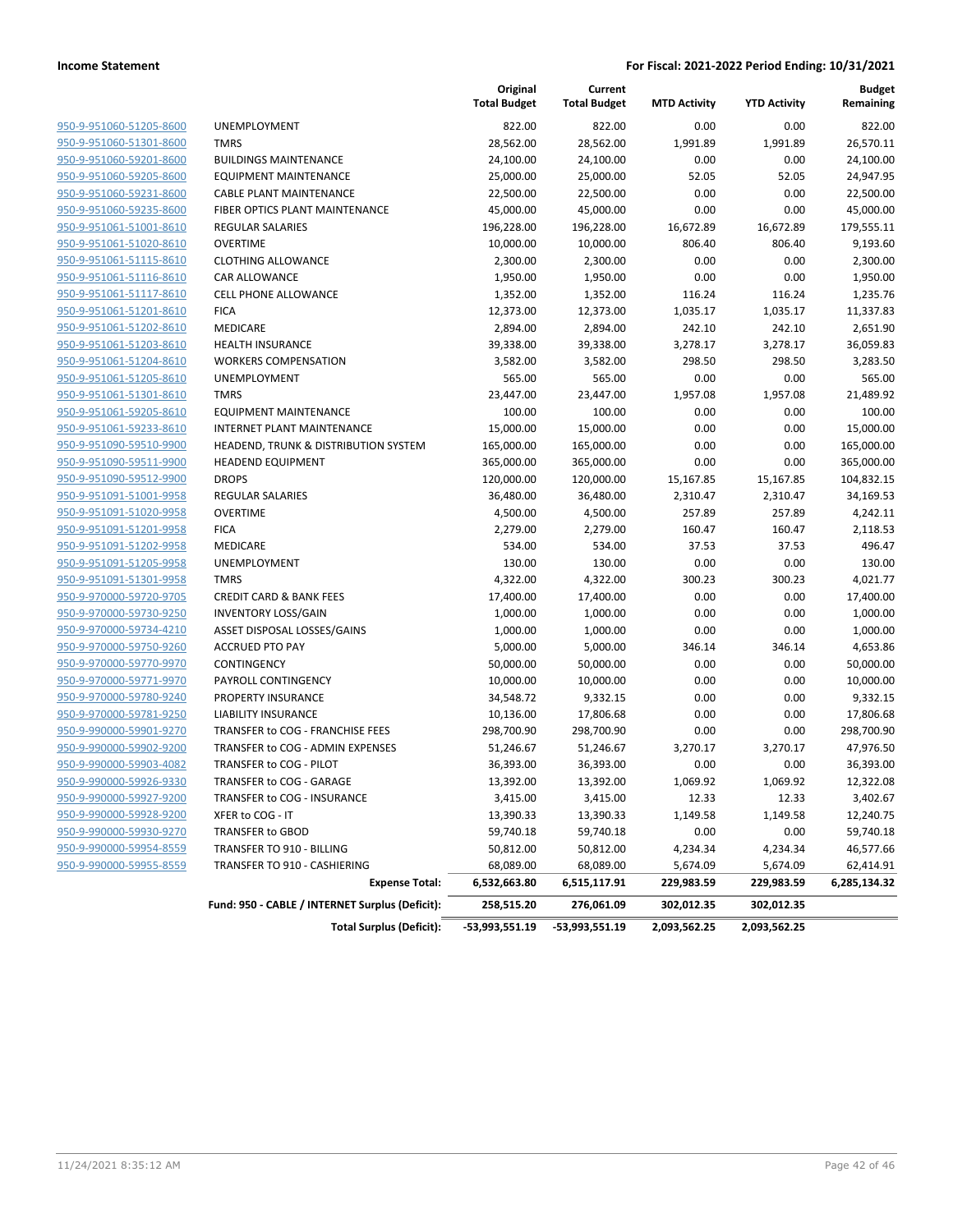# **Group Summary**

| <b>Account Type</b>                                                       | Original<br><b>Total Budget</b> | Current<br><b>Total Budget</b> | <b>MTD Activity</b>        | <b>YTD Activity</b>        | <b>Budget</b><br>Remaining     |
|---------------------------------------------------------------------------|---------------------------------|--------------------------------|----------------------------|----------------------------|--------------------------------|
| Fund: 100 - GENERAL FUND                                                  |                                 |                                |                            |                            |                                |
| Revenue                                                                   | 27,976,074.00                   | 27,976,074.00                  | 1,242,950.16               | 1,242,950.16               | 26,733,123.84                  |
| Expense                                                                   | 31,811,180.36                   | 31,811,180.36                  | 2,231,029.45               | 2,231,029.45               | 29,580,150.91                  |
| Fund: 100 - GENERAL FUND Surplus (Deficit):                               | $-3,835,106.36$                 | $-3,835,106.36$                | -988,079.29                | -988,079.29                | -2,847,027.07                  |
| Fund: 101 - MUNICIPAL COURT BUILDING SECURITY FEES                        |                                 |                                |                            |                            |                                |
| Revenue                                                                   | 0.00                            | 0.00                           | 413.91                     | 413.91                     | -413.91                        |
| Fund: 101 - MUNICIPAL COURT BUILDING SECURITY FEES Total:                 | 0.00                            | 0.00                           | 413.91                     | 413.91                     | $-413.91$                      |
| <b>Fund: 102 - MUNICIPAL COURT TECH FUND</b>                              |                                 |                                |                            |                            |                                |
| Revenue                                                                   | 0.00                            | 0.00                           | 578.57                     | 578.57                     | $-578.57$                      |
| Fund: 102 - MUNICIPAL COURT TECH FUND Total:                              | 0.00                            | 0.00                           | 578.57                     | 578.57                     | $-578.57$                      |
| Fund: 103 - MUNICIPAL COURT CHILD SAFETY FUND                             |                                 |                                |                            |                            |                                |
| Revenue                                                                   | 30,060.00                       | 30,060.00                      | 25.00                      | 25.00                      | 30,035.00                      |
| Expense                                                                   | 25,010.00                       | 25,010.00                      | 0.00                       | 0.00                       | 25,010.00                      |
| Fund: 103 - MUNICIPAL COURT CHILD SAFETY FUND Surplus (Deficit):          | 5,050.00                        | 5,050.00                       | 25.00                      | 25.00                      | 5,025.00                       |
| <b>Fund: 111 - RECREATION ACTIVITIES FUND</b>                             |                                 |                                |                            |                            |                                |
| Revenue                                                                   | 270,677.00                      | 270,677.00                     | 18,467.65                  | 18,467.65                  | 252,209.35                     |
| Expense                                                                   | 319,814.78                      | 319,814.78                     | 21,510.83                  | 21,510.83                  | 298,303.95                     |
| Fund: 111 - RECREATION ACTIVITIES FUND Surplus (Deficit):                 | -49,137.78                      | -49,137.78                     | $-3,043.18$                | $-3,043.18$                | $-46,094.60$                   |
| Fund: 112 - GUN RANGE FUND                                                |                                 |                                |                            |                            |                                |
| Revenue                                                                   | 1,500.00                        | 1,500.00                       | 110.00                     | 110.00                     | 1,390.00                       |
| Expense                                                                   | 2,160.00                        | 2,160.00                       | 380.00                     | 380.00                     | 1,780.00                       |
| Fund: 112 - GUN RANGE FUND Surplus (Deficit):                             | $-660.00$                       | $-660.00$                      | $-270.00$                  | -270.00                    | $-390.00$                      |
| Fund: 113 - HOTEL / MOTEL OCCUPANCY TAX FUND                              |                                 |                                |                            |                            |                                |
| Revenue                                                                   | 535,820.00                      | 535,820.00                     | 50,327.94                  | 50,327.94                  | 485,492.06                     |
| Expense                                                                   | 644,415.99                      | 644,415.99                     | 61,020.11                  | 61,020.11                  | 583,395.88                     |
| Fund: 113 - HOTEL / MOTEL OCCUPANCY TAX FUND Surplus (Deficit):           | -108,595.99                     | -108,595.99                    | -10,692.17                 | -10,692.17                 | -97,903.82                     |
| <b>Fund: 114 - VENUE MANAGEMENT FUND</b>                                  |                                 |                                |                            |                            |                                |
| Revenue                                                                   | 419,385.00                      | 419,385.00                     | 28,129.50                  | 28,129.50                  | 391,255.50                     |
| Expense                                                                   | 259,596.68                      | 259,596.68                     | 34,458.77                  | 34,458.77                  | 225,137.91                     |
| Fund: 114 - VENUE MANAGEMENT FUND Surplus (Deficit):                      | 159,788.32                      | 159,788.32                     | $-6,329.27$                | -6,329.27                  | 166,117.59                     |
| <b>Fund: 123 - PTRAIN - POLICE REIMBURSEMENT GRANTS &amp; CONT EDUCAT</b> |                                 |                                |                            |                            |                                |
| Expense                                                                   | 0.00                            | 0.00                           | 165.00                     | 165.00                     | $-165.00$                      |
| Fund: 123 - PTRAIN - POLICE REIMBURSEMENT GRANTS & CONT EDUCAT Total:     | 0.00                            | 0.00                           | 165.00                     | 165.00                     | $-165.00$                      |
| Fund: 140 - DEBT SERVICE FUND                                             |                                 |                                |                            |                            |                                |
| Revenue                                                                   | 7,983,857.00                    | 7,983,857.00                   | 128,059.27                 | 128,059.27                 | 7,855,797.73                   |
| Expense                                                                   | 7,920,415.09                    | 7,920,415.09                   | 0.00                       | 0.00                       | 7,920,415.09                   |
| Fund: 140 - DEBT SERVICE FUND Surplus (Deficit):                          | 63,441.91                       | 63,441.91                      | 128,059.27                 | 128,059.27                 | $-64,617.36$                   |
| Fund: 160 - GENERAL CAPITAL IMPROVEMENT FUND                              |                                 |                                |                            |                            |                                |
| Revenue                                                                   | 20,008,008.00                   | 20,008,008.00                  | 221,702.35                 | 221,702.35                 | 19,786,305.65                  |
| Expense                                                                   | 19,985,928.00                   | 19,985,928.00                  | 38,682.80                  | 38,682.80                  | 19,947,245.20                  |
| Fund: 160 - GENERAL CAPITAL IMPROVEMENT FUND Surplus (Deficit):           | 22,080.00                       | 22,080.00                      | 183,019.55                 | 183,019.55                 | $-160,939.55$                  |
| Fund: 161 - STREET CONSTRUCTION FUND                                      |                                 |                                |                            |                            |                                |
| Revenue                                                                   | 54,507,580.00                   | 54,507,580.00                  | 0.00                       | 0.00                       | 54,507,580.00                  |
| Expense                                                                   | 54,500,200.00                   | 54,500,200.00                  | 0.00                       | 0.00                       | 54,500,200.00                  |
| Fund: 161 - STREET CONSTRUCTION FUND Surplus (Deficit):                   | 7,380.00                        | 7,380.00                       | 0.00                       | 0.00                       | 7,380.00                       |
| Fund: 165 - 2014 GO FUND                                                  |                                 |                                |                            |                            |                                |
| Revenue                                                                   | 500.00                          | 500.00                         | 0.00                       | 0.00                       | 500.00                         |
| Fund: 165 - 2014 GO FUND Total:                                           | 500.00                          | 500.00                         | 0.00                       | 0.00                       | 500.00                         |
|                                                                           |                                 |                                |                            |                            |                                |
| Fund: 200 - WATER / WASTEWATER FUND                                       |                                 |                                |                            |                            |                                |
| Revenue<br>Expense                                                        | 16,273,468.00<br>17,880,530.98  | 16,273,468.00<br>17,880,530.98 | 1,514,499.97<br>804,414.07 | 1,514,499.97<br>804,414.07 | 14,758,968.03<br>17,076,116.91 |
| Fund: 200 - WATER / WASTEWATER FUND Surplus (Deficit):                    | -1,607,062.98                   | -1,607,062.98                  | 710,085.90                 | 710,085.90                 | -2,317,148.88                  |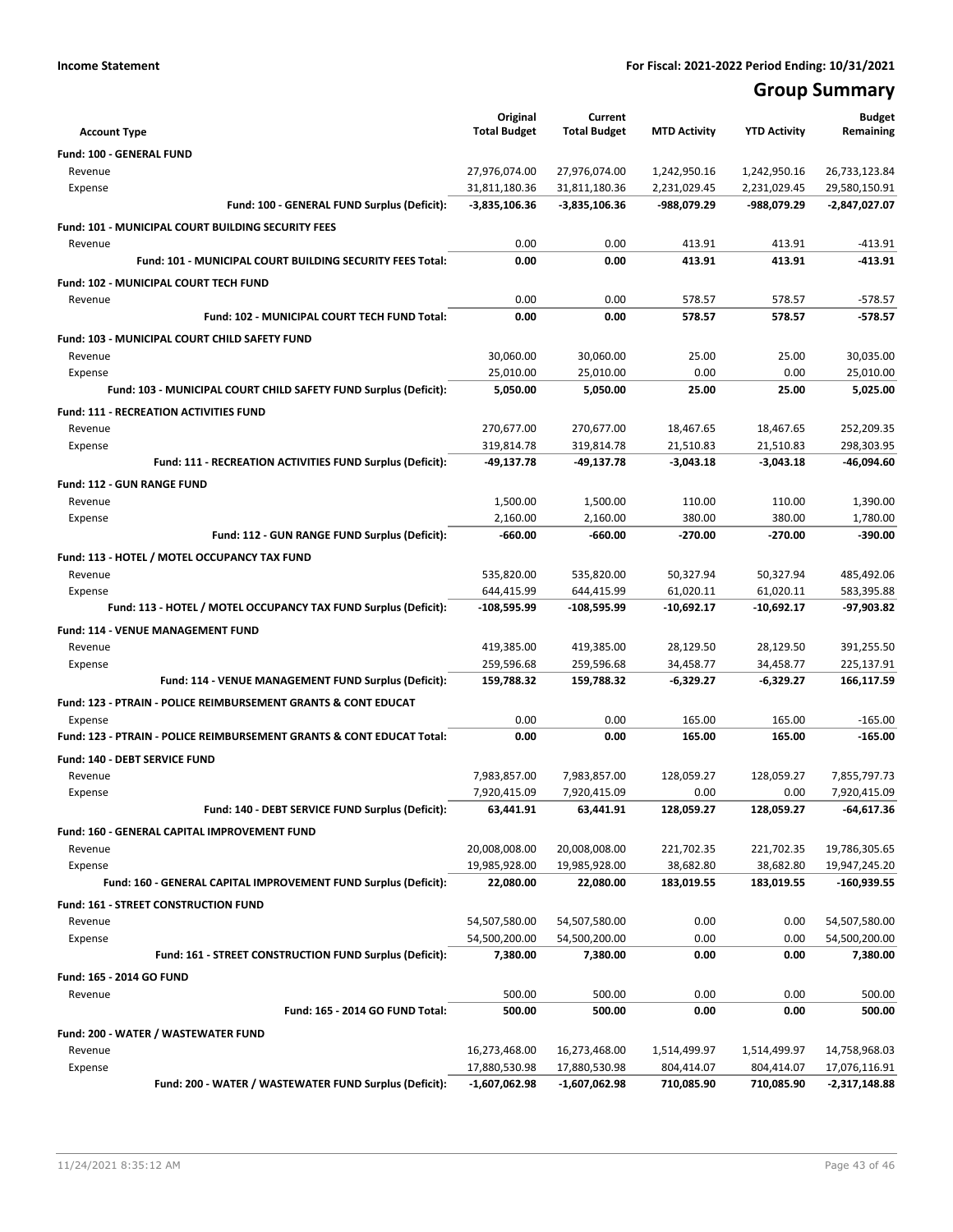| <b>Income Statement</b>                                    |                     |                     | For Fiscal: 2021-2022 Period Ending: 10/31/2021 |                     |               |
|------------------------------------------------------------|---------------------|---------------------|-------------------------------------------------|---------------------|---------------|
|                                                            | Original            | Current             |                                                 |                     | <b>Budget</b> |
| <b>Account Type</b>                                        | <b>Total Budget</b> | <b>Total Budget</b> | <b>MTD Activity</b>                             | <b>YTD Activity</b> | Remaining     |
| Fund: 216 - UTILIITY CIP FUND                              |                     |                     |                                                 |                     |               |
| Revenue                                                    | 51,315,500.00       | 51,315,500.00       | 108,333.33                                      | 108,333.33          | 51,207,166.67 |
| Expense                                                    | 51,302,350.00       | 51,302,350.00       | 174,240.07                                      | 174,240.07          | 51,128,109.93 |
| Fund: 216 - UTILIITY CIP FUND Surplus (Deficit):           | 13,150.00           | 13,150.00           | -65,906.74                                      | -65,906.74          | 79,056.74     |
| <b>Fund: 217 - WASTEWATER RECLAMATION FUND</b>             |                     |                     |                                                 |                     |               |
| Revenue                                                    | 400.00              | 400.00              | 0.00                                            | 0.00                | 400.00        |
| Fund: 217 - WASTEWATER RECLAMATION FUND Total:             | 400.00              | 400.00              | 0.00                                            | 0.00                | 400.00        |
| Fund: 300 - AIRPORT FUND                                   |                     |                     |                                                 |                     |               |
| Revenue                                                    | 705,158.00          | 705,158.00          | 120,736.68                                      | 120,736.68          | 584,421.32    |
| Expense                                                    | 1,522,384.00        | 1,522,384.00        | 116,483.66                                      | 116,483.66          | 1,405,900.34  |
| Fund: 300 - AIRPORT FUND Surplus (Deficit):                | -817,226.00         | $-817,226.00$       | 4,253.02                                        | 4,253.02            | -821,479.02   |
| Fund: 360 - AIRPORT CAPITAL FUND                           |                     |                     |                                                 |                     |               |
| Revenue                                                    | 1,300,000.00        | 1,300,000.00        | 108,333.33                                      | 108,333.33          | 1,191,666.67  |
| Expense                                                    | 1,300,000.00        | 1,300,000.00        | 0.00                                            | 0.00                | 1,300,000.00  |
| Fund: 360 - AIRPORT CAPITAL FUND Surplus (Deficit):        | 0.00                | 0.00                | 108,333.33                                      | 108,333.33          | -108,333.33   |
| Fund: 362 - AIRPORT FBO FUEL                               |                     |                     |                                                 |                     |               |
| Revenue                                                    | 457,325.00          | 457,325.00          | 35,748.10                                       | 35,748.10           | 421,576.90    |
| Expense                                                    | 325,000.00          | 325,000.00          | 15,112.54                                       | 15,112.54           | 309,887.46    |
| Fund: 362 - AIRPORT FBO FUEL Surplus (Deficit):            | 132,325.00          | 132,325.00          | 20,635.56                                       | 20,635.56           | 111,689.44    |
| Fund: 400 - GOLF FUND                                      |                     |                     |                                                 |                     |               |
| Revenue                                                    | 244,370.00          | 244,370.00          | 22,815.54                                       | 22,815.54           | 221,554.46    |
| Expense                                                    | 281,714.13          | 281,714.13          | 14,341.99                                       | 14,341.99           | 267,372.14    |
| Fund: 400 - GOLF FUND Surplus (Deficit):                   | $-37,344.13$        | $-37,344.13$        | 8,473.55                                        | 8,473.55            | $-45,817.68$  |
| <b>Fund: 500 - SANITATION FUND</b>                         |                     |                     |                                                 |                     |               |
| Revenue                                                    | 5,428,690.00        | 5,428,690.00        | 477,296.56                                      | 477,296.56          | 4,951,393.44  |
| Expense                                                    | 6,490,734.45        | 6,490,734.45        | 107,003.78                                      | 107,003.78          | 6,383,730.67  |
| Fund: 500 - SANITATION FUND Surplus (Deficit):             | $-1,062,044.45$     | $-1,062,044.45$     | 370,292.78                                      | 370,292.78          | -1,432,337.23 |
| Fund: 601 - CENTRAL SERVICE FUND                           |                     |                     |                                                 |                     |               |
| Revenue                                                    | 1,108,646.00        | 1,108,646.00        | 92,387.16                                       | 92,387.16           | 1,016,258.84  |
| Expense                                                    | 1,081,673.00        | 1,081,673.00        | 70,094.40                                       | 70,094.40           | 1,011,578.60  |
| Fund: 601 - CENTRAL SERVICE FUND Surplus (Deficit):        | 26,973.00           | 26,973.00           | 22,292.76                                       | 22,292.76           | 4,680.24      |
| Fund: 602 - INSURANCE FUND                                 |                     |                     |                                                 |                     |               |
| Revenue                                                    | 6,759,952.19        | 6,759,952.19        | 564,346.60                                      | 564,346.60          | 6,195,605.59  |
| Expense                                                    | 7,000,917.00        | 7,000,917.00        | 1,050,661.65                                    | 1,050,661.65        | 5,950,255.35  |
| Fund: 602 - INSURANCE FUND Surplus (Deficit):              | -240,964.81         | -240,964.81         | -486,315.05                                     | -486,315.05         | 245,350.24    |
| Fund: 604 - MIS FUND                                       |                     |                     |                                                 |                     |               |
| Revenue                                                    | 1,108,517.00        | 1,108,517.00        | 92,376.41                                       | 92,376.41           | 1,016,140.59  |
| Expense                                                    | 1,015,669.00        | 1,015,669.00        | 107,254.15                                      | 107,254.15          | 908,414.85    |
| Fund: 604 - MIS FUND Surplus (Deficit):                    | 92,848.00           | 92,848.00           | $-14,877.74$                                    | $-14,877.74$        | 107,725.74    |
| Fund: 660 - VEHICLE REPLACEMENT FUND                       |                     |                     |                                                 |                     |               |
| Revenue                                                    | 977,509.00          | 977,509.00          | 81,459.09                                       | 81,459.09           | 896,049.91    |
| Expense                                                    | 977,509.00          | 977,509.00          | 25,485.01                                       | 25,485.01           | 952,023.99    |
| Fund: 660 - VEHICLE REPLACEMENT FUND Surplus (Deficit):    | 0.00                | 0.00                | 55,974.08                                       | 55,974.08           | -55,974.08    |
| Fund: 800 - SPENCE FUND                                    |                     |                     |                                                 |                     |               |
| Revenue                                                    | 300.00              | 300.00              | 0.00                                            | 0.00                | 300.00        |
| Expense                                                    | 600.00              | 600.00              | 50.00                                           | 50.00               | 550.00        |
| Fund: 800 - SPENCE FUND Surplus (Deficit):                 | $-300.00$           | $-300.00$           | $-50.00$                                        | -50.00              | -250.00       |
| Fund: 810 - SEIZURE FUNDS - STATE RULES                    |                     |                     |                                                 |                     |               |
| Revenue                                                    | 250.00              | 250.00              | 0.00                                            | 0.00                | 250.00        |
| Expense                                                    | 75.00               | 75.00               | 321.04                                          | 321.04              | $-246.04$     |
| Fund: 810 - SEIZURE FUNDS - STATE RULES Surplus (Deficit): | 175.00              | 175.00              | -321.04                                         | $-321.04$           | 496.04        |
| Fund: 811 - SEIZURE FUNDS - FED RULES                      |                     |                     |                                                 |                     |               |
| Revenue                                                    | 150.00              | 150.00              | 0.00                                            | 0.00                | 150.00        |
| Expense                                                    | 75.00               | 75.00               | 0.00                                            | 0.00                | 75.00         |
| Fund: 811 - SEIZURE FUNDS - FED RULES Surplus (Deficit):   | 75.00               | 75.00               | 0.00                                            | 0.00                | 75.00         |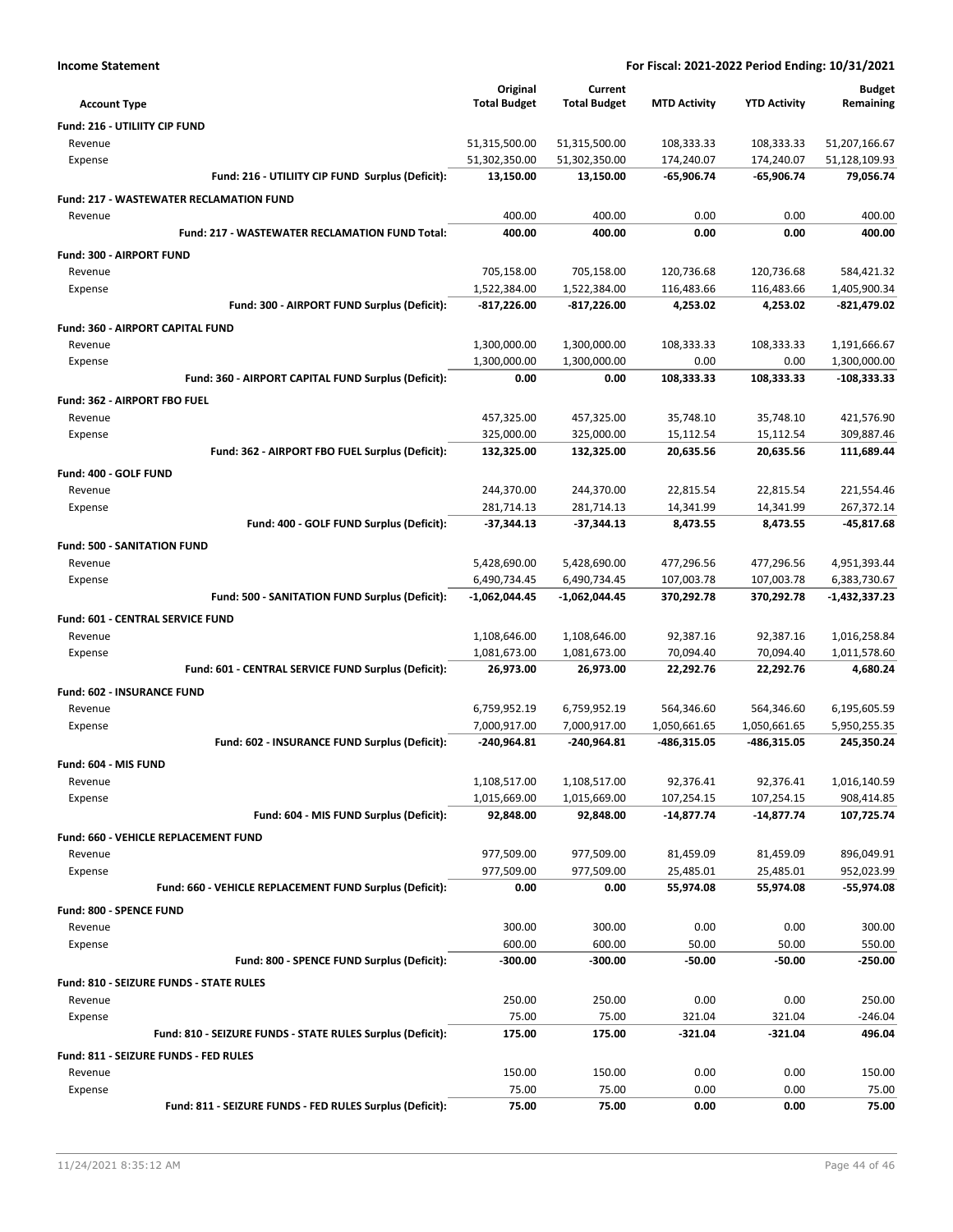|                                          | For Fiscal: 2021-2022 Period Ending: 10/31/2021<br><b>Income Statement</b> |                     |                     |                     |                     |                |
|------------------------------------------|----------------------------------------------------------------------------|---------------------|---------------------|---------------------|---------------------|----------------|
|                                          |                                                                            | Original            | Current             |                     |                     | <b>Budget</b>  |
| <b>Account Type</b>                      |                                                                            | <b>Total Budget</b> | <b>Total Budget</b> | <b>MTD Activity</b> | <b>YTD Activity</b> | Remaining      |
|                                          | Fund: 820 - TIRZ FUND (Tax Increment Reinvestment Zone)                    |                     |                     |                     |                     |                |
| Revenue                                  |                                                                            | 820,002.00          | 820,002.00          | 281.31              | 281.31              | 819,720.69     |
| Expense                                  |                                                                            | 190,947.00          | 190,947.00          | 0.00                | 0.00                | 190,947.00     |
|                                          | Fund: 820 - TIRZ FUND (Tax Increment Reinvestment Zone) Surplus (Deficit): | 629,055.00          | 629,055.00          | 281.31              | 281.31              | 628,773.69     |
|                                          | <b>Fund: 910 - ELECTRIC OPERATING FUND</b>                                 |                     |                     |                     |                     |                |
| Revenue                                  |                                                                            | 90,791,755.00       | 90,791,755.00       | 6,856,331.25        | 6,856,331.25        | 83,935,423.75  |
| Expense                                  |                                                                            | 85,110,280.12       | 85,127,826.01       | 7,341,760.79        | 7,341,760.79        | 77,786,065.22  |
|                                          | Fund: 910 - ELECTRIC OPERATING FUND Surplus (Deficit):                     | 5,681,474.88        | 5,663,928.99        | -485,429.54         | -485,429.54         | 6,149,358.53   |
|                                          | Fund: 911 - ELECTRIC DEBT REDUCTION                                        |                     |                     |                     |                     |                |
| Revenue                                  |                                                                            | 1,100.00            | 1,100.00            | 0.00                | 0.00                | 1,100.00       |
|                                          | Fund: 911 - ELECTRIC DEBT REDUCTION Total:                                 | 1,100.00            | 1,100.00            | 0.00                | 0.00                | 1,100.00       |
| <b>Fund: 912 - ELECTRIC DEBT SERVICE</b> |                                                                            |                     |                     |                     |                     |                |
| Revenue                                  |                                                                            | $-26,883,724.00$    | $-26,883,724.00$    | 2,240,310.33        | 2,240,310.33        | -29,124,034.33 |
| Expense                                  |                                                                            | 26,446,316.00       | 26,446,316.00       | 0.00                | 0.00                | 26,446,316.00  |
|                                          | Fund: 912 - ELECTRIC DEBT SERVICE Surplus (Deficit):                       | -53,330,040.00      | -53,330,040.00      | 2,240,310.33        | 2,240,310.33        | -55,570,350.33 |
|                                          | <b>Fund: 913 - ELECTRIC CONSTRUCTION FUND</b>                              |                     |                     |                     |                     |                |
| Revenue                                  |                                                                            | 600.00              | 600.00              | 0.00                | 0.00                | 600.00         |
|                                          | Fund: 913 - ELECTRIC CONSTRUCTION FUND Total:                              | 600.00              | 600.00              | 0.00                | 0.00                | 600.00         |
| Fund: 950 - CABLE / INTERNET             |                                                                            |                     |                     |                     |                     |                |
| Revenue                                  |                                                                            | 6,791,179.00        | 6,791,179.00        | 531,995.94          | 531,995.94          | 6,259,183.06   |
| Expense                                  |                                                                            | 6,532,663.80        | 6,515,117.91        | 229,983.59          | 229,983.59          | 6,285,134.32   |
|                                          | Fund: 950 - CABLE / INTERNET Surplus (Deficit):                            | 258,515.20          | 276,061.09          | 302,012.35          | 302,012.35          | $-25,951.26$   |
|                                          | <b>Total Surplus (Deficit):</b>                                            | -53,993,551.19      | $-53,993,551.19$    | 2,093,562.25        | 2,093,562.25        |                |